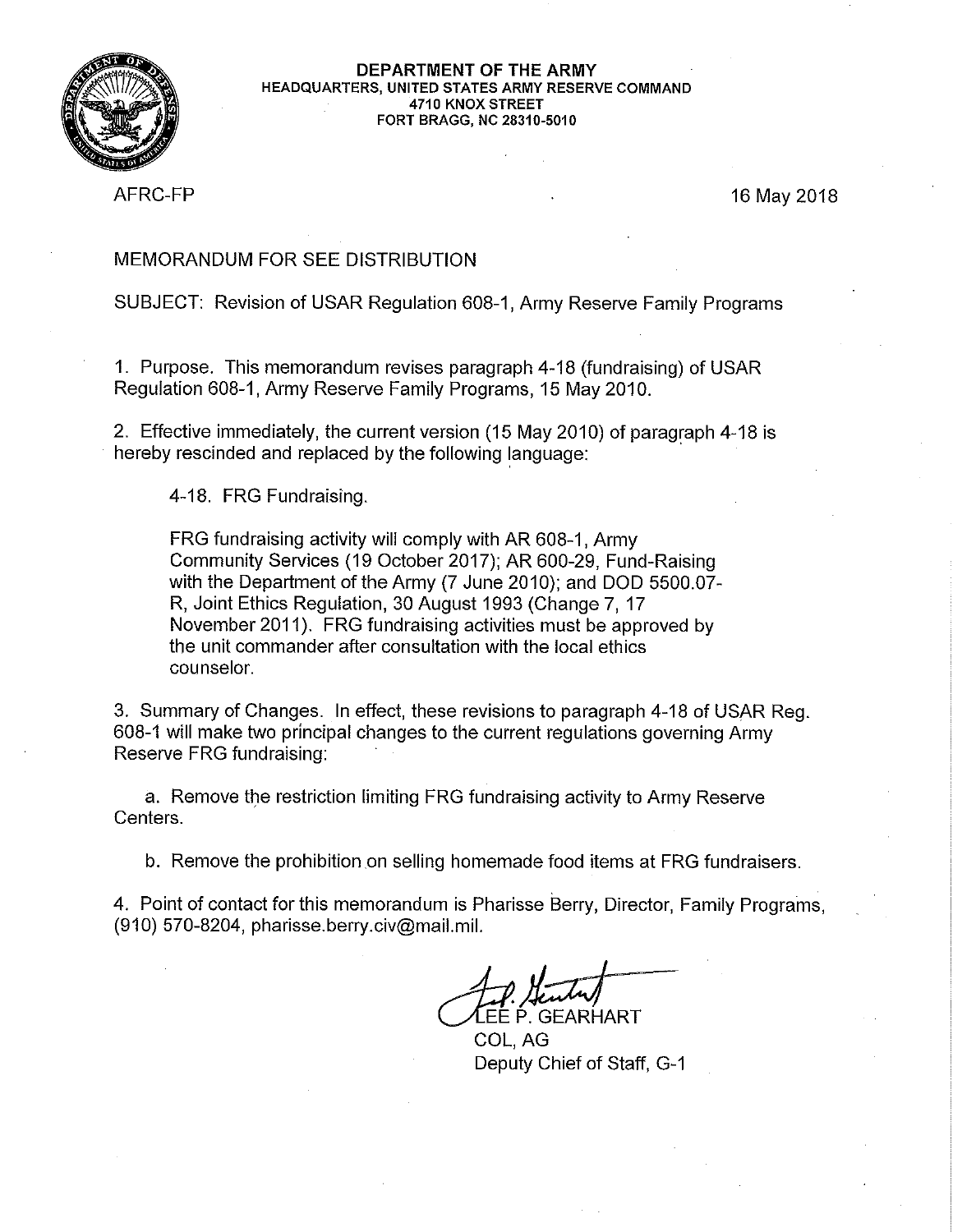AFRC-FP

SUBJECT: Revision of USAR Regulation 608-1, Army Reserve Family Programs

# DISTRIBUTION:

**GEOGRAPHIC COMMANDS:** 1 MSC 7 MSC 9 MSC 63 DIV (R) - USAG-FHL 81 DIV (R) - USAG-Fort Buchanan 88 DIV (R) - USAG-Fort McCoy 99 DIV (R) - ASA-Dix **FUNCTIONAL COMMANDS:** 3 MCDS **76 ORC 79 TSC** 200 MP CMD 311 SC(T) 335 SC(T) **377 TSC 412 TEC 416 TEC** 807 MCDS **ARAC ARCD** AR-MEDCOM **LEGAL CMD MIRC** USACAPOC(A) 75 TNG CMD (MC) 80 TNG CMD (TASS) 84 TNG CMD (UR) 85 USARC SPT CMD 108 TNG CMD (IET) **USARC SPT CMD (1A) COPY FURNISH: USARC XOs** 

**USARC DIR/DEP/CH/ASST OCAR Directors & Deputies**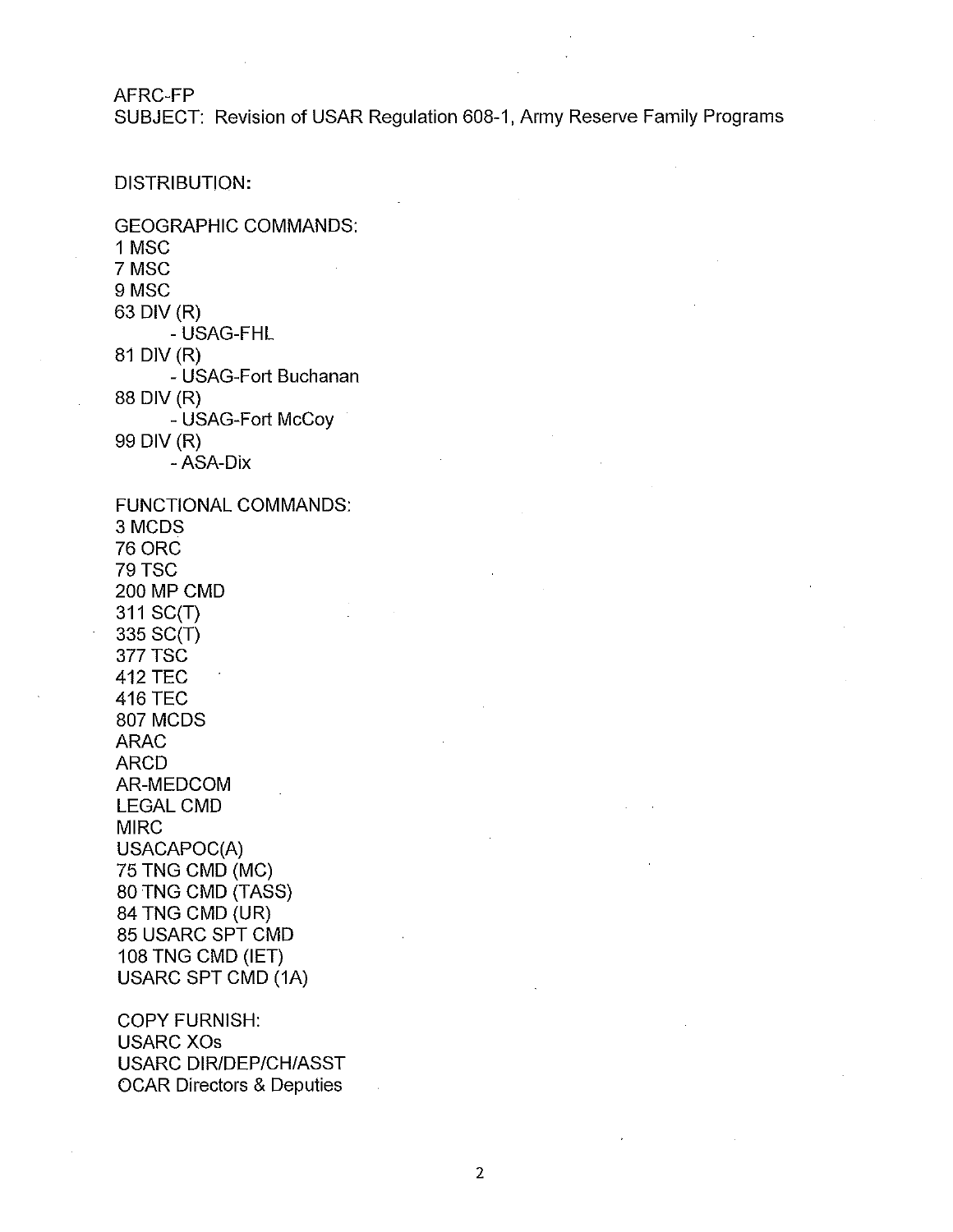**USAR Regulation 608-1** 

**Personal Affairs** 

# **Army Reserve Family Programs**

**Department of the Army Office of the Chief, Army Reserve Washington, DC 20310-2400 15 May 2010**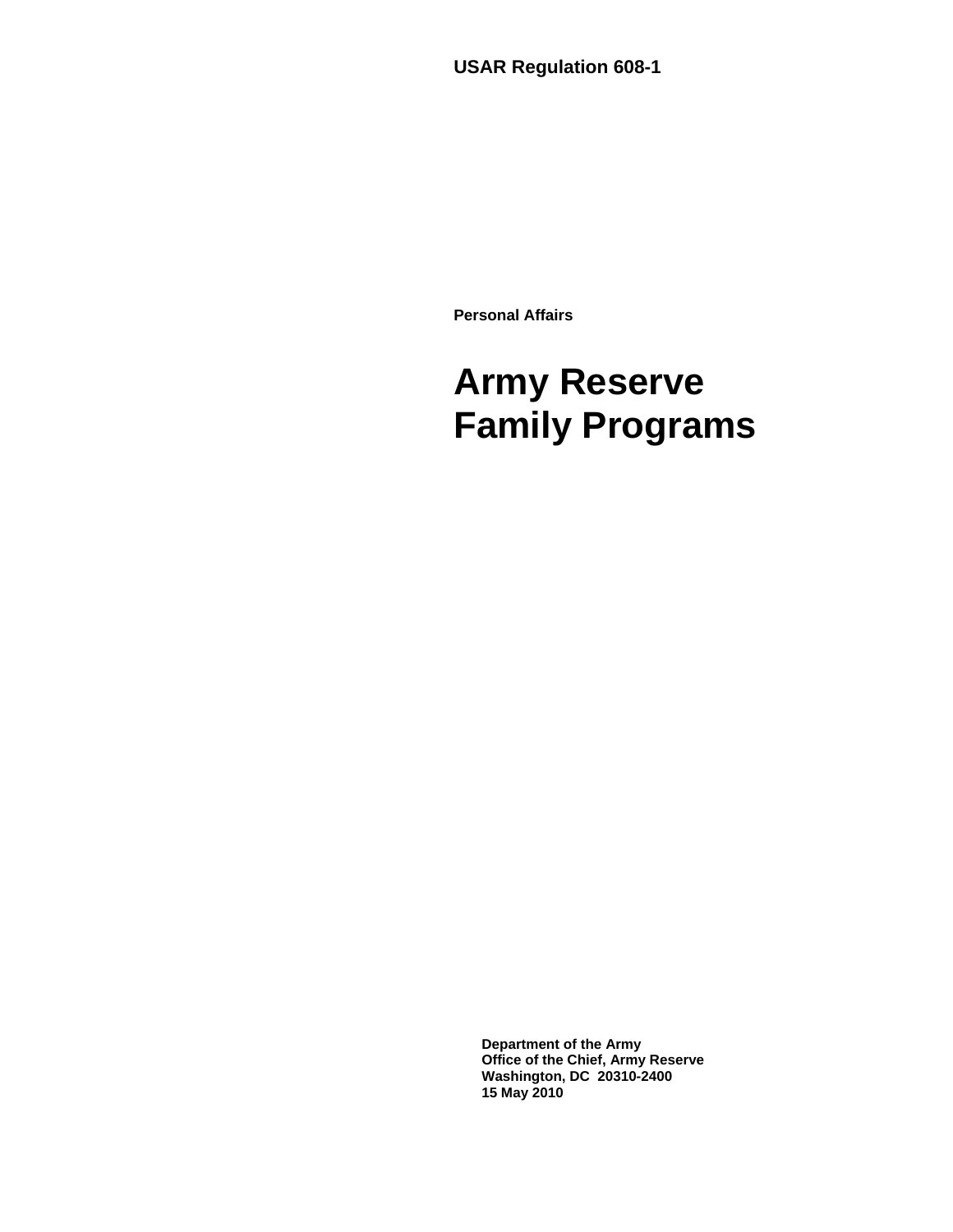# *SUMMARY OF CHANGE*

USAR REG 608-1 Army Reserve Family Programs

This major revision dated 15 May 2010 –

- o Is a complete revision of and replaces USARC Regulation 608-1, dated 1 August 2000.
- o Contains extensive new and updated information on the operation and functions of Army Reserve Family Programs. This publication has been completely revised as necessitated by changes in response to events such as:
	- The events of 9/11 and the Global War on Terrorism.
	- The transition and transformation of command organizational structure within the Army Reserve.
	- Technology advances in communications such as e-mail, websites and internet resources as a primary means of accessing information.
	- New programs and services available to Soldiers and their Families serving the Army Reserve.
- o Changes the title from "Family Readiness Handbook" that focused primarily on unit-based Family Readiness Groups to "Army Reserve Family Programs" that addresses all programs that fall under the purview of the Army Reserve Family Programs Directorate.
- o Adds to chapter 2, the Warrior and Family Assistance Center (WFAC) mission and responsibilities for the WFAC Coordinator and WFAC Recovery Care Coordinator. Adds the Army Family Action Program (AFAP) Issue Submission Form (USAR Form 153-R).
- o Removes FORSCOM awards from chapter 5 as a result of restructuring.
- o Adds chapter 8 to provide an overview of the programs for which the Army Reserve Family Programs Directorate is responsible. Prescribes guidance, policies and responsibilities for:
	- Army Strong Community Center
	- Army Reserve Outreach and Support Center
	- Child Youth and School Services
	- Survivor Outreach Services
- o Updates and replaces previous USARC Forms with DA Forms where applicable. Rescinds USARC Form 105-R, Volunteer Daily Time Record, and USARC Form 106-R, Volunteer Service Record.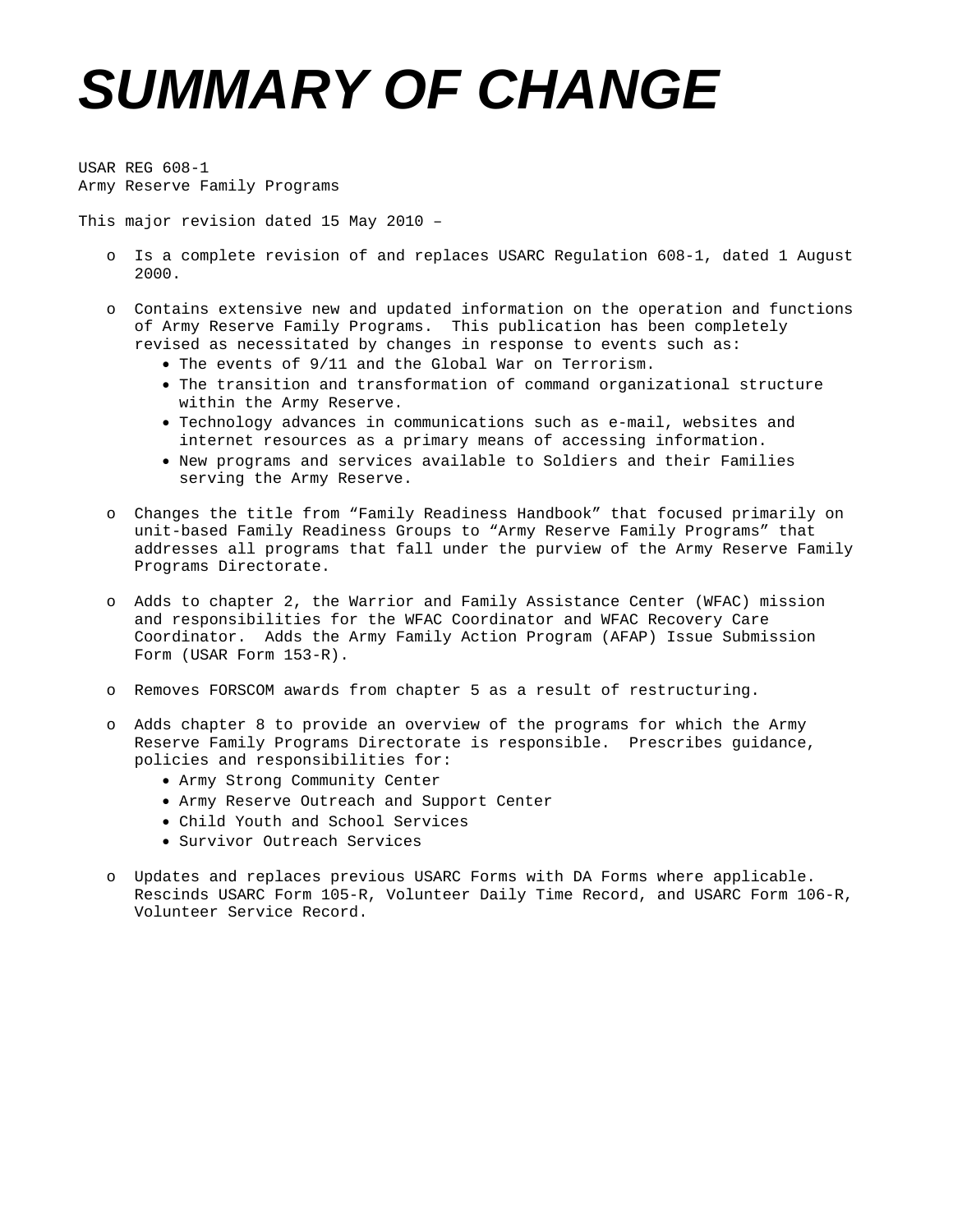**Department of the Army Office of the Chief, Army Reserve Washington, DC 20310-2400 15 May 2010** 

# **Personal Affairs Army Reserve Family Programs**

For the Commander:

WILLIAM J. GOTHARD *Brigadier General, GS Chief of Staff* 

Official:

JOHN P. DONOVAN *Colonel, GS Deputy Chief of Staff, G-1* 

**History**. This publication is a major revision. It replaces USARC Regulation 608-1, dated 1 August 2000.

**Summary.** This regulation is a consolidation of policy, objectives, responsibilities, procedures, and implementation guidance for Army Reserve Family Programs (ARFP).

**Applicability.** This regulation applies to all Army Reserve Command organizations, enclaves, and active component personnel assigned to U.S. Army Reserve Command (USARC) organizations. Since the USARC Family Programs Office is the fund custodian for Family Support Nonappropriated Funds (FS-NAF), this regulation also applies to **ALL** commands receiving FS-NAF funds from the USARC Family Programs Office. During mobilization, the proponent may modify chapters and policies contained in this regulation.

**Proponent and exception authority.** The proponent of this regulation is the Office of the Chief, Army Reserve, Family Programs Directorate. The proponent has the authority to approve exceptions to this regulation that are consistent with controlling law and regulation. The proponent may delegate this approval authority, in writing, to a division or branch chief under their supervision within the proponent agency, in the grade of colonel or civilian equivalent.

**Army management control process.** This regulation is subject to the requirements of AR 11-2. It contains management control provisions but does not contain checklists for conducting management control evaluations.

**Supplementation.** Supplementation of this regulation is prohibited without prior approval from the Office of the Chief, Army Reserve, Family Programs Directorate, ATTN: DAAR-FP, 1421 Jefferson Davis Highway, Arlington, VA 22202.

**Suggested improvements.** Users are invited to send comments and suggested improvements on DA Form 2028 (Recommended Changes to Publications and Blank Forms) directly to the Office of the Chief, Army Reserve, Family Programs Directorate, ATTN: DAAR-FP, 1421 Jefferson Davis Highway, Arlington, VA 22202.

**Distribution.** This publication is available in electronic media on the USARC Intranet website at <https://usarcintra/> and on the Army Reserve Component portion of the Army Knowledge (AKO) website [\(http://www.us.army.mil/\)](http://www.us.army.mil/). This regulation will also be available for download from the Army Reserve Family Programs website at [www.arfp.org.](http://www.arfp.org/) This regulation is intended for command level  $A+$ ;  $7<sup>th</sup>$  Civil Support Command and 9<sup>th</sup> Mission Support Command. Local reproduction is authorized.

**Contents** (Listed by paragraph number)

#### **Chapter 1 Overview**

Purpose • 1-1 References • 1-2 Explanation of abbreviations and terms  $\bullet$  1-3 Army Reserve Family Programs Directorate mission statements • 1-4 Program competencies • 1-5 Eligibility  $\bullet$  1-6 General prohibitions against discrimination  $\bullet$  1-7 Army Reserve Family Programs Logo • 1-8

**\* This publication supersedes USARC Regulation 608-1, dated 1 August 2000.**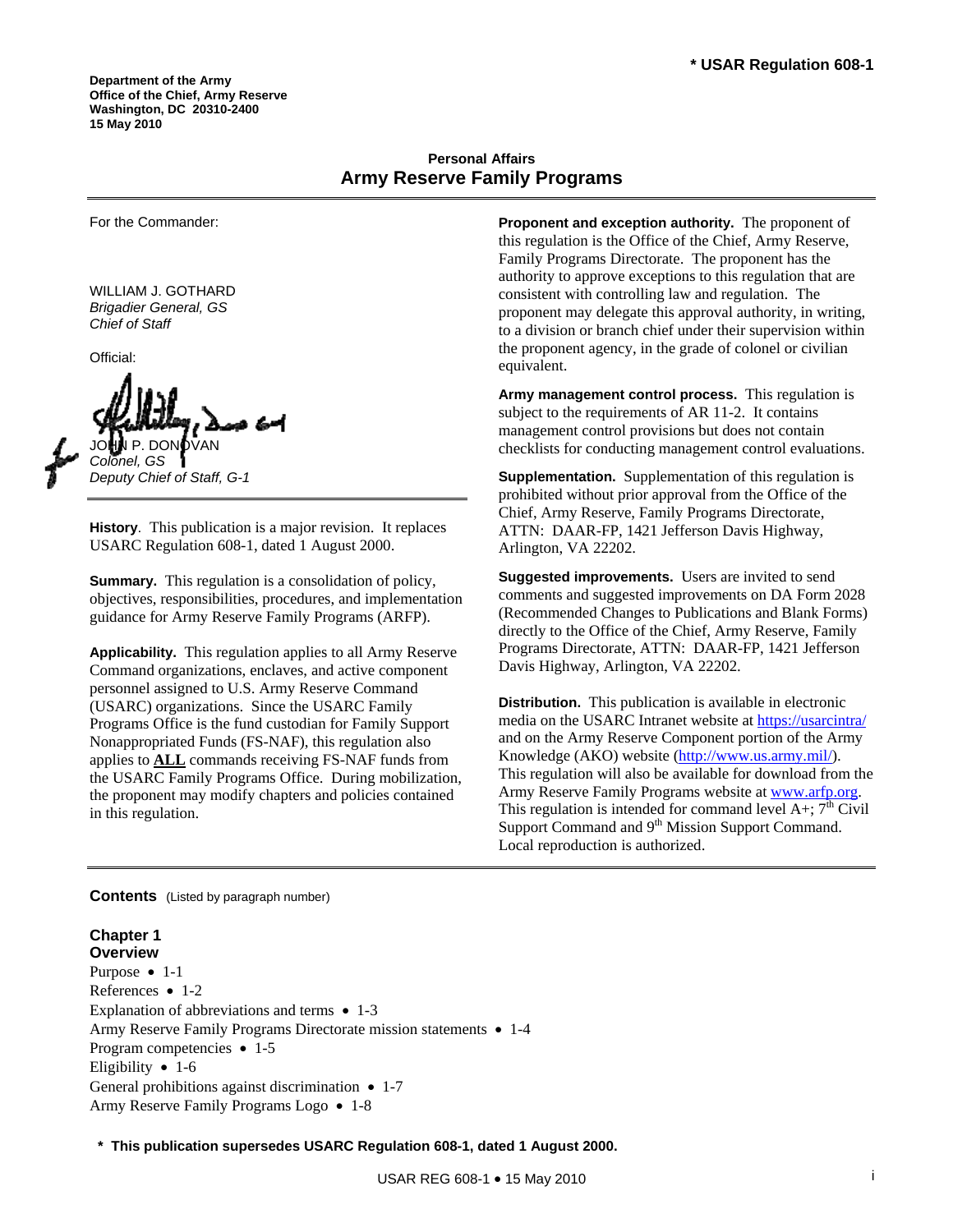#### **Chapter 2**

# **Responsibilities of Family Programs**

Responsibilities  $\bullet$  2-1 Army Reserve Family Programs Directorate • 2-2 Outreach and Support Center 2-3 Family Programs Manager (FPM) • 2-4 Family Programs Director (FPD) • 2-5 Family Programs Coordinator (FPC) • 2-6 Family Readiness Staff Assistants (FRSA) • 2-7 Army Family Team Building/Army Family Action Plan Program Specialist • 2-8 Child Youth and School Services (CYSS) Coordinator • 2-9 Warrior and Family Assistance Center (WFAC) • 2-10 Direct reporting commands (DRCs) and major subordinate commands (MSCs)  $\bullet$  2-11 Unit commanders  $\bullet$  2-12 Family Readiness Liaison (FRL) • 2-13 Soldiers  $\bullet$  2-14 Families • 2-15 Family Readiness Plan (FRP) • 2-16 How to get Information  $\bullet$  2-17 Army Family Action Plan (AFAP) process • 2-18

# **Chapter 3**

# **Family Readiness Group Organization**

The Unit Family Readiness Group (FRG)  $\bullet$  3-1 FRG limitations • 3-2 FRG organizational structure 3-3 FRG operating guidelines 3-4 FRG mission essentials  $\bullet$  3-5 Unit support for FRG volunteers  $\bullet$  3-6 FRG membership  $\bullet$  3-7 FRG volunteer positions  $\bullet$  3-8 FRG volunteer restrictions • 3-9 Resources for the FRG  $\bullet$  3-10

# **Chapter 4**

#### **Family Readiness Group (FRG) Operations**

FRG operations • 4-1 Family Information Data Worksheet (USAR Form 107-R) • 4-2 Family Readiness Group (FRG) Survey • 4-3 Communication and outreach overview 4-4 Telephone/E-mail Chain  $\bullet$  4-5 Guidelines for Telephone/E-mail Chain volunteers 4-6 Contacts during mobilization  $\bullet$  4-7 E-mail addresses  $\bullet$  4-8 Official FRG newsletters  $\bullet$  4-9 Unofficial FRG newsletters  $\bullet$  4-10 FRG on the internet  $\bullet$  4-11 Family Day activities  $\bullet$  4-12 Planning and conducting Family Day  $\bullet$  4-13 Family Sponsorship Program • 4-14 FRG meetings  $\bullet$  4-15 FRG activities 4-16 Facility space and equipment requirements for volunteers and FRG activities  $\bullet$  4-17 Fundraising  $\bullet$  4-18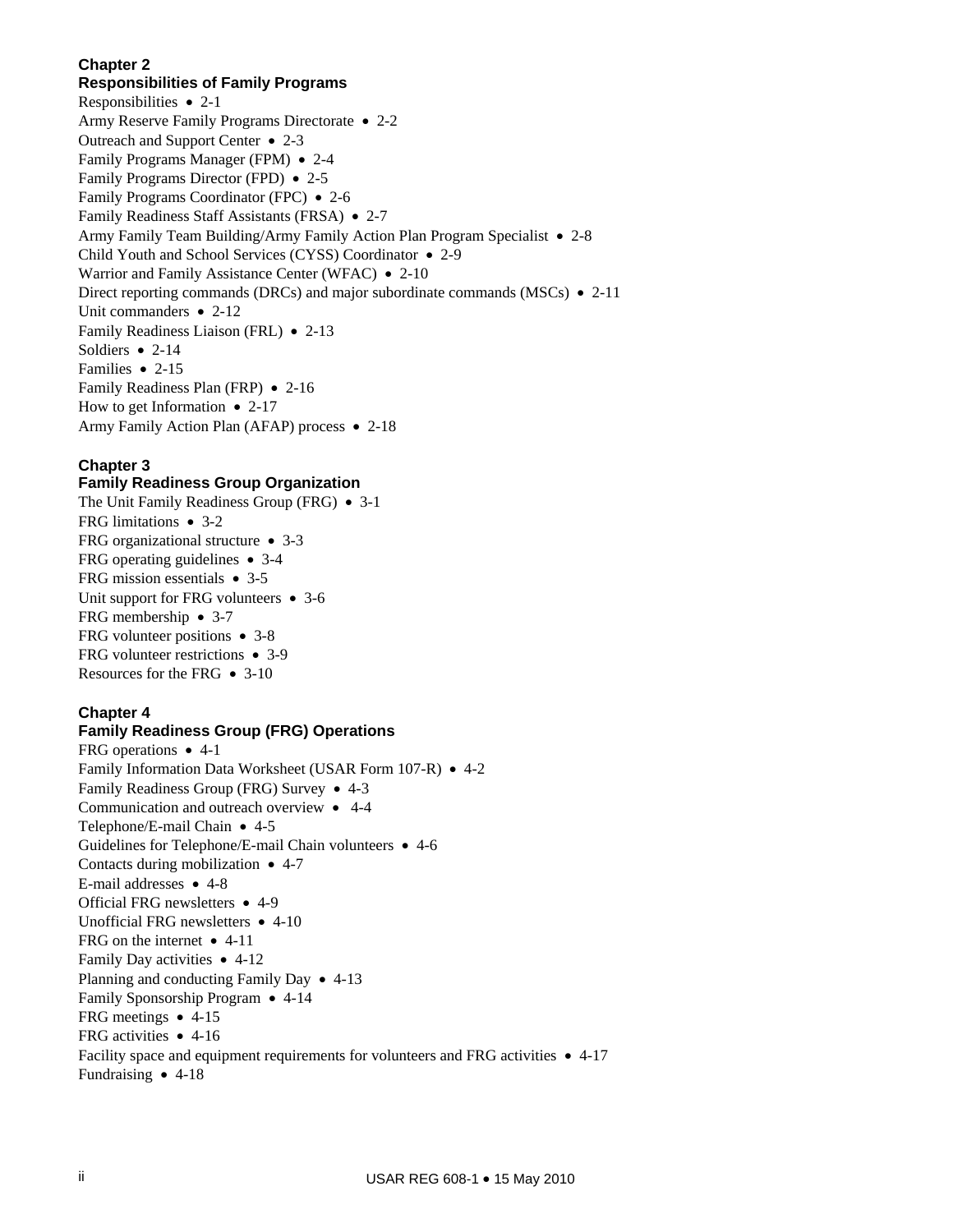# **Chapter 5**

**Volunteer Management**  Volunteers  $\bullet$  5-1 Recruitment • 5-2 Who to recruit  $\bullet$  5-3 Why recruit  $\bullet$  5-4 How to recruit  $\bullet$  5-5 Reasons people volunteer • 5-6 Recruitment methods for volunteers  $\bullet$  5-7 Volunteer recordkeeping • 5-8 Volunteer management reporting requirements • 5-9 Recognition  $\bullet$  5-10 Informal awards  $\bullet$  5-11 Formal awards • 5-12 Army Reserve Family Programs Volunteer Recognition • 5-13 Army Reserve Annual Family Programs Awards • 5-14 Zachary and Elizabeth Fisher Distinguished Civilian Humanitarian Award 5-15 President's Volunteer Service Award • 5-16 Presentation of awards • 5-17 Volunteer reimbursement • 5-18

# **Chapter 6**

**Funding**  Purpose • 6-1 Appropriated funds  $\bullet$  6-2 Invitational Travel Orders (ITOs) 6-3 Family Support Nonappropriated Funds (FS-NAF) • 6-4 Volunteer reimbursement using FS-NAF  $\bullet$  6-5 FRG informal funds • 6-6 FRG informal fund checking account  $\bullet$  6-7 Receipt of gifts from non-Federal sources  $\bullet$  6-8

# **Chapter 7**

# **Training Opportunities**

Training and development  $\bullet$  7-1 Army Family Team Building (AFTB)  $\bullet$  7-2 Army Reserve Family Programs training • 7-3

# **Chapter 8**

# **Other Family Programs**

Other Army Reserve Family Programs • 8-1 Army Strong Community Center (ASCC) • 8-2 Army Reserve Outreach and Support Center • 8-3 Child Youth and School Services (CYSS) • 8-4 Community-based child care  $\bullet$  8-5 Youth programs  $\bullet$  8-6 Student support • 8-7 Survivor Outreach Services (SOS) • 8-8 Army Reserve Family Programs – Contact Us • 8-9

# **Appendixes**

A. References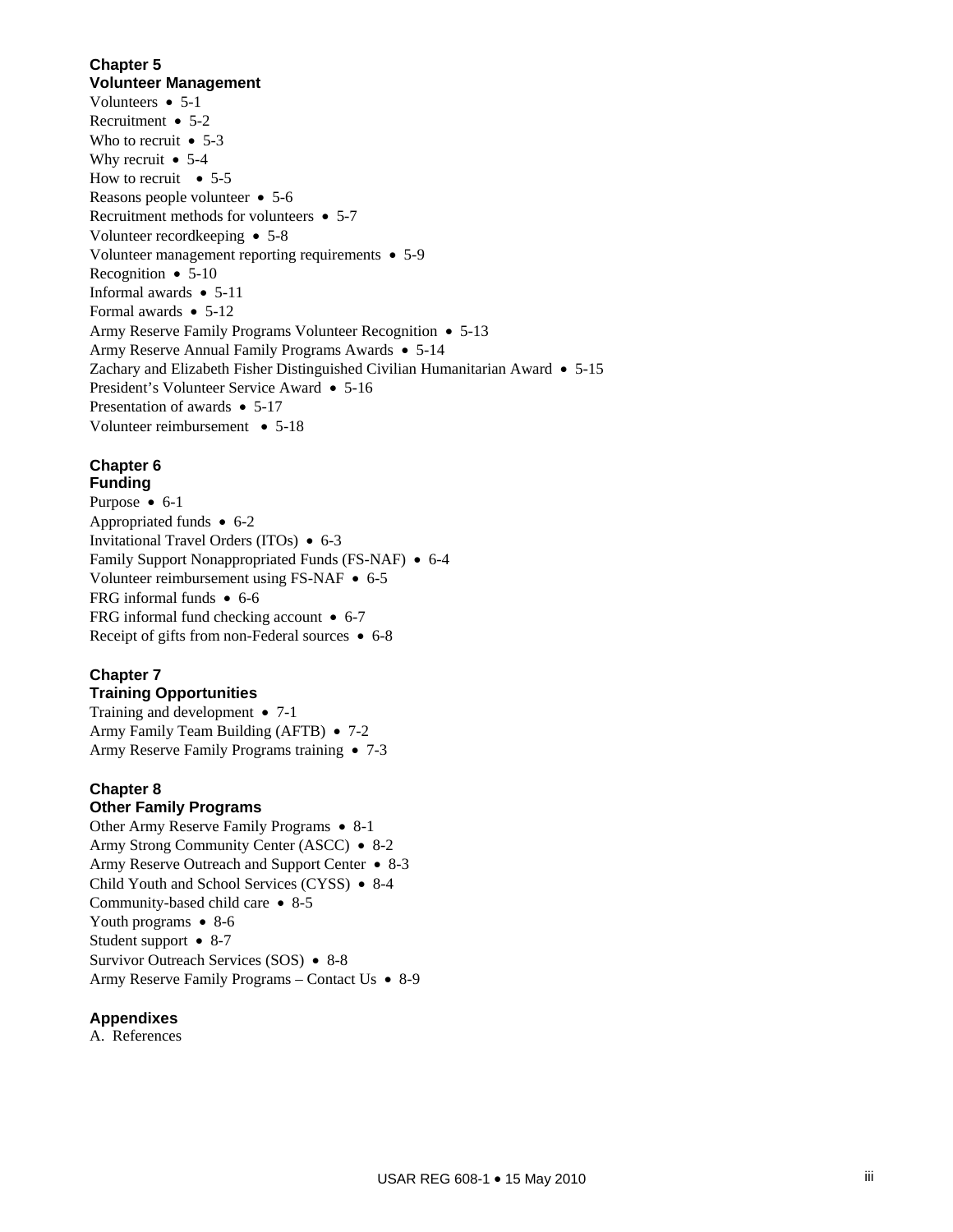#### **Figure List**

- Figure 1-1: Army Reserve Family Programs Logo
- Figure 2-1: Family Programs levels of support
- Figure 2-2: Sample Family Readiness Plan
- Figure 2-3: Sample FRG sanction memorandum
- Figure 2-4: Unit Commander's FRG Checklist
- Figure 2-5: Sample Family Readiness Liaison (FRL) position description
- Figure 2-6: AFAP Issue Paper Checklist
- Figure 2-7: Army Reserve Family Readiness Programs information flow chart
- Figure 3-1: Sample Optimal FRG organizational structure
- Figure 3-2: Sample FRG operating guidelines
- Figure 3-3: Sample volunteer agreement (DD Form 2793)
- Figure 3-4: Sample parental permission (DA Form 5671)
- Figure 3-5: Community Resource Directory
- Figure 4-1: Sample Family Readiness Group (FRG) Survey
- Figure 4-2: Sample Telephone/E-mail Chain for the FRG
- Figure 4-3: Sample welcome letter to a Soldier new to the unit
- Figure 4-4: Sample welcome letter to new family member or friend
- Figure 4-5: Sample family information and welcome packet
- Figure 4-6: Sample meeting preparation checklist
- Figure 5-1: Sample Incentive Award Nomination and Approval (DA Form 1256)
- Figure 6-1: Sample annual FRG informal fund audit statement
- Figure 6-2: Sample FRG informal fund monthly treasurer's report
- Figure 6-3: Application for employer identification number (Form SS-4)

# **Glossary**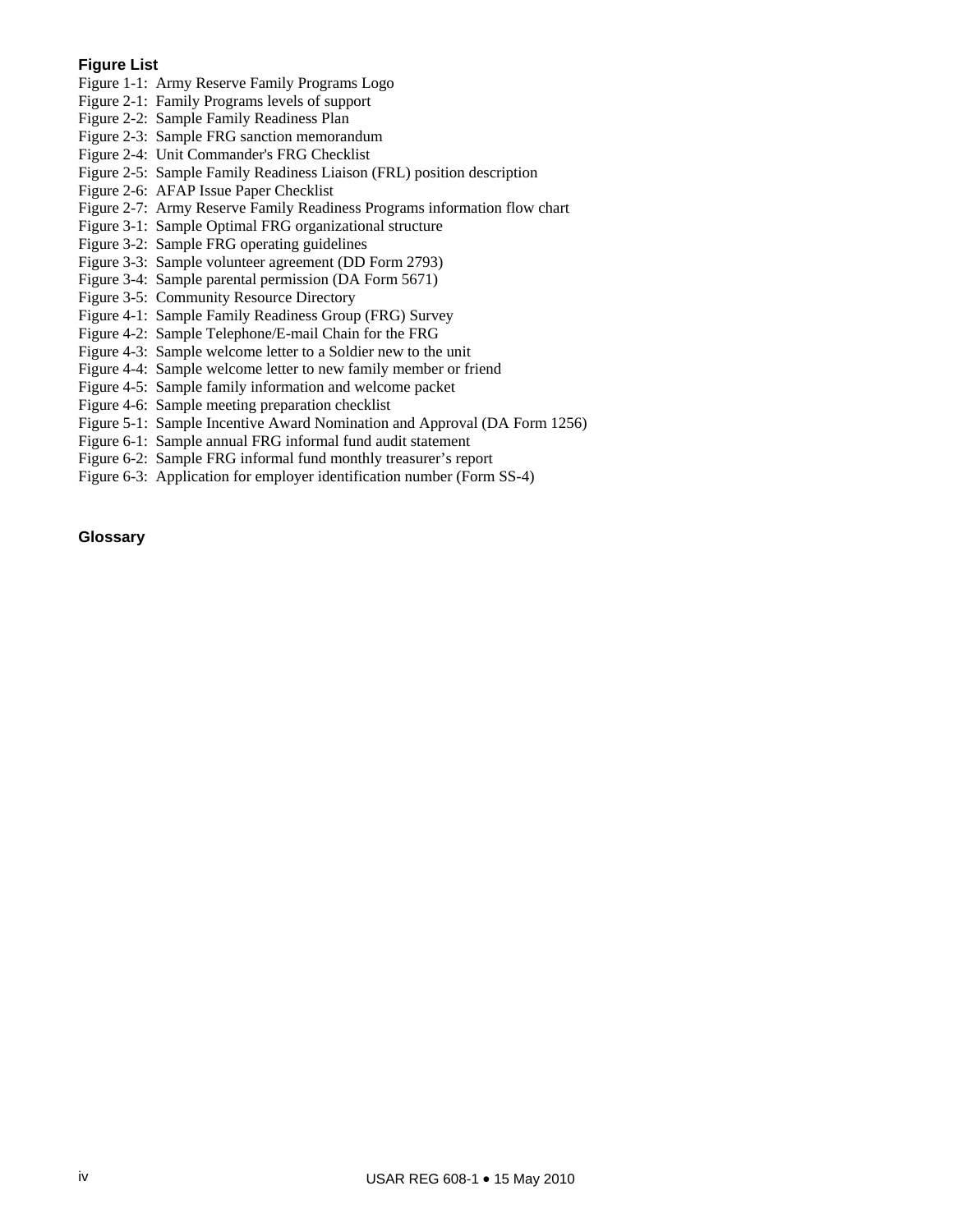*"If you have the courage to begin, you have the courage to succeed." David Viscott*

#### **1-1. Purpose**

The purpose of this regulation is to establish policies, procedures and responsibilities for the execution of Army Reserve Family Programs (ARFP).

#### **1-2. References**

Required and related publications are provided at the back of this regulation. Forms are provided throughout.

#### **1-3. Explanation of abbreviations and terms**

Abbreviations and special terms used in this regulation are explained in the glossary.

#### **1-4. Army Reserve Family Programs Directorate mission statements**

 a. Army Reserve Family Programs provide commanders with relevant and responsive quality-of-life programs and services in support of Soldiers, Families, and DA Civilians to--

 (1) Facilitate commanders' ability to provide coordinated and responsive services that support readiness of Soldiers and their Families.

 (2) Adapt to unique command requirements, eliminate duplication of services, and measure programs' effectiveness through maximizing technology resources.

 b. Army Strong Community Center (ASCC) connects geographically dispersed Army Reserve Soldiers, as well as members of other components and services, their Families, Retirees, and Veterans. The mission of ASCCs is to enhance the quality of life by providing information, referrals and resources in the community where they live.

 c. The mission of the Army Reserve Outreach and Support Center is to provide Families with pertinent information regarding their benefits and entitlements during mobilization, sustainment and demobilization. The outreach and support (O&S) team serves as the central point of contact for outgoing and incoming calls from AR Families requiring assistance with benefits and entitlements during mobilization, sustainment, and demobilization.

 d. The mission of Army Family Team Building (AFTB)/Army Family Action Plan (AFAP) is to provide resources that contribute to the development of ready Soldiers and resilient Families.

 e. The Army Spouse Employment Partnership (ASEP) mission is to facilitate the employment of Army spouses to the mutual benefit of the Army and Corporate America.

 f. The Child, Youth & School Services (CYSS) mission is to support readiness and well-being of geographically dispersed Families by reducing the conflict between parental responsibilities and mission requirements.

 g. The ARFP Warrior and Family Assistance Center (WFAC) mission is to augment support to wounded, ill, and injured Soldiers, Families, and Retirees. The WFAC provides an integrated and comprehensive continuum of care and services to meet the unique needs of geographically dispersed Army Reserve Warriors in transition and their Families.

#### **1-5. Program competencies**

The core competencies of Army Reserve Family Programs Directorate include:

- a. Information, Referral and Follow-Up.
- b. Mobilization, Deployment and Reintegration.
- c. Volunteer Management.
- d. Outreach and Crisis Management.
- e. Training and Development.
- f. Virtual Installation/Army Strong Community Center.
- g. Child, Youth & School Services.
- h. Survivor Outreach Services.

#### **1-6. Eligibility**

Eligibility includes:

- a. Soldiers (single, married, divorced or widowed).
- b. Civilian employees.
- c. Retirees.
- d. Families of all the above.

#### **1-7. General prohibitions against discrimination**

The ARFP will provide the appropriate reasonable accommodations to all employees and persons receiving services in accordance with federal standards to ensure that ARFP information, such as websites and published information, is accessible in accordance with Federal standards.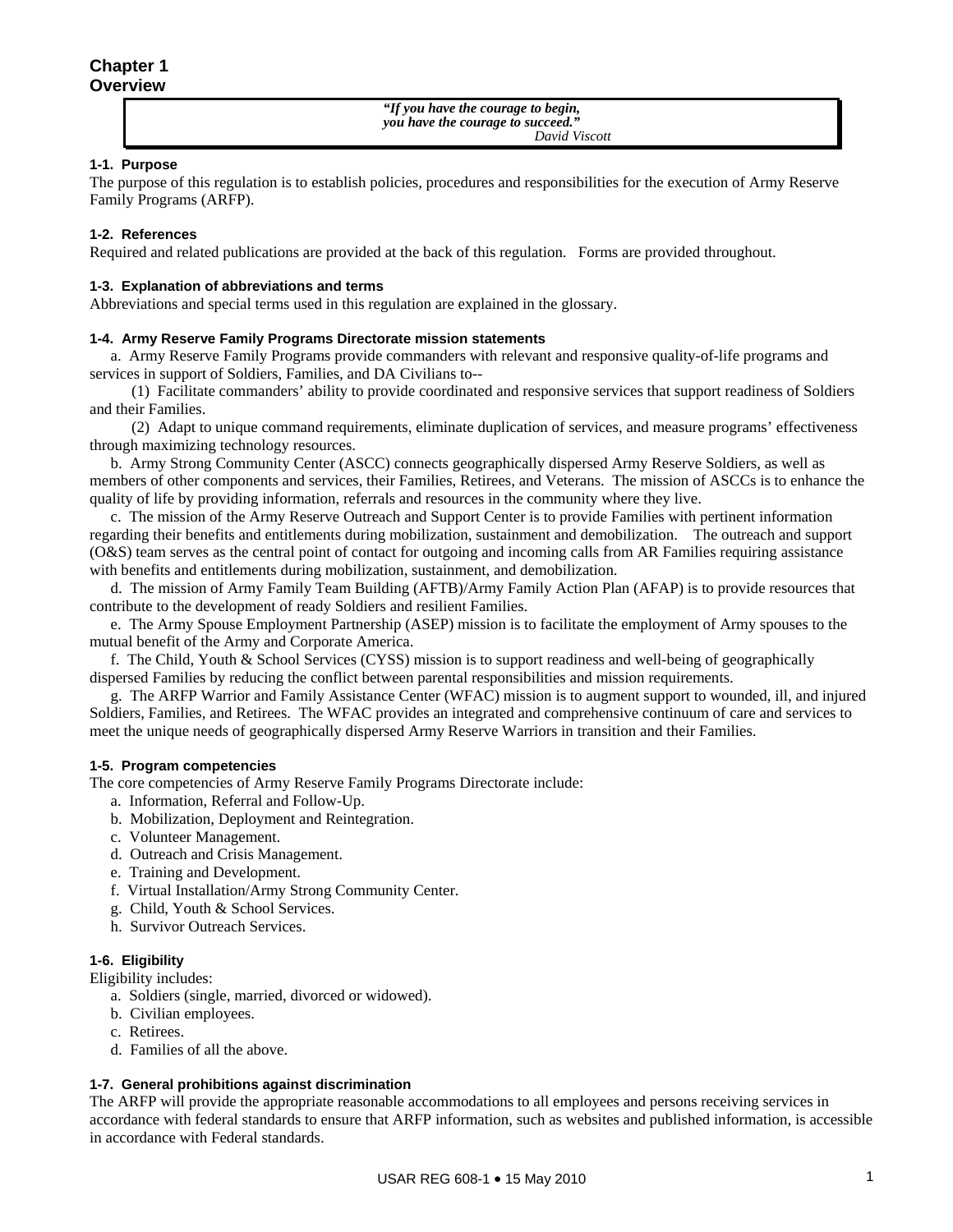#### **1-8. Army Reserve Family Programs logo**

 a. The Army Reserve Family Programs logo is at figure 1-1. This logo represents the Army Reserve Family that includes all Soldiers (AC, AGR, TPU, IRR and IMA), Civilian employees, Retirees and their Family members. Outreach by the chain of command and volunteers, to all members of the Army Reserve Family, creates a family-ready environment where members help each other, develop knowledge and skills, and seek assistance if needed.

b. The ARFP logo is available for downloading at [www.arfp.org.](http://www.arfp.org/)



**Figure 1-1. Army Reserve Family Programs Logo**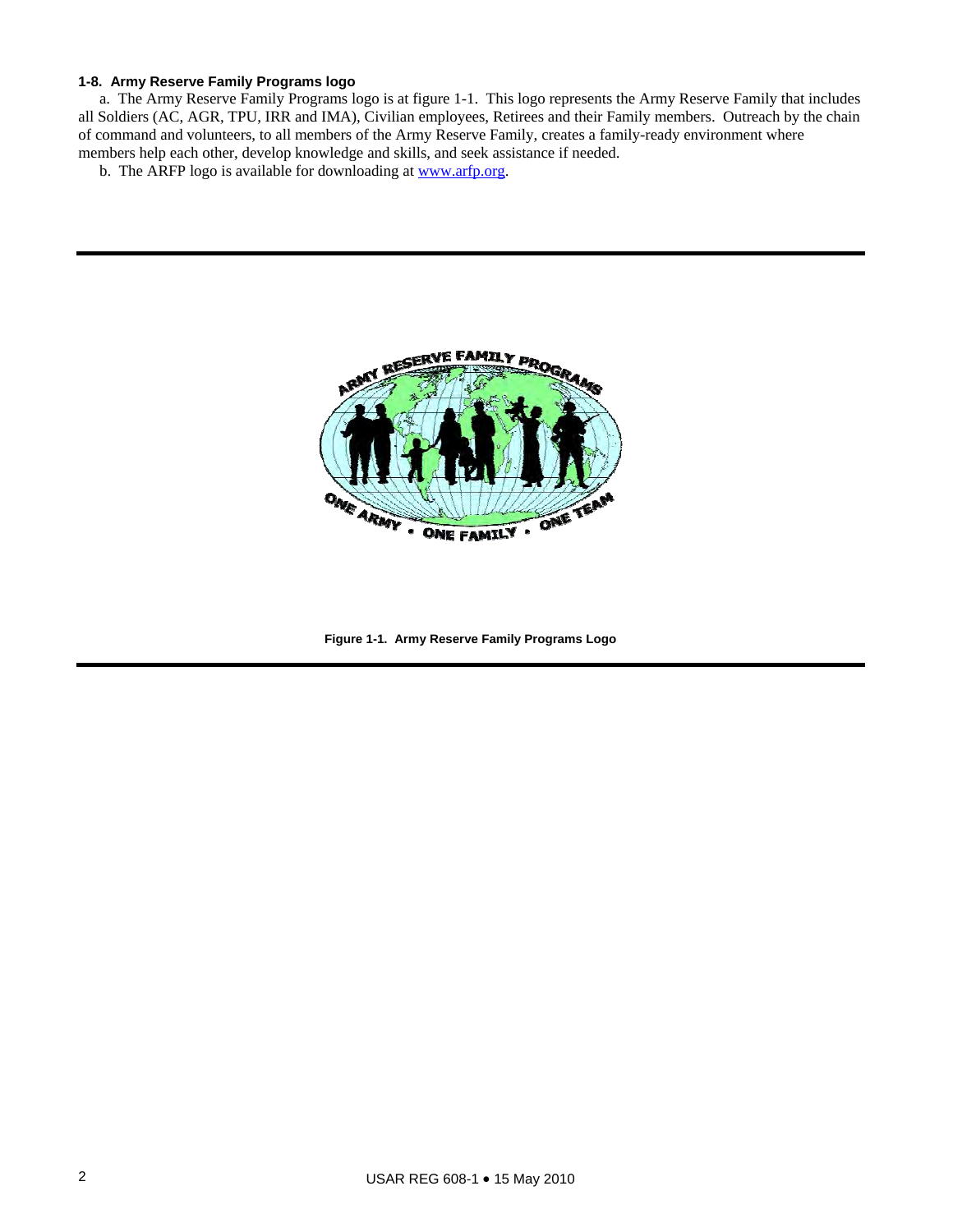"*You cannot help men permanently by doing for them what they could and should do for themselves." Abraham Lincoln*

#### **2-1. Responsibilities**

Commanders at all levels are responsible for creating a viable Family Program within their command that provides a climate of caring and concern for the Army Reserve Family. Command emphasis on Family wellness directly impacts morale, readiness, recruiting and retention. Commanders must encourage and support programs that educate both Soldiers and Families. The goal is to increase their knowledge regarding their affiliation with the Army Reserve and to become self-sufficient, especially during periods of separation caused by military service. The Army Records Information Management System (ARIMS) record number is "608", General Personal Affairs Correspondence Files.

#### **2-2. Army Reserve Family Programs Directorate**

a. The ARFP Directorate will—

 (1) Develop and implement policy, procedures, guidance and oversight to ensure all commands are prepared and knowledgeable of Army Reserve Family Programs.

(2) Serve as the executive agent for the Army Reserve Family Programs for the Chief, Army Reserve (CAR).

 (3) Establish policies and provide guidance, technical assistance, consultation and training for the implementation and sustainment of programs for Army Reserve Soldiers and their Family members.

(4) Provide oversight and program evaluation.

(5) Review Family Programs during quality control assessments.

 (6) Ensure that management controls are in place and operating as intended in Army Reserve Family Programs. Report any detected material weaknesses in management controls.

b. A graphic flow chart outlining the levels of support is at figure 2-1.

#### **2-3. Outreach and Support Center**

Army Reserve Family Programs staffs an Outreach and Support Center to provide assistance to Soldiers, Civilian employees and their Families - 24 hours a day, 7 days a week. The Outreach and Support Center can be reached by calling 1-866-345-8248 or on the web at [www.arfp.org/outreach](http://www.arfp.org/outreach).

a. The purpose of the Outreach and Support Center is to increase education and awareness of Family Programs services through the distribution of information especially to geographically dispersed Soldiers and Families. Additionally, outreach efforts will, at times, identify Family members in need of support or information necessary to resolve problems or issues.

 b. The primary responsibility of the Outreach and Support Center is to maintain communication and provide assistance to Family members of mobilized Army Reserve Soldiers.

 c. All Outreach efforts to Families of mobilized or deployed Soldiers must be documented in the Army Reserve Family Program centralized database.

 d. Outreach efforts must continue throughout all mobilization phases and until 90 days after the Soldier is released from active duty.

#### **2-4. Family Programs Manager (FPM)**

The FPM will—

 a. Assist all levels of command in implementing Family Programs policies and procedures within his/her area of responsibility.

 b. Ensure that management controls are in place and operating as intended throughout his/her area of responsibility and report any detected material weaknesses in management controls.

c. Plan, coordinate and evaluate Army Reserve-wide Family Programs.

d. Recommend program policy, strategies and tactics for carrying out overall Army Reserve Family Programs.

 e. Provide input for Family Programs Five-Year Plan and Command Operating Budget (COB), develop budget, and monitor execution of budget allocations to assure funds are utilized in accordance with authorized allocations.

#### **2-5. Family Programs Director (FPD)**

The FPD will—

 a. Provide assistance, guidance and support that will enhance the resilience of members of the Army Family: Soldiers, Family members, Civilian Employees and Retirees during peacetime, mobilization, deployment, sustainment and reintegration.

 b. Establish long-range and short-term program goals and objectives, set priorities, and recommend resource allocation and courses of action.

c. Manage and execute appropriated and non-appropriated fund accounts.

d. Support commander in his/her Family Programs goals.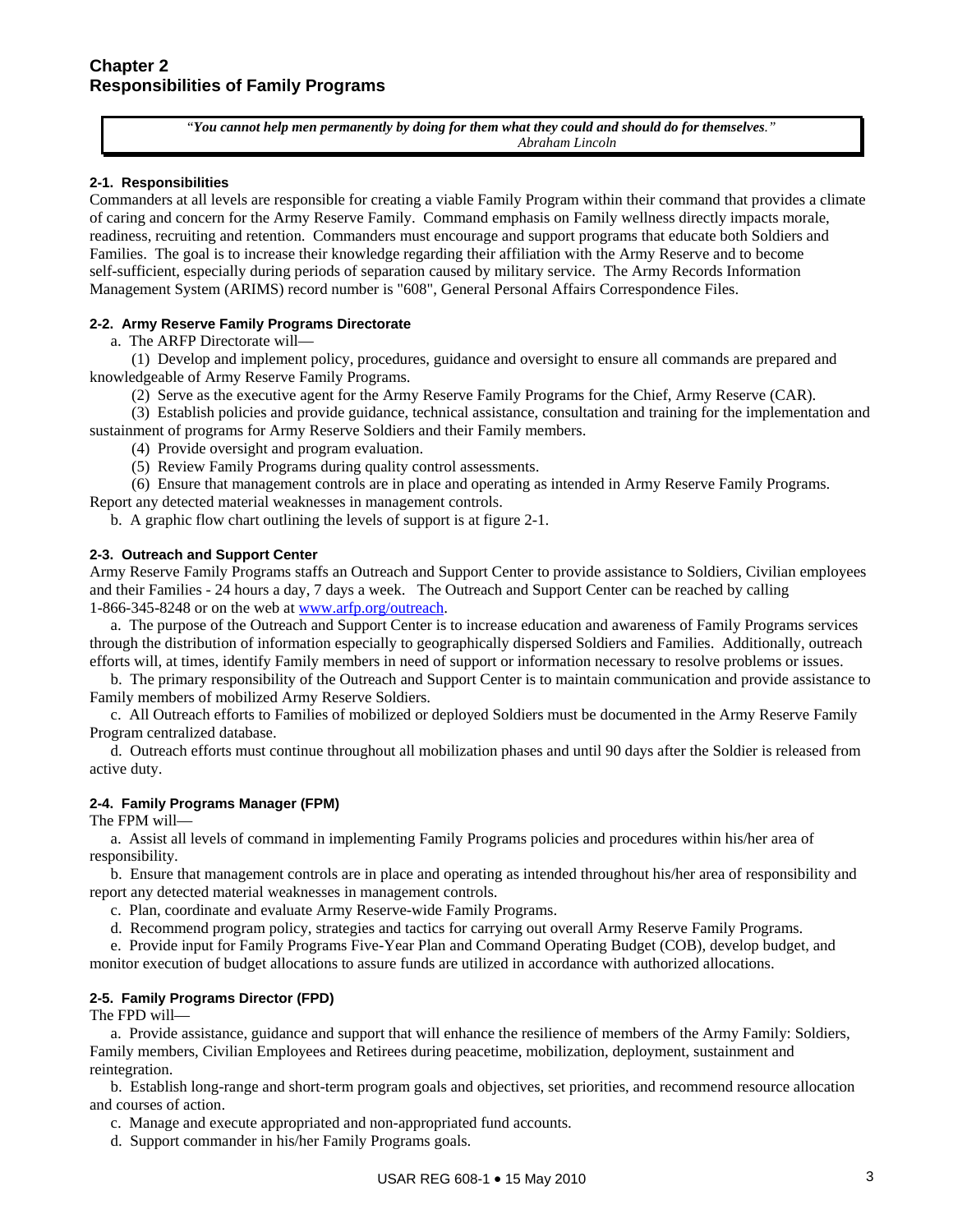e. Establish a plan to address program issues on a recurring basis. Ensure actions are taken as appropriate to correct problems identified.

 f. Provide information to Soldiers and Families and make referrals to military and community resources. Follow-up in a timely manner to ensure issues have been addressed and resolved.

 g. Conduct and coordinate pre-mobilization, mobilization, sustainment and return/reunion briefings for Soldiers and their Families, including benefits, entitlements and resources relative to active duty status. Provide assistance and materials on mobilization issues.

 h. Publish a command Family Programs newsletter and update the command-level Family Programs web page, at least quarterly, to keep paid and non-paid personnel informed and aware of issues and programs affecting the resilience of Soldiers and their Families.

 i. Conduct needs assessments and provide training opportunities for Family Programs staff, military personnel and volunteers.

 j. Ensure that management control evaluations are conducted according to their command's Management Control Plan and the requirements of AR 11-2. Report any detected material weaknesses in management controls through the chain of command.

 k. Serve as a member, advisor and liaison for various Family program organizations, to include representing the command on community, regional and multi-component councils.

 l. Disseminate, collect and forward nominations for various Family Programs awards in accordance with prescribed deadlines.

 m. Manage the volunteer program by providing guidance to commanders and FRG leaders on volunteer training opportunities, recruitment, recordkeeping, recognition and reimbursement for authorized expenses.

n. Review results of command conducted audits of FRG informal funds.

o. Conduct assistance visits and assessments of program needs and effectiveness.

#### **2-6. Family Program Coordinator (FPC)**

The FPC, serving in support of FPDs at O & F Commands, will-

 a. Plan, develop and implement community and social service programs. Provide staff assistance to resolve problems affecting the military community.

b. Prepare and disseminate information to Family members on benefits and entitlements, conduct needs assessments and training.

 c. Assist in planning and developing programs and related conferences, seminars and symposia: planning for Family assistance and Family support; analysis and assessment of issues identified by units; Family Readiness Groups (FRGs) studies/reports; identification of Family issues affecting readiness and retention; volunteer recognition; and planning, coordinating and conducting programs that address these issues.

 d. Coordinate volunteer services, including recruiting, recordkeeping by input of volunteer hours into database, reimbursement of official volunteer expenses, and management of Army Reserve Family Programs volunteer recognition. Evaluate and recommend training programs for volunteers.

e. Manage ARFP centralized database, to include Soldier, Family and volunteer data.

 f. Conduct Quality Control Assessment visits to assure that policies conform to guidance, assist at Soldier Readiness Processing (SRP), and gather information for new initiatives and direction.

g. Provide technical interpretation, guidance and assistance to command staff officers and/or units.

#### **2-7. Family Readiness Staff Assistants (FRSA)**

The FRSA located at the Battalion level will—

 a. Provide individualized, ongoing support and encouragement as well as direct information and referral services to Army Reserve commanders, Soldiers, Family members and the FRG. Outreach consists of communication via:

- (1) Periodic telephone and/or e-mail contact.
- (2) Regularly scheduled mailings.
- (3) Occasional face-to-face meetings.

b. Enter and maintain information in the ARFP centralized database as follows:

(1) Update contact information and document monthly contacts with Family members of mobilized Soldiers.

 (2) Maintain Family data from the Information Data Worksheet (USAR Form 107-R) ensuring complete and thorough documentation of Family data, records of problems or issues, and follow-up actions.

(3) Record volunteer service hours, accomplishments and awards.

 c. Provide Family Programs information, resource materials, and assist in the coordination and conduct of unit-level Family Programs briefings and training.

d. Establish positive working relationships with local civilian, social, military and veterans' agencies.

#### **2-8. Army Family Team Building/Army Family Action Plan Program Specialist**

The Army Family Team Building/ Army Family Action Plan Program Specialist will—

a. Provide information and resources relative to the following major functions: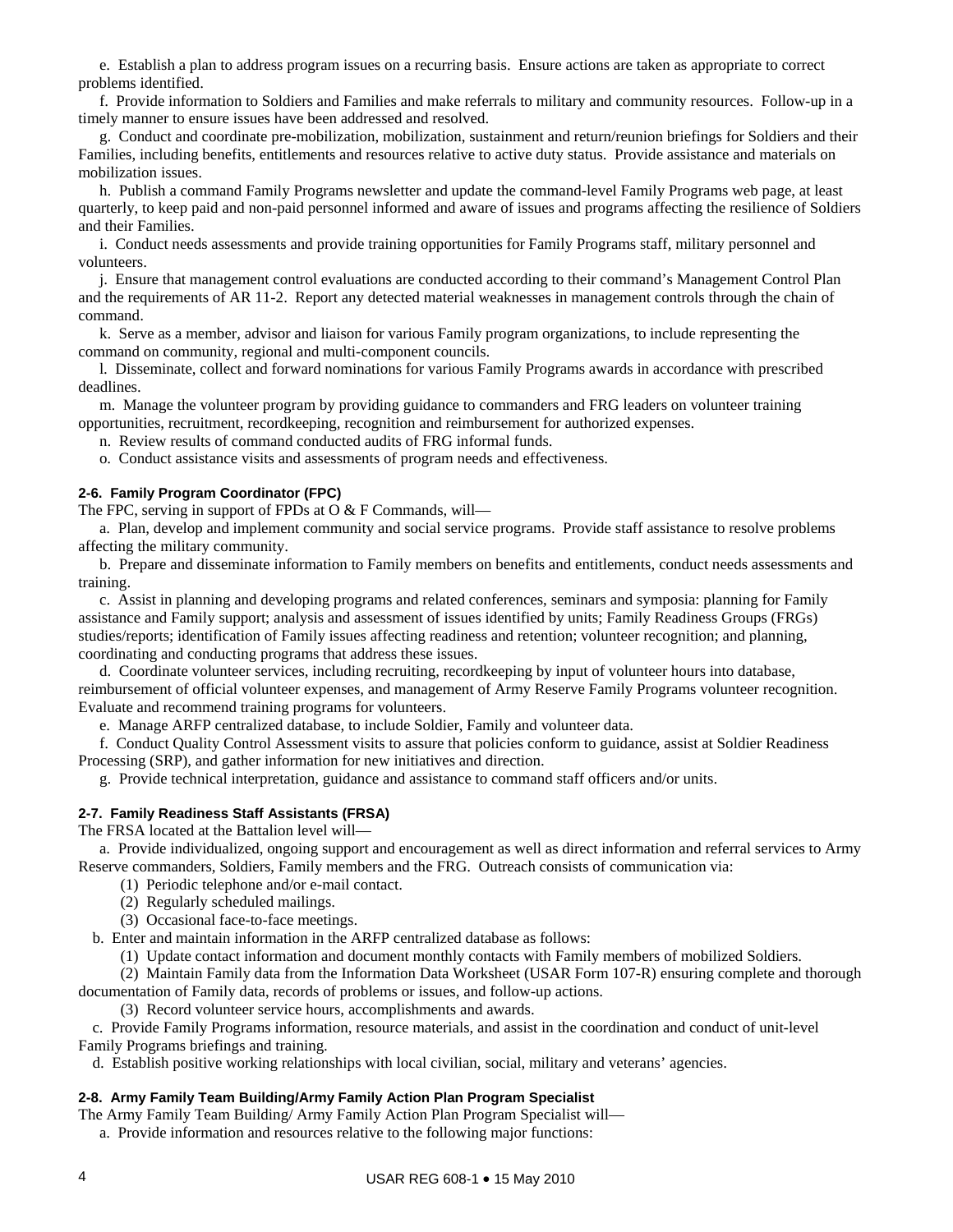- (1) Army Family Team Building (AFTB).
- (2) Army Family Action Plan (AFAP).
- (3) Financial Readiness.
- (4) Employment Readiness.

 b. Serve as the point of contact for collection of issues, conducting research and taking appropriate action. Provide follow-up to initiator of issue.

#### **2-9. Child Youth and School Services (CYSS) Coordinator**

The CYSS Coordinator will—

- a. Provide information and resources relative to CYSS major functions:
	- (1) Community Based Child Care.
	- (2) Youth Development.
	- (3) Student Support.

 b. Support readiness and resilience of geographically dispersed Families by reducing the conflict between parental responsibilities and mission requirements.

 c. Strive to meet the developmental needs of all Army Reserve youth, support the parent/caregiver during deployment, and provide peace of mind to the Soldiers while they are separated from their loved ones through an accessible, well-rounded program.

 d. Army Reserve CYSS has a website at [www.arfp.org/CYSS](http://www.arfp.org/cys) that contains helpful information for parents, teachers, caregivers and youth. Some of the features include: annual briefings for mobilization preparedness that provides valuable information for youth about deployment; guidance on homework and study skills; projects that help children stay in touch with their Soldier and ideas on staying fit and healthy. There is also an online teen newsletter, *Talkin' Back*, and a photo album of youth events that occur throughout the country.

#### **2-10. Warrior and Family Assistance Center (WFAC)**

The Department of Defense (DOD) and Department of Veterans Affairs (VA) have created a partnership of care, management and transition for wounded, ill, and injured Soldiers and their Families. The overarching guidance for care, management and transition is governed by the National Defense Authorization Act (NDAA) 2008 that requires the development and implementation of a comprehensive policy on improvements to the care, management and transition of Recovering Soldiers and their Families.

a. The WFAC will—

 (1) Augment support to wounded, ill, and injured Army Reserve Soldiers, Families and Retirees to ensure their physical, mental and spiritual well-being through timely and accurate referrals to support systems, coupled with professional follow-up.

(2) Provide a continuum of care and services in accordance with Warrior Transition Units (WTUs).

 (3) Provide services dedicated to the needs of wounded, ill, and injured Army Reserve Soldiers, Families, and Retirees.

 (4) Advocate for wounded, ill, and injured Soldiers, Families, and Retirees to address and resolve issues and concerns unique to the Army Reserve.

 (5) Educate and assist Soldiers, Families, and Retirees with benefits and entitlements related to educational, financial and medical programs and services.

b. The WFAC Coordinator will—

 (1) Provide compassionate, knowledgeable and timely case management for wounded, ill, and injured Army Reserve Soldiers, Families, and Retirees requiring services.

 (2) Assist the Army Wounded Warrior Program to address the unique needs of geographically dispersed wounded, ill, and injured Soldiers and their Families.

 (3) Assist in providing a seamless transition for Soldiers through various systems of medical care to include WTUs, Community Based Warrior Transition Units (CBWTUs), and VA.

 (4) Prepare information requested or required for compliance with internal and external agencies, special projects, initiatives, and studies as required.

 (5) Serve as a subject matter expert (SME) on topics encompassing the unique needs and status of Army Reserve wounded, ill, and injured Soldiers.

 (6) Counsel, mentor, and provide professional development for assigned WFAC Sponsors that are assigned to each Army Reserve Warrior in Transition.

c. The WFAC Sponsor will—

 (1) Advocate for and serve to empower wounded, ill, and injured Soldiers to be an active participant in the resolution of his/her issues or concerns.

 (2) Connect wounded, ill, and injured Soldiers, Families, and Retirees to available benefits and entitlements in their community.

 (3) Assist WFAC Coordinators in preparing information requested or required for compliance with internal and external agencies, special projects, initiatives, and studies as required.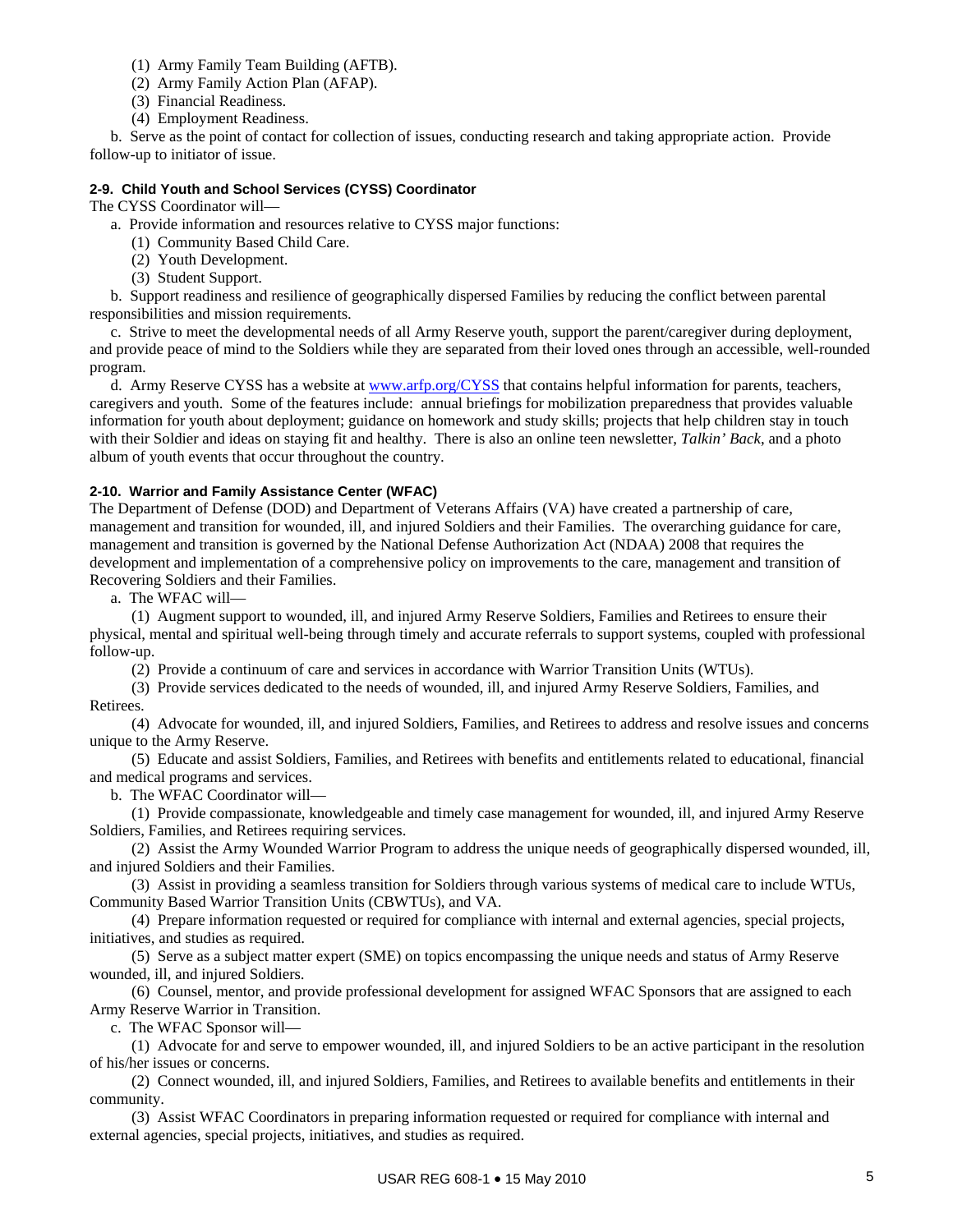d. The WFAC Recovery Care Coordinator (RCC) will—

 (1) Support recovering Soldiers and their Families through the entire spectrum of care management, rehabilitation and transition services provided by DOD, VA, and other governmental and non-governmental support agencies.

 (2) Assess and identify Family needs related to the Comprehensive Recovery Plan to ensure medical and non-medical services (including, but not limited to, medical care, rehabilitation, education, and employment-related programs), and disability benefits are met across the continuum of care documented in the plan.

(3) Anticipate future challenges during phases of recovery, rehabilitation, and reintegration.

 (4) Consult and collaborate with Multidisciplinary Teams during the initial treatment phase; review and make modifications throughout the continuum of care.

 (5) Identify gaps in non-medical services, intervene as necessary to expedite outcomes, and assist with coordination of resources to develop and improve outcomes for enhanced delivery of non-medical services.

 (6) Facilitate an efficient, effective and smooth rehabilitation and transition back to active duty or civilian life as a Veteran through coordination with appropriate personnel (Military Service Coordinators/VA Liaisons).

(7) Coordinate local and state resources where the recovering Soldier and Family will reside.

#### **2-11. Direct reporting commands (DRCs) and major subordinate commands (MSCs)**

The DRC and MSC commanders will—

 a. Appoint an individual to serve as the Family Readiness Liaison (FRL) and the commander's designated representative responsible for Family Programs.

 b. Coordinate implementation of Family Programs with subordinate units to ensure compliance with existing regulations and policies.

c. Ensure subordinate units establish a viable Family Readiness Plan as described in this chapter and appoint an FRL.

d. Assist subordinate unit FRSAs in establishing Family Readiness Groups (FRGs).

e. Recognize significant contributions made by Family members and volunteers.

 f. Ensure subordinate units request an audit of FRG Informal Funds annually by a disinterested party (Internal Review or Inspector General) and forward a copy to the servicing Family Programs Office.

g. Ensure that deploying units' Soldiers and Family members receive required briefings.

h. Ensure the servicing Family Programs Office is contacted within 24 hours of a unit alert for activation.

 i. Provide adequate resources such as office space, equipment and access to information necessary for successful completion of duties of assigned Family Programs staff and volunteers.

#### **2-12. Unit commanders**

The unit commander will—

a. Develop a Family Readiness Plan to ensure Soldier preparedness and Family resilience.

 (1) The FRP outlines the unit commander's goals and initiatives to establish a functional Family Readiness Program and provide Family Assistance within the unit. Although this is the unit commander's vision for the Family Program at the unit, designated personnel, such as the FRL and FRG volunteers, should provide input and understand their role in implementing this plan.

 (2) The unit's FRP must acknowledge and address Soldier and Family member needs and concerns. Participation in a unit-based FRG encourages Soldier preparedness and Family resiliency (especially during periods of separation caused by military service), enhances unit cohesion, and increases unit morale. A sample FRP is at figure 2-2.

 b. Establish a unit-level Family Readiness Program. This includes establishing a sanctioned FRG that is active during peacetime and able to sustain operations during periods of mobilization to create an atmosphere of mutual caring and concern among Soldiers and their Families. The commander sanctions the FRG by initiating a memorandum. A sample sanction memorandum is at figure 2-3. A copy of the sanction memorandum will be forwarded to the unit's headquarters and the servicing Family Programs Office.

 c. Provide training for Families to gain the knowledge and skills necessary to become self-sufficient and resilient during military separations. Commanders are authorized to schedule up to 8 hours during unit battle assemblies to conduct Family-oriented training activities each year in accordance with AR 140-1. It is recommended that this training be conducted two times per year and annotated on the unit training calendar. Maintain rosters of attendees (include Soldiers and their Family members) participating in this training that will be reported by the FRL to the servicing Family Programs Office. Develop and distribute an agenda to participants. Subjects of interest to Soldiers and their Families should be considered. The Family Readiness Group Survey (see para 4-3) may be used for this purpose. Some topics to consider for Family-oriented training are:

(1) Family member orientation to unit operations.

 (2) Soldier and Family preparations for mobilization; specifically, the Defense Enrollment Eligibility Reporting System (DEERS), medical benefits available through TRICARE, emergency contact procedures accomplished in cooperation with the American Red Cross, coping with separations caused by military service using Operation Resources for Educating About Deployment and You (Operation READY), and Employer Support of the Guard and Reserve (ESGR).

(3) Legal and financial briefings.

(4) Family violence prevention and education.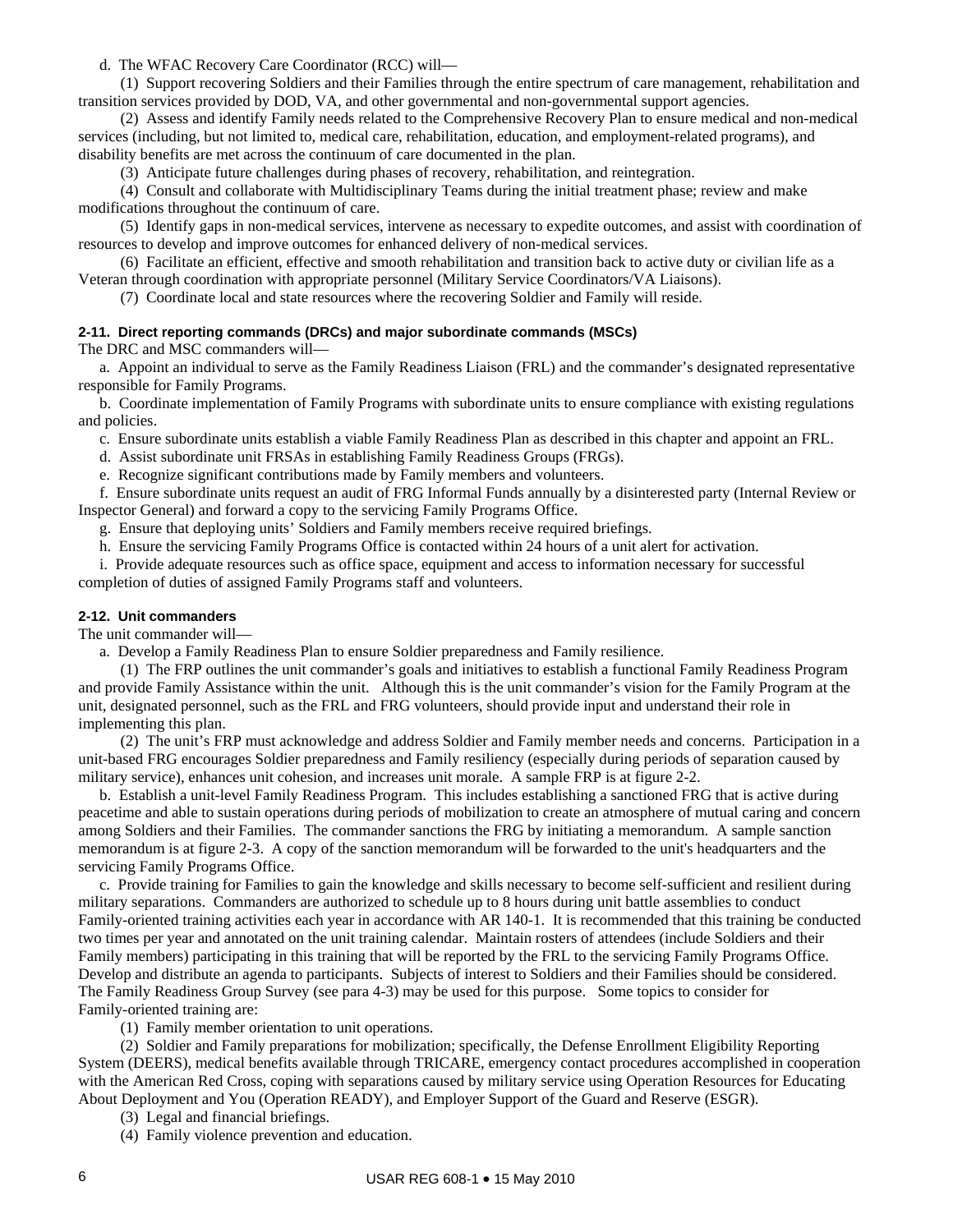- (5) Installation Family Programs and Army Community Services.
- (6) Army Substance Abuse Program (ASAP)
- (7) Suicide awareness
- (8) FRG information.
- (9) Army Family Team Building (AFTB) classes.
- (10) Army Family Action Plan (AFAP) process.

 d. Ensure that Soldiers and Family members that are not able to attend Family-oriented training will be mailed a packet of information by the FRL or FRSA from the unit including e-mail and telephone number(s) to contact for more information. Refer to chapter 4 for more guidance on Family Day. Social activities will NOT be substituted for Family-oriented training.

 e. Visibly support Army Reserve Family Programs. Encourage Soldiers and their Families to participate in activities that enhance their resilience.

 f. Establish a plan to address Family Programs issues and concerns on a recurring basis. Ensure actions are taken to correct identified problems, or to include them in the AFAP process if recommendation requires regulatory or legislative change.

 g. Approve Family Care Plans (DA Forms 5305-R) in accordance with AR 600-20. All single parent Soldiers and dual military couples require Family Care Plans to ensure that Family members are cared for during periods of absence for military duty. Additional categories requiring Family Care Plans are listed in AR 600-20, paragraph 5-5. The unit commander is the **ONLY** approving authority for the Family Care Plan. **Family Care Plans require re-certification at least annually** during the Soldier's birth month audit. As stated in the above regulation, conduct testing of the validity and durability of Family Care Plans during unit activities (e.g., during annual training, Soldier Readiness Processing (SRP), and other unit activities) to ensure information on a Soldier's DA Form 5305-R is correct, up-to-date, and viable.

h. Ensure requirements of volunteer management are met.

(1) Assist in volunteer recruitment for the FRG.

 (2) Ensure volunteers receive a position description and sign a volunteer agreement, DD Form 2793. The position description and volunteer agreement clarify the roles and responsibilities of FRG volunteers. Further guidance is available in chapter 3.

(3) Recognize the FRG Leader and ALL volunteers for their contributions to the success of the unit mission.

 (4) Publicize and encourage volunteer submission for reimbursement of official expenses. See chapter 6 for more information.

i. Provide administrative and logistical support to the volunteers and access to unit resources and facilities for FRG activities; e.g., telephones, reproduction equipment, office and meeting space, and computers (including internet and e-mail access, although not on the local area network). Office space for the FRG volunteers at the unit must include a desk and locking file cabinet(s), to which a full-time staff member has access in the event of emergency or activation. The facility manager should have access to keys in case of unit mobilization. Additional guidance and considerations on facility space for volunteers and FRG activities are in chapter 4.

 j. Ensure the FRL assists the FRG in establishing a functional Telephone/E-mail Chain by providing access and updates to unit personnel rosters.

k. Include the cost of the FRG newsletters in the annual unit commander's appropriated fund budget submission.

 l. Determine if the FRG is authorized an Informal Fund account. This refers to allowing the FRG to have an Informal Funds account to raise funds and accept donations for specific activities. The purpose of these activities is to support the entire unit's Soldiers and their Family members.

 m. If the FRG is authorized an Informal Fund account, arrange for an audit to be conducted by a disinterested officer on an annual basis, as well as when any individual with access to the account changes. This fund must be audited annually and not later than 30 days after a change of commander or Treasurer. Forward audit results to the servicing Family Programs Office.

n. Integrate Family sponsorship with the unit's Soldier Sponsorship Program IAW AR 600-8-8.

 o. Ensure that all eligible Family members are enrolled in the Defense Enrollment Eligibility Reporting System (DEERS) and have current military ID cards, IAW AR 600-8-14.

 p. Continue their advocacy role for Soldiers and their Families during periods of mobilization and deployment by providing assistance, communication, and outreach. An example of advocating is to help resolve a TRICARE benefit or DEERS entitlement problem for a Soldier or Family member.

q. Utilize the checklist for unit commanders' responsibilities at figure 2-4.

r. Review all pertinent forms and designations for required updates when command leadership positions change.

#### **2-13. Family Readiness Liaison (FRL)**

a. The FRL will—

 (1) Be an officer or noncommissioned officer who demonstrates effective communication, interpersonal and leadership skills. Since this is an additional duty position, recommend the individual be interested and effective in serving as a liaison between unit leadership and FRG volunteers.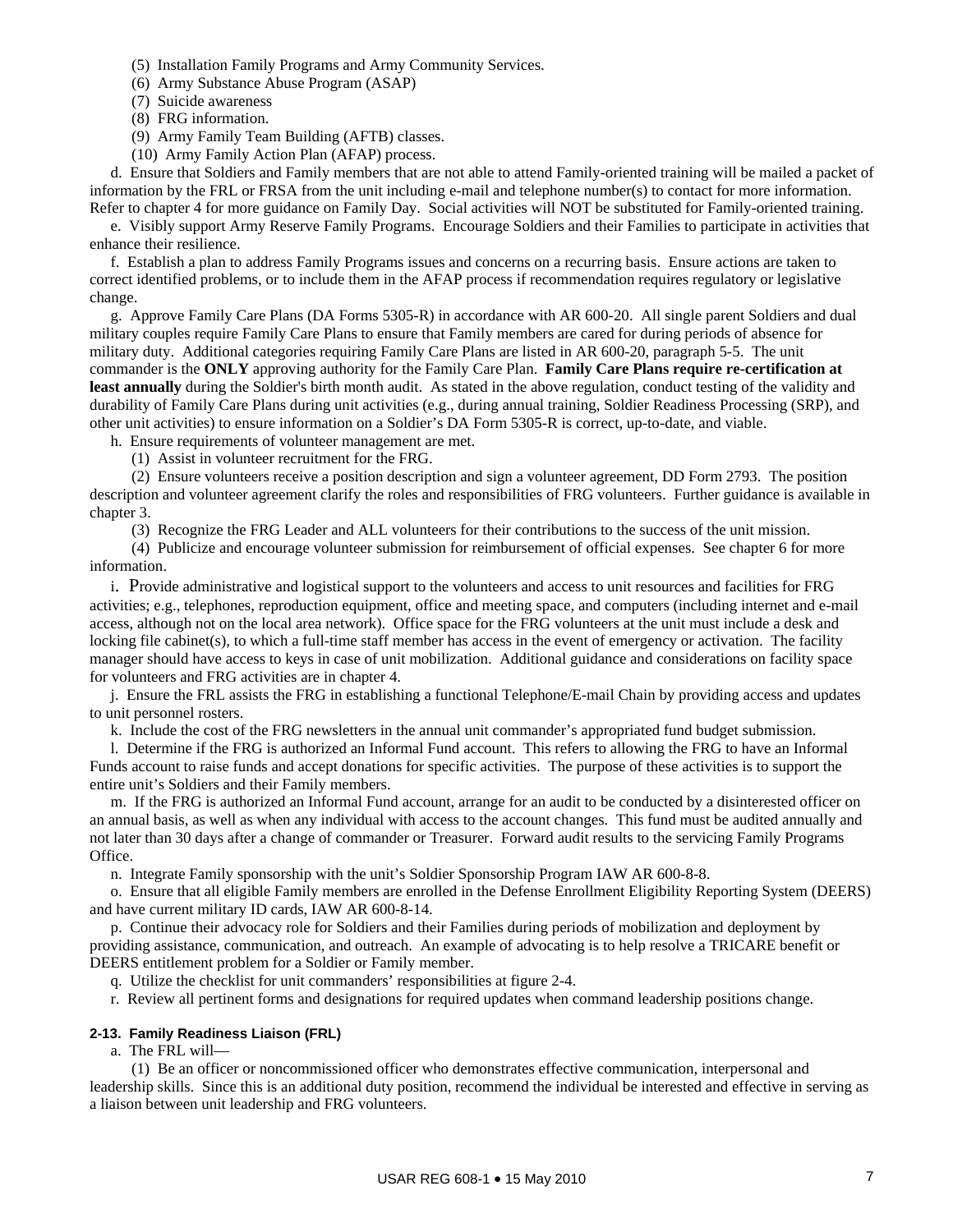(2) Serve as the commander's designated representative for the unit's Family Readiness Program. Provide information on activities, programs, and training opportunities related to Soldier preparedness and Family resilience during periods of military separation.

 (3) Ensure that the unit Family Readiness Plan addresses the needs of the Soldiers and their Families while addressing the unit's mission requirements.

 (4) Assist the commander in establishing and maintaining a unit FRG. Attend FRG meetings, provide guidance and gather feedback to present to the commander. Act as the communication link between the commander and the FRG by coordinating all actions of the FRG and required support from the unit.

(5) Advise the commander regarding the requirements of Volunteer Management to—

(a) Assist in volunteer recruitment for the FRG.

 (b) Ensure volunteers receive a position description and sign a volunteer agreement (DD Form 2793). Ensure the position description and volunteer agreement clarifies the roles and responsibilities of FRG volunteers. Report volunteer hours quarterly to higher headquarters or servicing Family Programs Office not later than 1 month following the end of the calendar quarter. Further guidance is available in chapter 3.

(c) Recognize the FRG Leader and ALL volunteers for their contributions to the success of the unit mission.

 (d) Publicize and encourage volunteer submission for reimbursement of official expenses. See chapter 6 for more information.

 (6) Ensure the completion of the USAR Form 107-R is accomplished during Soldier in-processing and updated during unit Soldier Readiness Processing. Forward a copy to the supporting FRSA or servicing Family Programs Office for entry into the database.

 (7) Review and obtain approval from the commander to publish the FRG newsletter and/or web page prior to distribution.

 (8) Attend Family Programs training. A minimum of 12 hours of Family Programs Academy instruction is recommended within 12 months of appointment. Local Army Family Team Building (AFTB) courses provide an added learning opportunity. Army Reserve Family Readiness Education for Deployment (AR FRED) and Operation READY (Resources for Educating About Deployment and You) are additional resources for understanding deployment-related FRG, Soldier, and Family issues. See chapter 7 for a complete listing of training opportunities.

(9) Ensure that government equipment, facilities and property are used for official FRG business only.

(10) Assist in presenting the unit's Family Readiness Program at Soldier and Family newcomer orientations.

(11) Assist and support FRG volunteers and operations.

*[NOTE: A sample FRL position description is at figure 2-5.]* 

b. The FRL will NOT–

- (1) Perform duties designated to the FRG Leader or be assigned to any other FRG leadership position.
- (2) Handle FRG funds or dictate expenditures from the FRG Informal Fund account.

#### **2-14. Soldiers**

Soldiers will—

 a. Prepare for mobilization and deployment. Ensure their Family members have adequate information to be resilient during military separations.

 b. Inform the command of any change in Family status (e.g., marriage, birth, death, divorce), residential address, e-mail addresses and telephone numbers.

 c. Support and encourage Family members' participation in FRG activities and programs designed to enhance their resilience.

d. Prepare a Family Care Plan (DA Form 5305-R) as required.

 e. Ensure that all eligible Family members are enrolled in the Defense Enrollment Eligibility Reporting System (DEERS) and have current military ID cards.

f. Complete/update USAR Form 107-R as required.

#### **2-15. Families**

Families are encouraged to—

- a. Support their Soldier.
- b. Be resilient, especially during periods of military separation.
- c. Participate in the unit's FRG.

 d. Obtain necessary information on preparation for military separation and how to access benefits and entitlements through the unit and/or FRSA.

 e. Ensure enrollment in the Defense Enrollment Eligibility Reporting System (DEERS) is accurate by checking [www.tricare.mil/deers,](http://www.tricare.mil/deers) or by calling 1-800-538-9552, and possess a current military ID card(s).

f. Maintain contact with FRSA during periods of separation caused by military service.

#### **2-16. The entire Army Reserve**

The entire Army Reserve (to include commander, Soldiers, Family members, etc.) is responsible to—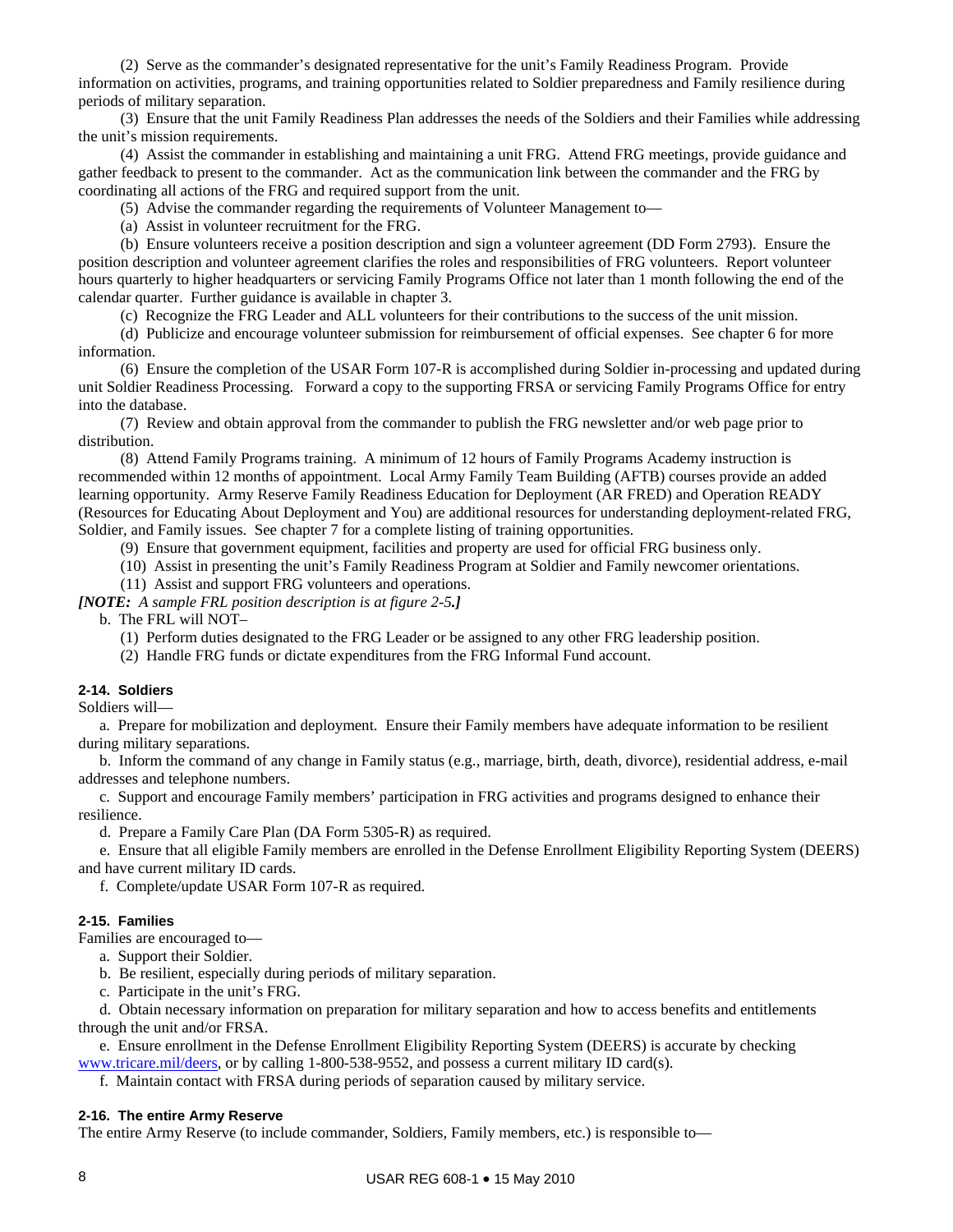a. Identify issues affecting the quality of life of the entire Army Reserve Family. The Army Family Action Plan (AFAP) is a grassroots process that identifies issues of concern to the Army Family that add to or detract from Army well-being. Recommendations are made to improve Family programs as well as benefits and entitlements for the entire Army Family. AFAP is based on the premise that well-being initiatives impact readiness and retention. Issues are submitted, prioritized, given measurable objectives for acceptable change and assigned to a lead agency for resolution. Individuals with experience at the Army Reserve AFAP conference may be offered the opportunity to participate at DA level AFAP conferences. Additional information on AFAP is contained in AR 608-1.

 (1) The AFAP process starts with the submission of issue papers (USAR Form 153-R, AFAP Issue Submission Form) that identify and propose solutions to problems. All levels of the chain of command must review issues for resolution at the lowest possible level. Resolutions must be realistic and workable within the framework of existing economic and personnel resources. Please ensure that the AFAP Issue Paper Checklist at figure 2-6 is reviewed prior to issue submission through the chain of command. The issues reaching DA level must have Army-wide impact and require a legislative or regulatory change to institute new or improve existing programs.

(2) The following is a sample of how AFAP results have improved the quality of life for Army Families:

(a) Increase in Servicemember's Group Life insurance (SGLI) to \$400,000.

 (b) Unlimited use of military Exchange privileges provided through the Army and Air Force Exchange Service (AAFES), Post Exchange (PX), Base Exchange (BX), and Navy Exchange (NEX).

 (c) Unlimited Commissary visits for Reserve Component Gray Area Retirees and Surviving Spouses, except in European commands.

 (3) The Army Reserve hosts an annual AFAP Conference which convenes a work group to prioritize issues and forward them to higher headquarters for consideration at their Conference. This process allows Soldiers, Civilians, Retirees and their Family members to participate in identifying needs and refining Family issues.

(4) Issues submitted to AFAP should focus on the population as a whole and avoid individual situations or issues.

 (5) Unit commanders can address Soldier and Family member issues and concerns. Issues that cannot be resolved at the unit-level are elevated through the Chain of Command at any time.

 (6) There are two AFAP Issue Update Books. One AFAP Issue Update Book lists all the active issues, current status and recommendation for resolution. The other AFAP Issue Book lists those issues that have been identified as complete or unattainable. AFAP issues can be researched at [www.myarmyonesource.com.](http://www.myarmyonesource.com/)

 b. Ensure unit-level Family Readiness Programs are available and publicized frequently. Policies, procedures, and responsibilities must become common knowledge to ensure Soldier preparedness and increase Family knowledge and competency.

 c. Ensure the appropriate routes for obtaining information are timely and accurate. There are two separate, but related, routes for obtaining information about Army Reserve Family Programs. Both are organized to ensure that questions and concerns are resolved at the lowest possible level. The Chain of Command is the military structure commonly used by Soldiers. The Chain of Concern is the civilian or Family member equivalent.

 (1) The information flow chart in figure 2-7 diagrams the process to resolve inquiries regarding the Family Readiness Program. Please note that Soldiers and their Families are able to use both the Chain of Command and the Chain of Concern. The difference lies with the subject or the issue. Typically, those issues relating to Family Assistance are addressed through the Chain of Command, while concerns associated with Family Support areas are resolved through the Chain of Concern.

 (2) Family Programs staff members are available to Soldiers, their Families, unit personnel and volunteers for consultation or to address any issues that cannot be satisfactorily resolved at lower levels. This process ensures a quick and timely response. Visit the [www.arfp.org](http://www.arfp.org/) website for a listing of Army Reserve Family Programs staff.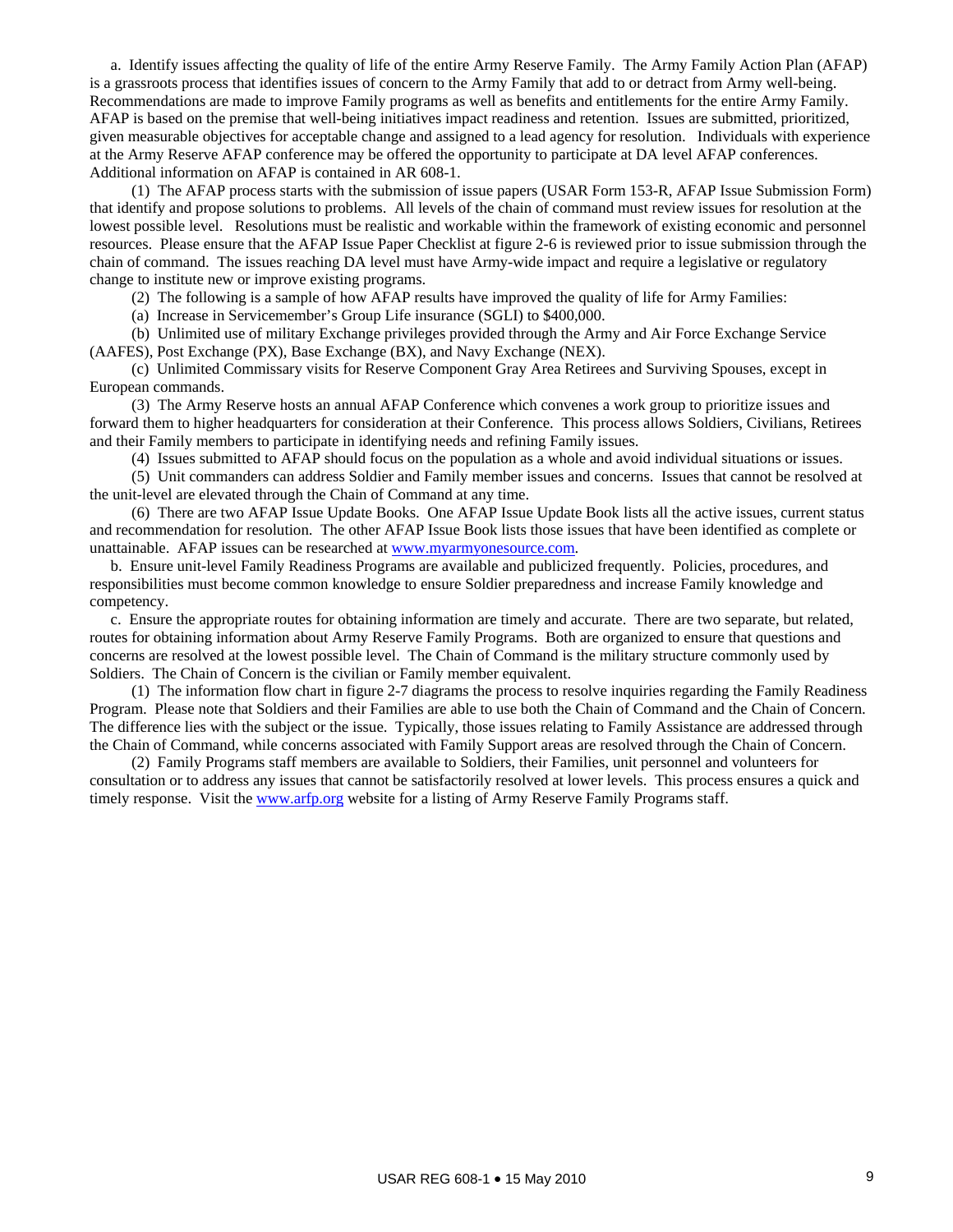

# **Soldiers and Families**

**Figure 2-1. Family Programs levels of support**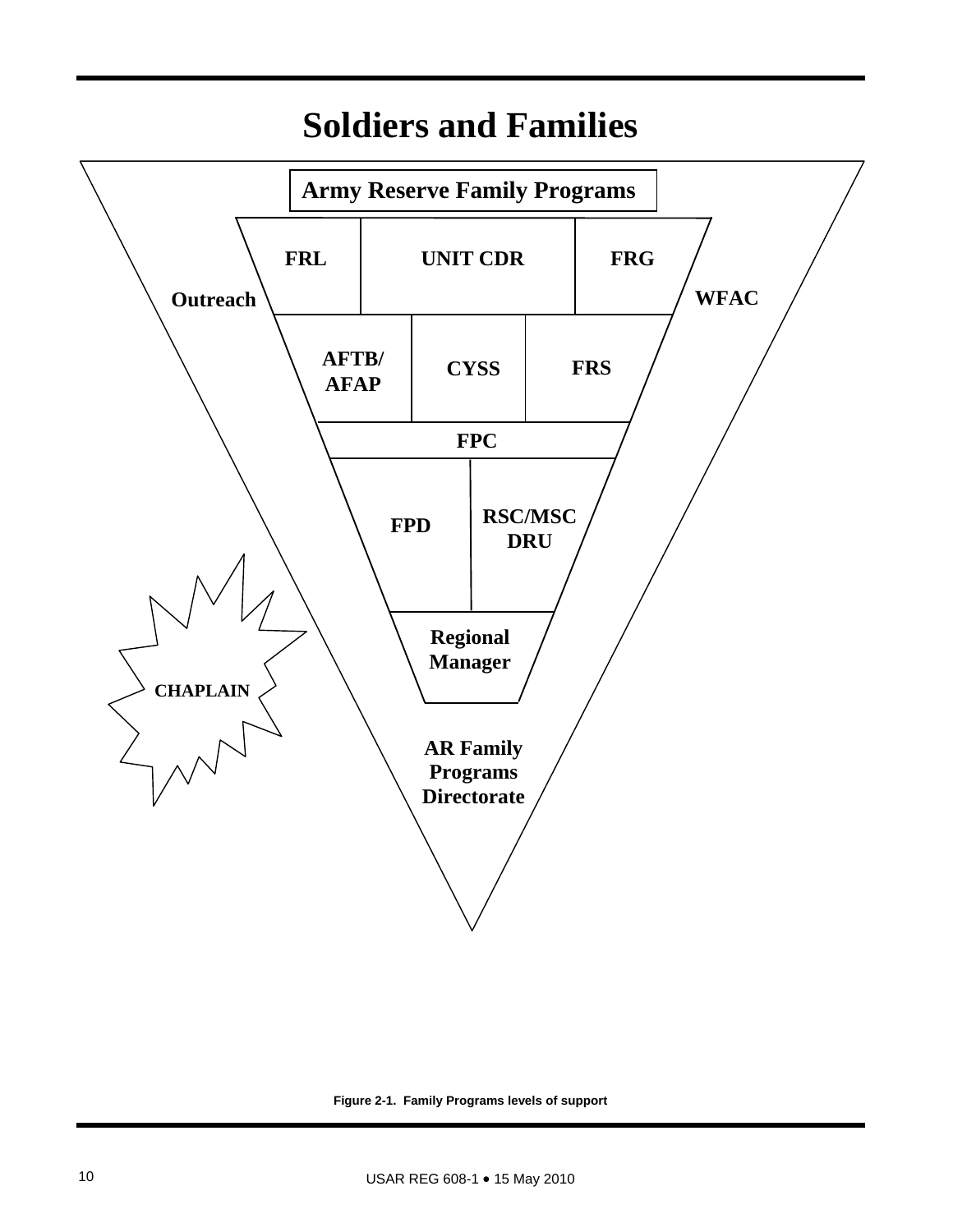Office Symbol (if applicable) Date

MEMORANDUM FOR Unit Personnel



SUBJECT: Unit Family Readiness Plan

1. Purpose. To establish viable initiatives and timelines for accomplishments.

2. Goals.

a. To establish a Family Readiness Program in accordance with governing policies and regulations.

 b. To establish a volunteer management program including recruitment, recordkeeping, recognition and reimbursements.

 c. To educate Families on the benefits and entitlements of their Soldier's affiliation with the Army Reserve and awareness of the effects caused by military separation.

3. Initiatives.

 a. Establish a functional Family Readiness Group during peacetime, as well as during periods of activation.

b. Develop and implement a Family Sponsorship Program.

4. Timelines.

 a. Conduct an annual review and update of Soldier and Family records. Ensure the commander or designated representative completes Family Care Plan counseling and records. Test Family Care Plans during a yearly exercise. The unit commander is the **ONLY** approving authority for Family Care Plans.

 b. Outreach to Family members through a Telephone/E-Mail Chain and FRG Newsletter/Web Page on a quarterly basis, monthly during mobilization.

 c. Ensure opportunities for DEERS enrollment/ID cards are provided semiannually and conduct an annual briefing for Soldiers and their Families.

> XXXXXXXXXXXXXXXXXXXX Rank, Branch, USAR Commanding

**Figure 2-2. Sample Family Readiness Plan**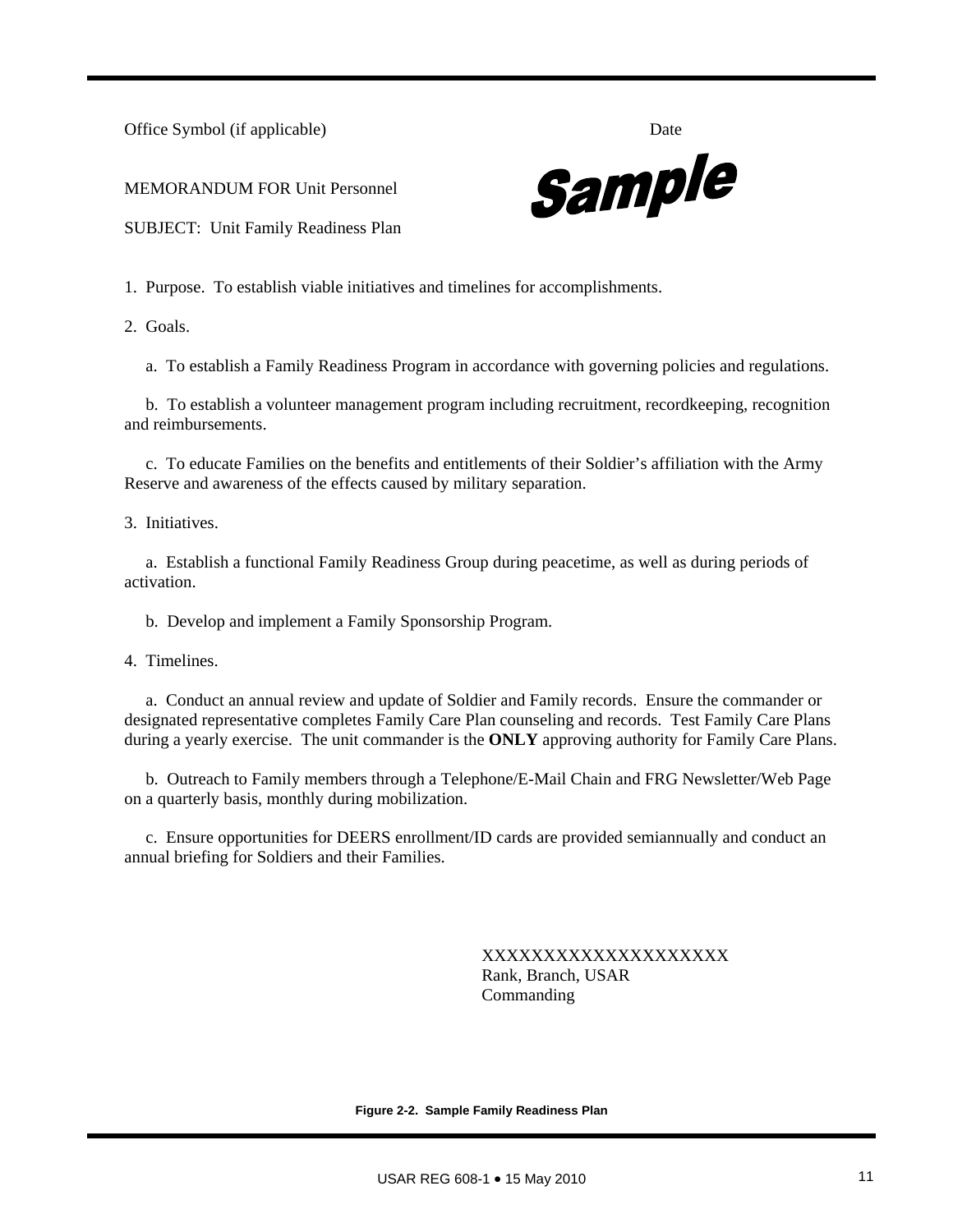[Unit letterhead]

**AR-** Date

MEMORANDUM FOR RECORD

Sample

SUBJECT: Organization of the Unit Family Readiness Group (FRG)

1. I sanction the (unit) FRG to operate and function as part of my staff providing support to our Soldiers and their Families.

|                                                                                                       | 2. I appoint (Rank, Name)                                                                          |       |  | (address)          |  |  |
|-------------------------------------------------------------------------------------------------------|----------------------------------------------------------------------------------------------------|-------|--|--------------------|--|--|
| (City)                                                                                                | (State)                                                                                            | (Zip) |  | (Telephone number) |  |  |
|                                                                                                       | (E-mail address at home or the unit) as the Family Readiness Liaison (FRL) for a period of 2 years |       |  |                    |  |  |
|                                                                                                       | unless sooner revoked or suspended in accordance with AR 600-20, para 5-10b. The FRL acts as my    |       |  |                    |  |  |
| representative to coordinate between the unit and the FRG. I also appoint (Rank, Name)                |                                                                                                    |       |  |                    |  |  |
| (Address)                                                                                             | $(City)$ $(State)$ $(Zip)$ $(Telephone number)$ $(E-mail address$                                  |       |  |                    |  |  |
| at home or the unit) as the alternate FRL for a period of 2 years unless sooner revoked or suspended. |                                                                                                    |       |  |                    |  |  |

| 3. I acknowledge that    | Name,  |                           | address            |
|--------------------------|--------|---------------------------|--------------------|
| $\mathsf{Citv}^{\prime}$ | state` | $\mathcal{L}(\mathbf{n})$ | (Telephone number) |

 (E-mail address at home or the unit) has agreed to serve as the FRG Leader for a period of 2 years unless sooner revoked or suspended. This individual has received a position description and has signed a Volunteer Agreement for Appropriated Fund Activities & Non Appropriated Fund Instrumentalities (DD Form 2793) that is on file at this unit with a copy forwarded to the servicing Family Programs office. Activities will be conducted in accordance with AR 608-1 and USAR Supplement to AR 608-1 and must receive prior approval from myself or my designated representative.

4. Same as paragraph #3 (substitute Secretary in place of FRG Leader).

5. Same as paragraph #3 (substitute Treasurer in place of FRG Leader).

6. I have/have not authorized (only if a volunteer serves as Treasurer) this unit FRG to establish and maintain the FRG Informal Fund in accordance with para 6-6 of USAR Supplement to AR 608-1.

7. This document will be filed and protected with a DA Label 87, For Official Use Only, coversheet when removed from the file cabinet.

> XXXXXXXXXXXXXXXXXXXX Rank, Branch, USAR Commanding

CF: Family Programs Director/Coordinator Unit Administrator Family Readiness Liaison Family Readiness Support Assistant Family Readiness Group Leader Unit Mobilization File

**Figure 2-3. Sample FRG sanction memorandum**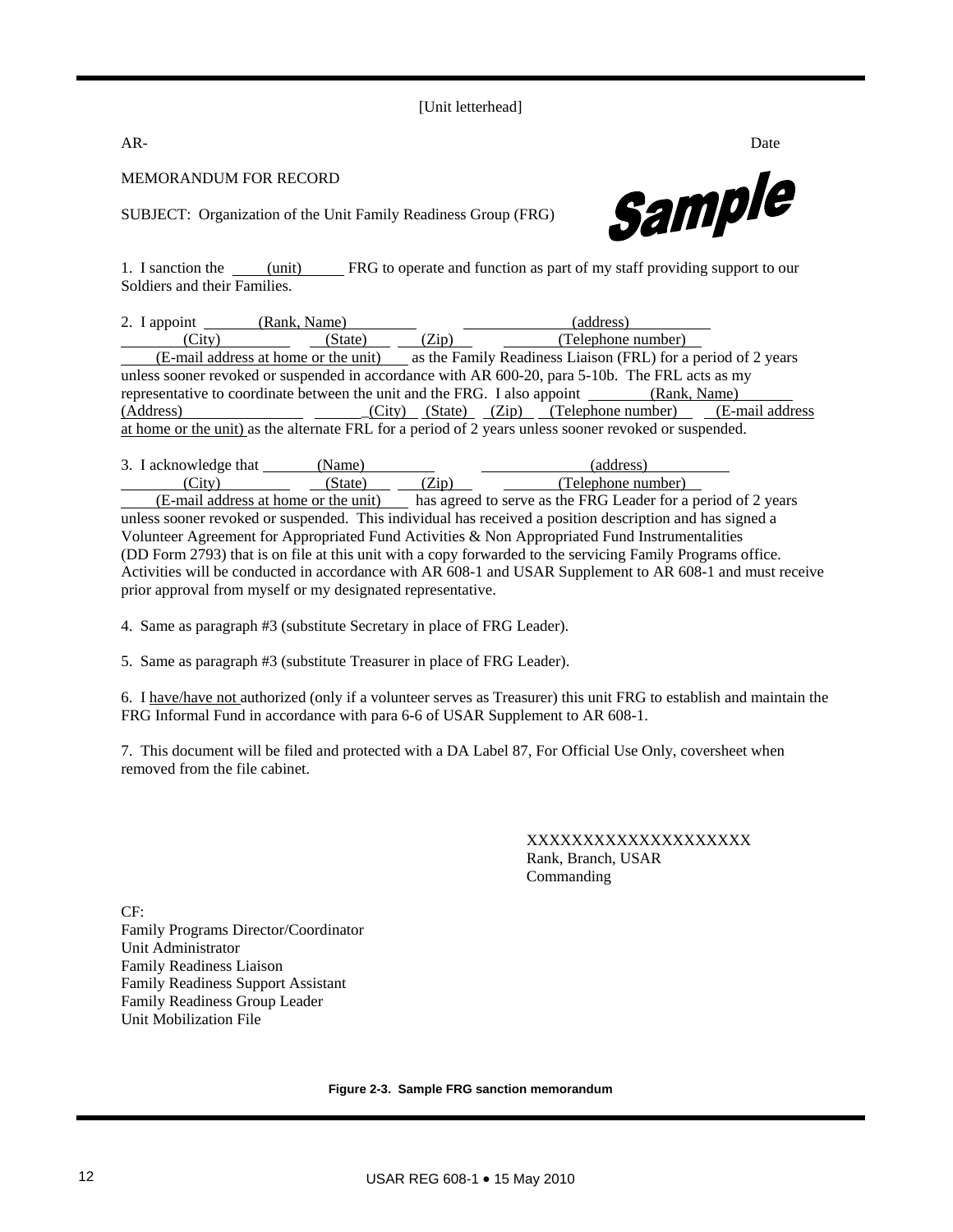|     | <b>Unit Commander's FRG Checklist</b>                    |  |
|-----|----------------------------------------------------------|--|
| 1.  | Appoint Family Readiness Liaison (FRL) and Alternate.    |  |
| 2.  | Acknowledge a Family Readiness Group (FRG) Leader.       |  |
| 3.  | Acknowledge other FRG leadership positions as needed.    |  |
| 4.  | Determine if the FRG will be authorized to maintain an   |  |
|     | Informal Fund.                                           |  |
|     | a. Secure an Employer Identification Number              |  |
|     | (EIN) from the Internal Revenue Service (IRS).           |  |
|     | b. Open a non-interest bearing checking account with     |  |
|     | at least 2 signatures of FRG volunteers.                 |  |
|     | c. Review FRG Informal Fund and request annual           |  |
|     | audit and an audit when individuals with access to the   |  |
|     | account are replaced. Audits to be conducted by a        |  |
|     | disinterested officer.                                   |  |
| 5.  | Ensure all volunteers sign Volunteer Agreements and      |  |
|     | receive appropriate position descriptions.               |  |
| 6.  | Meet with appropriate unit personnel, FRLs, and FRG      |  |
|     | volunteers to develop the unit's Family Readiness Plan.  |  |
| 7.  | Prepare the FRG Sanction Memorandum.                     |  |
| 8.  | Ensure FRL, Chain of Command, and volunteers attend      |  |
|     | appropriate training.                                    |  |
| 9.  | Schedule up to 8 hours during the training year (TY) for |  |
|     | Family Programs briefings and annotate these on the      |  |
|     | Annual Training Calendar.                                |  |
| 10. | Ensure Telephone/E-Mail Chain is developed and tested at |  |
|     | least annually.                                          |  |
| 11. | Ensure all Soldiers complete a USAR Form 107-R.          |  |
| 12. | Review and approve FRG newsletters prior to publication. |  |
| 13. | Provide administrative and logistical support for FRG.   |  |
| 14. | Other.                                                   |  |
|     |                                                          |  |

**Figure 2-4. Unit Commander's FRG Checklist**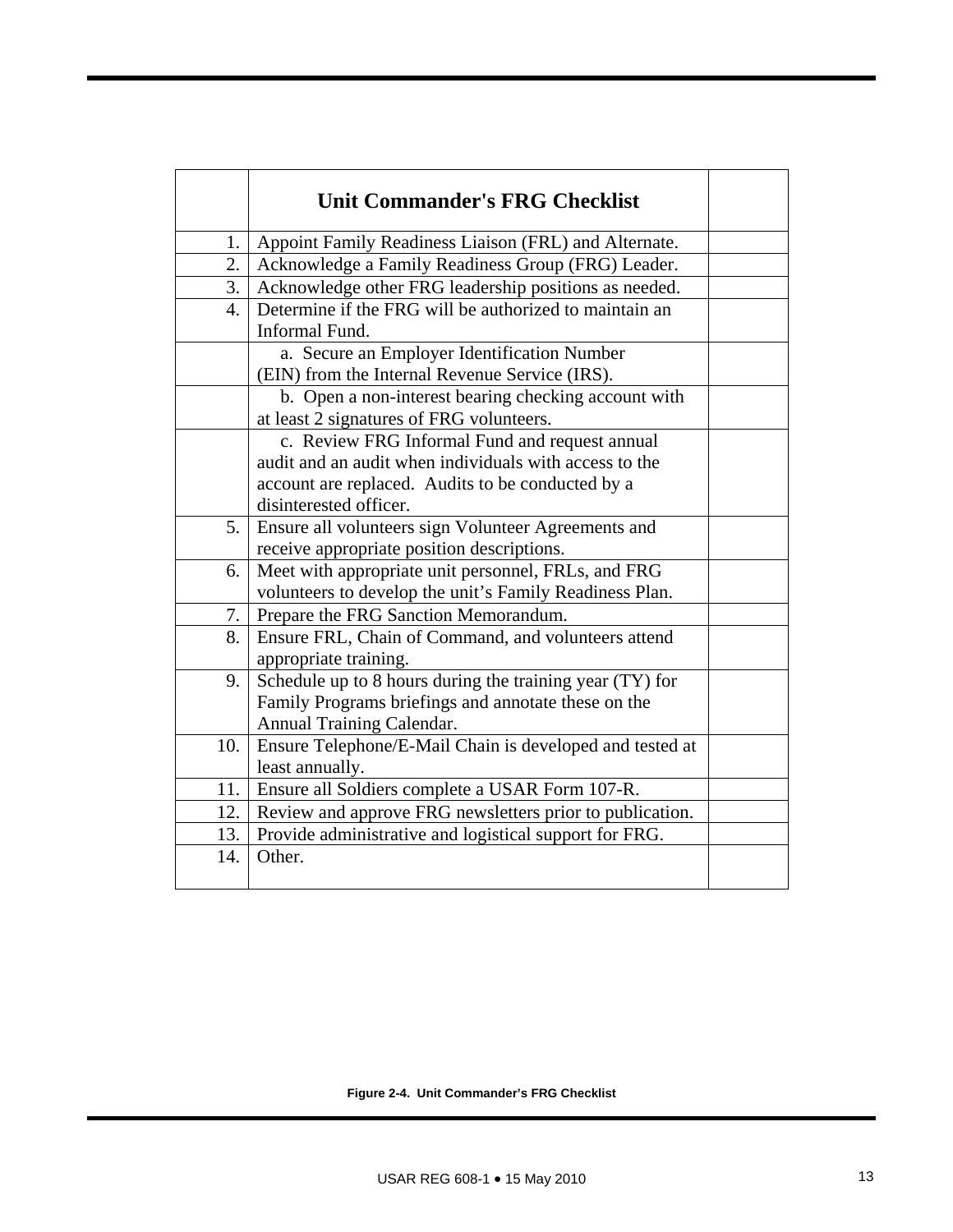

# **Position: Family Readiness Liaison (FRL)**

**Position Objective:** Serves as the commander's designated representative to the Family Readiness Group (FRG). The Family Readiness Liaison (FRL) serves as the communication link between the commander, Family Readiness Support Assistant (FRSA) and FRG by coordinating all actions of the FRG and required support from the unit. The alternate FRL will perform the duties outlined in the primary FRL's absence.

# **Major Responsibilities/Description of Duties:**

1. Assist the commander and FRSA in maintaining an active FRG.

2. Provide support that communicates command caring and concern for the wellness of each Soldier and their Families.

3. Assist the FRSA and FRG in establishing a functional Telephone/E-mail Chain by providing contact information authorized on USAR Form 107-R and updated as least quarterly.

4. Coordinate with the FRG Leader regarding proposed activities and review the results of previous activities.

5. Attend FRG meetings.

6. Gather feedback and information from the FRSA/FRG and provide an opportunity for ongoing open communication between the FRG, FRSA and the commander.

- 7. Serve as the primary advisor to the FRSA/FRG on all military matters.
- 8. Coordinate required support from the unit.

9. Provide Family contact information to the FRSA/FRG for Soldiers on extended tours of duty.

10. Furnish information from the commander for the FRG newsletter/web page, review the FRG newsletter/web page for proper content and obtain the commander's approval prior to publishing/posting. Ensure that information is consistent with Privacy Act and Copyright Laws.

11. Report volunteer hours quarterly to higher headquarters or Battalion FRSA not later than 1 month following the end of each calendar quarter.

12. Ensure official volunteer service records are reported to the Battalion FRSA for input into the Army Reserve Family Programs centralized database.

13. Recommend and draft award nominations for volunteers in support of the FRG.

14. Advise the FRSA and FRG Leader of participants nominated for scheduled Family Readiness training (e.g., Family Program Academy, Army Family Team Building, and the Army Family Action Plan).

15. Acquire and approve use of government property for official FRG use.

16. Assist the FRSA/FRG in obtaining information on newly assigned Soldiers to be included in the Family Sponsorship Program.

17. Does NOT handle FRG generated funds or approve expenditures of the FRG Informal Fund account.

**Qualifications:** Must be an officer or noncommissioned officer (NCO) knowledgeable of the unit Family Readiness Plan. Possess effective communication, interpersonal and leadership skills. Recommend an interested individual that can effectively succeed in this position as an additional duty.

**Training:** A minimum of 12 hours of Army Reserve approved Family Program training.

#### **Figure 2-5. Sample Family Readiness Liaison (FRL) position description**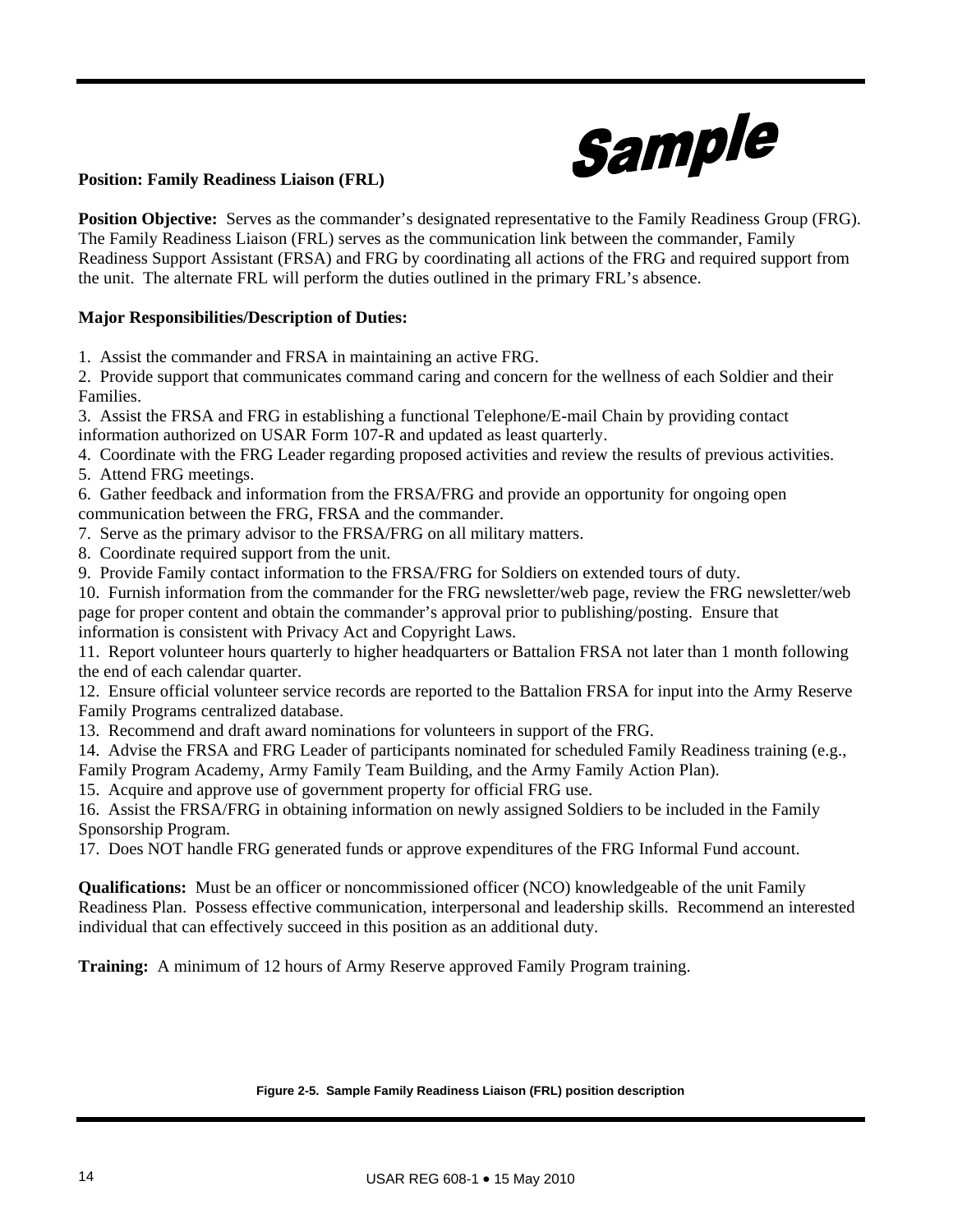# **AFAP ISSUE PAPER CHECKLIST**

# **TITLE**

- $\checkmark$  Does the title summarize the issue?
- $\checkmark$  The title must identify the subject describing what the issue is about. This subject will be repeated in the Scope and Recommendation.

*Caution: Titles do not start with or contain verbs – Provide a title, not a sentence.* 

- $\checkmark$  Include the demographic group, if appropriate.
- $\checkmark$  Title should be brief not lengthy.
- $\checkmark$  Titles do not include judgment words like "inadequate, inferior or inefficient". *Caution: Keep judgments for the Scope!*

# **SCOPE**

- $\checkmark$  Is the Scope detailed enough to validate the issue?
	- o Provide a paragraph with at least three sentences as follows:
		- The introductory sentence states the current situation. It identifies the issue to be resolved and includes the demographic group.
		- The middle sentences provide facts or details.
		- The concluding sentence states the impact and describes why the issue is important.
- $\checkmark$  Can someone who is not familiar with the issue, understand the issue? *Caution: Is your issue factually correct? Caution: Avoid irrelevant details. Caution: Don't overuse words such as "readiness", "retention", and "esprit".*
- $\checkmark$  Does the Scope address just <u>one</u> issue?  *Caution: Avoid several related issues. Caution: Prioritize issues rather than "lumping" issues into one big issue.*

# **RECOMMENDATIONS**

- $\checkmark$  Are recommendations numbered?
- $\checkmark$  Do recommendations start with a strong action verb?
- $\checkmark$  Do all recommendations relate to the issue identified in the Scope?
- $\checkmark$  Does the title repeat the subject and identify the demographic group?
- Issues should have three or fewer recommendations, one is preferred.
- $\checkmark$  Do recommendations identify a specific end product? The recommendation describes what should happen, not how to make it happen.
- $\checkmark$  Do recommendations meet AFAP Issue criteria?
	- o Issue has broad impact and is within the ability of HQDA to influence.
	- o Issue has a measurable end product.
	- o Issue does not duplicate an active AFAP issue or one that has been determined unattainable in the past 3 years.

#### **Figure 2-6. AFAP Issue Paper Checklist**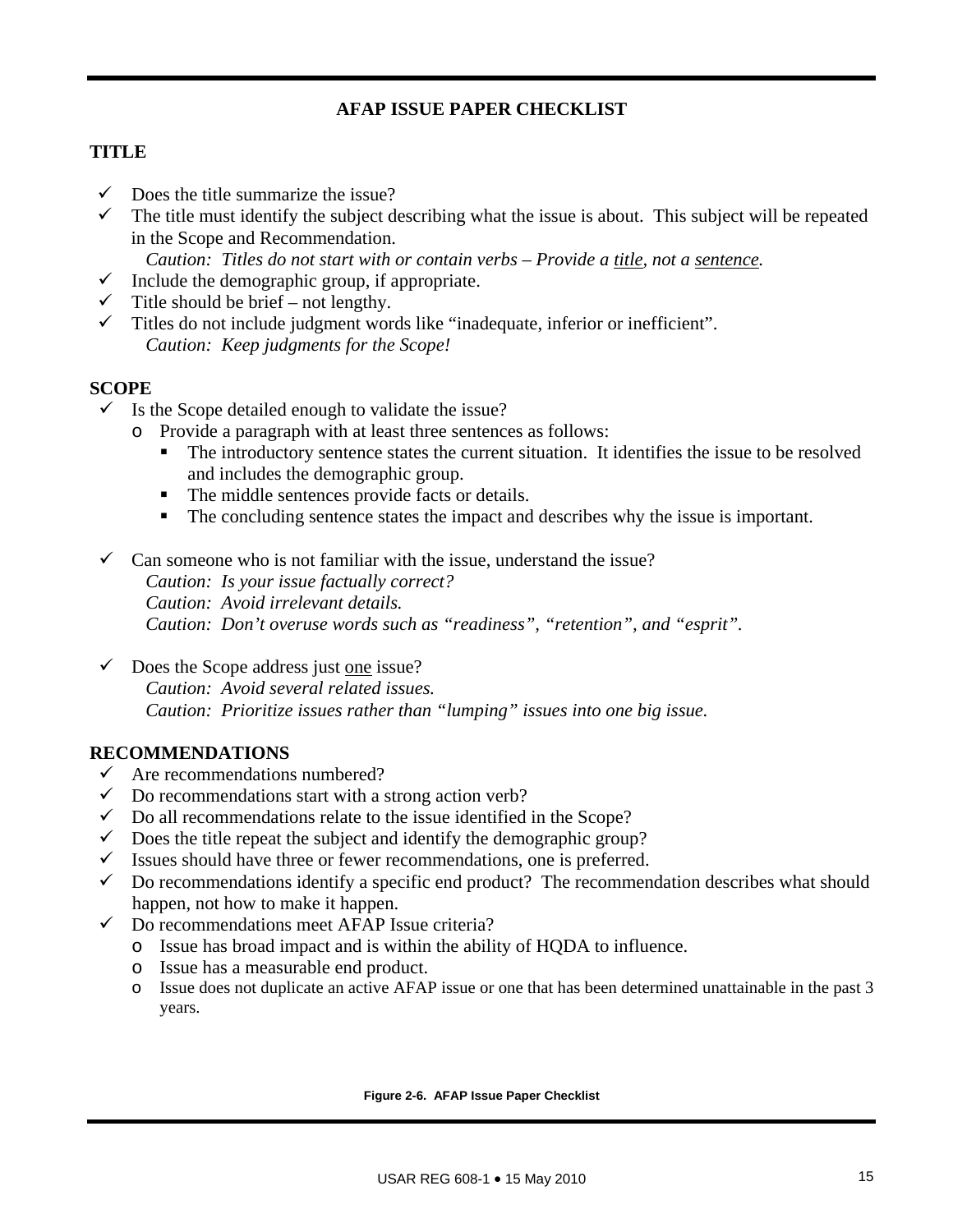

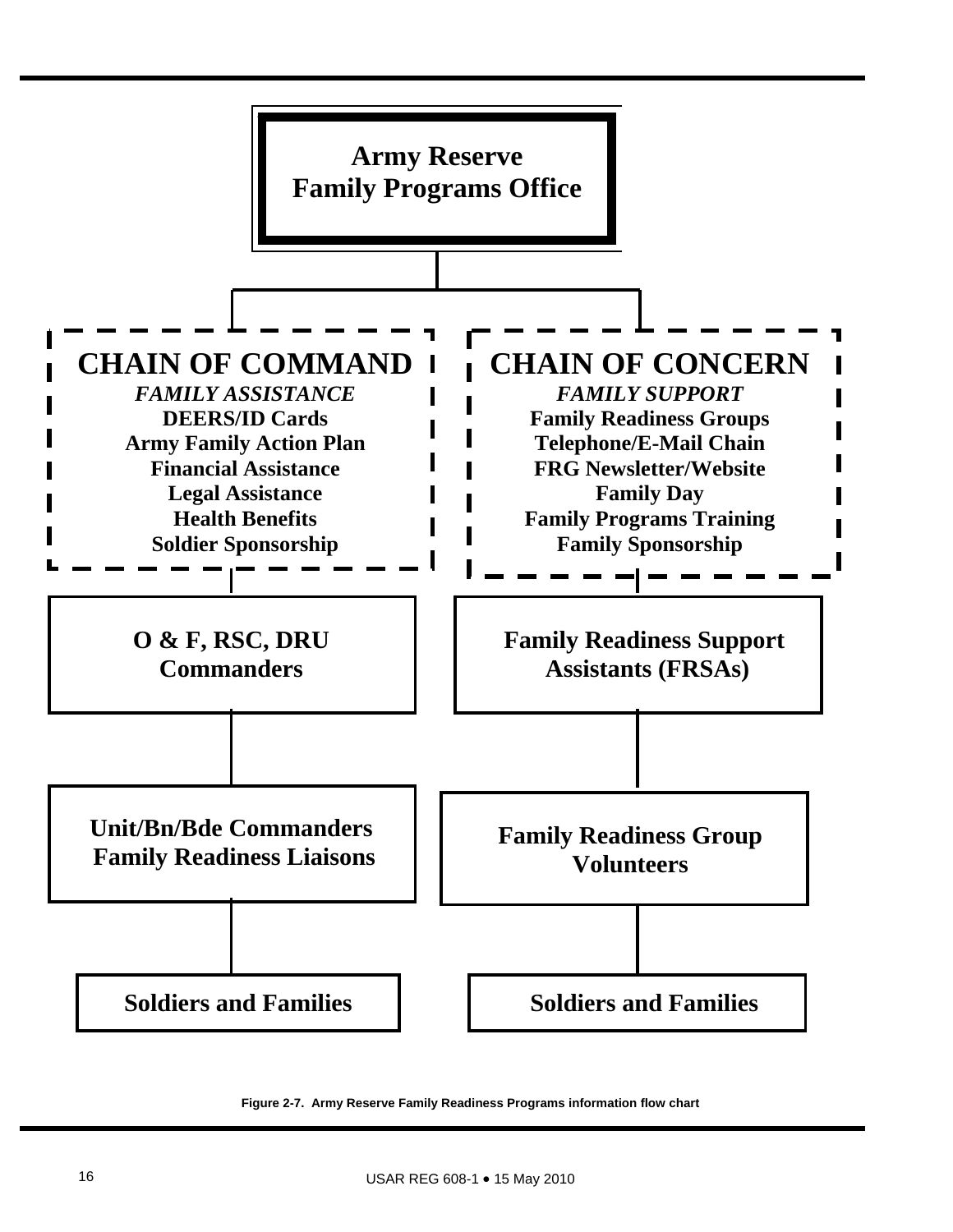| "Never doubt that a small group of thoughtful, |                      |
|------------------------------------------------|----------------------|
| committed people can change the world.         |                      |
| Indeed, it is the only thing that has."        | <b>Margaret Mead</b> |

#### **3-1. The Unit Family Readiness Group (FRG)**

The unit FRG is concerned with increasing unit/command, Soldier/individual, and Family readiness and promoting the goal of resilience, especially during periods of military separation. The FRG is—

- a. A commander's program authorized by DA to support the unit's mission.
- b. A group of volunteers who support the unit with mission-essential activities.
- c. A federally recognized organization and official extension of the unit that disseminates current, valid information.

 d. An educational resource that provides tips and tools to manage stress and improve communications during periods of military separation and reunification.

 e. An information resource for Soldiers and their Families, if FRG contact is authorized by the Soldier or Family member on the Family Information Data Worksheet (USAR Form 107-R). This form is submitted to Family Programs Staff who input data into the centralized database and provide a report of contact information to the FRG to ensure that Family members are included on the—

(1) Telephone/E-Mail Chain.

(2) FRG Newsletter mailing list.

#### **3-2. FRG limitations**

The FRG does not provide—

a. Personal services to individual Soldiers and/or Family members.

- b. Duplication of services provided by other resources in community, government, or veterans' agencies.
- c. Funding outside of USARC Family Readiness Program guidance (refer to chap 6).

 d. Sanctioning to any political activity. Guest speakers may provide information; however, planning rallies or protesting military or political activities is prohibited.

e. Funds for use in any action made or taken in a political format.

#### **3-3. FRG organizational structure**

 a. The commander must sanction the FRG in a written memorandum (see fig 2-2). The FRG organizational structure must—

- (1) Be organized and develop strong command support.
- (2) Recruit and maintain qualified volunteers in leadership positions.
- b. A sample FRG organizational structure is at figure 3-1.

#### **3-4. FRG Operating Guidelines**

The guidelines of how an FRG should operate must include purpose, goals, responsibilities, and organizational structure. Volunteers are encouraged to develop guidelines that complement the unit's Family Readiness Plan (fig 2-5). A sample of FRG Operating Guidelines can be found at figure 3-2.

 a. The guidelines should be flexible and reviewed periodically by the FRG Leader and volunteers to meet the changing needs of the unit and support the unit's mission.

b. The guidelines should not conflict with the roles of the unit commander, FRL, or FRSAs.

#### **3-5. FRG mission essentials**

The FRGs are required to—

 a. Provide outreach. Outreach promotes support, helps prevent isolation and identifies issues that may need to be brought to the attention of the Chain of Command and/or Chain of Concern.

- b. Establish and maintain a Telephone/E-mail Chain. (Additional guidance can be found in chap 4.)
- c. Publish a periodic FRG Newsletter. (Additional guidance can be found in chap 4.)

 d. Assist with Family Day planning and execution. (Additional guidance can be found in chap 4.) Encourage Family members to attend annual mobilization, reunion, reintegration, and legal briefings.

 e. Determine if funds are to be raised and how or if to accept donations. If the commander authorizes the FRG Informal Fund, develop a financial plan. (Additional guidance can be found in chap 6.)

- f. Recruit and recognize volunteers.
- g. Encourage FRG volunteers in leadership positions to attend training. (Additional guidance can be found in chap 7.)
- h. Ensure volunteers complete and submit appropriate forms and request reimbursement of official expenses.
- i. Conduct New Family Orientation at regular intervals, as directed by the commander.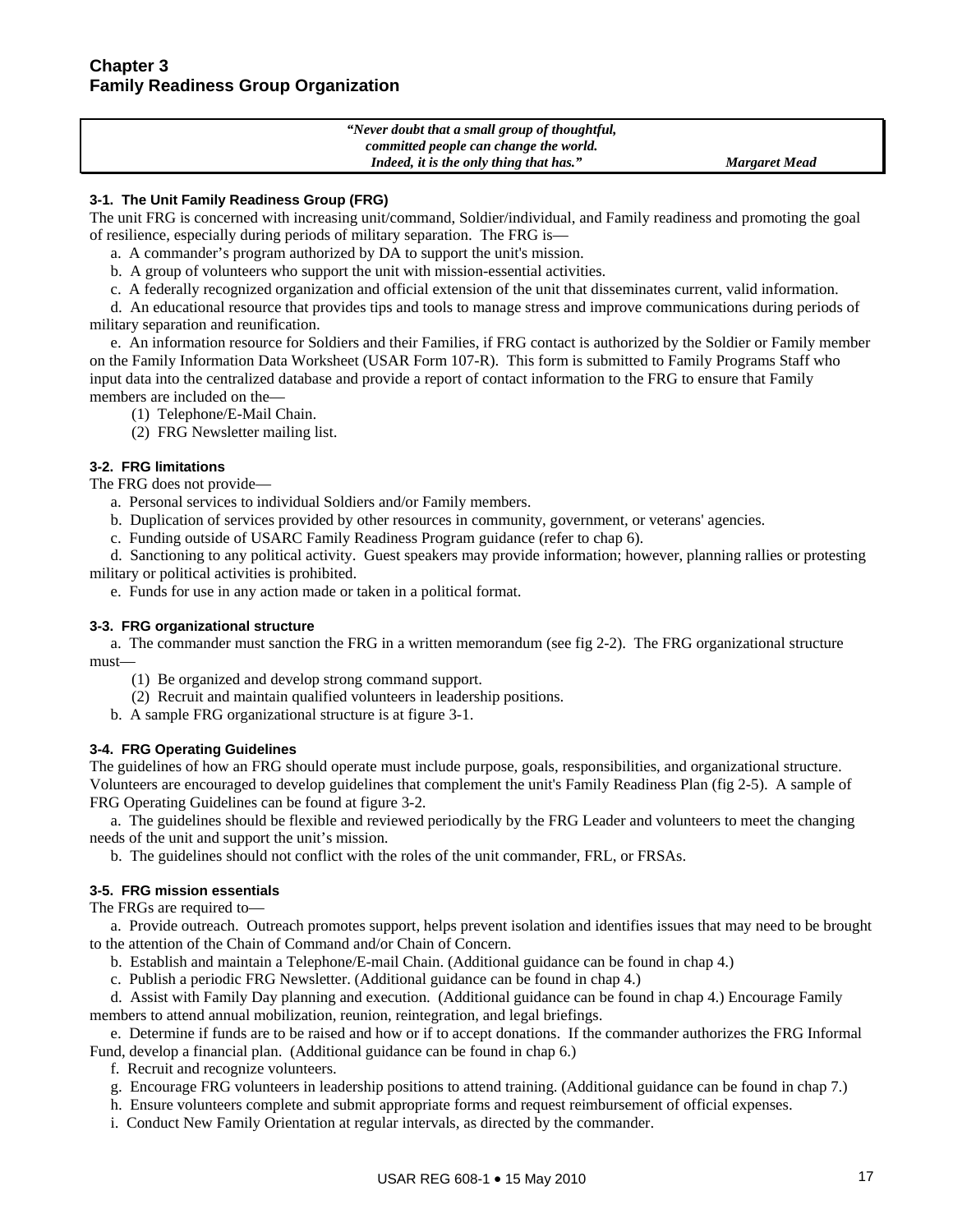#### **3-6. Unit support for FRG volunteers**

Access and support are authorized for official activities of the FRG volunteers to include, but not limited to—

 a. Use of government facilities, to include dedicated office or desk space, equipment, supplies, computers, and telephones as needed to accomplish assigned duties.

b. Use of official mail for official, mission-related purposes as approved by the unit commander.

 c. Access to records contained in a Privacy Act recordkeeping system when the volunteer has the need to know and does not violate security mandates. Access must comply with Privacy Act protection, disclosure, accounting and other requirements of DOD 5400.11-R.

d. Volunteer authorization to operate a government-owned or leased vehicle.

 (1) Volunteer must maintain a current and valid driver's license. (Screening through the National Driver Registry to obtain driving records is authorized.)

 (2) Volunteer operators are required to complete equivalent training, screening, and meet qualification the same as government employees who drive comparable vehicles.

#### **3-7. FRG membership**

FRG membership is voluntary and comprised of individuals associated with the unit or interested in the wellness of a Soldier assigned to the unit. A distinct difference exists between FRG members and Family member participants.

a. FRG members are volunteers who donate their time and services to FRG activities. Official volunteers must have a—

 (1) Signed volunteer agreement (DD Form 2793, see fig 3-3) - checked for "Appropriated Fund Activities," as FRGs are an official extension of the unit, NOT a non-appropriated fund instrumentality. Complete parts I and II. Volunteers under the age of 18 are required to complete and have on file DA Form 5671, Parental Permission (see sample at fig 3-4), with sections I and II complete.

(2) Volunteer Service Record (DA Form 4162) on file at their unit and the servicing Family Programs Office.

 b. FRG participants are valued members of the group who participate in FRG activities but are not actively involved in the planning or delivery of an event. FRG participants are not entitled to funding or reimbursement and are expected to travel at their own expense.

 c. Family members and interested individuals (e.g., known to the unit or Soldier, such as retired unit members, employers, neighbors, etc.) may choose to participate in the FRG nearest their home and/or though the virtual Family Readiness Group (vFRG), a web-based system with the function of a traditional FRG in an online setting at [www.armyfrg.org.](http://www.armyfrg.org/)

#### **3-8. FRG volunteer positions**

All volunteers should have clearly defined duties and responsibilities.

a. Participants in the FRG hold no rank. Responsibilities are determined by position descriptions.

b. Soldiers may participate in the FRG as volunteers. Soldiers WILL NOT hold FRG leadership volunteer positions.

 c. The size and needs of the FRG will dictate the positions to be held or filled. The unit commander, FRL and FRG Leader will review volunteer position descriptions and modify them as needed. They will review position descriptions at least every 2 years or upon change of duty.

(1) Appointment. FRG volunteers may be invited by the commander to serve in a Sanctioned Volunteer position.

 (2) Election. The FRG may elect volunteers to serve in leadership positions. The election process is by group consensus and will not be held more than once every 2 years unless a position is vacated due to reassignment or resignation. The newly appointed FRG Lead Volunteer(s) must assume full responsibilities within 2 months after the election.

 d. The commander must acknowledge Lead Volunteers holding positions in the FRG. FRG position descriptions for Leader, Secretary, Treasurer, Telephone/E-mail Contact, Newsletter Chairperson, Publicity Coordinator, Special Events Coordinator, Family Sponsorship Coordinator, and Child Care Coordinator can be obtained from the servicing Family Programs Office.

e. Gratuitous volunteers cannot be members of the FRG (reference AR 608-1, chap 5).

#### **3-9. FRG volunteer restrictions**

The FRG volunteers cannot—

a. Hold policy-making positions.

b. Supervise paid employees or military personnel involved in the unit that is accepting of volunteer services.

 c. Perform inherently government functions, such as determining entitlements to benefits or authorizing expenditures of government funds.

d. Perform the work of paid staff (e.g., conduct a Family Program Academy).

e. Be used to displace paid employees or in lieu of filling authorized paid personnel positions.

 f. Perform briefings without supervision of the subject matter experts, such as those subjects related to employment, financial and legal concerns.

g. Participate in a 501(c) (3) non-profit organization that is directly related to support Family Readiness Groups.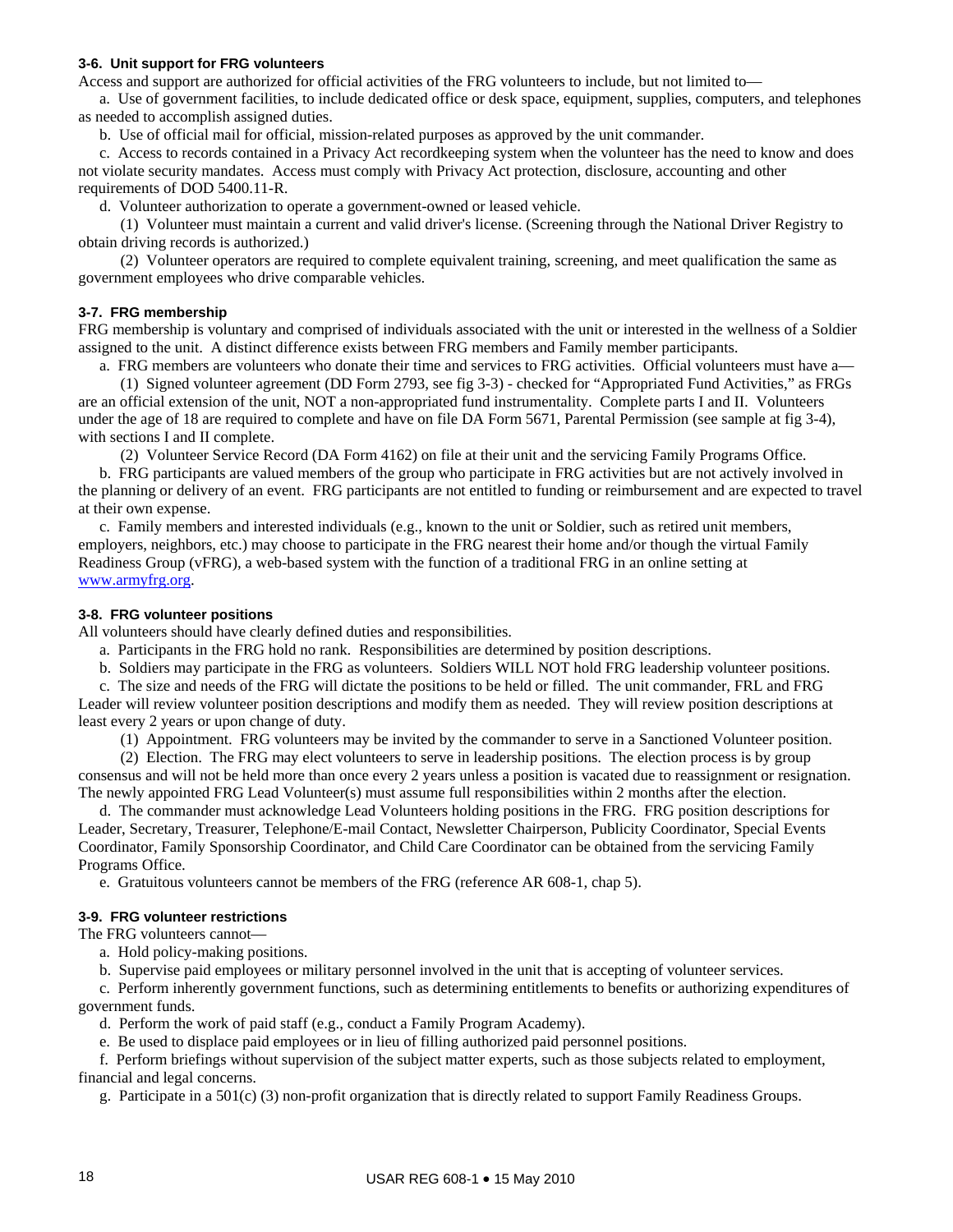#### **3-10. Resources for the FRG**

 a. C**haplain**. Chaplains provide spiritual leadership and pastoral counseling and are advocates for Soldier preparedness and Family resiliency. As a resource person, the chaplain can assess the needs of the unit, Soldiers, and Family members. A chaplain may also provide training in stress management, communication skills, parenting, marriage enrichment, Family suicide awareness, and grief counseling. Chaplains may be able to provide additional newsletter material.

 b. C**ommunity Resources**. A Community Resource Directory should be created and individualized for each local community where Family members reside. Both the local Chamber of Commerce and United Way usually have local agency listings and are good places to start when gathering information for a local resource directory. A number of community service providers are listed in the sample Community Resource Directory at figure 3-5 and chapter 8 contains Army Reserve Family Programs for which local contacts should be identified. Both civilian and military resources provide assistance for Soldiers and Family members that incur problems that require outside help or information.



#### **Figure 3-1. Sample optimal FRG organizational structure**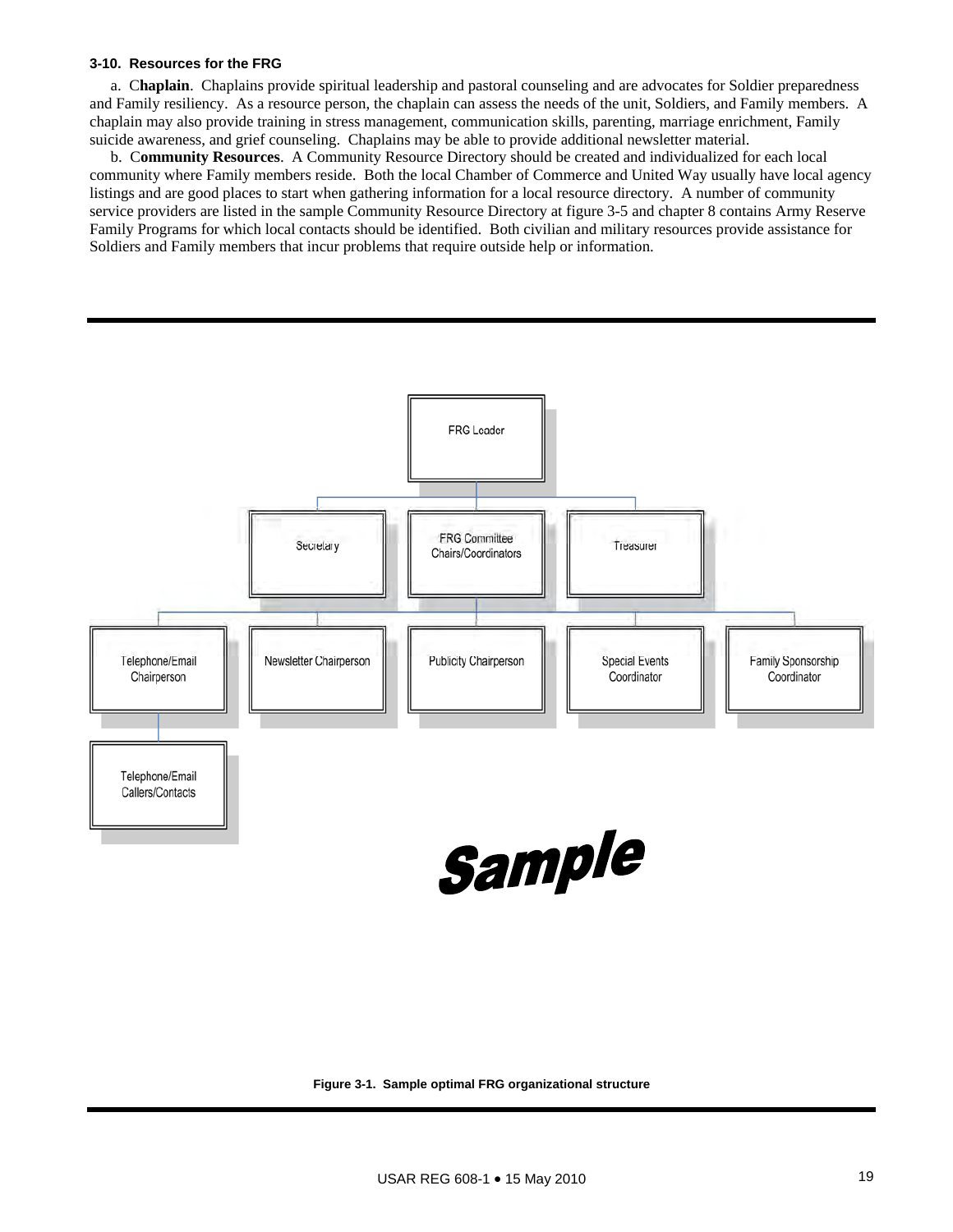#### (Unit Designation) FAMILY READINESS GROUP OPERATING GUIDELINES

1. Purpose: The purpose of the Family Readiness Group (FRG) is to provide information and support to the unit's Soldiers and their Families, as well as encourage resiliency to cope with military separations and improve their quality of life. Membership in the FRG is open to those concerned about the wellness of our Army Reserve Soldiers and their loved ones.

2. Goals:

Support the unit's mission and each Soldier with a positive attitude. Educate Family members on military benefits and entitlements. Openly communicate with Soldiers, their Families, and the command. Develop members' knowledge and skills before, during, and after military separations. Be prepared to collect and pass accurate and timely information to Families.

- 3. Responsibilities by position for: Unit Commander. Family Readiness Liaison. FRG Volunteers.
- 4. Organization and Structure: Diagram of positions and Chain of Concern. Volunteer Position Descriptions. Appointment or Election Procedures.
- 5. Mission Essential Activities and Functions: Telephone/E-Mail Contacts. Newsletter. Family Day activities. Family Sponsorship. Periodic training and meetings.

6. Informal Fund: (NOTE: Additional guidance is in AR 608-1, appendix J7-J10.) An FRG Informal Fund requires the commander's authorization and approval prior to FRG raising funds or accepting donations.

\_\_\_\_\_\_\_\_\_\_\_\_\_\_\_\_\_\_\_\_\_\_\_\_\_\_\_\_\_ \_\_\_\_\_\_\_\_\_\_\_\_\_\_\_\_\_\_\_\_\_\_\_\_\_

FRG Leader's Signature Unit Commander's Signature

\_\_\_\_\_\_\_\_\_\_\_\_\_ \_\_\_\_\_\_\_\_\_\_\_\_\_

*[NOTE: Guidelines should be reviewed and evaluated annually to ensure that they represent the needs and interests of the unit's FRG.]* 

**Figure 3-2. Sample FRG operating guidelines** 

Sample

Date Signed Date Approved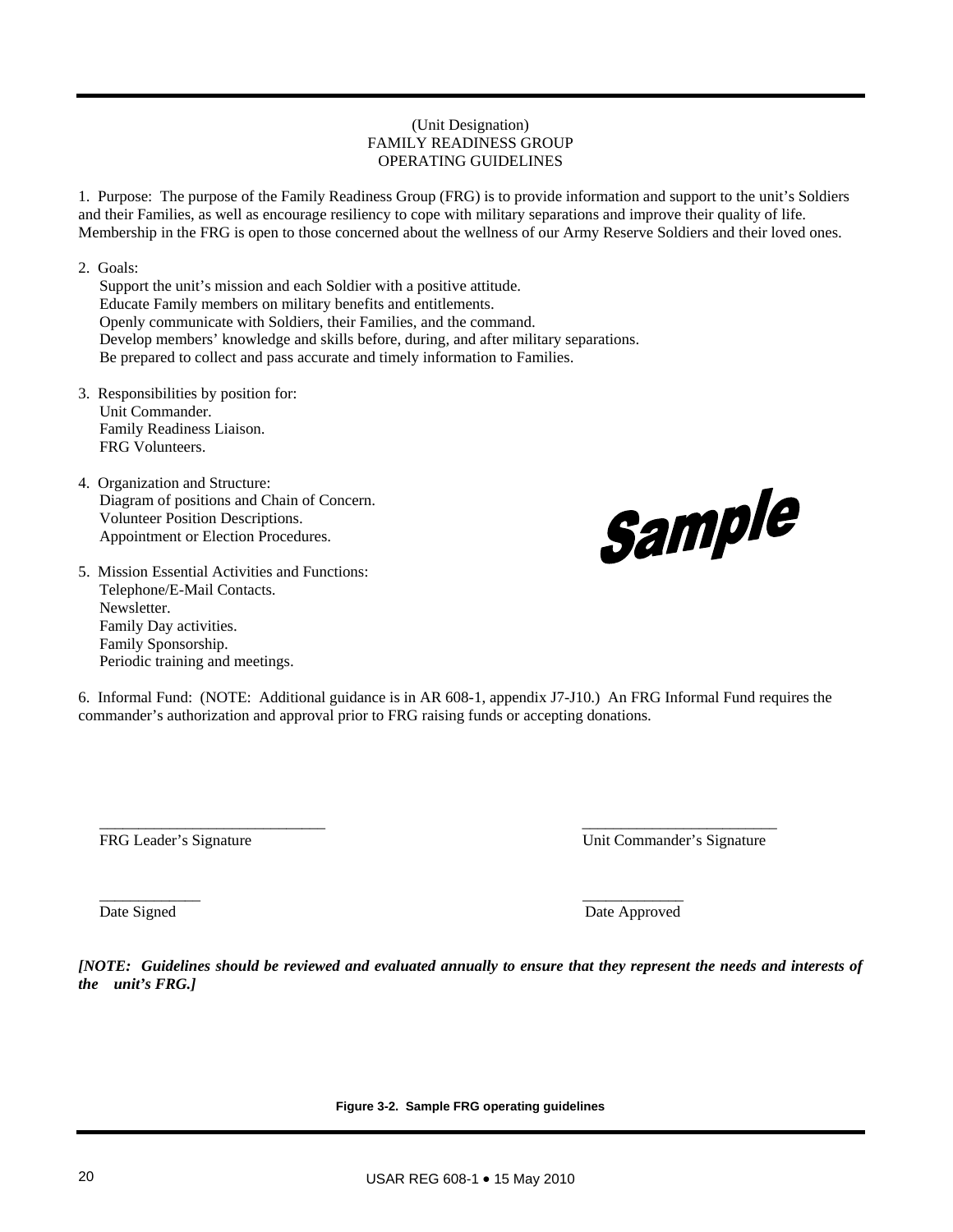|                                                                                                              | <b>APPROPRIATED FUND ACTIVITIES</b>                            |          |                      | <b>VOLUNTEER AGREEMENT FOR</b>                                                                                                  |                                                                                                                                                                                                                                                                                                                                                                                                                                                                                                                        |
|--------------------------------------------------------------------------------------------------------------|----------------------------------------------------------------|----------|----------------------|---------------------------------------------------------------------------------------------------------------------------------|------------------------------------------------------------------------------------------------------------------------------------------------------------------------------------------------------------------------------------------------------------------------------------------------------------------------------------------------------------------------------------------------------------------------------------------------------------------------------------------------------------------------|
|                                                                                                              |                                                                |          |                      |                                                                                                                                 | <b>NONAPPROPRIATED FUND INSTRUMENTALITIES</b>                                                                                                                                                                                                                                                                                                                                                                                                                                                                          |
|                                                                                                              |                                                                |          |                      | PRIVACY ACT STATEMENT                                                                                                           |                                                                                                                                                                                                                                                                                                                                                                                                                                                                                                                        |
|                                                                                                              | AUTHORITY: Section 1588 of Title 10, U.S. Code, and E.O. 9397. |          |                      |                                                                                                                                 |                                                                                                                                                                                                                                                                                                                                                                                                                                                                                                                        |
|                                                                                                              |                                                                |          |                      | agreement from the volunteer on the conditions for accepting the performance of voluntary service.                              | PRINCIPAL PURPOSE(S): To document voluntary services provided by an individual, including the hours of service performed, and to obtain                                                                                                                                                                                                                                                                                                                                                                                |
| ROUTINE USE(S): None.                                                                                        |                                                                |          |                      |                                                                                                                                 |                                                                                                                                                                                                                                                                                                                                                                                                                                                                                                                        |
|                                                                                                              | type of voluntary services and hours performed.                |          |                      |                                                                                                                                 | DISCLOSURE: Voluntary; however failure to complete the form may result in an inability to accept voluntary services or an inability to document the                                                                                                                                                                                                                                                                                                                                                                    |
|                                                                                                              |                                                                |          |                      | <b>PART I - GENERAL INFORMATION</b>                                                                                             |                                                                                                                                                                                                                                                                                                                                                                                                                                                                                                                        |
|                                                                                                              | 1. TYPED NAME OF VOLUNTEER (Last, First, Mode Initial)         |          |                      | 2. SSN                                                                                                                          | 3. DATE OF BIRTH (YYYYIAIDD)                                                                                                                                                                                                                                                                                                                                                                                                                                                                                           |
|                                                                                                              |                                                                |          |                      |                                                                                                                                 |                                                                                                                                                                                                                                                                                                                                                                                                                                                                                                                        |
| <b>4 INSTALLATION</b>                                                                                        |                                                                |          |                      | 5. ORGANIZATION/UNIT WHERE SERVICE OCCURS                                                                                       |                                                                                                                                                                                                                                                                                                                                                                                                                                                                                                                        |
|                                                                                                              |                                                                |          |                      |                                                                                                                                 |                                                                                                                                                                                                                                                                                                                                                                                                                                                                                                                        |
|                                                                                                              | <b>6. PROGRAM WHERE SERVICE OCCURS</b>                         |          |                      | 7. ANTICIPATED DAYS OF WEEK                                                                                                     | <b>8. ANTICIPATED HOURS</b>                                                                                                                                                                                                                                                                                                                                                                                                                                                                                            |
|                                                                                                              |                                                                |          |                      |                                                                                                                                 |                                                                                                                                                                                                                                                                                                                                                                                                                                                                                                                        |
|                                                                                                              |                                                                |          |                      | Sample                                                                                                                          |                                                                                                                                                                                                                                                                                                                                                                                                                                                                                                                        |
|                                                                                                              | <b>9. DESCRIPTION OF VOLUNTEER SERVICES</b>                    |          |                      |                                                                                                                                 |                                                                                                                                                                                                                                                                                                                                                                                                                                                                                                                        |
|                                                                                                              |                                                                |          |                      |                                                                                                                                 |                                                                                                                                                                                                                                                                                                                                                                                                                                                                                                                        |
|                                                                                                              |                                                                |          |                      |                                                                                                                                 |                                                                                                                                                                                                                                                                                                                                                                                                                                                                                                                        |
|                                                                                                              |                                                                |          |                      |                                                                                                                                 |                                                                                                                                                                                                                                                                                                                                                                                                                                                                                                                        |
|                                                                                                              |                                                                |          |                      |                                                                                                                                 |                                                                                                                                                                                                                                                                                                                                                                                                                                                                                                                        |
|                                                                                                              |                                                                |          |                      | <b>PART II - VOLUNTEER IN APPROPRIATED FUND ACTIVITIES</b>                                                                      |                                                                                                                                                                                                                                                                                                                                                                                                                                                                                                                        |
| <b>10. CERTIFICATION</b>                                                                                     |                                                                |          |                      |                                                                                                                                 |                                                                                                                                                                                                                                                                                                                                                                                                                                                                                                                        |
|                                                                                                              |                                                                |          |                      |                                                                                                                                 | I expressly agree that my services are being provided as a volunteer and that I will not be an employee of the United States Government or any                                                                                                                                                                                                                                                                                                                                                                         |
|                                                                                                              |                                                                |          |                      |                                                                                                                                 |                                                                                                                                                                                                                                                                                                                                                                                                                                                                                                                        |
|                                                                                                              |                                                                |          |                      |                                                                                                                                 | instrumentality thereof, except for certain purposes relating to compensation for injuries occurring during the performance of approved volunteer                                                                                                                                                                                                                                                                                                                                                                      |
|                                                                                                              |                                                                |          |                      |                                                                                                                                 | services, tort claims, the Privacy Act, criminal conflicts of interest, and defense of certain suits arising out of legal malpractice. I expressly agree                                                                                                                                                                                                                                                                                                                                                               |
|                                                                                                              |                                                                |          |                      |                                                                                                                                 |                                                                                                                                                                                                                                                                                                                                                                                                                                                                                                                        |
|                                                                                                              |                                                                |          |                      |                                                                                                                                 | to perform the voluntary services that I am offering. I agree to follow all rules and procedures of the installation or unit that apply to the voluntary                                                                                                                                                                                                                                                                                                                                                               |
| services I will be providing.                                                                                |                                                                |          |                      |                                                                                                                                 |                                                                                                                                                                                                                                                                                                                                                                                                                                                                                                                        |
|                                                                                                              |                                                                |          |                      |                                                                                                                                 | <b>b. DATE SIGNED/YVYVMMOD)</b>                                                                                                                                                                                                                                                                                                                                                                                                                                                                                        |
|                                                                                                              |                                                                |          |                      |                                                                                                                                 |                                                                                                                                                                                                                                                                                                                                                                                                                                                                                                                        |
|                                                                                                              | 11-a. TYPED NAME OF ACCEPTING OFFICIAL                         |          | <b>b. SIGNATURE</b>  |                                                                                                                                 | a. DATE SIGNED (YYYYLA/DD)                                                                                                                                                                                                                                                                                                                                                                                                                                                                                             |
| (Last, First, Modie Initial)                                                                                 |                                                                |          |                      |                                                                                                                                 |                                                                                                                                                                                                                                                                                                                                                                                                                                                                                                                        |
|                                                                                                              |                                                                |          |                      |                                                                                                                                 |                                                                                                                                                                                                                                                                                                                                                                                                                                                                                                                        |
|                                                                                                              |                                                                |          |                      | PART III - VOLUNTEER IN NONAPPROPRIATED FUND INSTRUMENTALITIES                                                                  | that I am neither entitled to nor expect any present or future salary, wages, or other benefits for these voluntary services. I agree to be bound by the<br>laws and regulations applicable to voluntary service providers and agree to participate in any training required by the installation or unit in order for me                                                                                                                                                                                               |
|                                                                                                              |                                                                |          |                      |                                                                                                                                 |                                                                                                                                                                                                                                                                                                                                                                                                                                                                                                                        |
|                                                                                                              |                                                                |          |                      |                                                                                                                                 | I expressly agree that my services are being provided as a volunteer and that I will not be an employee of the United States Government or any                                                                                                                                                                                                                                                                                                                                                                         |
|                                                                                                              |                                                                |          |                      |                                                                                                                                 | instrumentality thereof, except for certain purposes relating to compensation for injuries occurring during the performance of approved volunteer                                                                                                                                                                                                                                                                                                                                                                      |
|                                                                                                              |                                                                |          |                      |                                                                                                                                 |                                                                                                                                                                                                                                                                                                                                                                                                                                                                                                                        |
|                                                                                                              |                                                                |          |                      | I agree to follow all rules and procedures of the Installation or unit that apply to the voluntary services that I am offering. |                                                                                                                                                                                                                                                                                                                                                                                                                                                                                                                        |
|                                                                                                              |                                                                |          |                      |                                                                                                                                 |                                                                                                                                                                                                                                                                                                                                                                                                                                                                                                                        |
|                                                                                                              |                                                                |          |                      |                                                                                                                                 | <b>b. DATE SIGNED (VYYYAMADD)</b>                                                                                                                                                                                                                                                                                                                                                                                                                                                                                      |
|                                                                                                              |                                                                |          |                      |                                                                                                                                 |                                                                                                                                                                                                                                                                                                                                                                                                                                                                                                                        |
|                                                                                                              |                                                                |          |                      |                                                                                                                                 |                                                                                                                                                                                                                                                                                                                                                                                                                                                                                                                        |
|                                                                                                              | 13.a. TYPED NAME OF ACCEPTING OFFICIAL                         |          | <b>b. SIGNATURE</b>  |                                                                                                                                 | services and liability for tort claims as specified in 10 U.S.C. Section 1588(d)(2). I expressly agree that I am neither entitied to nor expect any present<br>or future salary, wages, or other benefits for these voluntary services. I agree to be bound by the laws and regulations applicable to voluntary service<br>providers, and agree to participate in any training required by the installation or unit in order for me to perform the voluntary services that I am offering.<br>a. DATE SIGNED (YYYYAMDO) |
| (Last, Rrst, Middle Initial)                                                                                 |                                                                |          |                      |                                                                                                                                 |                                                                                                                                                                                                                                                                                                                                                                                                                                                                                                                        |
|                                                                                                              |                                                                |          |                      |                                                                                                                                 |                                                                                                                                                                                                                                                                                                                                                                                                                                                                                                                        |
|                                                                                                              |                                                                |          | <b>15. SIGNATURE</b> | PART IV - TO BE COMPLETED AT END OF VOLUNTEER'S SERVICE BY VOLUNTEER SUPERVISOR                                                 | <b>16. TERMINATION DATE</b>                                                                                                                                                                                                                                                                                                                                                                                                                                                                                            |
|                                                                                                              | 14. AMOUNT OF VOLUNTEER TIME DONATED                           | d. HOURS |                      |                                                                                                                                 | (VYYYMAADD)                                                                                                                                                                                                                                                                                                                                                                                                                                                                                                            |
| hours-1 year)                                                                                                | <b>b. WEEKS</b><br>o. DAYS                                     |          |                      |                                                                                                                                 |                                                                                                                                                                                                                                                                                                                                                                                                                                                                                                                        |
| a. SIGNATURE OF VOLUNTEER<br><b>12. CERTIFICATION</b><br><b>A SIGNATURE OF VOLUNTEER</b><br>a. YEAR8 (2,067) |                                                                |          |                      |                                                                                                                                 |                                                                                                                                                                                                                                                                                                                                                                                                                                                                                                                        |
|                                                                                                              |                                                                |          | <b>b. SIGNATURE</b>  |                                                                                                                                 | a. DATE SIGNED (YYYYMMDD)                                                                                                                                                                                                                                                                                                                                                                                                                                                                                              |
| 17.a. TYPED NAME OF SUPERVISOR                                                                               | (Last, First, Middle Initial)                                  |          |                      |                                                                                                                                 |                                                                                                                                                                                                                                                                                                                                                                                                                                                                                                                        |
|                                                                                                              |                                                                |          |                      |                                                                                                                                 |                                                                                                                                                                                                                                                                                                                                                                                                                                                                                                                        |

**Figure 3-3. Sample volunteer agreement (DD Form 2793)**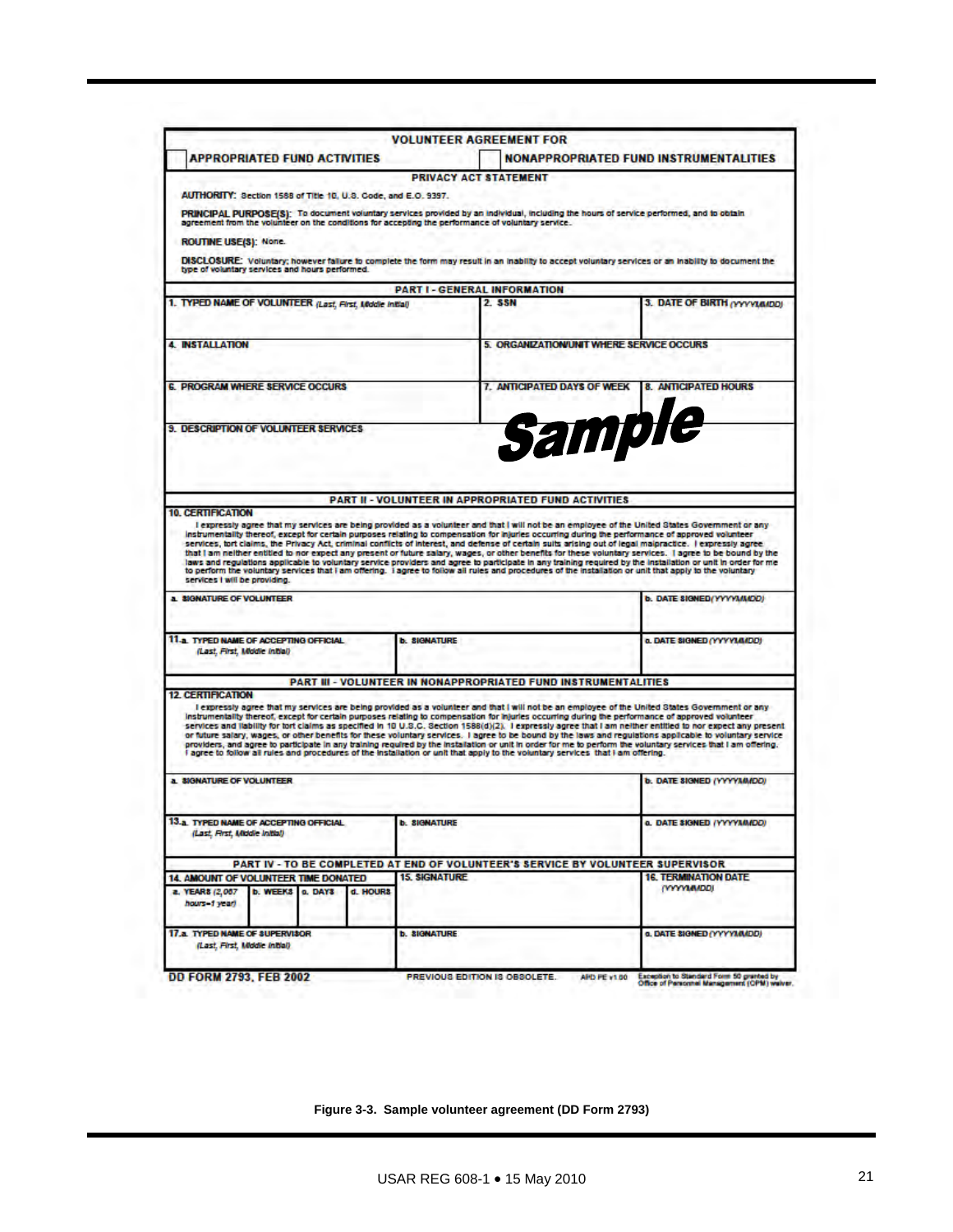|                                                                                                | <b>PARENTAL PERMISSION</b><br>For use of this form, see AR 608-1; the proponent agency is OACSIM.                                                                                                                                                                                                                                                                                                                                                                                                               |                                                                                                      |
|------------------------------------------------------------------------------------------------|-----------------------------------------------------------------------------------------------------------------------------------------------------------------------------------------------------------------------------------------------------------------------------------------------------------------------------------------------------------------------------------------------------------------------------------------------------------------------------------------------------------------|------------------------------------------------------------------------------------------------------|
|                                                                                                | <b>SECTION I</b>                                                                                                                                                                                                                                                                                                                                                                                                                                                                                                |                                                                                                      |
|                                                                                                | parent                                                                                                                                                                                                                                                                                                                                                                                                                                                                                                          | guardian, give my permission for<br>(name of child), to volunteer at<br>(name of agency/activity) on |
|                                                                                                | (installation) on                                                                                                                                                                                                                                                                                                                                                                                                                                                                                               | (date or day of                                                                                      |
| week) from (firme).                                                                            |                                                                                                                                                                                                                                                                                                                                                                                                                                                                                                                 |                                                                                                      |
| I understand that my child will be performing the following volunteer services.                |                                                                                                                                                                                                                                                                                                                                                                                                                                                                                                                 | Sample                                                                                               |
|                                                                                                |                                                                                                                                                                                                                                                                                                                                                                                                                                                                                                                 | (Description of volunteer service performed)                                                         |
|                                                                                                | SECTION II - FOR APPROPRIATED FUND ORGANIZATIONS                                                                                                                                                                                                                                                                                                                                                                                                                                                                |                                                                                                      |
|                                                                                                | and he or she is not, because of these services, an employee of the United States Government or any                                                                                                                                                                                                                                                                                                                                                                                                             |                                                                                                      |
| salary, wages, or related benefits as payment for these volunteer services.                    | instrumentality thereof (except for certain purposes relating to criminal conflicts of interest, the Privacy Act, tort<br>claims and workman's compensation coverage concerning incidents occurring during the performance of<br>approved volunteer service as specified in 10 USC Section 1588(d)(1)) and shall receive no present or future                                                                                                                                                                   |                                                                                                      |
|                                                                                                |                                                                                                                                                                                                                                                                                                                                                                                                                                                                                                                 | DATE (YYYYMMDD)                                                                                      |
| TYPED/PRINTED NAME OF PARENT OR GUARDIAN<br><b>SIGNATURE OF PARENT/GUARDIAN</b>                | SECTION III - FOR NON-APPROPRIATED FUND ORGANIZATIONS                                                                                                                                                                                                                                                                                                                                                                                                                                                           |                                                                                                      |
| I understand that<br>for these volunteer services.<br>TYPED/PRINTED NAME OF PARENT OR GUARDIAN | (name of child) will be performing services as<br>a volunteer and he or she is not, because of these services, an employee of the United States Government or<br>any instrumentality thereof (except for certain purposes relating to tort claims and workman's compensation<br>coverage concerning incidents occurring during the performance of approved volunteer service as specified in<br>10 USC Section 1588(d)(2)) and shall receive no present or future salary, wages, or related benefits as payment |                                                                                                      |

**Figure 3-4. Sample parental permission (DA Form 5671)**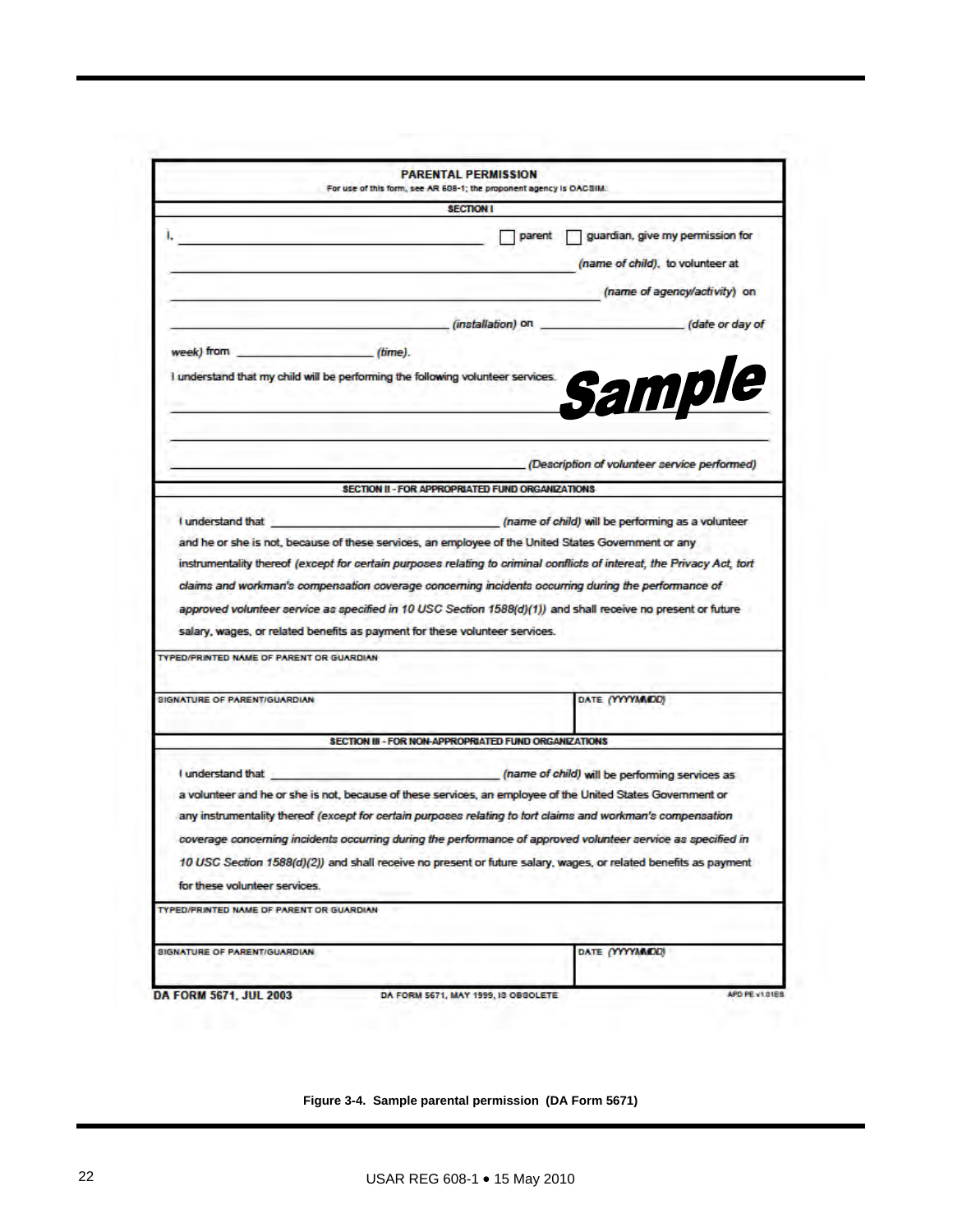# **COMMUNITY RESOURCE DIRECTORY**

| <b>Agency</b>                                        | <b>Web Site</b>               | <b>Phone Number</b> |
|------------------------------------------------------|-------------------------------|---------------------|
| Alcohol Abuse Counseling/Treatment-Nat'l Referral    | www.nrepp.samhsa.gov          | 1-800-662-4357      |
| American Red Cross                                   | www.redcross.org              | 1-877-272-7337      |
| Army Family Readiness Group - Virtual                | www.armyfrg.org               |                     |
| Army Knowledge Online/Defense Knowledge Online       | www.us.army.mil               |                     |
| <b>ARMY OneSource</b>                                | www.myarmyonesource.com       |                     |
| Army Publications Directorate                        | www.apd.army.mil              |                     |
| Army Reserve Family Programs                         | www.arfp.org                  |                     |
| Sample<br><b>Better Business Bureau</b>              | www.bbb.org                   |                     |
| Big Brothers & Sisters                               | www.bbbs.org                  | 215-567-7000        |
| Boy Scouts of America                                | www.scouting.org              |                     |
| <b>Chamber of Commerce</b>                           | www.uschamber.com             |                     |
| Child/Elder Day Care                                 |                               |                     |
| Clergy/Churches                                      |                               |                     |
| <b>Consumer Credit Counseling Service</b>            |                               |                     |
| <b>Consumer Protection Agency</b>                    | www.ftc.gov                   | 202-326-2222        |
| Dental Program - TRICARE                             | www.tricaredentalprogram.com  | 1-800-866-8499      |
| Drug Abuse Counseling/Treatment -Nat'l Referral      | www.nrepp.samhsa.gov          | 1-800-662-4357      |
| <b>Elected Officials</b>                             |                               |                     |
| Employer Support of the Guard and Reserve            | www.esgr.org                  | 1-800-336-4590      |
| <b>Energy Assistance</b>                             | www.instantgrant-search.com   | 202-683-1479        |
| <b>Equal Employment Opportunity Commission</b>       | www.eeoc.gov                  | 1-800-669-4000      |
| <b>Federal Information Center</b>                    | www.info.gov                  | 1-800-333-4636      |
| <b>Finance Office</b>                                | www.dfas.mil                  | 1-877-462-7782      |
| Gambling Abuse/Treatment                             |                               |                     |
| <b>Girl Scouts of America</b>                        | www.girlscouts.org            | 1-800-478-7248      |
| <b>Health Benefits -TRICARE</b>                      | www.tricare.mil               | 1-888-363-2273      |
| Hospital                                             |                               |                     |
| Housing/HUD (Housing and Urban Development)          | www.hud.gov                   | 202-708-1112        |
| <b>Internal Revenue Service</b>                      | www.irs.gov                   | 1-800-829-1040      |
| Library                                              |                               |                     |
| <b>Mental Health</b>                                 | www.behavioralhealth.army.mil | 1-877-877-3647      |
| Military OneSource                                   | www.militaryonesource.com     | 1-800-342-9647      |
| Parks & Recreation                                   | www.nps.gov/findapark         |                     |
| Public Utility Commission                            |                               |                     |
| <b>Salvation Army</b>                                | www.salvationarmyusa.org      |                     |
| Social Security Administration                       | www.ssa.gov                   | 1-800-772-1213      |
| Social Service Agency - County/State                 |                               |                     |
| United Way                                           | www.211.org                   |                     |
| Veterans (Administration) Affairs                    | www.va.gov                    | 1-800-827-1000      |
| Veterans Service -County/Regional                    |                               |                     |
| American Legion                                      | www.legion.org                | 1-800-504-4098      |
| Disabled American Veteran (DAV)                      | www.dav.org                   | 1-859-441-7300      |
| Vet Center                                           |                               |                     |
| Veterans of Foreign Wars (VFW)                       | www.vfw.org                   | 1-816-756-3390      |
| Visitor's Bureau                                     |                               |                     |
| Voter Registration                                   |                               |                     |
| Worker's Compensation                                |                               |                     |
| <b>YMCA</b>                                          | www.ymca.net                  | 1-800-597-1260 x 18 |
| Emergency Assistance - Local Police, Fire, Ambulance |                               |                     |

**Figure 3-5. Sample Community Resource Directory**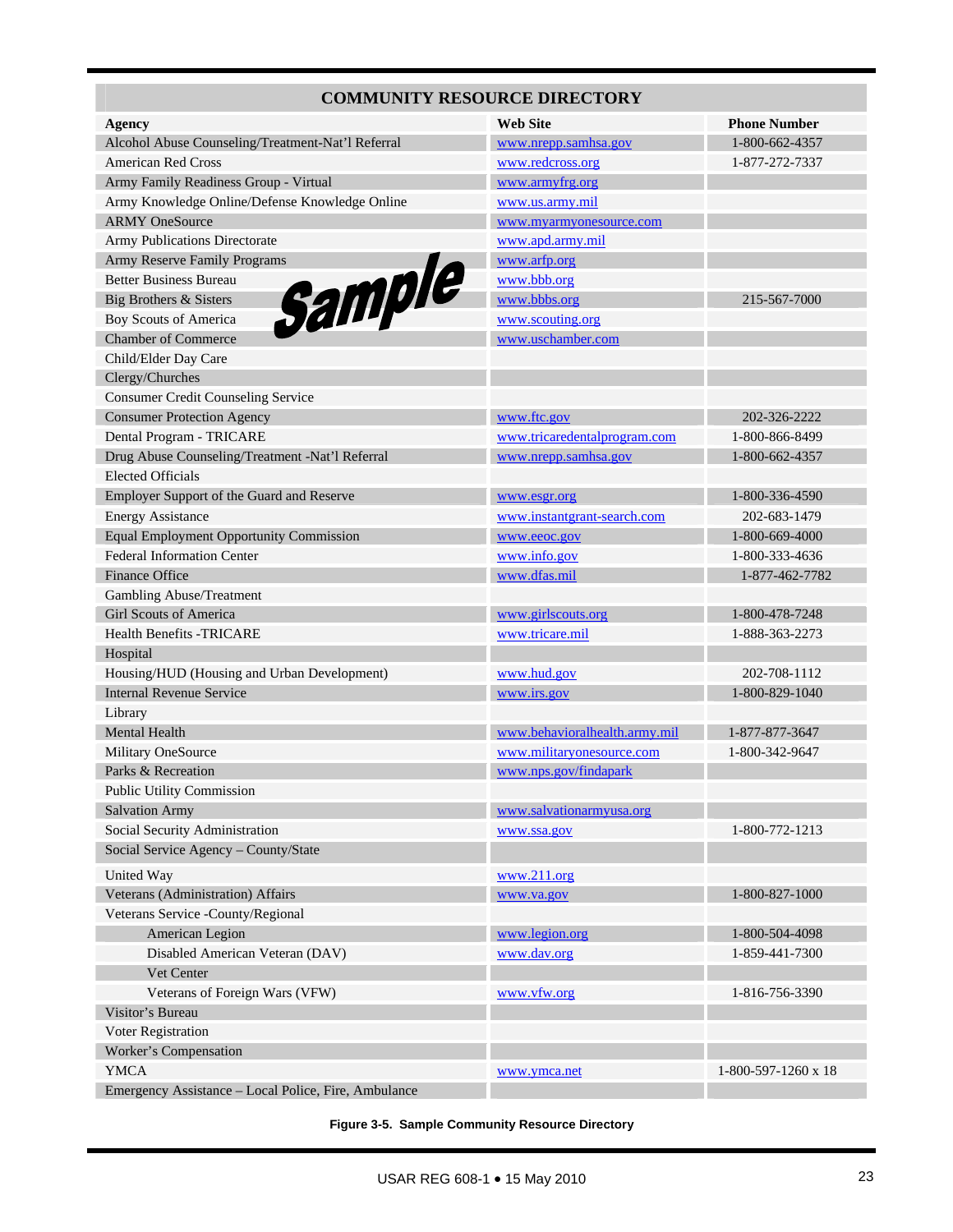*"The individual must be self-reliant and, in a sense, self-sufficient, or else he goes down." Luther Burbank*

#### **4-1. FRG operations**

 a. The commander must emphasize the importance of the FRG to Soldiers and Families. The keys to a successful FRG are command support combined with activities that interest and benefit Family members. Programs need to entice Families and be perceived as worthwhile, so that Families and loved ones will routinely choose to attend FRG functions. Programs should include:

 (1) Promoting awareness of Family assistance, such as DEERS enrollment, mobilization preparedness, health benefits, financial planning, legal assistance, and retirement services.

 (2) Activities and training to include arranging for speakers on subjects of interest to Soldiers and Families such as home security, self-defense, time management, effective parenting, eldercare issues, financial planning, etc.

 (3) Family Sponsorship. The Army Reserve recruits Soldiers, but retains Families. Units must include FRG operations as an integral part of their retention program.

b. The Family Readiness Liaison (FRL) will assist the FRG in accomplishing these tasks.

#### **4-2. Family Information Data Worksheet (USAR Form 107-R)**

The Family Information Data Worksheet provides contact information necessary for unit personnel and Family Programs staff to contact Family members. Soldiers or Family members must authorize release of their contact information to the FRG for outreach services to be provided by FRG volunteers.

 a. The Family Information Data Worksheet, USAR Form 107-R, is available on the USAR Intranet website at <https://usarcintra/> and the Army Reserve Component portion of the Army Knowledge Online (AKO) website (<http://www.us.army.mil/>), as well as the AR Family Programs website at [www.arfp.org.](http://www.arfp.org/)

 b. Once the worksheet is completed, the form is turned into Family Programs staff. The servicing Family Programs staff is responsible for inputting the data into the centralized database. As the Soldier or Family member designates, a roster of those authorizing contact by the FRG can be provided to the FRG Leader and/or the primary Telephone/E-mail Contact.

 c. The unit roster accounts for Soldiers' information and lists the names of all Soldiers in the unit. A unit roster is not to be confused with the unit Alert Roster that is used solely for the purpose of mobilization. FRG Volunteers do not have access to unit or alert rosters.

 d. The release of names or contact information to persons other than those who have a specific need in the course of official duties is prohibited. Additionally, rosters will never be made available to general FRG membership or provided to other agencies or groups.

#### **4-3. Family Readiness Group Survey**

- a. The FRG Survey at figure 4-1 was developed as a sample for FRGs to—
	- (1) Use in identifying topics of interest to Family members to assist in planning and conducting FRG activities.
	- (2) Identify individuals that may be interested in serving as a volunteer for the FRG.
- b. Unit FRGs may adapt this sample to fit their needs.

 c. The Privacy Act (PA) Statement at the top of the sample survey explains the purpose of this type of survey and unit FRGs should coordinate with their SJA or Privacy Act official to develop an appropriate PA statement for their specific survey.

#### **4-4. Communication and Outreach Overview**

Communicating effectively with Soldiers and Family members is vital to the FRG outreach network. Each topic is discussed in detail later in this chapter.

 a. **Telephone/E-mail Chain.** Using rosters provided from those authorizing release on the Family Information Data Worksheet, USAR Form 107-R, each FRG should establish a Telephone/E-mail Chain to ensure contact with designated Family members to disseminate information. A sample Telephone/E-mail Chain is at figure 4-2.

 (1) Telephone calls will not be considered a successful contact until the caller reaches the primary/secondary contact and speaks with them in person or receives a reply to the voice message.

 (2) E-mail contact is an acceptable means of communication provided the individual(s) designated on the Family Information Data Worksheet lists an e-mail account and prefers to receive communications from the FRG in this manner. The preferred method of FRG e-mail communication to Families is through an established Army Knowledge Online (AKO)/Defense Knowledge Online (DKO) account (addressed in paragraph 4-8 below). Again, successful communication requires a reply from the primary/secondary contact.

 b. **FRG Newsletters.** Newsletters are a valuable tool for the FRG to communicate with Families who live at a distance or are unable to attend activities or meetings regularly.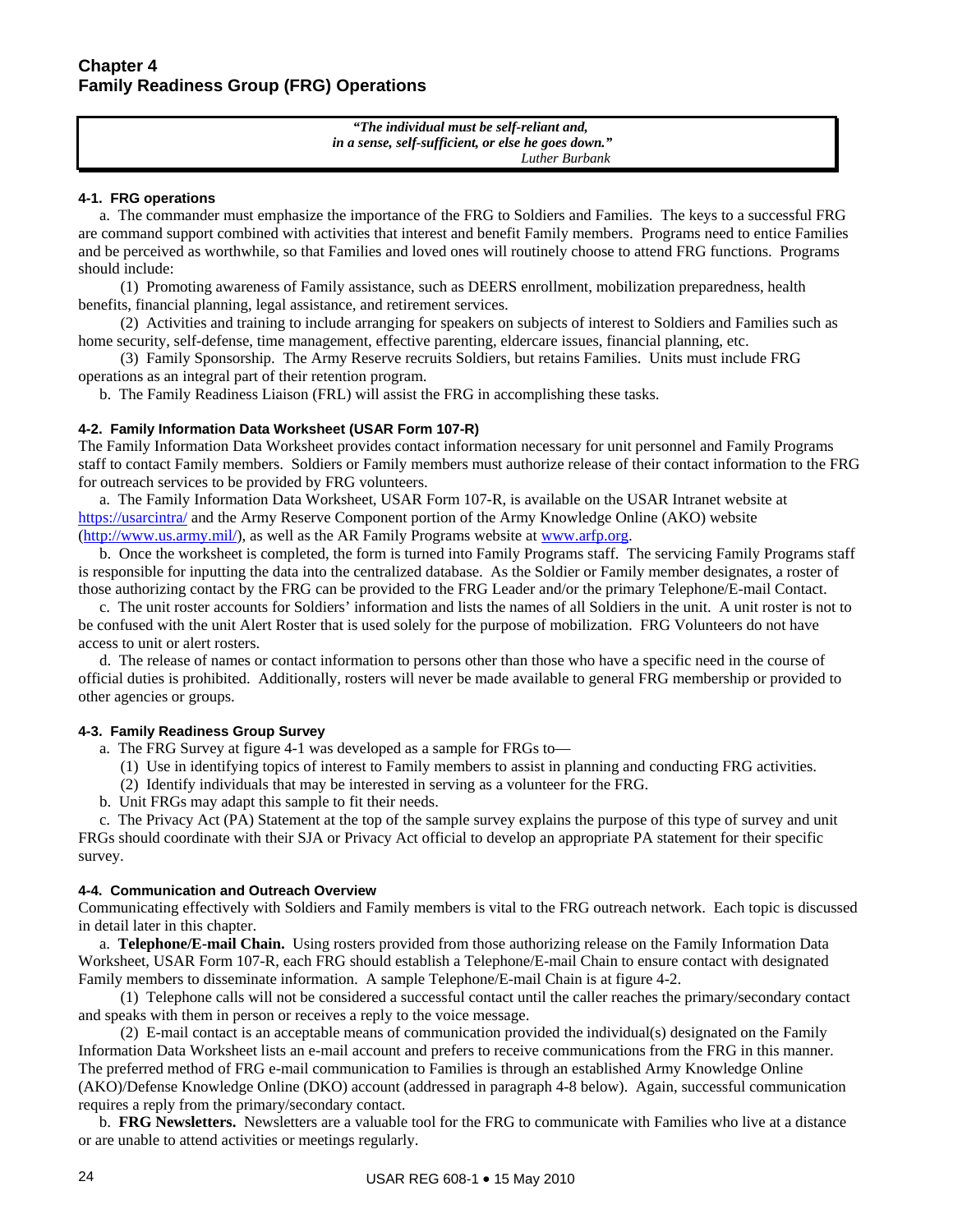c. **Websites.** A website is another means of providing general information. There are many safety and security issues involved with websites. The Army has created the Virtual FRG that allows units and FRGs to create a safe and secure website at [www.armyfrg.org.](http://www.armyfrg.org/)

 d. **Family Day.** Family Day provides Family members with information and skills they need to be resilient and self-sufficient during periods of separation caused by military service. Commanders are authorized to schedule and conduct Family-oriented training activities in accordance with AR 140-1. No more than 8 hours will be used during Battle Assembly for this activity each year. Some topics that may be considered for these types of training activities include, but are not limited to, the following:

- (1) Family member orientation (rights and benefits).
- (2) Mobilization preparation for the Family.
- (3) Legal and financial briefings.
- (4) Prevention of Family violence.
- (5) Army Community Service (ACS) outreach programs.
- (6) Army Substance Abuse Program (ASAP) information.
- (7) Support group organization.
- (8) Volunteer activities and programs.

 e. **Family Sponsorship.** Family members' first impression of the unit can have a lasting impact on their support of the Army Reserve and their Soldier's military career. The Family Sponsorship Program enhances the Soldier Sponsorship Program as prescribed in AR 600-8-8. As with newly assigned Soldiers, Family members also benefit from orientation to the unit. Acquaint new Families with the unit's mission and the activities of the FRG. It is critical that every effort be made to ensure that both Soldiers and their Families receive a warm welcome.

 f. **FRG Meetings.** The FRG leadership should hold regular meetings (quarterly while at home station; monthly during mobilization periods). Meetings may be held in-person, via teleconference or by video conference. It is recommended that meetings be held in conjunction with Family activities to maximize participation and include a review (following any event) of what went well and what can be done better.

 g. **FRG Fundraisers.** The commander must approve the FRG Informal Fund Account and all FRG fundraising activities prior to planning and executing the event.

#### **4-5. Telephone/E-mail Chain**

The purpose of the Telephone/E-mail Chain is to maintain communication with all designated persons associated with the unit. The Telephone/E-mail Chain provides accurate, timely information and aids in controlling rumors. Increased contact may be necessary with Family members when their Soldier is mobilized. Use the guidelines that follow and the sample at figure 4-2 to establish the Telephone/E-mail Chain. The Telephone/E-mail Chain will—

 a. Be developed by using information provided by staff compiled from listings on the Family Information Data Worksheet, USAR Form 107-R. Consider area codes, geographic location and unit size when designing or adapting this sample to manage long distance telephone costs. It is recommended that volunteers contact no more than 10 individuals.

 b. Include the primary and secondary point of contact who may be the spouse, parent, fiancé/fiancée, other Family members, friends, significant others, or designated guardians of a Soldier's children (identified by the Family Care Plan).

 c. Be updated quarterly with an "as of/last revised date." Devise an updating procedure for the Telephone/E-mail Chain (e.g., when a telephone number or e-mail address is changed or someone leaves the unit). Tests of the Telephone/E-mail Chain must be conducted and documented by the Telephone/E-mail Contact Coordinator at least annually.

 d. NOT be used to communicate or plan political events, promote commercial endeavors or use for any other means than providing official information authorized for dissemination by the unit commander.

#### **4-6. Guidelines for Telephone/E-mail Chain volunteers**

FRG contact volunteers should be reliable, want the job, maintain confidentiality and have the time to do outreach. Training and instructions (both written and verbal) should include guidance on the following:

 a. **Confidentiality.** All contacts should be kept confidential. Volunteers need to ask if they can pass on personal information to the appropriate point of contact, if issues arise.

#### b. **Nature of contacts:**

- (1) Informational.
- (2) Outreach.
- (3) Rumor control.
- c. **Contact procedures.** The contact volunteer will—
	- (1) Introduce himself/herself each time a call is placed.
	- (2) Pronounce names correctly.
	- (3) Begin and end on an upbeat note.
	- (4) Use telephone courtesy and talk with a smile.
	- (5) Have exact information and list of items ready for discussion.
	- (6) Have paper and pen to record feedback.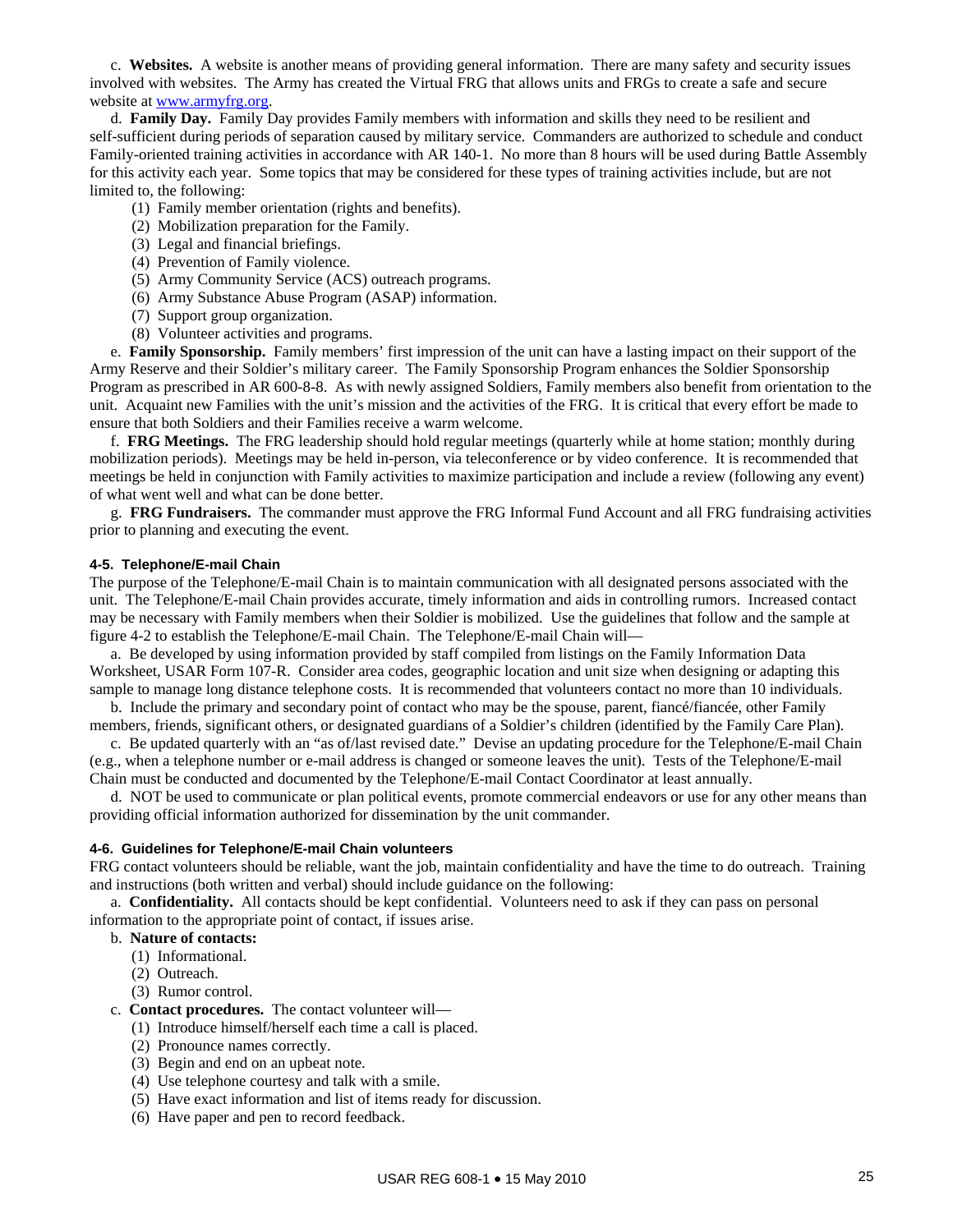(7) Always make direct contact. Follow-up if leaving a voice/e-mail message to ensure that successful contact has been made with the appropriate individual(s).

 (8) Limit contacts to 10 minutes. This limit is a guideline to accomplish the task without excessive time for the contact volunteer or Family member. When requesting reimbursement, justification must be provided for calls longer than 10 minutes on the reverse of the Telephone Reimbursement Form (USAR Form 109-R).

 d. **Feedback to the Telephone /E-Mail Chain Contact.** Feedback is very important to ensure that all in the chain received the message that was sent. When the last contact is complete, the contact volunteer should notify the initiating Telephone/E-mail Contact that all contacts were successful and relay any questions or concerns that were discussed.

 e. **Reimbursement of official volunteer expenses.**Volunteers are authorized to use unit telephones and stand-alone computers for official FRG business, including making Telephone/E-mail Chain contacts. If unit equipment is unavailable for use, see chapter 6 for specific guidance on the FS-NAF Volunteer Reimbursement Program. Note that pre-paid telephone calls are not authorized.

#### **4-7. Contacts during mobilization**

During periods of mobilization, designated Family members will be contacted more frequently. In addition to Telephone/E-mail Chain contacts, Family Programs staff will make monthly wellness calls to check on Family members and assist them with issues and concerns. Some examples of contacts during mobilization include:

- a. Telephone/e-mail contact:
	- (1) Command messages.
	- (2) Reunion/homecoming information.
	- (3) FRG meeting notification.
	- (4) Rumor control.
- b. Family Programs staff:
	- (1) Wellness checks.
	- (2) Assist with contacts.
	- (3) Urgent command messages.

#### **4-8. E-mail addresses**

 a. E-mail is frequently used to exchange official Army information. It is the Army's policy that official information cannot be transmitted via e-mail to commercial (AOL, hotmail, yahoo, etc.) e-mail addresses. Official Army information can only be transmitted to e-mail addresses ending in .mil or .gov.

 b. Soldiers can sponsor their Families, friends or employers to get an Army Knowledge Online/Defense Knowledge Online (AKO/DKO) e-mail address. This will allow individuals to receive official information through a secure network with an e-mail address ending in .mil. From the browser type [www.us.army.mil](http://www.us.army.mil/) and follow the directions. Be prepared to provide personal information for both the new guest and the Soldier/sponsor, such as social security numbers and unit information.

#### **4-9. Official FRG newsletters**

The FRG newsletter relays information from the command and FRG to Soldiers and their loved ones. The FRG should publish a newsletter on a quarterly basis during home station and monthly during mobilizations. Official FRG newsletters are funded by Operation and Maintenance Army Reserve (OMAR) funds for printing, publishing, and distribution to Soldiers and their Families. Unit commanders will budget for official FRG newsletter expenses in their annual unit postage budget. Only under extenuating circumstances may additional OMAR funds for postage be requested through the unit's servicing Family Programs Office. Specific guidance on publishing and distributing FRG newsletters can be found in AR 215-1, paragraph 5-13(c) (7).

 a. Newsletter content is official when it is educational, promotes unit cohesion and is related to the unit mission, Family programs, and Family and unit readiness. Be sure to include something for everyone: Army Reserve Soldiers (both AGR and TPU), Retirees, and all Family members including parents and youth. Think of what a single Soldier might want to read in addition to a married Soldier with children.

 b. Commanders are responsible for determining the type of information their Soldiers and Families need to know. Use the following guidelines to determine whether the content of FRG newsletters is official:

(1) Information related to unit mission and readiness, including Family Readiness, such as information related to FRG activities in support of annual training, pre-mobilization briefings, deployments, and welcome home and reunion ceremonies.

 (2) Information that is educational in nature, designed to promote informed mission-ready Soldiers and resilient Families.

(3) Chaplain-sponsored programs and activities, such as Strong Bonds events.

 (4) Education and training programs such as Army Reserve Family Programs training, Army Family Team Building (AFTB) and Operation READY.

(5) Information on local civilian social service agencies that provide various services.

(6) Contacts for veterans' service organizations that offer guidance and support.

 (7) Information regarding activities for Soldiers and Families that promotes unit cohesion and helps strengthen the ongoing esprit de corps among Family members and the unit, such as Family Day activities.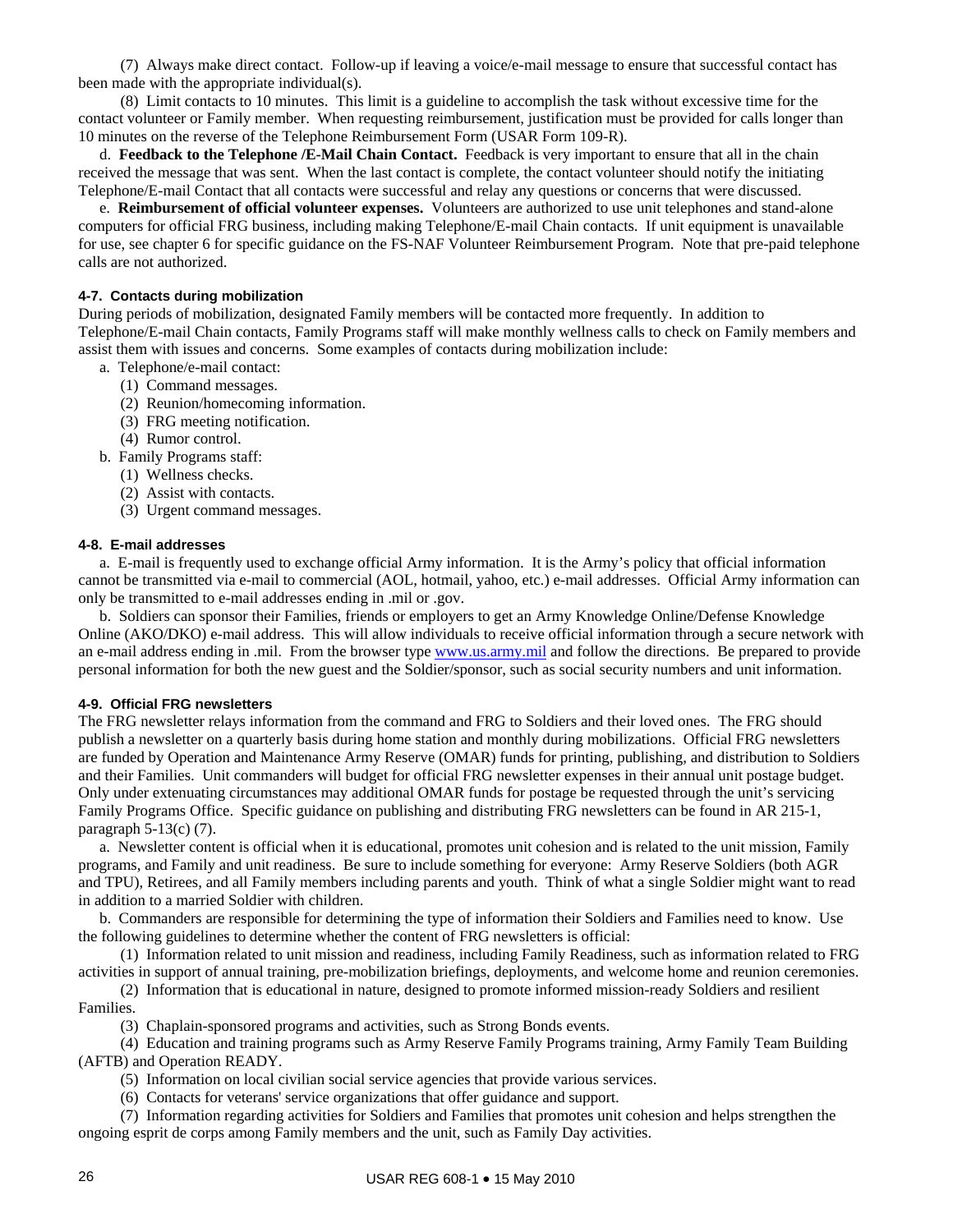(8) The Official Mail Manual, DOD 4525.8-M, states that not more than twenty percent of the FRG newsletter may contain unofficial information, if approved by the commander and deemed to enhance esprit de corp.

 c. Commanders are reminded that strictly personal or social information, as well as information concerning private organizations and commercial ventures, are expressly prohibited. Information regarding FRG fundraising events is allowed when it comprises 20% or less of the total content.

 d. Family Readiness Liaisons (FRLs), Family Programs staff, and FRGs are responsible for collecting information to be published. This includes checking the source(s), obtaining permission to reprint any copyrighted material, getting the commander's approval, printing and mailing/e-mailing/web posting the FRG newsletter.

 e. Volunteers cannot access computers containing classified information. If the unit has a computer on the local area network (LAN), volunteers must use a stand-alone computer to create the FRG newsletter.

f. FRG newsletters must include the elements of a functional, official newsletter to include the following:

 (1) **Heading.** The heading will contain the name or title of the newsletter indicating the contents and purpose, name and address of the activity, issue number (issues are numbered consecutively on a calendar or fiscal year series) and the date of publication. Decorative headings are authorized if printed in the same color of ink used for the text. Headings should capture the interest of readers and should be limited to not more than 7 words.

#### (2) **Content and Format.**

(a) The content must be official and may be directive, instructional or administrative in nature.

 (b) No information that conflicts with policies, procedures or position of the Department of the Army will be used. Avoid religion, politics, and any other subjects that may cause controversy.

(c) Keep articles short.

(d) Every newsletter should be consistently formatted with clearly defined sections that are well presented.

 (e) The FRG newsletter must be typed and proofread for spelling and grammar. The preferred method for e-mail is as a Word document.

(f) Use action words.

 (g) Information on fundraising, other than those of the unit's FRG, is also prohibited. For example, if the FRG has discount coupons to a park such as Disney World, the name "Disney" cannot be advertised; but it can state that coupons are available to a major theme park.

 (h) It is suggested that the last page of the newsletter be used as a mailing page as this eliminates the need for envelopes. To accomplish this, the top half of the last (back) page should contain any repetitive information that is routinely published, such as FRG volunteers, unit personnel and the distribution listing. The lower half of this page should read as follows: On the left margin just below the center of the page, type the name of the FRG, the unit and the unit's mailing address followed by the words, "Official Business" in bold letters, only if the newsletter qualifies to be sent using appropriated funding. In the center of the lower half of the page, mark a space for the mailing label.

 (3) **Expiration Date.** An expiration date will be indicated if the information expires or by giving a period of time from the publication date (e.g., 1 year from the issue date).

 (4) **Authentication.** The commander or FRL will authenticate newsletters prior to publication. Content must be official and have the commander's signature block.

 (5) **Printing and Distribution.** Recommend using the e-mail tree for distribution of newsletters and other informational materials. When printing the newsletter, it will be in only one color ink and printed on paper stock (any color). Colored paper stands out and is more likely to be read. Always forward an electronic copy to the servicing Family Programs Office.

 (6) **Frequency of Issue and Size.** Newsletters published quarterly must not exceed 16 pages per issue. During mobilization, newsletters will not be published more often than weekly and must not exceed 8 pages per issue.

 (7) **Mailing List.** Information from the Family Information Data Sheet, USAR Form 107-R, should be used to establish a mailing list. The newsletter will be distributed via mail or e-mail as determined by the subscriber's wishes. Regular contact with the FRSA and FRL will also provide updates for the mailing list. Until the name of the Family member designated to receive FRG information is obtained, address newsletters as follows: to "the Family of SPC Joe Soldier."

#### (8) **Newsletter subjects.**

(a) Commander/First Sergeant's Column.

- (b) Deployment cycle issues.
- (c) Volunteer information, accomplishments, opportunities, recognition and training.
- (d) Family Sponsorship, New Family Orientation, Telephone/E-mail Chain and Family Day activities.
- (e) Space Available Travel, Army Family Action Plan, Army Family Team Building and Operation READY.
- (f) Advertise Family Programs.

 (g) Each newsletter should solicit items for the next newsletter. Remember to give credit to the author by referencing sources.

 (h) Army and Air Force Exchange Service (AAFES), Commissary, benefits and entitlements, common acronyms, Battle Assembly schedule, Family Care Plans, emergency phone numbers, activity pages for children, unit history, mission, and hails and farewells.

(i) Other resources such as the Chaplain, Child Care, and Youth Activities.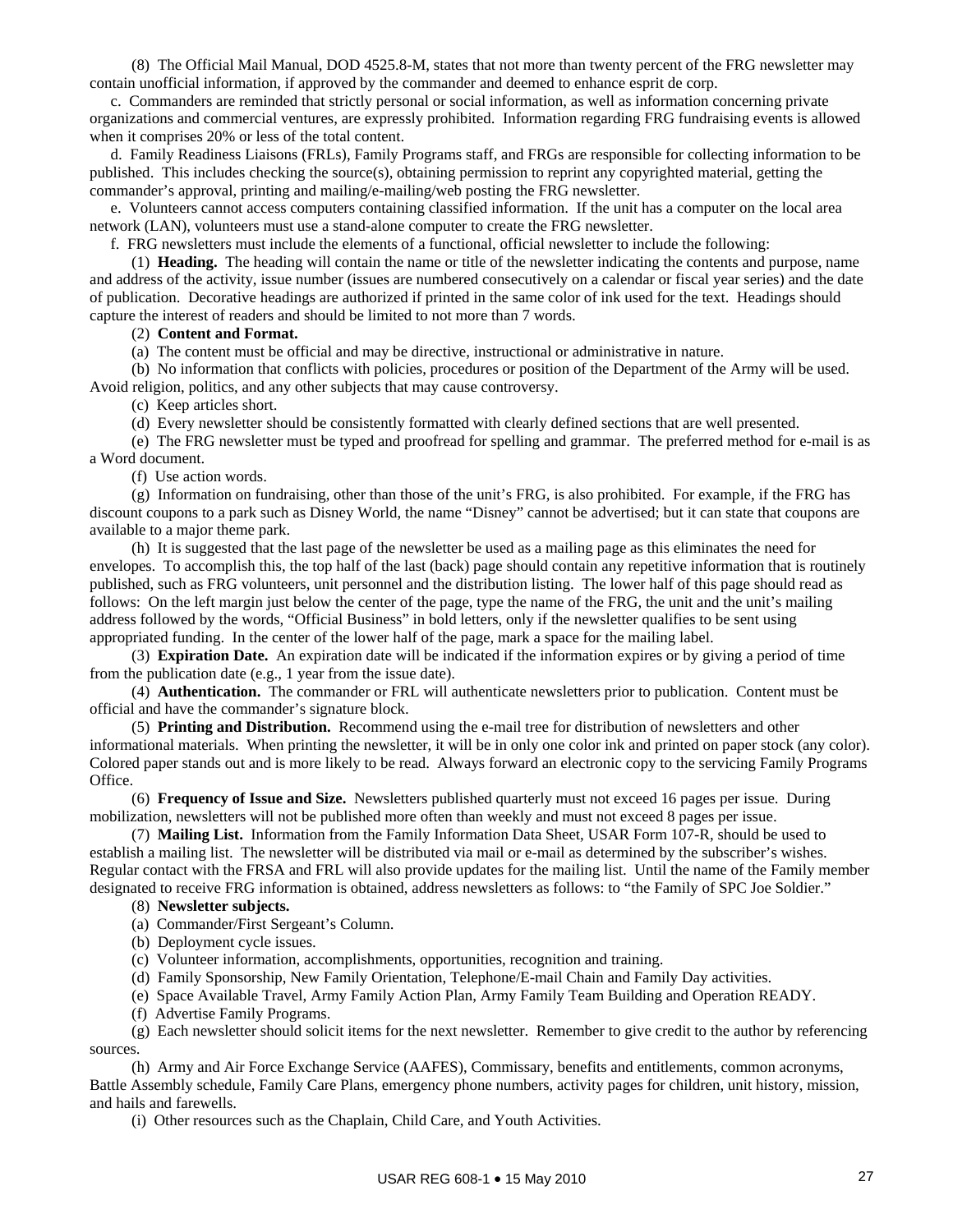#### **4-10. Unofficial FRG newsletters**

Unofficial information is non-mission related and more personal in nature, such as exercise tips, helpful household hints, recipes and special achievements of Family members.

 a. When appropriated funds are certified as not available or the newsletter contains more than 20% "unofficial" information, the FRG newsletter may be printed and mailed using Family Support-Non-Appropriated Funds (FS-NAF). FS-NAF provides reimbursement to volunteers for official expenses. See chapter 6 for guidance on reimbursement of volunteer expenses related to printing, publishing, and mailing the FRG newsletter.

 b. It is not recommended to print dates such as birthdays, anniversaries, weddings, or death announcements without the permission of the commander or affected Soldiers.

#### **4-11. FRG on the internet**

The Virtual Family Readiness Group (vFRG) at [www.armyfrg.org](http://www.armyfrg.org/) provides all of the functionality of a traditional FRG in an on-line setting to meet the needs of geographically dispersed units and Families across all components of the Army. Soldiers, Families, commanders, volunteers and other designated personnel use this controlled access web system to facilitate the exchange of information.

 a. The messaging system is another tool for commanders to improve the communication with Army Family members. The system allows commanders to deliver messages through multiple devices such as phone, cell, text, and fax.

 b. The FRG can post newsletters and disseminate other information such as FRG meetings, pre-deployment support, training, education, health care, children and youth initiatives, and welcome home parties, as approved by the commander.

 c. The vFRG on AKO/DKO provides a secure means for two-way communication, instant messaging, and photo sharing between Soldiers and Families. The vFRG has been through extensive security and threat vulnerability testing to protect uses and information.

 d. For a Soldier to subscribe to the v FRG, he or she must be in the Soldier Database for that FRG first. Follow the specific instructions posted on [www.armyfrg.org](http://www.armyfrg.org/) if the Soldier has not registered. If the Soldier already has an Army FRG account, simply log into the Army FRG website and continue on at the "Find an FRG" step.

 e. In order for a Family Member or other loved one to subscribe to the vFRG, their Soldier must be in the Soldier Database for that FRG first. In order for the subscription to be automatically approved, the Soldier must have entered the Family Member into the invitation list. If the Family Member already has an Army FRG account, simply log into the Army FRG website and continue on at the "Find an FRG" step.

#### **4-12. Family Day Activities**

 a. Family Day is an opportunity to provide training to enhance Soldier and Family Readiness. Units include Family Day on the training schedule and use this time to educate Soldiers' Families about mission, skills, benefits and entitlements. Family Day is not just a summer picnic or holiday gathering for Soldiers and their Families.Social activities are not the focus of a Family Day. Family Day can be fun and training can be made interesting. As an example, using different audio-visual aids, planning and facilitating discussions and involving the participants will make a difference in how training is conducted and perceived.

b. Summer picnics and holiday gatherings will not be substituted for Family-oriented training.

- c. Some topics to include during Family Day are:
	- (1) Benefits and Entitlements Briefings
	- (2) Preparation for Mobilization
	- (3) Information on the FRG
	- (4) Legal and Financial Briefings
	- (5) Army Substance Abuse Program (ASAP).
	- (6) Family Health and Safety
	- (7) DEERS Enrollment

 d. These subjects meet the overall goal of the FRG to establish a network that enables Families to effectively gather information, resolve problems and maintain mutual support necessary to reduce stress associated with military separations.

#### **4-13. Planning and conducting Family Day**

The commander and FRG need to work closely together on planning and conducting a Family Day. They will—

a. Determine the date, time, and location most convenient for the Soldiers and Families.

 b. Invite employers and supporting local social and veterans' organizations, as they can have a positive impact on the unit, FRG and community. Community involvement should be part of the plan for Family Day.

 c. Determine if FRG Informal Funds are needed and, if so, how much. Some social or veterans' organizations may be willing to help defray any costs associated with Family Day, eliminating the need for FRG Informal Funds.

- d. Develop an agenda that includes:
	- (1) Welcome greeting from the commander.
	- (2) Introduction of unit personnel and FRG volunteers.
	- (3) Introduction of new Soldiers and their Families.
	- (4) Icebreaker activity.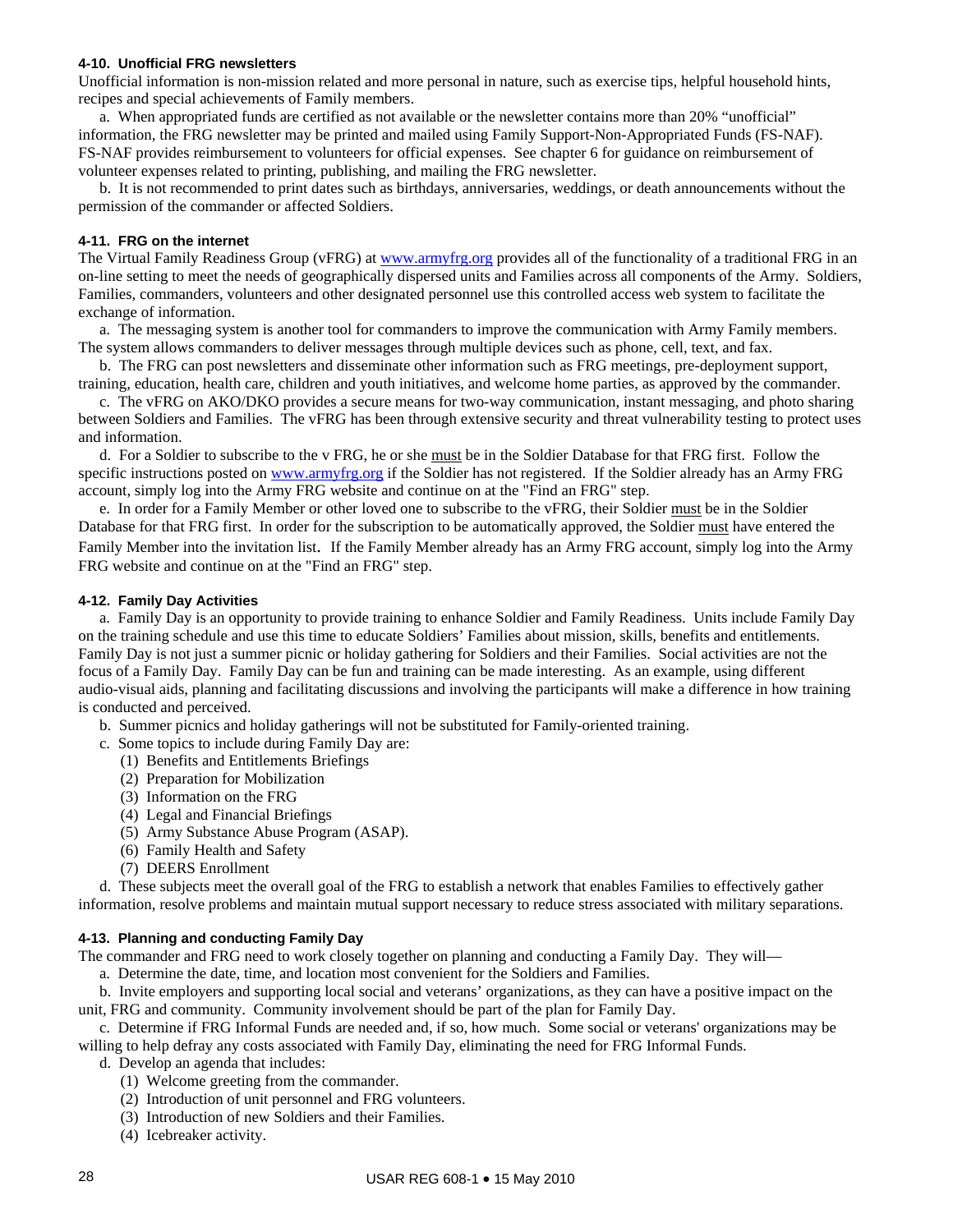- (5) Non-denominational religious service (if Chaplain is available).
- (6) Time for Family members travel to and from the event.
- e. Determine speakers needed, such as:
- (1) Staff Judge Advocate (SJA).
	- (2) Finance.
	- (3) Family Programs Office.
	- (4) Army Family Team Building trainer.
	- (5) Operation READY trainer.
	- (6) Retention NCO.
	- (7) Benefits and entitlements trainer (TRICARE, VA, Military OneSource (MOS), ESGR, etc.).
	- (8) Veterans organizations.
- f. Remember single Soldiers when planning, as they may not have the same needs as married Soldiers.

 g. Arrange for food and beverages or meal service. The unit provides meals for Soldiers. Consider how Families will eat, which means either by paying for a meal or eating food and beverages served separately. The unit's Food Service NCO or designee needs to be part of this planning. For example, if the Soldiers' meals are provided by contract, then the contract cannot be modified to include Family members, unless meal costs are received in advance, before Family Day. The FRG can determine if FRG Informal Funds will be used to decrease the meal cost for Families. Only commercially prepared foods are authorized. Food items, such as "pot luck" dishes, prepared at home and requiring refrigeration and/or heating are specifically prohibited. Additional guidelines for serving food to Soldiers and Families are addressed in paragraph 4-18d.

 h. Plan activities for children with safety and supervision as primary concerns. Providing child care on-site allows Soldiers and Family members to listen during the training without distraction. Contact the servicing Child & Youth Service Coordinator for more information on child care options.

 i. Determine handouts needed. Consider distributing readiness checklists, guides, and other materials of interest*.* Most speakers will provide their own handouts. Contact the servicing Family Programs Office under "Contact Us" at [www.arfp.org](http://www.arfp.org/) for handout availability.

 j. Advertise the Family Day through formation announcements, newsletters, reminder letters, e-mails, websites, etc. Be sure to include a map with directions. The marketing strategy and Family Day theme will impact attendance levels and the interest shown by Soldiers and their Families. For example, advertising the "annual briefings for mobilization" may not have Family members marking their calendars.

 k. Follow-up with invited speakers, agencies, volunteers and unit staff to ensure plans are being carried out. This will prevent last-minute problems on Family Day.

#### **4-14. Family Sponsorship Program**

Family Sponsorship, an extension of the unit's Soldier Sponsorship program, is an outreach program that demonstrates the unit and FRG's support of, and commitment to, Soldiers, their Families and friends.

 a. **FRG role.** The FRG will establish the Family Sponsorship Program. Remember to include parents, significant others and friends that Soldiers have identified. A telephone call to all the new Family members welcoming them to the unit and extending an offer to attend New Family Orientation and participate in the FRG is always appropriate. Sample welcome letters to Soldiers (fig 4-3) and Family member/friend (fig 4-4) new to the unit are provided for information and use.

 b. **FRL/Full-Time Unit Support (FTUS) personnel role/FRSA.** These personnel will assist the FRG in obtaining names, addresses, and telephone numbers of newly assigned Soldiers.

 c. The Family Sponsorship Program will provide information and materials on the organization and mission of the unit. A sample of the family information and welcome packet contents is provided at figure 4-5. The New Family Orientation should include information on:

- (1) The unit (name, address, location and telephone number).
- (2) Unit personnel roster (chain of command).
- (3) Other assigned personnel and their roles (e.g., unit administrator and FRL).
- (4) Annual schedule of events (e.g., Battle Assembly schedule, annual training dates and Family Day activities).
- (5) FRG volunteers (chain of concern) and an invitation to participate as a volunteer in FRG activities.

d. Family Sponsorship is an ongoing process, not just a one-time event. With the support of Family and friends, the Soldier is more likely to continue serving in the Army Reserve.

#### **4-15. FRG meetings**

Preparation before the meeting is a must. See figure 4-6 for a sample checklist to aid in preparation. There may be Families who need child care in order to attend the meeting. Contact the servicing Child & Youth Service Coordinator for more information on child care options. Below are other ways to help ensure a successful meeting.

 a. When possible, use an FRG Survey (based on the sample at figure 4-1) to determine what topics, programs, and events interest the group.

b. Write down plans and develop an agenda.

c. The FRG Leader should coordinate meeting plans with FRG volunteers prior to the event.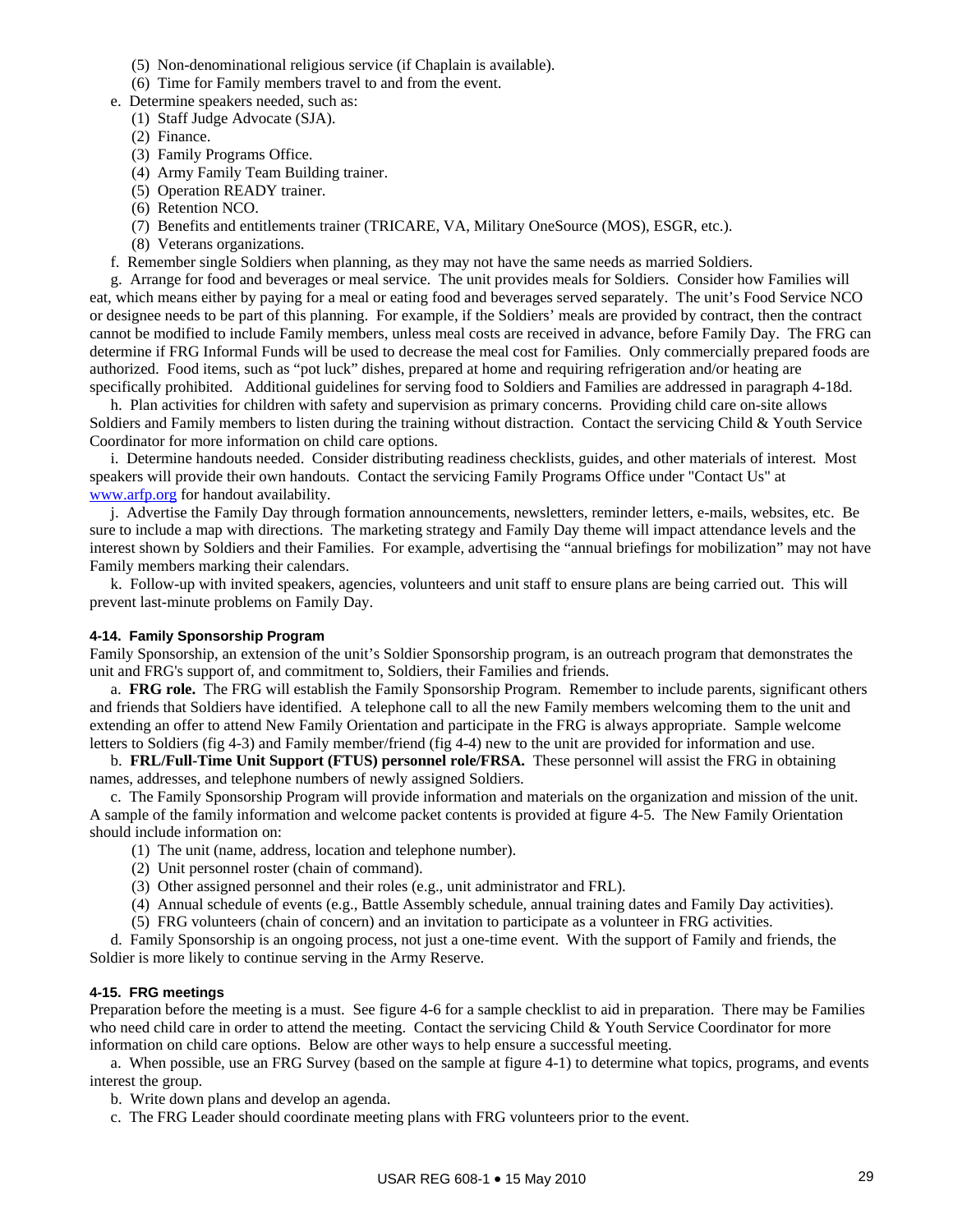d. Make sure accommodations are adequate for the event, size, and type of group. Provide a quiet and confidential area to encourage sharing.

 e. On the day of the meeting, arrive at least 30 minutes prior to the meeting time, depending on the amount of preparation required. Plan to start and stop sessions on time and allow for breaks and networking.

 f. FRG meetings are held at least once quarterly during sustainment and monthly during mobilization. Check with members to determine how often to schedule meetings. This may help improve attendance. Also, consider teleconference and video conferences as alternatives to in-person meetings.

 g. The initial meeting for a newly formed FRG provides individuals an opportunity to ask questions, make comments or suggestions and indicate an interest in FRG involvement. For the initial FRG meeting only, reimbursement is authorized to cover a volunteer's expenses incurred to provide light refreshments. See chapter 6 for additional guidance. If possible, have the commander or other knowledgeable Soldier conduct a session on the mission of the unit. This meeting should also inform the attendees about the purpose and structure of the FRG and the importance of having and belonging to the FRG.

### h. **Meeting agenda and announcement.**

 (1) Prepare an agenda that gives people a good reason to attend and vary the types of programs. Arrange for any required support through the Family Readiness Support Assistant (FRSA) or servicing Family Programs Office and present courses that are of interest to the group, such as motivational speakers, slide programs, videos or Army specific courses. Army Family Team Building (AFTB) and Operation READY are excellent resources.

- (2) Below are some topics for discussion during meetings:
- (a) Benefits and entitlements.
- (b) Mobilization and dealing with separation.
- (c) Commanders' responsibilities to FRGs.
- (d) Soldiers' responsibilities to the Family and the Army.
- (e) Legal affairs, wills and powers of attorney (POA).
- (f) Defense Eligibility Enrollment Reporting System (DEERS) and ID cards.
- (g) Family Care Plans.
- (h) Employer Support of the Guard and Reserve (ESGR).
- (i) Servicemembers Civil Relief Act (SCRA).
- (j) Retirement/Survivor Benefit Plan.

 (3) Ensure that notification of a meeting reaches the FRG members and any individuals that would like to become FRG volunteers as early as possible prior to the meeting. A reminder note or telephone call several days before a meeting often increases attendance. Mail or e-mail notices, allowing sufficient time for announcements to arrive at their homes. Give directions and telephone numbers of persons to contact for additional information.

### i. **Guest speakers at meetings.**

(1) Determine what topic is of interest to the FRG, the Soldiers, their Families and friends prior to inviting the speaker. Consider using either community or military resources.

- (2) Once a speaker has committed, communicate with the speaker and confirm the following:
- (a) The location where the presentation will take place and a map, if needed.
- (b) The date and time.
- (c) The audience, subject matter, and time allotted.
- (d) Funding, if there is a cost associated with the speaker.

 j. **Meeting follow-up.** It is important to follow through on any decisions or plans agreed to at the meeting. The FRG leadership should ensure that any required action occurs. FRG minutes may be published in any form the commander deems appropriate.

### k. **Sources for additional reference material include:**

(1) Military OneSource (MOS).

 (2) Servicing Family Programs Office - check [www.arfp.org](http://www.arfp.org/) for the current list of Army Reserve Family Programs staff under "Contact Us."

(3) Refer also to the Community Resource Directory at figure 3-3.

### **4-16. FRG activities**

Participation in FRG-sponsored activities strengthens the cohesiveness of the group, develops new friendships and identifies potential FRG members. Encourage children and teens to help with planning and decorating for Family-oriented activities. It is imperative that activities maintain the primary focus of the FRG – to encourage the self-sufficiency of Family members. Family Readiness activities allow Families to be proactive rather than reactive during times of separation caused by military duty. By maintaining a proactive approach to Soldier and Family readiness, the FRG will be more effective when the need arises. Notice of a deployment is an emotional time and is not conducive to making important decisions about how to obtain and provide support for Families.

 a. The FRG leadership should develop a plan of action to conduct activities to prepare Families in the event that the unit or individual Soldiers are mobilized. This should include taking the initiative to provide Families with information related to deployment issues, assisting with the Family Readiness portion of annual briefings for mobilization to Soldiers and Families, and updating listings of information and referral resources.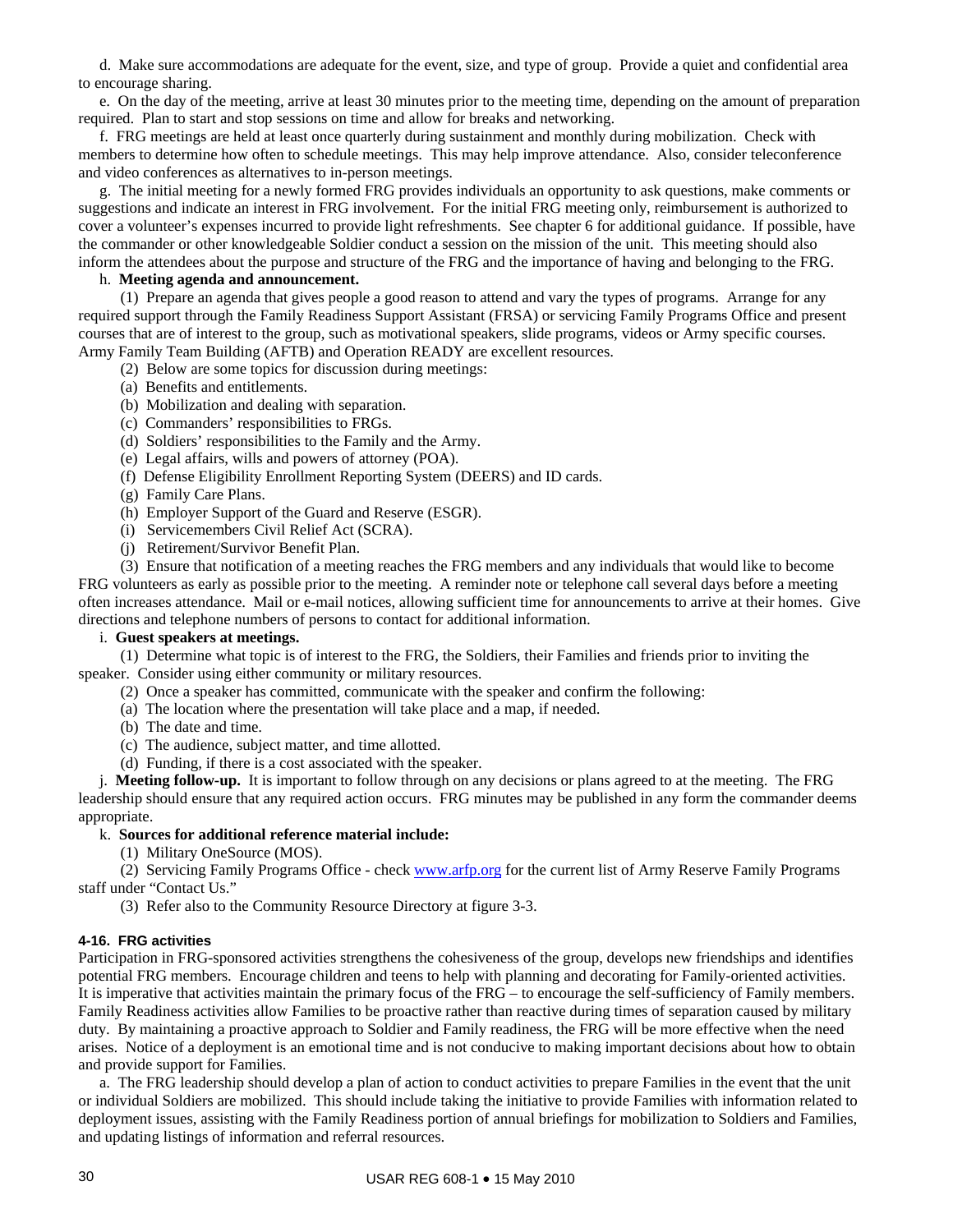b. Review the objectives of the Family Readiness Program and ensure compliance with regulatory training requirements.

 c. Invite civilian employers and local merchants to join a unit function. It is always a good idea to try to interact with the community. Ensure permits are obtained if necessary. A note of thanks on behalf of the FRG, mentioning a specific contribution is appropriate.

 d. If the unit or FRG does not have equipment needed for an event, check with local charities and church groups that host activities. They may rent it to the FRG, but if it is for a worthy cause, they might consider loaning the item.

 e. Suggested FRG activities. Some ideas for FRG activities are listed here. These are only suggestions that other FRGs have enjoyed and are not all-inclusive.

- (1) Fire and safety training.
- (2) Soldier "show and tell" day for children.
- (3) Health fair.
- (4) Sports games with local celebrities.
- (5) Compass navigation course for children.
- (6) Be willing to share with other FRGs.

### **4-17. Facility space and equipment requirements for volunteers and FRG activities**

The commander or designee is responsible for determining what permanent facility space is available for use by the FRG on a recurring basis, as well as identifying temporary, common use areas for FRG activities. This responsibility includes following AR 140-483 for the overall procedures of written memorandums on facility space allocations and the IMCOM Engineer's role in this process.

 a. Commanders will provide office space at the unit for the FRG that includes a desk, locking file cabinet to secure sensitive information, telephone, office supplies and equipment. Space allocation does not need to be exclusive, but coordinated with FRG volunteers to determine availability and frequency of use. For example, if space is limited in a Reserve Center, the volunteers may want to generally schedule their time at the center during non-Battle Assembly periods. If it is a multi-unit center, commanders need to discuss FRG volunteers sharing space. Limited-access storage space to secure materials may be needed by FRGs to hold brochures or other materials for Family Day.

 b. If use of the unit facility is not available, establish alternative meeting locations. Some possible alternate meeting locations to consider are American Red Cross chapter offices, churches, police stations, courthouse, schools, other government agencies, Civil Air Patrol, American Legion, Veterans of Foreign Wars, or Scout facilities.

 c. Give consideration to a permanent location for the FRG stand-alone computer and printer. *[NOTE: FRG volunteers may NOT have access to a computer connected to the local area network (LAN).]* 

#### **4-18. Fundraising**

Although many volunteer organizations require funds to operate, no funds are necessary to establish or maintain the FRG in the unit's Family Readiness Program. Fundraising is NOT a primary mission of the FRG and should only be approached when mission requirements have been met. If the unit commander and FRG membership chooses to have funds, a financial plan and the guidelines specified in chapter 6 must be followed for establishing and maintaining the FRG Informal Fund. If there are any doubts regarding a fundraising activity, contact the Family Readiness Support Assistant (FRSA) or servicing Family Programs Office for further guidance.

a. There needs to be a purpose for all FRG fundraising and a plan for the FRG to expend funds for the benefit of the entire unit's Soldiers and Families. The FRG can raise money through fundraising activities if the commander has authorized the FRG to maintain an Informal Fund and has approved fundraising activities.

 b. The FRG may conduct a fundraising activity at the Army Reserve Center and use unit equipment, if available, with the unit commander's approval. The fundraising activity must NOT interfere with mission requirements. Fundraising activities are only authorized at the unit's Reserve Center, NOT outside in the community.

 c. Any time personalized items are purchased by the FRG for resale (e.g., calendars, coffee mugs, license plate holders, or T-shirts), consider pre-selling them prior to placing an order to prevent having unsold merchandise. If items are continually stocked and sold, and inventory maintained for accountability, there may be issues with state revenue offices regarding the status of the FRG, as it could be considered a business and subject to local government licensing and taxation procedures/laws. It is recommended that fundraising be done on an occasional basis for a specific period of time and for a specific purpose.

 d. Although home cooking may look, smell and taste good, the priority of the Army Reserve Food Program is the safety of the food consumed. No homemade food items may be brought in or sold to raise funds. In the interest of food safety, any food prepared, transported, sold and/or served to Soldiers by the FRG is restricted to commercially prepared and individually packaged food items that do not require temperature controls and are not considered potentially hazardous. Outside food items will NOT be consumed within 2 hours prior or following a government provided meal. Foods capable of supporting the rapid growth of harmful bacteria such as meat, poultry, fish, and dairy products (food consisting of milk products, cheeses or eggs) are prohibited. Some examples of authorized snacks are bottled water, boxed juices, candy bars, granola bars, gum, peanuts, sodas, etc.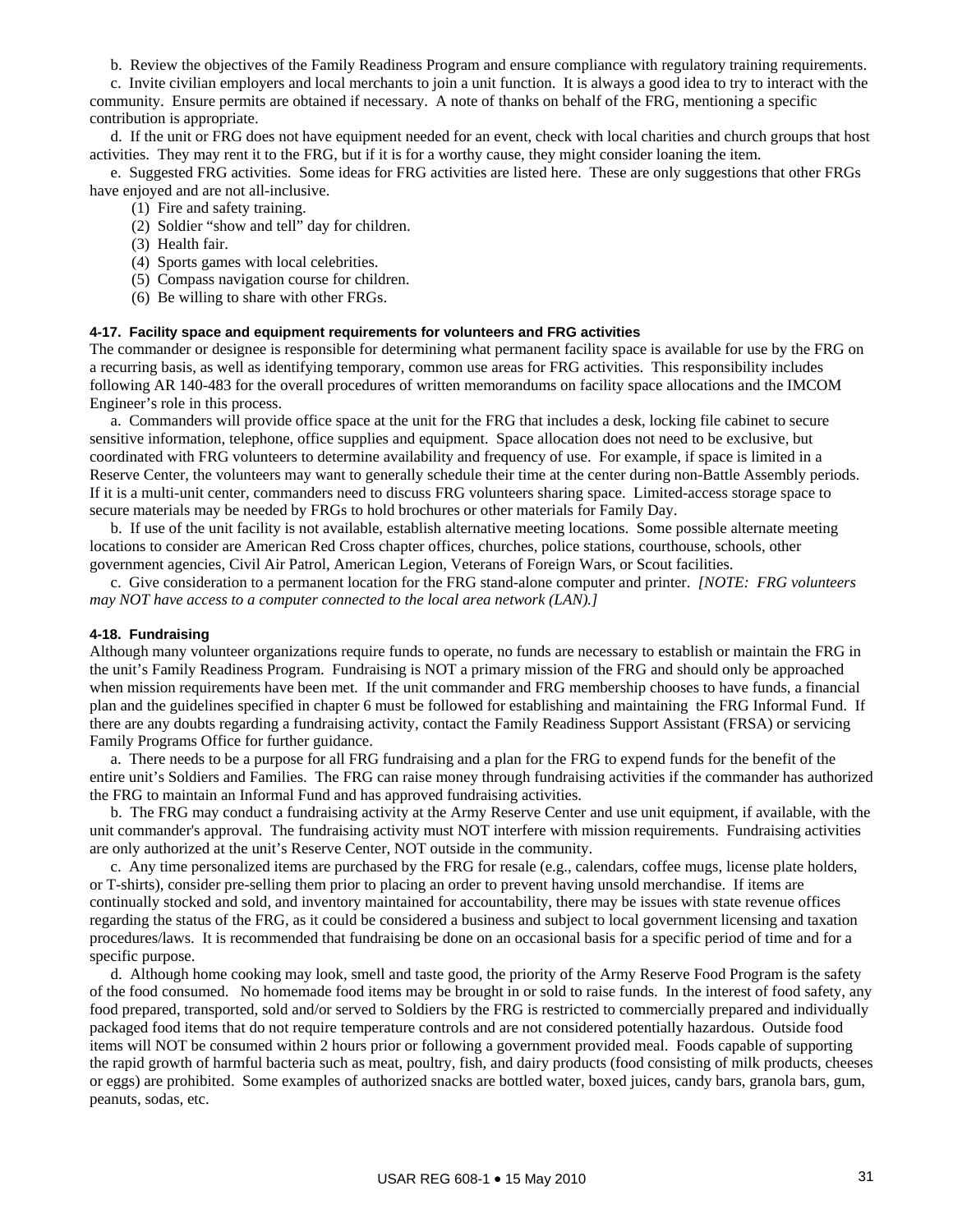e. Volunteers may receive compensation for their expenses related to the fundraiser from the proceeds of the fundraising activity. Volunteers are not entitled to reimbursement through the FS-NAF account for expenses incurred while engaging in fundraising activities.

 f. The FRG Leader must approve expenditures before funds are spent. If purchases are not pre-approved by the FRG Leader, the volunteer may be liable for expenses incurred.

g. Endorsing or encouraging Soldiers or their Families to patronize a particular business is prohibited.

 h. Contributions to the FRG are NOT tax deductible as the FRG is NOT a non-profit organization according to Internal Revenue Service (IRS) guidelines. The FRG should also pay applicable sales tax on all items purchased.

i. The FRG can only obligate FRG Informal Funds and must have funds available to meet all obligations.

 j. The FRG can make local area businesses aware of their upcoming events, but cannot solicit specific items or money for donation or request sponsorship.

 k. Unit letterhead cannot be used in relation to fundraising activities, nor should the Department of the Army or the Department of Defense be mentioned in the correspondence. In appreciation for a business contribution, it is appropriate to send a note of thanks from the FRG for donated items.

 l. Gambling is not permitted on government property (e.g., games of chance, slot machines, card games, bingo, 50-50 drawings, raffle tickets and lotteries).

m. When in doubt about an activity, contact the SJA or Family Programs Office at the higher headquarters.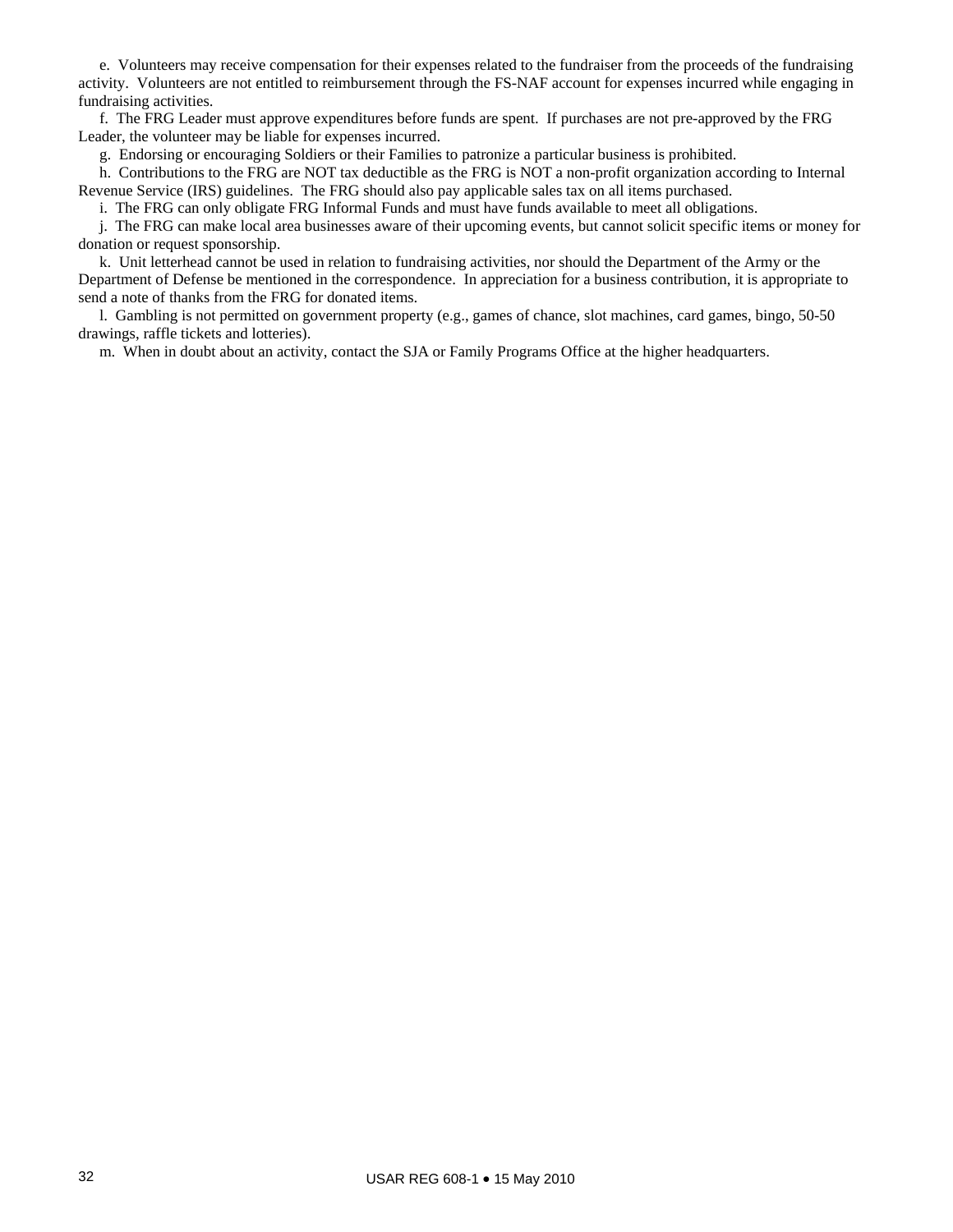### **FAMILY READINESS GROUP (FRG) SURVEY FOR OFFICIAL USE ONLY**

**AUTHORITY.** Title 10, U.S. Code Annotated, Section 3013. **PRINCIPAL PURPOSE**. The Family Readiness Group (FRG) is the Family source for information. Data you provide will be used to plan activities and programs to benefit Soldiers and their Families. **ROUTINE USES.** Data you provide will be used to plan activities and programs. It will be used to develop article topics for the FRG newsletter and to help in planning Family Day and other events. **EFFECT OF FAILURE TO PROVIDE REQUESTED INFORMATION:** Furnishing this information is voluntary, but failure to do so may prevent the development of articles and events. Name (First, MI, Last) \_\_\_\_\_\_\_\_\_\_\_\_\_\_\_\_\_\_\_\_\_\_\_\_\_\_\_\_\_\_\_\_\_\_\_\_\_\_\_\_\_\_\_\_\_\_\_\_\_\_\_\_\_\_ Address \_\_\_\_\_\_\_\_\_\_\_\_\_\_\_\_\_\_\_\_\_\_\_\_\_\_\_\_\_\_\_\_\_\_\_\_\_\_\_\_\_\_\_\_\_\_\_\_\_\_\_\_\_\_\_\_\_\_\_\_\_\_\_\_\_\_  $City$   $\_$ Day Phone \_\_\_\_\_\_\_\_\_\_\_\_\_\_\_\_\_\_\_\_\_\_\_\_\_\_\_\_ Evening Phone \_\_\_\_\_\_\_\_\_\_\_\_\_\_\_\_\_\_\_\_\_\_\_ E-mail Address \_\_\_\_\_\_\_\_\_\_\_\_\_\_\_\_\_\_\_\_\_\_\_\_\_\_\_\_\_\_\_\_\_\_\_\_\_\_\_\_\_\_\_\_\_\_\_\_\_\_\_\_\_\_\_\_\_\_\_\_\_\_ **1.** Please identify topics of interest to you: \_\_\_\_ Mobilization/Deployment Info \_\_\_\_ Unit Mission \_\_\_\_\_ Military Pay \_\_\_\_ How to read an LES (Leave & Earnings Statement) \_\_\_\_ Benefits & Entitlements \_\_\_\_\_ Protocol **\_\_\_\_** Power of Attorney \_\_\_\_ Why have a will? \_\_\_\_ Health Benefits \_\_\_\_\_ Family Stress \_\_\_\_ Coping with Separation \_\_\_\_ Educational Information \_\_\_\_\_ Teens & Drugs \_\_\_\_\_ Child Psychology \_\_\_\_\_\_ First Aid Training \_\_\_\_\_\_\_ Self-Defense \_\_\_\_\_\_ Home Safety \_\_\_\_\_ New Self-Defense  $\frac{1}{\sqrt{2}}$  Home Safety \_\_\_\_ Military Equipment & Displays \_\_\_\_ Military Recreational Resorts \_\_\_\_ Use of Space-Available Transportation \_\_\_\_ Other, please list: \_\_\_\_\_\_\_\_\_\_\_\_\_\_\_\_\_\_\_\_\_\_\_\_\_\_\_\_\_\_\_\_\_\_\_\_\_\_\_\_\_\_\_\_\_\_\_\_\_\_\_\_\_\_\_\_\_\_\_\_\_\_\_\_\_\_\_\_\_\_\_\_\_ **2.** Would you be willing to serve in a leadership role as a volunteer in our Family Readiness Group? (For example, FRG Leader, Treasurer, or Secretary) Yes No **3.** Would you be willing to serve on a committee as a chairperson? \_\_\_\_Yes \_\_\_\_No **4.** Would you be willing to serve as a volunteer? \_\_\_\_Yes \_\_\_\_No **5.** Do you have any special skills or experience that would benefit the group? Please list: \_\_\_\_\_\_\_\_\_\_\_\_\_\_\_\_\_\_\_\_\_\_\_\_\_\_\_\_\_\_\_\_\_\_\_\_\_\_\_\_\_\_\_\_\_\_\_\_\_\_\_\_\_\_\_\_\_\_\_\_\_\_\_\_\_\_\_\_\_\_\_\_\_\_\_\_\_\_\_ \_\_\_\_\_\_\_\_\_\_\_\_\_\_\_\_\_\_\_\_\_\_\_\_\_\_\_\_\_\_\_\_\_\_\_\_\_\_\_\_\_\_\_\_\_\_\_\_\_\_\_\_\_\_\_\_\_\_\_\_\_\_\_\_\_\_\_\_\_\_\_\_\_\_\_\_\_\_\_\_\_\_\_\_\_\_\_\_\_ **6.** Please check which committees you would be willing to serve on: Planning Activities Telephone/E-mail Chain Newsletter **E**und-raising

**Figure 4-1. Sample Family Readiness Group (FRG) Survey** 

\_\_\_\_\_Family Sponsorship \_\_\_\_\_Publicity Child Care **Late Child Care Other**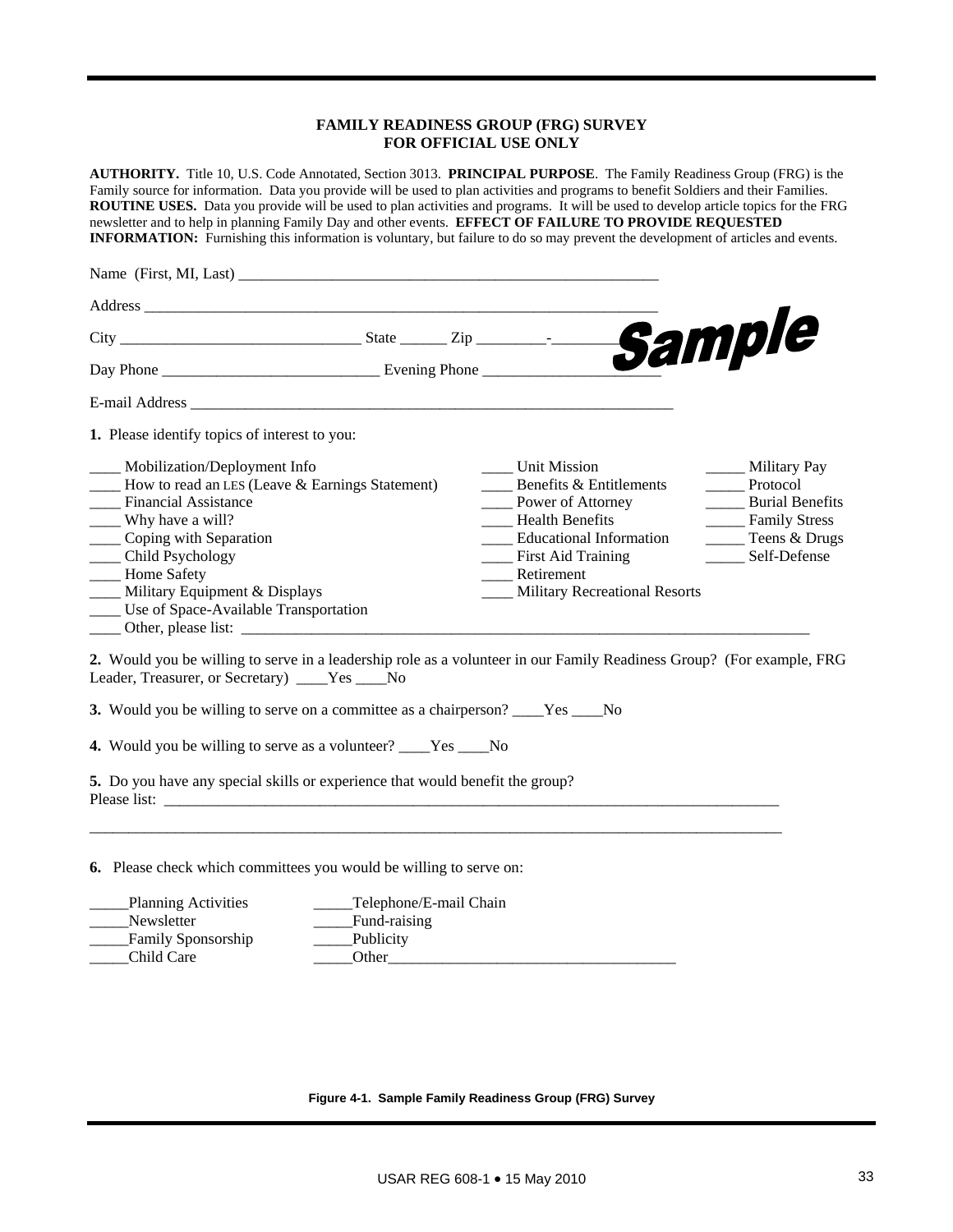# **FRG TELEPHONE/E-MAIL CHAIN LIST**  *FOR OFFICIAL USE ONLY*



Commander \_\_\_\_\_\_\_\_\_\_\_\_\_\_\_\_\_\_\_\_\_\_\_\_\_\_\_\_\_\_\_\_\_\_\_\_\_\_\_ FRG Leader \_\_\_\_\_\_\_\_\_\_\_\_\_\_\_\_\_\_\_\_\_\_\_\_\_\_\_\_\_\_\_\_\_\_\_\_\_\_\_\_

Telephone/E-Mail Volunteer \_\_\_\_\_\_\_\_\_\_\_\_\_\_\_\_\_\_\_\_\_\_\_\_\_ FRG Telephone/E-Mail List as of date\_\_\_\_\_\_\_\_\_\_\_\_\_\_\_\_\_\_\_

| $\#$           |       | <b>FAMILY MEMBER</b> | TELEPHONE # |           | <b>E-MAIL ADDRESS</b> | <b>CONTACT</b> |
|----------------|-------|----------------------|-------------|-----------|-----------------------|----------------|
| $\mathbf{1}$   | Name: | Name:                | Home:       | AKO:      | @us.army.mil          |                |
|                |       |                      | Work:       |           |                       |                |
|                | Rank: | Relationship:        | Cell:       | Personal: |                       |                |
| $\overline{2}$ | Name: | Name:                | Home:       | AKO:      | @us.army.mil          |                |
|                |       |                      | Work:       |           |                       |                |
|                | Rank: | Relationship:        | Cell:       | Personal: |                       |                |
| 3              | Name: | Name:                | Home:       | AKO:      | @us.army.mil          |                |
|                |       |                      | Work:       |           |                       |                |
|                | Rank: | Relationship:        | Cell:       | Personal: |                       |                |
| 4              | Name: | Name:                | Home:       | AKO:      | @us.army.mil          |                |
|                |       |                      | Work:       |           |                       |                |
|                | Rank: | Relationship:        | Cell:       | Personal: |                       |                |
| 5              | Name: | Name:                | Home:       | AKO:      | @us.army.mil          |                |
|                |       |                      | Work:       |           |                       |                |
|                | Rank: | Relationship:        | Cell:       | Personal: |                       |                |
| 6              | Name: | Name:                | Home:       | AKO:      | @us.army.mil          |                |
|                |       |                      | Work:       |           |                       |                |
|                | Rank: | Relationship:        | Cell:       | Personal: |                       |                |
| 7              | Name: | Name:                | Home:       | AKO:      | @us.army.mil          |                |
|                |       |                      | Work:       |           |                       |                |
|                | Rank: | Relationship:        | Cell:       | Personal: |                       |                |
| 8              | Name: | Name:                | Home:       | AKO:      | @us.army.mil          |                |
|                |       |                      | Work:       |           |                       |                |
|                | Rank: | Relationship:        | Cell:       | Personal: |                       |                |
| 9              | Name: | Name:                | Home:       | AKO:      | @us.army.mil          |                |
|                |       |                      | Work:       |           |                       |                |
|                | Rank: | Relationship:        | Cell:       | Personal: |                       |                |
| 10             | Name: | Name:                | Home:       | AKO:      | @us.army.mil          |                |
|                |       |                      | Work:       |           |                       |                |
|                | Rank: | Relationship:        | Cell:       | Personal: |                       |                |

*The number of Families to be called by a volunteer caller should not exceed 10.* 

\_\_\_\_\_\_\_\_\_\_\_\_\_\_\_\_\_\_\_\_\_\_\_\_\_\_\_\_\_\_\_\_\_\_\_\_\_\_\_\_\_\_\_\_\_\_\_\_\_\_\_\_\_\_\_\_\_\_\_\_\_\_\_\_\_\_\_\_\_\_\_\_\_\_\_\_\_\_\_\_\_\_\_\_\_\_\_\_\_\_\_\_\_\_\_\_\_\_\_ \_\_\_\_\_\_\_\_\_\_\_\_\_\_\_\_\_\_\_\_\_\_\_\_\_\_\_\_\_\_\_\_\_\_\_\_\_\_\_\_\_\_\_\_\_\_\_\_\_\_\_\_\_\_\_\_\_\_\_\_\_\_\_\_\_\_\_\_\_\_\_\_\_\_\_\_\_\_\_\_\_\_\_\_\_\_\_\_\_\_\_\_\_\_\_\_\_\_\_

Issues to be address by the Chain of Command or Chain of Concern: \_\_\_\_\_\_\_\_\_\_\_\_\_\_\_\_\_\_\_\_\_\_\_\_\_\_\_\_\_\_\_\_\_\_\_\_\_\_\_\_\_\_\_

*[NOTE: Disclosure of personal information contained in this roster to agencies or individuals outside the Department of Defense is prohibited by the Privacy Act of 1974 (5 USC 522a). Personal information requires protection with a Department of Army Label 87, For Official Use Only, cover sheet whenever left in the open.]*

**Figure 4-2. Sample Telephone/E-mail Chain for the FRG**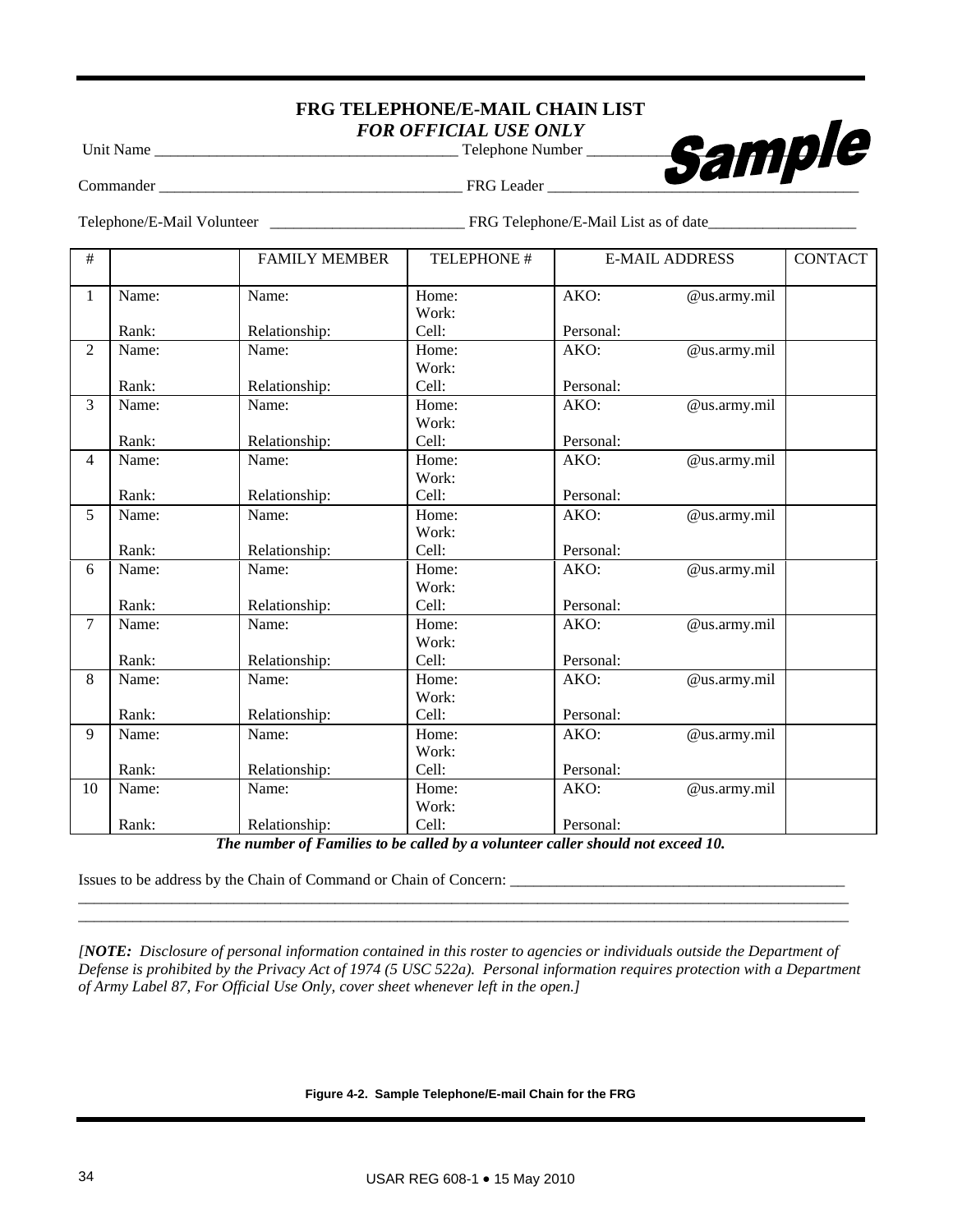WELCOME TO THE (unit)



- Would anyone's life be affected if you were mobilized?
- Does your Family really understand what you do during a weekend Battle Assembly or AT?
- Are your Reserve benefits and entitlements a mystery to your Family?

 Would your spouse or Family be more understanding about the time you spend with the military if they could belong to a group in which the people had something in common? Would you be a better Soldier as a result?

# *If so, our Family Readiness Group (FRG) is the answer!*

We ask that your spouse (if married) or your designated Family member(s) or friend fill out the Family Information Data Worksheet (USAR Form 107-R) and a Family Readiness Group Survey so that we can provide a valuable service to you and your Family. Membership in the FRG is voluntary. As a Soldier or civilian employee, you can also be a member of the FRG, and would also need to complete the Worksheet and Survey.

Benefits for the Families or friends who belong to the FRG:

• Inclusion on the FRG Telephone/E-mail Chain to contact in case of an emergency, to announce special FRG events, or during mobilization. You can be assured that the information provided is subject to the Privacy Act.

- Newsletters from the unit's FRG.
- Invitations to FRG events and the chance to get to know the Families and friends in your unit.
- Knowing that your Family or friend is part of the unit Family.

We want your Family or friend to be able to handle routine and emergency matters and empower them to be self-reliant on the home front when you are called away from home. The knowledge that your Family is a part of the FRG can provide you with the peace of mind that you need in order to fulfill your duties effectively. For our records, we do request that you sign and date this form indicating that you have read this document.

**\_\_\_\_\_\_\_\_\_\_\_\_\_\_\_\_\_\_\_\_\_\_\_\_\_\_\_\_\_ \_\_\_\_\_\_\_\_\_\_\_\_\_\_\_\_\_\_\_\_\_\_\_\_\_\_\_\_\_\_\_\_\_\_** 

**(Please print your name and rank here)** 

Date:

**Figure 4-3. Sample welcome letter to a Soldier new to the unit**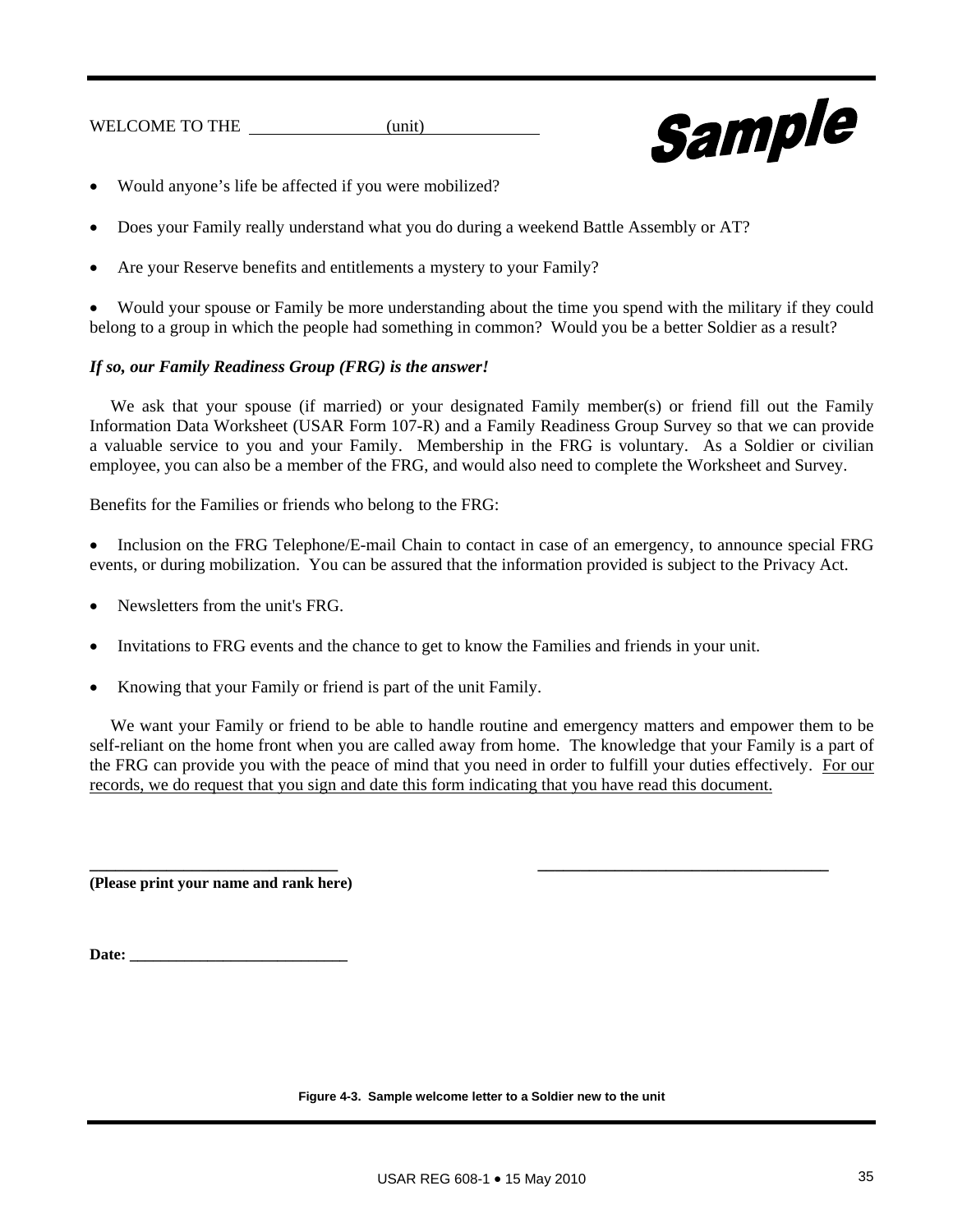# **WELCOME LETTER TO A NEW FAMILY MEMBER OR FRIEND**

(Date)



Dear (Family Member or Friend),

Welcome to the (unit). I am a volunteer member of the (unit) Family Readiness Group (FRG). We're looking forward to you and your Family and friends being acquainted with the unit.

I'd like to invite you to come with (name) to (his/her) first Battle Assembly. I would like to meet you and help you become acquainted with, and comfortable at, the unit. Please also accept our invitation to attend our Family Readiness Group meetings, which are held each (day) of Battle Assembly weekend at (time and place). We are going to be planning for our (event) at our next meeting.

I have enclosed some information about the unit with some important telephone numbers as well as some reference materials on Family Readiness. There is also a Family Information Data Worksheet (USAR Form 107-R) and Family Readiness Group Survey enclosed. Please complete these forms and bring them with you when you come to the unit or mail them to me at my address below, so that you will be included on the unit FRG's Telephone/E-mail Chain and receive the FRG's Newsletter.

I will call in a few days to touch base with you. Please call me at (XXX-XXX-XXXX) or e-mail me at [\(volunteer@home.XXX](mailto:volunteer@home.XXX)) if you have any questions.

I am looking forward to meeting you.

 (VOLUNTEER) (Mailing Address)

Enclosures 1-Family Information Data Worksheet 2-Family Readiness Group Survey

**Figure 4-4. Sample welcome letter to new Family member or friend**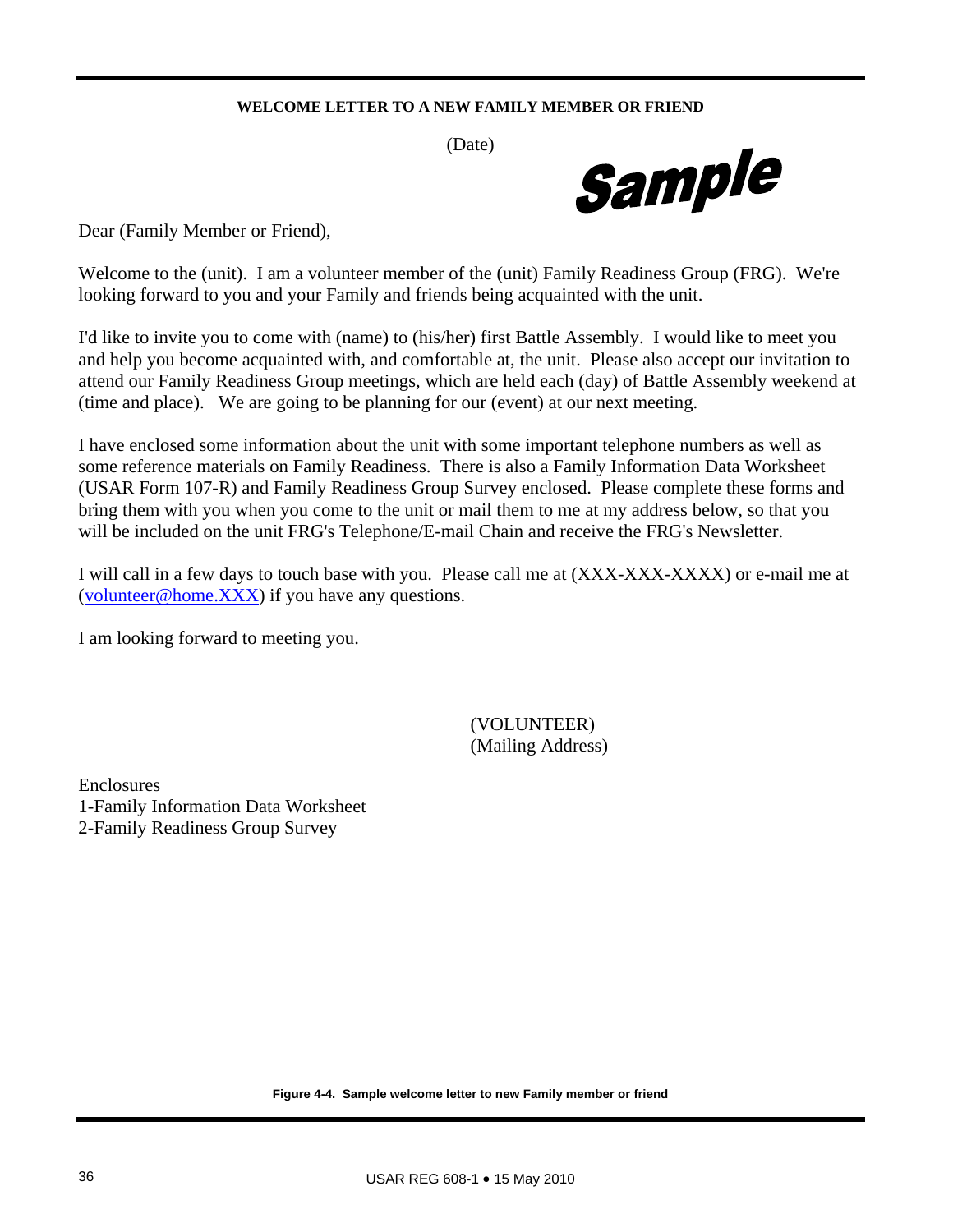# **Family Information and Welcome Packet**

| <b>Items in Packet</b>                           | <b>Where Obtained</b>                                         |
|--------------------------------------------------|---------------------------------------------------------------|
| Welcome Letter from Sponsor                      | <b>FRG</b> Developed                                          |
| with sponsor's daytime phone number              | Sample                                                        |
| with sponsor's evening phone number              |                                                               |
| with sponsor's address                           |                                                               |
| with sponsor's E-mail address                    |                                                               |
| <b>Local Area Information</b>                    |                                                               |
| Map of the Area                                  | <b>Chamber of Commerce</b>                                    |
| <b>Hotel Information</b>                         |                                                               |
| <b>Recreational Activities</b>                   |                                                               |
| If AGR Soldier and Family, please also consider: |                                                               |
| Homes Magazine                                   | <b>Multi-List Realtors</b>                                    |
| <b>Utilities</b>                                 | <b>Utility Companies</b>                                      |
| Telephone Book                                   | <b>Telephone Company</b>                                      |
| Schools and Colleges                             | <b>Local School Board</b>                                     |
| Local/State Unique Laws                          | <b>Vehicle/Voter/Tax/Fire and</b><br>other Government Offices |
| <b>Nearest Military Installation</b>             | <b>Army Community Service (ACS)</b>                           |
| Medical/Dental Care                              | <b>Local Sources or ACS</b>                                   |
| <b>Veterinary Care</b>                           |                                                               |
| <b>FRG</b> Information                           |                                                               |
| <b>FRG Volunteer Roster</b>                      | <b>FRG</b> Developed                                          |
| FRG Activities (Past and Planned)                |                                                               |
| Recent FRG Letters (Newsletters)                 |                                                               |
| <b>Unit Information</b>                          |                                                               |
| Map/Location of USAR Center                      | <b>Unit FRL</b>                                               |
| Unit Mission and History                         |                                                               |
| <b>Battle Assembly Dates and Locations</b>       |                                                               |
| <b>Annual Training Dates and Location</b>        |                                                               |
| <b>Unit Personnel Roster</b>                     |                                                               |
| <b>Recent Unit Newsletters</b>                   |                                                               |

# **Other Information That Might Be Included:**

Readiness resources, such as checklists and guides, are available through your servicing Family Programs Office if your unit does not have any on stock.

**Figure 4-5. Sample Family information and welcome packet**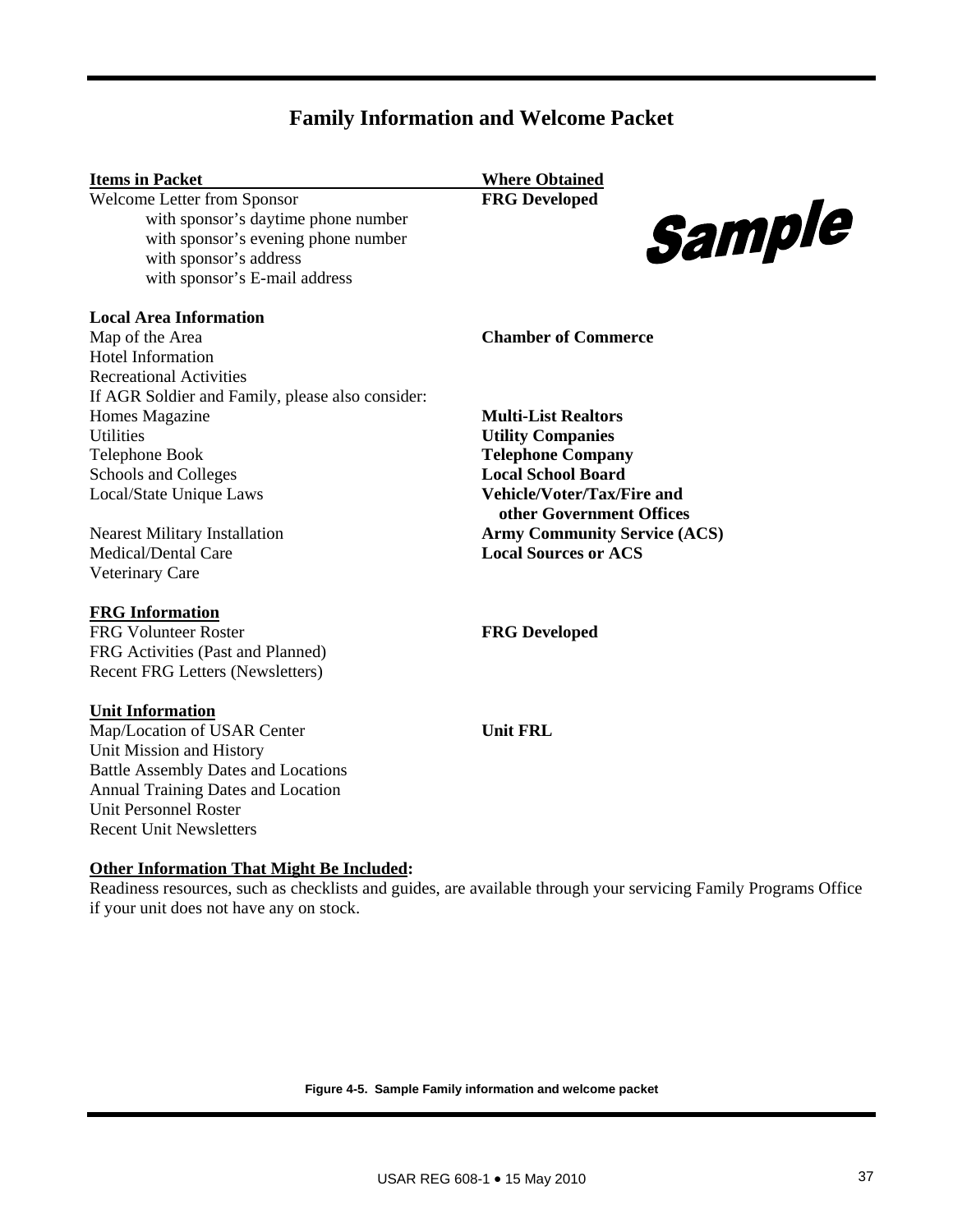# **MEETING PREPARATION CHECKLIST**

**Event:**  $\blacksquare$ 

**Meeting Date and Time: \_\_\_\_\_\_\_\_\_\_\_\_\_\_\_\_\_\_\_\_\_\_\_\_\_\_\_\_\_\_\_\_\_\_\_\_\_\_\_\_\_\_\_\_\_\_\_\_\_\_\_\_\_\_\_\_\_\_\_\_\_** 

**Meeting Place: \_\_\_\_\_\_\_\_\_\_\_\_\_\_\_\_\_\_\_\_\_\_\_\_\_\_\_\_\_\_\_\_\_\_\_\_\_\_\_\_\_\_\_\_\_\_\_\_\_\_\_\_\_\_\_\_\_\_\_\_\_\_\_\_\_\_\_\_\_** 

# **Coordinate with Family Readiness Liaison**

- Meeting Place and Time
- Agenda
- Arrangements for Speakers
- Podium/Microphone
- Arrangements for Very Important Persons (VIPs)—check protocol
- □ Seating Arrangements
- $\Box$  Keys or Access to the Facility

# **Meeting Needs**

- Agenda and Handouts
- □ Easel and Markers
- $\Box$  Visual Aids and Visual Aids Equipment (if needed)
- Extension Cords
- Arrange Child/Youth Activities
- FS-NAF Volunteer Reimbursement Forms

# **Publicity**

- □ Agenda/Flyer
- $\Box$  Strip Map/Parking Instructions
- Refreshments
- □ Announce Child Care/Youth Activities

# **Room Set-up**

- Registration Table
- □ Place Tags/Name Tags
- □ Tables and Chairs
- □ Pens or Pencils and Note Paper
- Rest Rooms

# **Clean-up**

- □ Trash/Recycling
- D Clean-Up Team



**Figure 4-6. Sample meeting preparation checklist**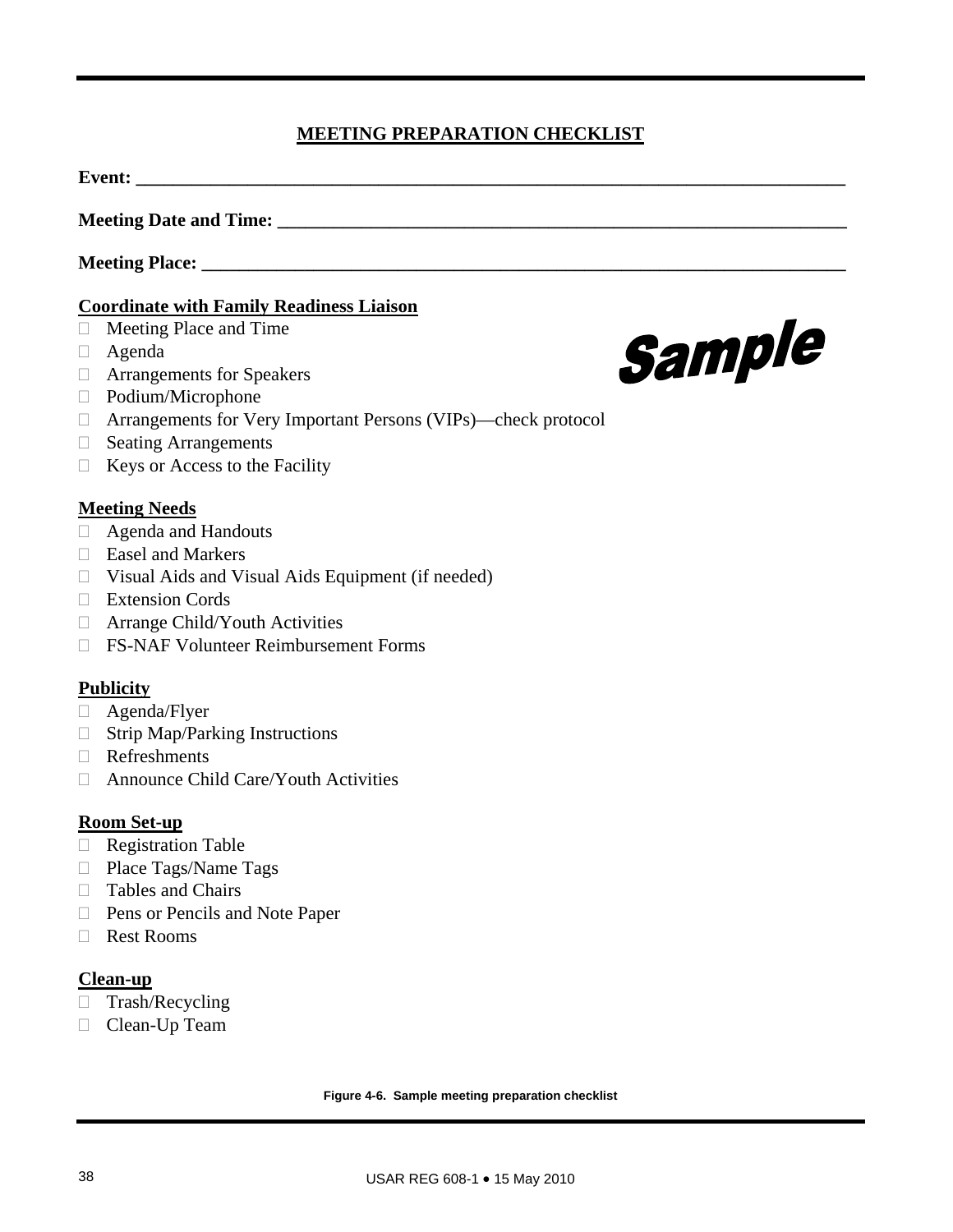*"Volunteers don't get paid for their work, not because it's worthless, but because it's priceless!" Anonymous* 

### **5-1. Volunteers**

Volunteers are people who have a sense of commitment to their chosen pursuit. Volunteers in the AR Family Readiness Programs may be government employees (military and civilian), Family members, Retirees, or anyone who has an active interest. Federal employees may not volunteer for programs in which they are employed. A government agency shall not solicit or accept volunteer services from contract employees whose company has a contractual relationship with the government agency seeking volunteer services. Volunteers who are committed, involved, and recognized by the Military Chain of Command and Family Readiness Group (FRG) Chain of Concern (see fig 2-7), support the ultimate goal of Family Readiness in support of the unit's mission. In this chapter, the four Rs of Volunteer Management – recruitment, recordkeeping, recognition, and reimbursement - will be explained.

### **5-2. Recruitment**

 a. Once the Family Readiness Plan is published and volunteer position descriptions are developed, begin recruiting FRG volunteers. Volunteer recruitment is a continuous process. Usually after a good program is functioning, volunteers will recruit new volunteers.

 b. Commanders, Family Readiness Liaisons (FRLs), and FRG Leaders should interview prospective FRG volunteers to determine their interests and reason(s) for volunteering for the Family Readiness Program. When matching a volunteer to a position or job, consider their Family demands, work schedules, their knowledge, skills, and/or abilities.

c. Involvement in the FRG is strictly voluntary.

### **5-3. Who to recruit**

Examples include:

- a. Anyone interested in the welfare of AR Soldiers.
- b. Family members (spouses, parents, siblings).
- c. Teens.
- d. Significant others.
- e. Extended Family members.
- f. Retirees.
- g. Former military members.
- h. Soldiers.
- i. Employers.
- j. Friends/neighbors.
- k. Local community members.

# **5-4. Why recruit**

The FRG Leader is the primary contact to recruit new volunteers. Involve the unit leadership in FRG recruiting efforts.

 a. Volunteers augment the unit and higher headquarters' services and readiness capability. Volunteers are non-paid staff working at the unit level. They have access to unit resources for their official duties in support of the FRG. Volunteers may not hold policy-making positions, supervise paid employees or military personnel, or perform inherently governmental functions such as determining entitlements to benefits, authorizing expenditures of Government funds or deciding rights and responsibilities of any party under Government requirements.

- b. Volunteers educate Families about the Army Reserve and benefits available.
- c. Volunteers assist the Soldier and the Family by providing information and resource referral.
- d. Volunteers create a support network for Soldiers and Families.

# **5-5. How to recruit**

Consider the following tips for recruiting the right person for the right job:

 a. Approach people with friendly, positive attitudes - know what job can be offered to utilize the talents of the people who volunteer.

- b. Be honest about the work to be accomplished. FRG positions are listed in chapter 3.
- c. Be specific. Vague requests and invitations will result in vague responses.

 d. There are several FRG volunteer opportunities: the FRG Leader; Secretary; Treasurer; FRG Committee positions (which include Telephone/E-mail Chain, FRG Newsletter, Publicity, Special Events, Family Sponsorship and Child Care Coordinator); as well as volunteers who offer short-term support for specific FRG projects. Figure 3-1 is a sample of the FRG organization structure.

 e. Sponsor new volunteers into the FRG and the unit by introducing them to specific individuals. This will ensure that they understand the expectations of their assigned job.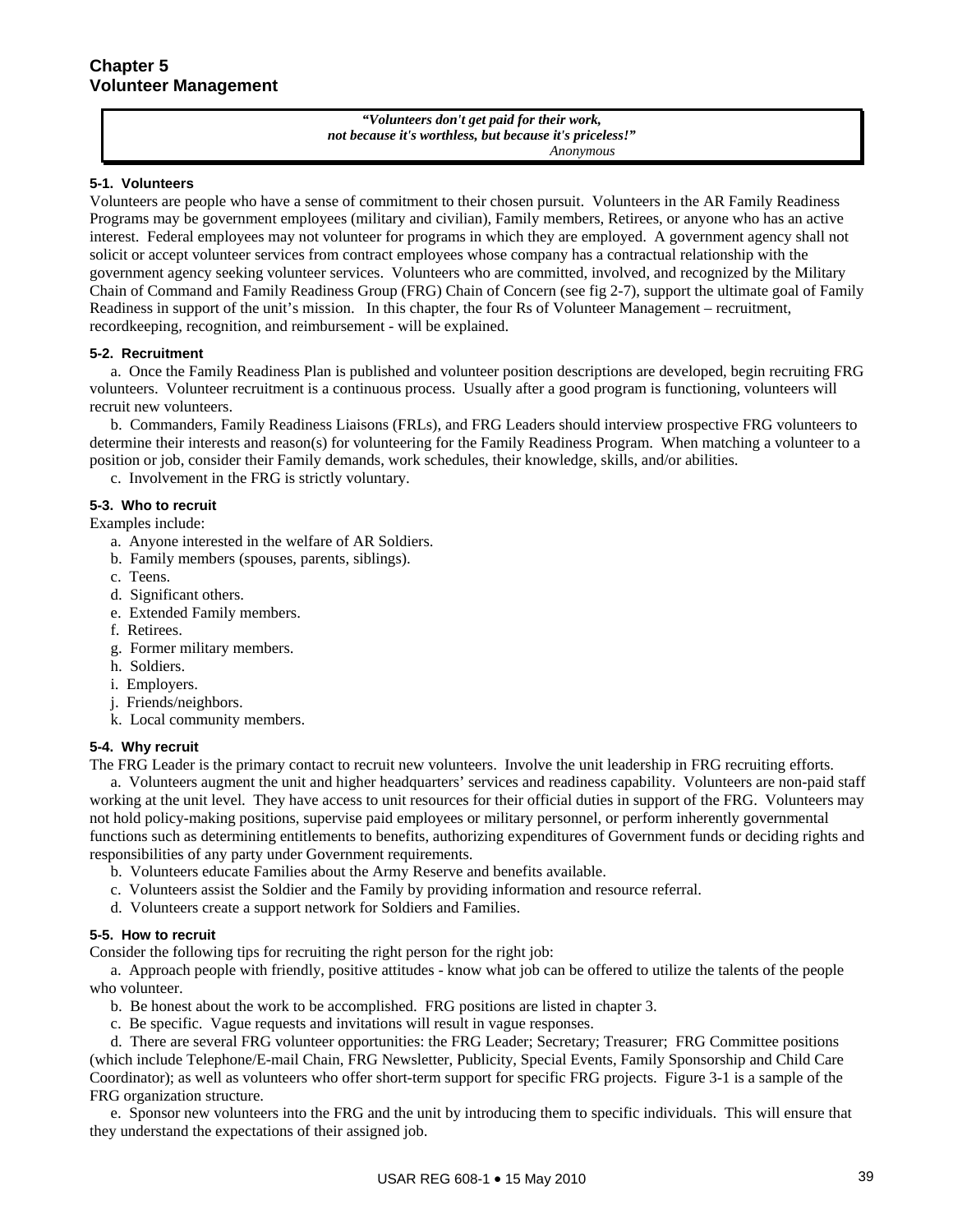f. Know the FRG and communicate the purpose and value of volunteering so it can be easily understood. Emphasize that participation in the Army Reserve Family Programs benefits the unit, FRG volunteers, and the Families.

### **5-6. Reasons people volunteer**

People volunteer to:

- a. Help others.
- b. Meet people.
- c. Support children's activities.
- d. Attain a sense of achievement.
- e. Learn new job skills/gain work experience/build resume.
- f. Experience personal growth.
- g. Feel proud and patriotic.
- h. Mentor others/remain part of the Military.
- i. Learn about Military Culture.
- j. Get out of the home.
- k. Participate in the FRG.
- l. Contribute to the community.
- m. Earn Community Service Credit Hours.

# **5-7. Recruitment methods for volunteers**

 a. **Personal Contact.** JUST ASK!! Personal contact is the most direct method of recruitment -- either one-on-one or in a group. When in contact with new Families, ask if they want to volunteer. Then invite them to participate in an FRG activity or project.

 b. **Indirect Recruitment.** FRG newsletters, posters, e-mail, letters, and flyers are various methods of indirect recruitment. Choose topics to peak interest in FRG volunteering. Utilize the command's Public Affairs Office (PAO) for marketing ideas.

 c. **Command-Sponsored Events.** Training, such as Family Day, provides a great volunteer recruiting opportunity. Have a display or booth with Army Reserve Family Programs (ARFP) literature and photographs of FRG activities at the Center. Provide information about the FRG and have volunteers available to answer questions. This can be useful in gaining new volunteers. Survey interests of participants using the FRG Survey at figure 4-1.

 d. Follow up with prospective volunteers as soon as possible after the event. Contact by telephone or e-mail is often appreciated. Discuss the next activity that they can participate in as a volunteer.

# **5-8. Volunteer recordkeeping**

Forms are essential in FRG Volunteer Management. **Recording volunteer hours is the responsibility of each volunteer***.*  New volunteers should have the forms explained and completed at first contact. All volunteers need to record and report volunteer hours for awards, recognition, reimbursement of official expenses, travel and training purposes. Forms are listed in appendix A, sections III and IV.

 a. **Volunteer Agreement for Appropriated Fund Activities and Non Appropriated Fund Instrumentalities (DD Form 2793).** This form establishes and documents an understanding between the volunteer and the unit accepting volunteer services. The unit must be identified in Part I of this form. The Volunteer Agreement also establishes that the volunteer is NOT a contract or government employee paid to work in Army Reserve Family Programs, as this is a conflict of interest. The volunteer will NOT replace a Federal employee or a vacant position. It is a statement of protection from tort claims when performing approved volunteer services. It is an agreement on the part of the volunteer to attend whatever training is required to perform the services for which the person is volunteering. The volunteer and the unit representative functioning as the accepting official (usually the commander or the FRL) must sign this volunteer agreement. Give the original to the volunteer, place a copy in the unit's files, and forward one copy to the servicing Family Programs Office.

 b. **DA Form 5671, Parental Permission.** Obtain the signature of a parent or guardian on the parental permission form when accepting volunteer services from unmarried Family members under age 18. A sample parental permission form is at figure 3-4.

 c. **DA Form 4713, Volunteer Daily Time Record.** Volunteers will use the Volunteer Daily Time Record to document volunteer hours for a 1-year period. Volunteer hours earned must be annotated on this form for the appropriate day and month worked. Credit is given for providing volunteer service to military Families, regardless of branch of service (i.e., Army, Air Force, Navy, Marines). Record credit for service performed as follows:

(1) Record each hour of volunteer service performed, to include travel time.

 (2) Training away from the local area or home, such as workshops and conferences on Invitational Travel Orders, is credited from the time the volunteer departs for the training site, until the volunteer arrives back home. (e.g., Training received at a Family Program Academy would be credited from the departure time from home on Friday until midnight on that Friday. Saturday would count from 12:01 AM until midnight (24 hours) and Sunday would count from 12:01 AM until arrival back home.)

 (3) Separate and track any service performed in support of the Army Family Team Building program from other Family Readiness volunteer time.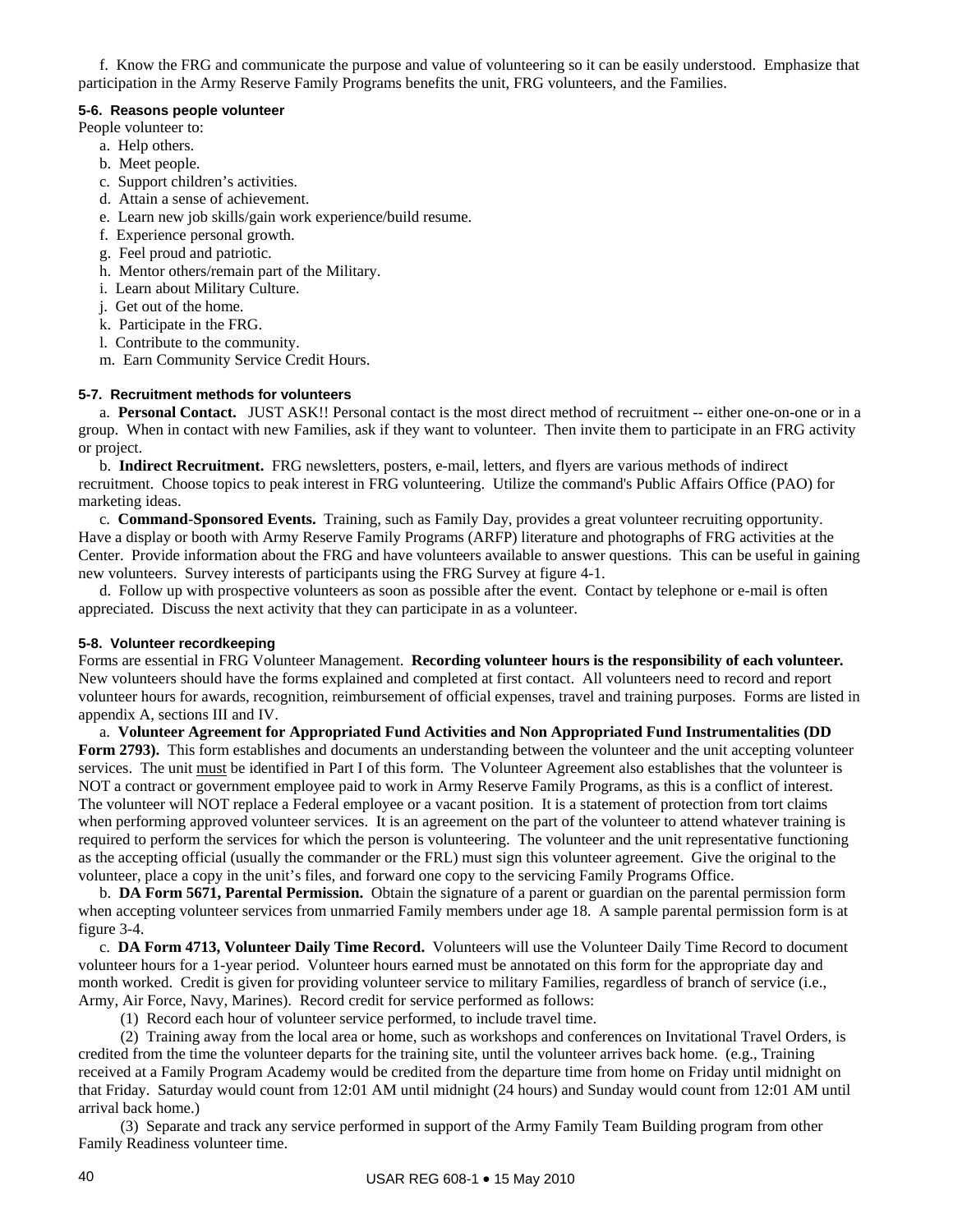d. **DA Form 4162, Volunteer Service Record.** This form is used to obtain personal information about the volunteer, including home address, phone numbers and e-mail address. It is also used to record positions held, awards presented, and training received. The volunteer retains the original, the unit receiving volunteer services maintains this information, and a copy of this form is sent to the supporting Family Readiness Support Assistant (FRSA) and the servicing Family Programs Office for reporting purposes.

### **5-9. Volunteer management reporting requirements**

The FRSA or FRL is responsible for maintaining the volunteer service records or files (Record Number 608-1a6, Army Community Service (ACS) Program – Volunteer Service Records) at the Army Reserve Center in accordance with AR 25-400-2, The Army Records Information Management System (ARIMS). The file folder label will include the Privacy Act (PA) notice. Protect these documents with a DA Label 87, For Official Use Only cover sheet, when removing from the file cabinet. The servicing Family Programs Office requires a quarterly report to account for number of volunteers, volunteer hours, and training received. Use the DA Form 4162, Volunteer Service Record, for this reporting.

> *"Recognition is the art of catching people being good and telling them so." Sue Vineyard*

### **5-10. Recognition**

The organization that benefits from volunteers expresses its appreciation through a variety of recognition methods. Gratitude should be expressed genuinely, with sincerity and in a timely manner. Family Programs volunteers are valuable assets to the Army Reserve. Recognize contributions, either publicly or privately in whatever way that makes each volunteer feel appreciated. The organizational climate, motivation and appropriate recognition will affect the volunteer's willingness to continue with the Army Reserve Family Programs. Commanders, Family Readiness Liaisons (FRLs), and Family Programs Staff are responsible for volunteer awards and recognition. Awards are based on the level of volunteer accomplishments and service. Consideration must be given to both informal and formal awards.

### **5-11. Informal awards**

It is important to let volunteers know that they are valued and play an important role in the Army Reserve. Informal awards are used to recognize volunteers during or shortly after they perform a valuable service. Examples include:

- a. Verbal "thank you" mentioning specific accomplishment.
- b. Written note cards.
- c. Certificate of appreciation.
- d. Public acknowledgement.
- e. Letter of Recommendation or reference for paid employment.
- f. Offering a position in the FRG of increased responsibility.

### **5-12. Formal awards**

The following paragraphs identify appropriate formal awards for volunteers and other members of Army Reserve Family Programs. Commanders or designated representatives will present higher-level awards to deserving volunteers. In some cases, volunteers have performed exceptional service and earn special recognition. Contact the servicing Army Reserve Family Programs Office for specific guidance.

### **5-13. Army Reserve Family Programs Volunteer Recognition**

This program was established to achieve standardization of award presentations throughout the Army Reserve. Awards are to be presented based on hours of volunteer service in the Army Reserve Family Programs. Volunteer service hours are a compilation of working and travel hours for purposes of recognition. The commander is responsible for initiating these awards.Submit nominations for awards listed in paragraphs d, f, and g below on DA Form 1256, Incentive Award Nomination and Approval. A sample of this form is at figure 5-2. Criteria and corresponding awards are as follows:

 a. **Signed volunteer agreement (DD Form 2793), current Volunteer Service Record (DA Form 4162) and Parental Permission (DA Form 5671), if applicable**: Army Reserve Family Programs Logo Pin.

- b. **100 service hours**: Name Badge.
- c. **300 service hours**: Leather Day Planner Organizer.

 d. **500 service hours**: "Certificate of Appreciation for Patriotic Civilian Service**."** This award consists of a lapel button and citation certificate. This award recognizes patriotic civilian service that contributes to the unit mission or the welfare of Army personnel. Any commander, lieutenant colonel and above, may approve this award. This award recognizes patriotic service that contributes to the mission of the unit or to the welfare of Army personnel.

e. **1000 service hours**: Leather briefcase.

 f. **1500 service hours**: "Commander's Award for Public Service." This award consists of a bronze medal, lapel button and a citation certificate. This award is given to recognize service or achievements that contribute significantly to the accomplishments of the Army Reserve mission. Any commander, colonel and above, may approve this award. Volunteer service should span a 2-year period.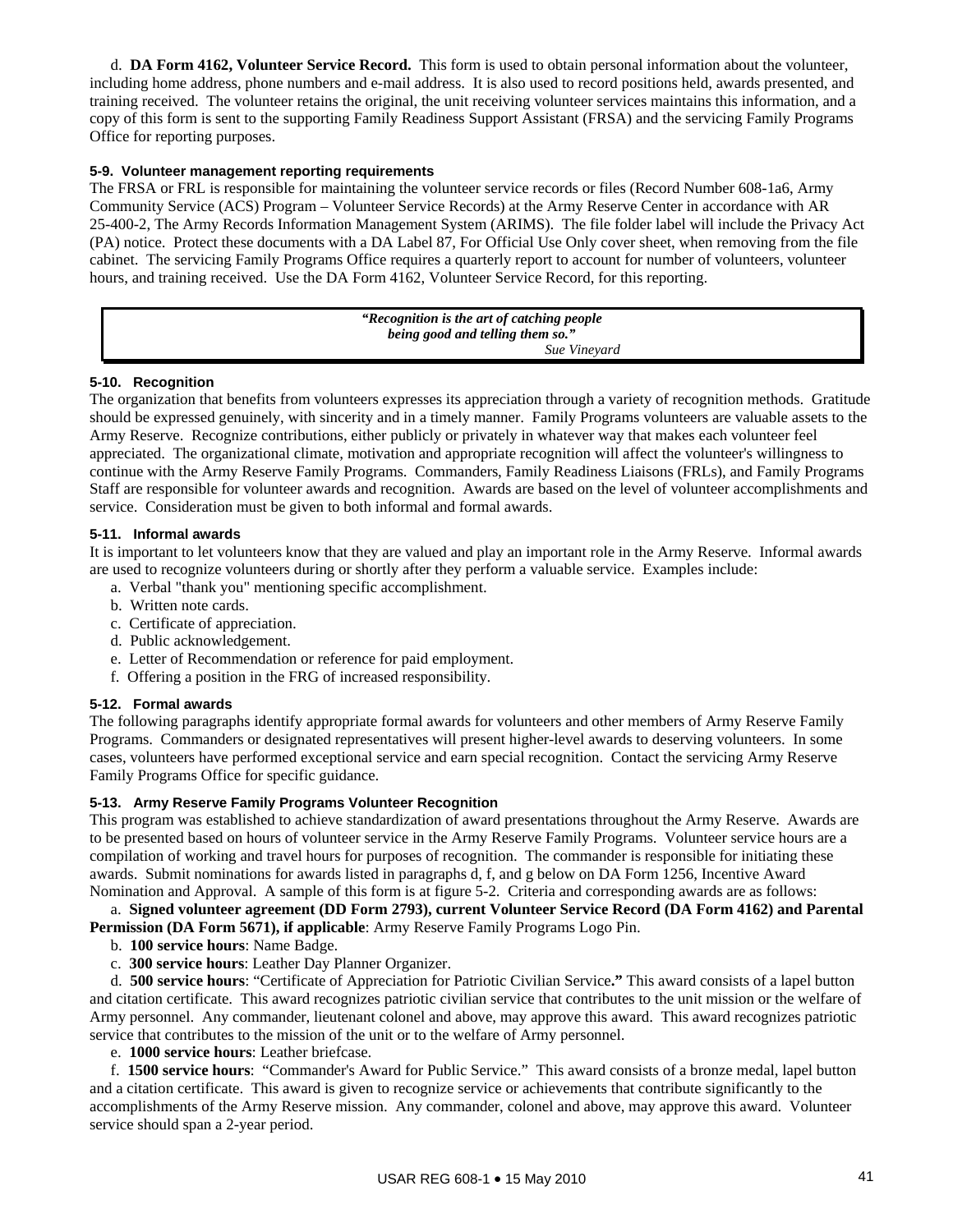g. **3000 service hours**: "Outstanding Civilian Service Award." This award consists of a bronze medal, lapel button and citation certificate. Commanders, in the rank of major general or above, have approval authority for this award. This award is for outstanding volunteer service over a 3 to 5-year period that makes a substantial contribution or is of great significance to the Army Reserve.

- h. **3500 service hours**: Army Reserve Family Programs Logo Watch.
- i. **5000 service hours:** Lunch with the Chief, Army Reserve (CAR).

### **5-14. Army Reserve Annual Family Programs Awards**

 a. Nominations are solicited from all Army Reserve units and must be submitted on USAR Form 108-R (Army Reserve Family Programs Annual Award Nomination). Nominations may be submitted by anyone who has knowledge of such service. General guidance is published by USARC requesting nominations, customarily at the end of each calendar year, for submission in January to be boarded and selected for recognition at the spring Senior Leader Conference. Criteria for nominations include:

 (1) **Volunteer of the Year. T**his annual volunteer award was established in 1991 by the Chief, Army Reserve as a means of identifying and recognizing the Family Readiness Volunteer of the Year. The nominee must demonstrate a consistent outstanding level of service to the Army Reserve Family Readiness Program. The volunteer must have accumulated at least 50 hours of volunteer service (as documented on DA Form 4162) in the last 12-month period. Volunteer service must be sustained, direct and be documented by letters or certificates signed by commanders and/or community leaders. The volunteer's service must be significant in nature and show direct and tangible results.

 (2) **Unit Commander of the Year.** The unit must have a viable, active and sanctioned Family Readiness Group that routinely publishes the FRG newsletter. The unit must have a completed Family Readiness Plan. The commander must have conducted at least one Family activity within the last 12-month period in addition to mandatory briefings. The nominee must meet the responsibilities indicated in the Unit commander's FRG Checklist (fig 2-4). The nominee must also meet or exceed the responsibilities shown in paragraph 2-12.

 (3) **Family Readiness Liaison (FRL) of the Year. T**hey must meet or exceed the responsibilities shown in paragraph 2-13. A copy of the sanctioning memorandum appointing this individual as the FRL is required.

 (4) **Family Programs Staff Member of the Year. T**hey must be a full-time Army Reserve Family Programs staff member who has held that position for at least 180 days prior to the nomination and met or exceeded all the program requirements outlined in chapter 2.

b. Each command will conduct a review board to select up to two nominees for each category.

 c. The Army Reserve award board will make the final selection recommendations and submit them to the Chief, Army Reserve for approval for selection of five volunteers and one individual in each category for commander, FRL and Staff member of the year. Complete USAR Form 108-R for a volunteer nomination.

 d. The Army Reserve Command Family Programs Directorate will publish guidance and suspense dates for nominating these individuals each calendar year.

### **5-15. Zachary and Elizabeth Fisher Distinguished Civilian Humanitarian Award**

DOD established this award in 1996 in honor of Zachary and Elizabeth Fisher. The Fishers have contributed extensively to the support and welfare of members of the Armed Services.

 a. This award honors and recognizes a private sector individual or organization that has demonstrated exceptional patriotism and humanitarian concern for members of the U.S. Armed Forces or their Families. To be eligible, individuals or organizations cannot be employed by DOD or its components during the service period of the award.

 b. Nomination packets must include a summary and proposed citation for the humanitarian act or service rendered and how it significantly enhanced the wellness of military members or their Families. Submit nominations through the chain of command to the Assistant Secretary of the Army for Manpower and Reserve Affairs. See AR 672-16.

### **5-16. President's Volunteer Service Award**

 a. The President's Volunteer Service award was created to recognize the millions of Americans who have made a sustained commitment to volunteer service. The award is given to individuals, Families and groups that have demonstrated outstanding volunteer service and civic participation over the course of a 12-month period. Award recipients are eligible to receive the award once every 12 months and receive an official President's Volunteer Service Award pin, a personalized Certificate of Achievement, a note of congratulations from the President of the United States, and a letter from the President's Council on Service and Civic Participation.

b. Application and further information is available at [www.presidentialserviceawards.gov.](http://www.presidentialserviceawards.gov/)

# **5-17. Presentation of awards**

Volunteers are valuable assets. In order to ensure that they continue to perform their important roles for Army Reserve Family Programs, we should recognize their contributions and accomplishments.Commanders will present awards at special events and/or in the presence of Family members, significant others, friends, and peers. When possible, commanders should award presentations during National Volunteer Week in April or during Military Family Appreciation Month in November.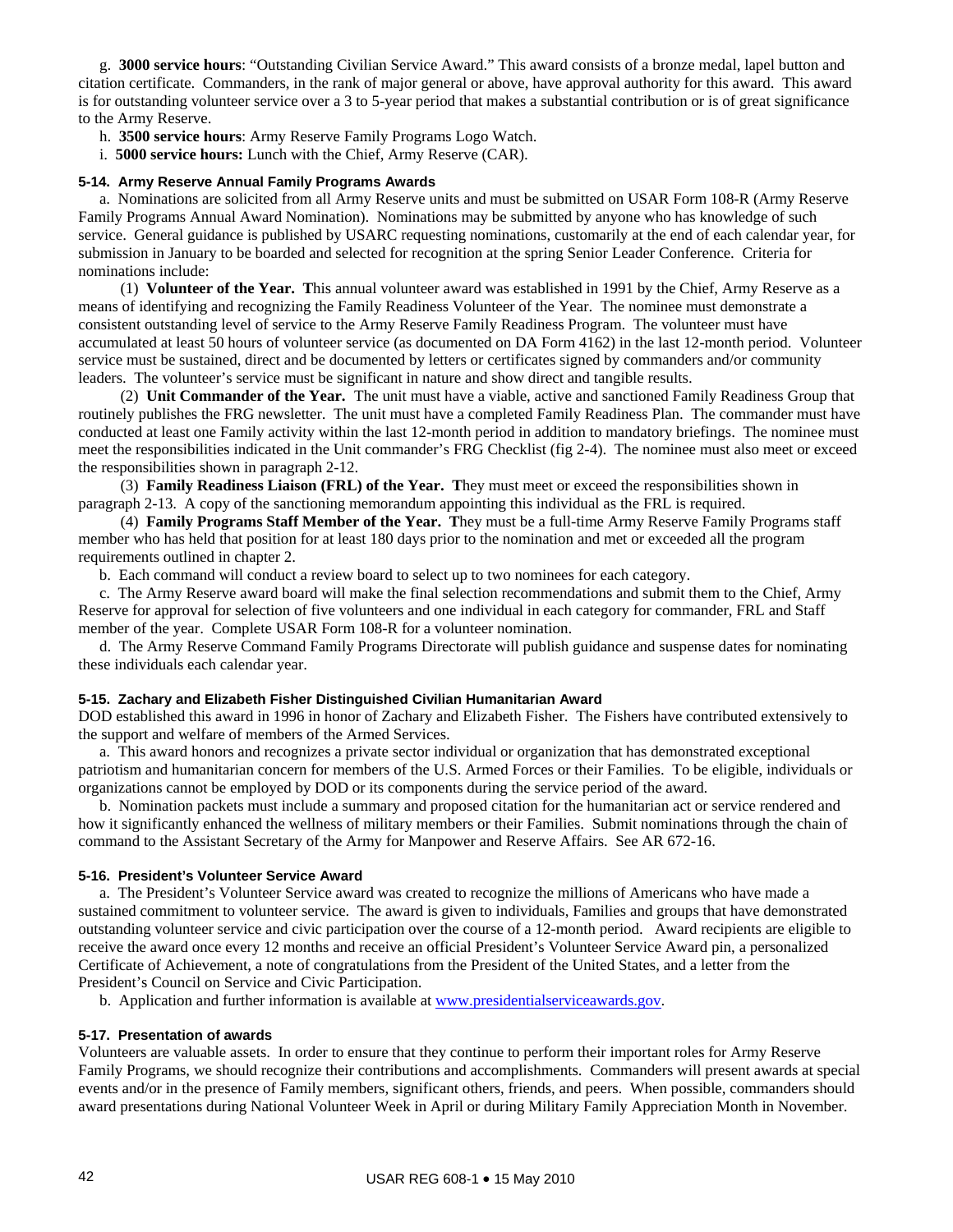#### **5-18. Volunteer reimbursement**

All volunteers must use FS-NAF reimbursement forms identified in paragraph 6-4 and follow specific guidance provided in paragraphs 6-4 and 6-5.

 a. All volunteer reimbursement requests require verification of the volunteer's service. Verifying individuals include the FRG leader, FRL, FRSA, unit administrator, and unit commander. Neither the volunteer nor a Family member can verify their requests for FS-NAF reimbursement.

 b. Send FS-NAF reimbursement requests to the FS-NAF Custodian located at the servicing Family Programs Office. This office must also maintain volunteer agreements (DD Forms 2793) and Volunteer Service Record (DA Form 4162) on file for all volunteers receiving reimbursement.

 c. File requests for reimbursement along with supporting documentation by the end of each calendar quarter. Reimbursement requests over 6 months old will be considered for payment on a case-by-case basis with substantial justification. Requests over 12 months old will not be considered.

 d. The FS-NAF Custodian will review requests in accordance with this regulation. A check will be disbursed to the volunteer, pending availability of FS-NAF funds, within 5 working days of receipt of a complete, verified reimbursement request.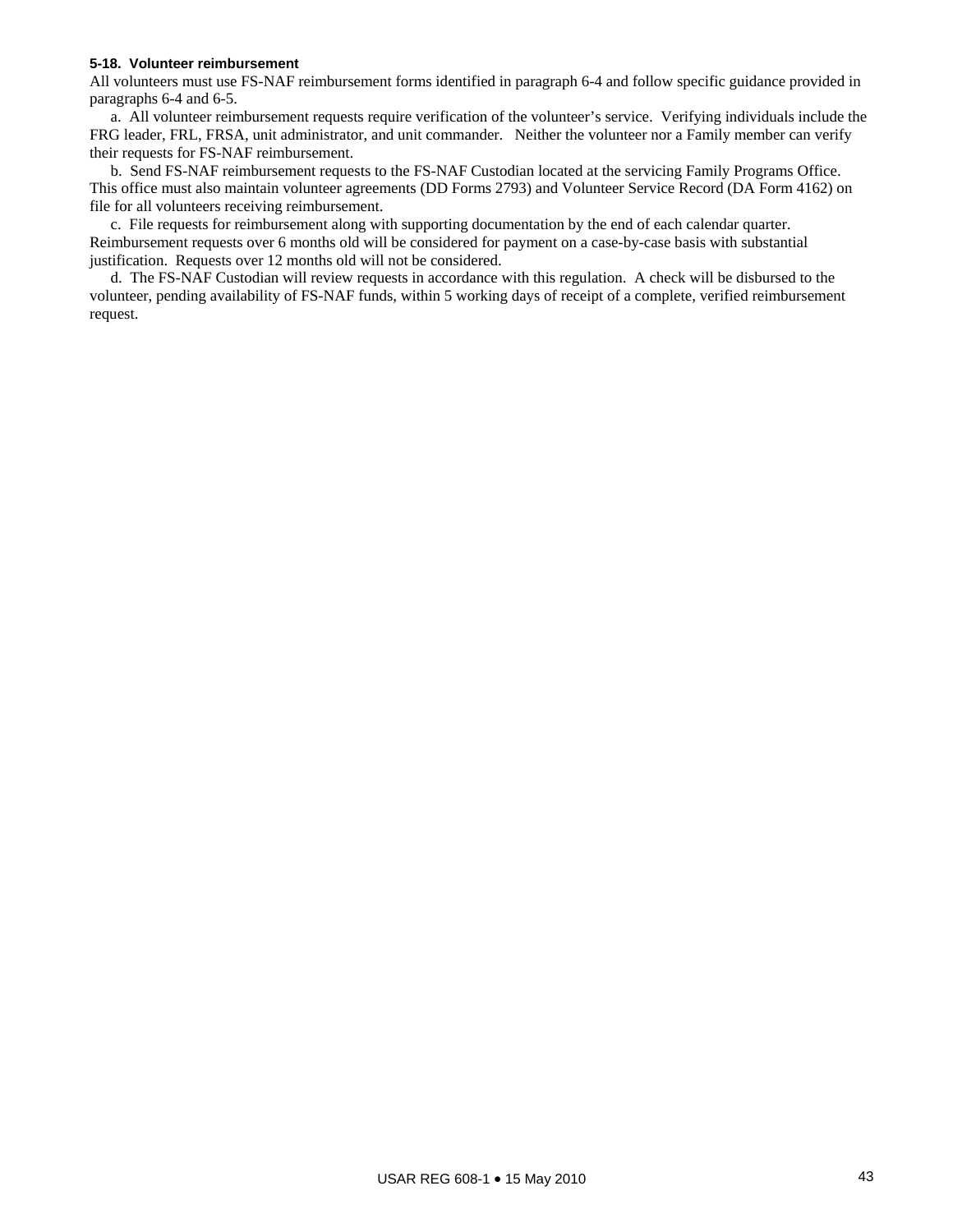|                   |                                                                                                                               | For use of this form, see AR 672-20; the proponent agency is Office of the Deputy Chief of Staff for Personnel |             |                                                  | INCENTIVE AWARD NOMINATION AND APPROVAL            |         |                                                                |                           |                                                          |  |  |  |
|-------------------|-------------------------------------------------------------------------------------------------------------------------------|----------------------------------------------------------------------------------------------------------------|-------------|--------------------------------------------------|----------------------------------------------------|---------|----------------------------------------------------------------|---------------------------|----------------------------------------------------------|--|--|--|
|                   |                                                                                                                               |                                                                                                                |             |                                                  | PART 1 - TO BE COMPLETED BY OPERATING OFFICE       |         |                                                                |                           |                                                          |  |  |  |
|                   | 1. EMPLOYEE'S LAST NAME - FIRST NAME - MI                                                                                     |                                                                                                                |             |                                                  | 2. SOCIAL SECURITY NO.                             | 62d RSC | 3. ORGANIZATION (No abbreviations)<br>344th Medical Detachment |                           |                                                          |  |  |  |
|                   | Smith, Bobbie D.                                                                                                              |                                                                                                                | 222-22-2222 |                                                  |                                                    |         |                                                                |                           |                                                          |  |  |  |
|                   | 4. PRESENT POSITION, TITLE, GRADE AND SALARY<br>Family Readiness Program Volunteer                                            |                                                                                                                |             |                                                  | other than that shown in item 4)<br>Same as Item 4 |         |                                                                |                           | 5. POSITION HELD DURING PERIOD COVERED IN NOMINATION (If |  |  |  |
| 6.                |                                                                                                                               |                                                                                                                |             |                                                  | TYPE OF AWARD RECOMMENDED                          |         |                                                                |                           |                                                          |  |  |  |
|                   |                                                                                                                               | ALL NOMINATIONS WILL BE JUSTIFIED AND INCLUDE THE DOCUMENTATION REQUIRED BY DA PAM 672-20.                     |             |                                                  |                                                    |         |                                                                |                           |                                                          |  |  |  |
| a.                |                                                                                                                               | <b>HONORARY</b>                                                                                                |             |                                                  |                                                    | b.      |                                                                | <b>MONETARY</b>           |                                                          |  |  |  |
|                   | DECORATION FOR EXCEPTIONAL<br>CIVILIAN SERVICE                                                                                |                                                                                                                |             | COMMANDER'S AWARD FOR<br><b>CIVILIAN SERVICE</b> |                                                    |         | <b>QUALITY STEP INCREASE</b>                                   |                           |                                                          |  |  |  |
|                   | MERITORIOUS CIVILIAN SERVICE<br>AWARD                                                                                         |                                                                                                                |             | ACHIEVEMENT MEDAL FOR<br><b>CIVILIAN SERVICE</b> |                                                    |         | Ś                                                              | PERFORMANCE AWARD         |                                                          |  |  |  |
|                   | SUPERIOR CIVILIAN SERVICE<br>AWARD                                                                                            |                                                                                                                |             | CERTIFICATE OF ACHIEVEMENT                       |                                                    |         | SPECIAL ACT/SERVICE AWARD<br>s                                 |                           |                                                          |  |  |  |
| X                 | OTHER (Specify)                                                                                                               | Certificate of Appreciation for Patriotic Civilian Service                                                     |             |                                                  |                                                    |         |                                                                | ON-THE-SPOT CASH AWARD    |                                                          |  |  |  |
|                   | c. PERIOD OF SERVICE TO BE RECOGNIZED (MO/YR - MO/YR) 05/96-05/98                                                             |                                                                                                                |             |                                                  |                                                    |         | TIME OFF AWARD                                                 |                           |                                                          |  |  |  |
| 7.                |                                                                                                                               |                                                                                                                |             |                                                  | NOMINATING OFFICIAL                                |         |                                                                |                           |                                                          |  |  |  |
| a.                | TYPED NAME AND TITLE                                                                                                          |                                                                                                                | b.          | SIGNATURE                                        |                                                    |         | c. TELEPHONE NUMBER                                            |                           | d.<br>DATE                                               |  |  |  |
|                   | MAJ John B. Smock, Commanding                                                                                                 |                                                                                                                |             |                                                  |                                                    |         | AREA CODE (XXX)                                                |                           |                                                          |  |  |  |
|                   |                                                                                                                               |                                                                                                                |             |                                                  |                                                    |         | XXX-XXXX                                                       |                           | X                                                        |  |  |  |
|                   |                                                                                                                               | PART II - TO BE COMPLETED ONLY FOR AWARDS FORWARDED TO HODA (DAPE-CPL)                                         |             |                                                  |                                                    |         |                                                                |                           |                                                          |  |  |  |
|                   | 8. INDICATE IF NOMINATION IS CONSISTENT WITH PARAGRAPH 2-2 IN AR 672-20 (Circle yes or no - If no. please explain on separate |                                                                                                                |             |                                                  |                                                    |         |                                                                |                           |                                                          |  |  |  |
| page)             |                                                                                                                               |                                                                                                                |             |                                                  |                                                    |         |                                                                |                           |                                                          |  |  |  |
| <b>YES</b><br>NO. | a. TYPED NAME EQUAL EMPLOYMENT OPPORTUNITY OFFICER                                                                            |                                                                                                                |             |                                                  | b. SIGNATURE                                       |         |                                                                |                           | c. DATE                                                  |  |  |  |
| <b>YES</b>        | d. TYPED NAME CIVILIAN PERSONNEL OFFICER                                                                                      |                                                                                                                |             |                                                  | e. SIGNATURE                                       |         | f. DATE                                                        |                           |                                                          |  |  |  |
| NO.               |                                                                                                                               |                                                                                                                |             |                                                  |                                                    |         |                                                                |                           |                                                          |  |  |  |
|                   |                                                                                                                               | PART III - TO BE COMPLETED BY LOCAL INCENTIVE AWARDS COMMITTEE - RECOMMEND                                     |             |                                                  |                                                    |         |                                                                |                           |                                                          |  |  |  |
| 9.                | APPROVAL                                                                                                                      |                                                                                                                |             | <b>DISAPPROVAL</b>                               |                                                    |         | <b>OTHER</b>                                                   |                           |                                                          |  |  |  |
|                   |                                                                                                                               |                                                                                                                |             |                                                  | COMPLETE FOR MONETARY AWARDS RECOMMENDED           |         |                                                                |                           |                                                          |  |  |  |
| \$                | AMOUNT RECOMMENDED                                                                                                            | TANGIBLE MONETARY BENEFITS<br>\$                                                                               |             |                                                  | INTANGIBLE BENEFITS                                |         |                                                                | <b>SAVINGS \$</b>         | <b>ESTIMATED FIRST YEAR</b>                              |  |  |  |
|                   |                                                                                                                               | PART IV TO BE COMPLETED BY APPROPRIATE APPROVING AUTHORITY (IES)                                               |             |                                                  |                                                    |         |                                                                |                           |                                                          |  |  |  |
|                   | <b>ACTION LEVEL</b>                                                                                                           | APPROVED III<br>monetary, indicate amount)                                                                     |             | $DIS-$<br>APPROVED                               | <b>ADDITIONAL</b><br>CASH AWARD                    |         |                                                                | SIGNATURE, TITLE AND DATE |                                                          |  |  |  |
|                   | 10. LOCAL COMMITTEE<br>CHAIRPERSON                                                                                            |                                                                                                                |             |                                                  |                                                    |         |                                                                |                           |                                                          |  |  |  |
|                   | 11. INSTALLATION COM-<br>MANDER OR DESIGNATED<br><b>REPRESENTATIVE</b>                                                        |                                                                                                                |             |                                                  |                                                    |         |                                                                |                           |                                                          |  |  |  |
|                   | 12. MAJOR COMMAND<br>REVIEW COMMITTEE                                                                                         |                                                                                                                |             |                                                  |                                                    |         | Sample                                                         |                           |                                                          |  |  |  |
|                   | 13. COMMANDER OF MAJOR<br>COMMAND OR DESIGNATED<br>REPRESENTATIVE                                                             |                                                                                                                |             |                                                  |                                                    |         |                                                                |                           |                                                          |  |  |  |
|                   | 14. DEPARTMENT OF THE<br>ARMY INCENTIVE AWARDS                                                                                |                                                                                                                |             |                                                  |                                                    |         |                                                                |                           |                                                          |  |  |  |

**Figure 5-1. Sample Incentive Award Nomination and Approval (DA Form 1256)**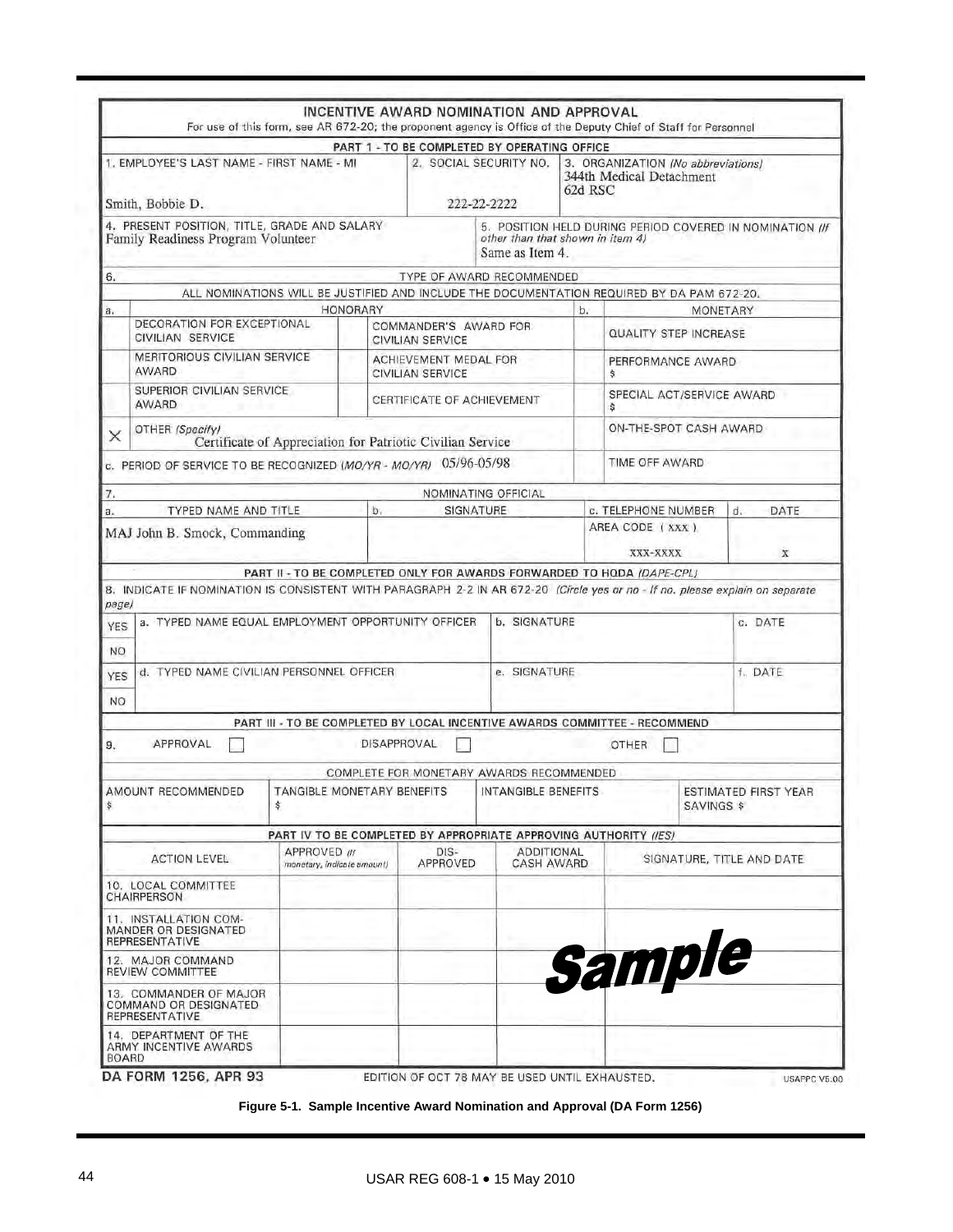*"Keeping accounts, sir, is of no use when a man is spending his own money, and has nobody to whom he is to account. You won't eat less beef today because you have written down what it cost yesterday." Samuel Johnson*

#### **6-1. Purpose**

The purpose of this chapter is to provide information on the following:

- a. Appropriated funds available for official expenses in support of a command's Family Programs.
- b. Non-appropriated funds available for reimbursement of volunteer expenses.
- c. Informal funds generated by a unit's FRG and the Informal Funds bank account.

#### **6-2. Appropriated funds**

 a. Army Reserve Family Programs receives appropriated funds to support various Army Reserve Family Programs that are prioritized in the annual funding guidance. These funds are appropriated by Congress and are taxpayer dollars. The two types of funding are Operation and Maintenance Army Reserve (OMAR) and Reserve Personnel Army (RPA).

b. **OMAR** funding is provided to commands for—

 (1) Deployment Cycle Support training for AR Families, currently known as Army Reserve Family Readiness Education for Deployment (AR FRED).

 (2) Family assistance during mobilization; pre-deployment briefings; reunion activities; mobilization coordination meetings with all service components in the command's area of responsibility; and travel for Family Programs staff (not contract personnel).

 (3) Travel for volunteers in support of family readiness activities; representation at AR, DA, and DOD Army Family Programs and Army Family Action Plan Conferences; training for volunteers and annual briefings in preparation for mobilization and reunion.

 c. Coordination should be made by command Family Programs Directors with all servicing units to identify needs, determine funding requirements and conduct a minimum of one training event, as above, in support of Army Reserve Family Programs.

 d. Funding will be distributed based on mobilization and training plan requirements identified by Needs Assessments after review and validation of each submission.

e. Funds will NOT be used for personnel/manpower or personal services contracts unless the contract request is approved in advance through USARC Contract Administrative Support Office (CASO).

 f. RPA funds, used in support of Soldiers in reserve status actively involved in Army Reserve Family Programs, are to be allocated in the following priority:

 (1) Provide Family Readiness training to unit commanders, FRLs, selected military leadership, and Reserve staff personnel.

(2) Conduct Family Readiness unit assistance visits.

(3) Fund active duty for special work (ADSW), if necessary.

### **6-3. Invitational travel orders (ITOs)**

The servicing Family Programs Office will generally issue or approve ITOs when a volunteer travels on authorized official business for a distance over 50 miles from home in accordance with the Joint Travel Regulation (JTR) or will be away from home for more than 10 hours. A current FRG Sanction Memorandum (please refer to fig 2-2) and volunteer agreement (DD Form 2793) must be on file at the unit and the servicing Family Programs Office. Official business includes travel from the home of record to the official Family Programs training event and return.

 a. Volunteers must complete a travel voucher (DD Form 1351-2) to receive reimbursement of authorized expenses in connection with the ITO. Authorized expenses are outlined in the JTR, appendix O. Some examples are:

(1) **Per Diem.** Per Diem is the daily allowance for meals and lodging. Rates vary for each duty location. The JTR, appendix D contains stateside rates and appendix B contains overseas rates.

*[NOTE: Travel must be for more than 12 hours in order to receive per diem.]* 

 (a) **Meals.** Volunteers generally pay for their meals, except when provided by contract, and receive the per diem rate reimbursement when they submit a travel voucher. The per diem rate varies by location.

 (b) **Lodging.** Volunteers may be required to pay for their lodging and are authorized to be reimbursed after submission of their travel voucher. Volunteers who travel without a credit card may be asked to leave a cash deposit when checking into a hotel. Before traveling, check with the hotel to see how they will handle non-credit cardholders. In some instances, sleeping room charges are contracted by the hosting Family Programs Office. When checking out of contracted lodging, volunteers will pay their own personal expenses (e.g. telephone, in-room movies charges, internet connection fees, etc.).

(2) Other expenses allowable for reimbursement: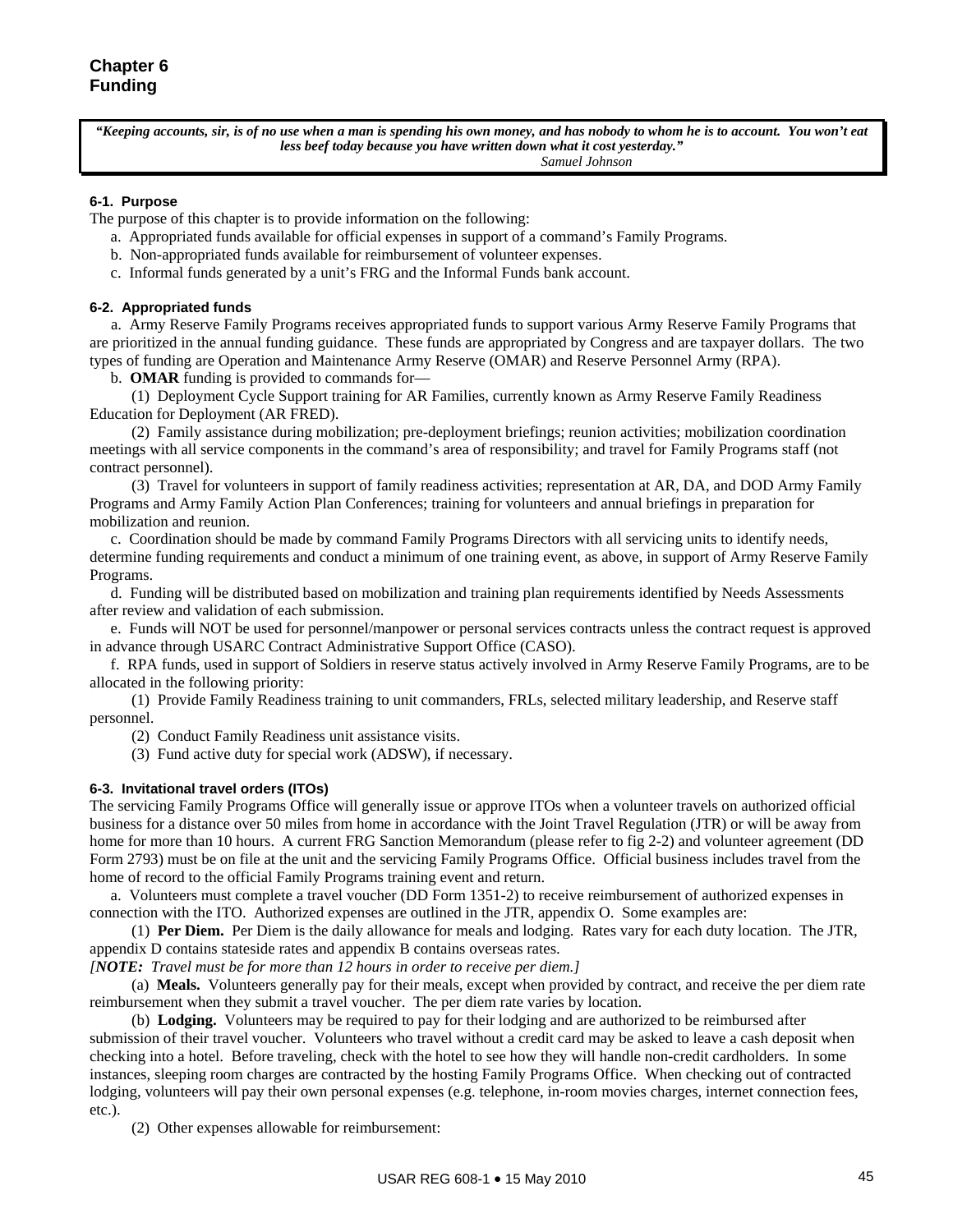(a) **Lodging taxes**. Lodging taxes must be separated from the cost of lodging and reported in block 18 of DD Form 1351-2.

(b) **Rental car and fuel.** Only if authorized on ITO as efficient means of travel.

 (c) **Privately owned conveyance (POV) mileage.** Permissible only when this mode of travel is cited as the most advantageous to the government. The rate of reimbursement can vary per year.

- (d) **Parking and Tolls.** Permissible when rental car or POV is approved on the ITO.
- (e) **Airport parking fees.**

# (f) **Taxis and other special conveyances.**

### (g) **Official telephone calls.**

*[NOTE: This is not all inclusive and the JTR should be consulted, as guidance is subject to change.]* 

b. A volunteer submitting DD Form 1351-2 for travel expense reimbursement must provide the following:

- (1) One copy of DD Form 1351-2.
- (2) One copy of the ITO and amendments, if issued.
- (3) One copy of all receipts for*—*
- (a) Lodging (unless sleep rooms at the hotel have been contracted).
- (b) Rental car and fuel receipts when authorized on the ITO.
- (c) Registration fees for conference or workshop materials authorized on the ITO.
- (d) All expenses over \$75.00.

 c. Senior Leader Spouse Travel Policy.The strict limits placed on such travel by the Secretary of the Army often collide with the expectations of commanders and staff. Guidance is derived from the Secretary of the Army's Policy for Travel by Department of the Army Officials, Army Directive 2007-01, paragraphs 10 and 12.

 (1) Senior Leader Spouse travel is not authorized using Army Reserve Family Programs funds, appropriated or non-appropriated funds, with the exception of attending Headquarters DA or Army Reserve Family Action Plan conferences as a delegate.

 (2) A Senior Leader Spouse who is a Family Programs volunteer may attend AR Family Readiness Education for Deployment, Family Program Academy, and Family Readiness Volunteer Training events as a full-time attendee using Family Programs funding. The spouse must have a signed Volunteer Agreement for Appropriated Fund Activities (DD Form 2793) and volunteer hours must be on file at the servicing Family Programs Office.

 (3) In all cases, obtain an ethical review by the Staff Judge Advocate prior to approving Senior Leader Spouse travel to any Family Programs event.

 d. Family Member Travel.No Invitational Travel Orders (ITOs) will be issued for non-volunteer Family member travel; with the exception of funding for Yellow Ribbon Reintegration Program (YRRP) activities. Funding will be provided with ITOs completed at the Operational and Functional Command level. This guidance is pursuant to Army Directive 2007-01, paragraphs 10 and 12, concerning spouse travel.

### **6-4. Family Support Nonappropriated Funds (FS-NAF)**

Army Reserve Family Readiness Programs receive FS-NAF to reimburse expenses incurred by volunteers in support of official Family Readiness programs. The FS-NAF funds are distributed through the Army's Morale, Welfare, and Recreation Program, in part from profits of the Post Exchange. Appropriate receipts, as listed on the required form, must accompany all requests for reimbursement. N**o reimbursement is authorized when supporting fund-raising events.** Expenses incurred by a volunteer in support of fund-raising activities do not qualify for reimbursement under the FS-NAF program, but can be paid from the proceeds of the fund-raiser if approved by the FRG.

 a. Volunteers are non-paid personnel performing service to the AR Family Programs**.** Statutory volunteers must be an active member of a sanctioned FRG with a signed volunteer agreement (DD Form 2793) accepted by the unit commander or his/her representative, with a copy on file with the FRSA and at the servicing Family Programs Office, in order to apply for reimbursement of official volunteer expenses.

 b**.** Only those official expenses incurred while performing volunteer service for AR Family Programs, not simply participating in an FRG activity, qualify for reimbursement. Reimbursement is not authorized for Family members attending Family Readiness activities (e.g., Unit Family Day or FRG functions) or for volunteers providing service to a component other than the Army Reserve.

 (1) Reimbursement will be made only after expenses are incurred and only to the individual volunteer submitting the appropriate form (showing unit verification that the volunteer service was performed), along with substantiating receipts. **Reimbursement will not be made to FRGs.**

 (2) When incurring expenses for reimbursement by FS-NAF, the most cost-effective means must be used. Whenever there may be a questionable reimbursement, please contact the servicing FS-NAF Custodian (Family Programs Director) for discussion and guidance prior to incurring an expense.

c. Reimbursement by check for volunteer service is authorized as follows:

 (1) **Telephone.** First consider using the telephone at the Army Reserve Center for official FRG long-distance calls. Official long distance telephone calls from a residence in support of Family Readiness Group business (e.g., to check on health and welfare, to arrange meetings, and to update telephone trees) should not exceed 10 minutes. Any calls over 10 minutes require written justification and are subject to review by the servicing Family Programs Office. Use USAR Form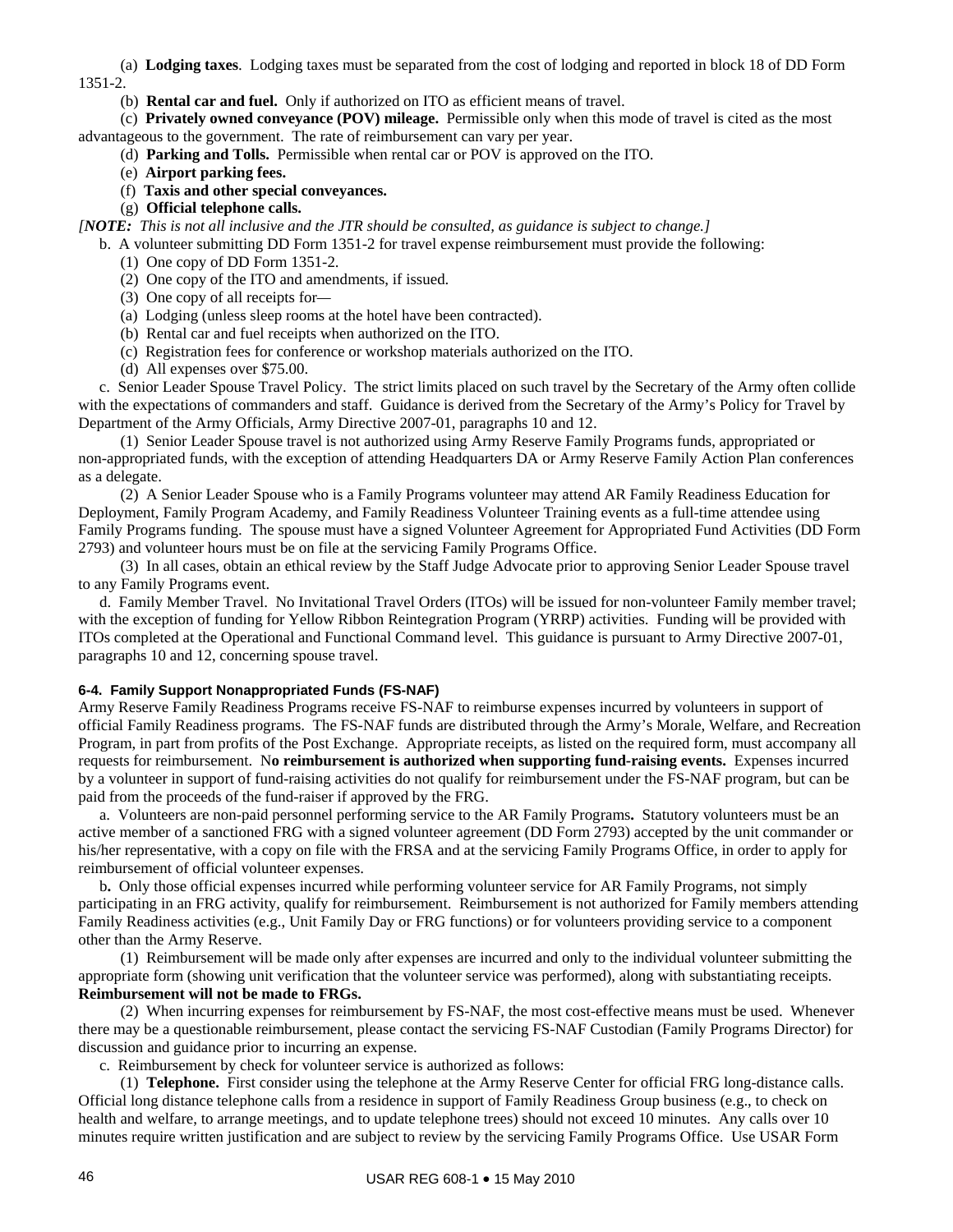109-R, Volunteer Telephone Reimbursement Form, to request reimbursement. Copies of the itemized telephone bill must accompany the reimbursement form. Cell phone charges and telephone calling cards are not reimbursable through FS-NAF.

 (2) **FRG Newsletters.** When unit resources are certified as not available, expenses of publishing, printing and mailing unit FRG newsletters are reimbursable. This includes the cost of paper, copying or printing resources, envelopes and postage. See chapter 4 for specific guidance for publishing the newsletter. Use USAR Form 110-R, Volunteer Newsletter Reimbursement Form, to request reimbursement. A copy of the FRG newsletter and receipts for expenses must accompany the reimbursement form.

 (3) **Child/Elder Care.** Supplemental funds for Child/Elder Care are allowable when volunteer services cannot be performed if care is not provided. Use USAR Form 111-R, Volunteer Child/Elder Care Reimbursement Form, to request reimbursement.

 (a) Reimbursement is not authorized for individuals who would normally provide this service free of charge, such as immediate Family members (spouse, siblings and grandparents, etc.).

(b) A receipt containing the following information must be submitted with the request:

 Printed name and signature of care provider.

- Daytime phone number of care provider.
- Name $(s)/age(s)$  of individuals being cared for.
- Rate per hour/day of such care.
- Total hours of care provided.
- Total dollar amount received.

 (c) The maximum hourly rate allowable for the first child is \$10.00; 2-5 children are an additional \$1.00/hour/child (not to exceed \$14.00/hour for 5 children or more). The maximum daily rate will not exceed \$140.00. In some areas, the rate may only supplement child care costs. Actual costs will be used in locations where the average costs for hourly care are less.

 (d) Exceptions may be granted for special needs care or for care provided by a military installation Child Development Center with prior approval from the FS-NAF Custodian (Family Programs Director).

(e) Elder Care: When care is required in excess of 10 hours, the volunteer should negotiate a fixed rate.

 (4) **Transportation.** When a volunteer travels less than 50 miles or is away from home for less than 10 hours, a request for FS-NAF reimbursement of expenses for official duties should be processed through their servicing Family Programs Office. This includes mileage and other transportation expenses related to attendance at training events and official Family Readiness business.

 (a) Reimbursement is based on the Joint Travel Regulation (JTR) at the current rate (the rate usually changes every year).

 (b) Consider car-pools. One individual per vehicle can receive reimbursement for mileage. FRG volunteers who ride with their Soldier while commuting to and from the unit for duty cannot be reimbursed for mileage.

 (c) Use USAR Form 112-R, Volunteer Transportation Reimbursement Form, to request reimbursement. When required, receipts must be attached to the reimbursement request

 (5) **Miscellaneous.** These expenses **require prior approval** from the servicing Family Programs Office FS-NAF Custodian. Examples of miscellaneous expenses include: refreshments (beverages and snacks) **for the initial FRG meeting only**, and expendable office and related supplies, when not available from the unit. No reimbursement is authorized for give-aways or seasonal items (e.g., Halloween treat bags or Santa Claus costume). Use USAR Form 113-R, Volunteer Miscellaneous Reimbursement Form, to request reimbursement with substantiating receipts, as appropriate.

### **6-5. Volunteer Reimbursement using FS-NAF**

The FS-NAF Custodian will—

a. Review and authorize reimbursement of volunteer expenses in accordance with this guidance.

b. Ensure that volunteer requests are verified by the appropriate official having knowledge of the volunteer's service at

the unit and that the volunteer has a current volunteer agreement (DD Form 2793) on file prior to reimbursement. c. Not reimburse volunteers without proper verification of volunteer service, substantiating receipts, and supporting

documentation, if required. d. Disburse a reimbursement check to the volunteer, pending availability of FS-NAF funds, within 5 working days of receipt of payable request.

 e. Consider, on a case-by-case basis, requests with justification that are over 6 months old. Requests more than 12 months old will not be considered.

 f. Ensure requests for reimbursements are not excessive (e.g., volunteers are not being used as full-time staff, driving into the FRG Office daily, exceeding limits imposed by the JTR, etc.).

 g. Submit the Quarterly Family Support Nonappropriated Report, USARC Form 114-R (RCS: RCFP-087), documenting total reimbursement costs and number of volunteers reimbursed. Interim reports can be submitted to the USAR Family Programs Office for fund reimbursement if additional requests have exceeded current fund level.

#### **6-6. FRG Informal Funds**

The primary purpose of the FRG is not to collect, maintain or expend funds (see para 3-5 for minimum essential requirements), although some units/FRGs may choose to establish the FRG Informal Fund. FRG Informal Funds consist of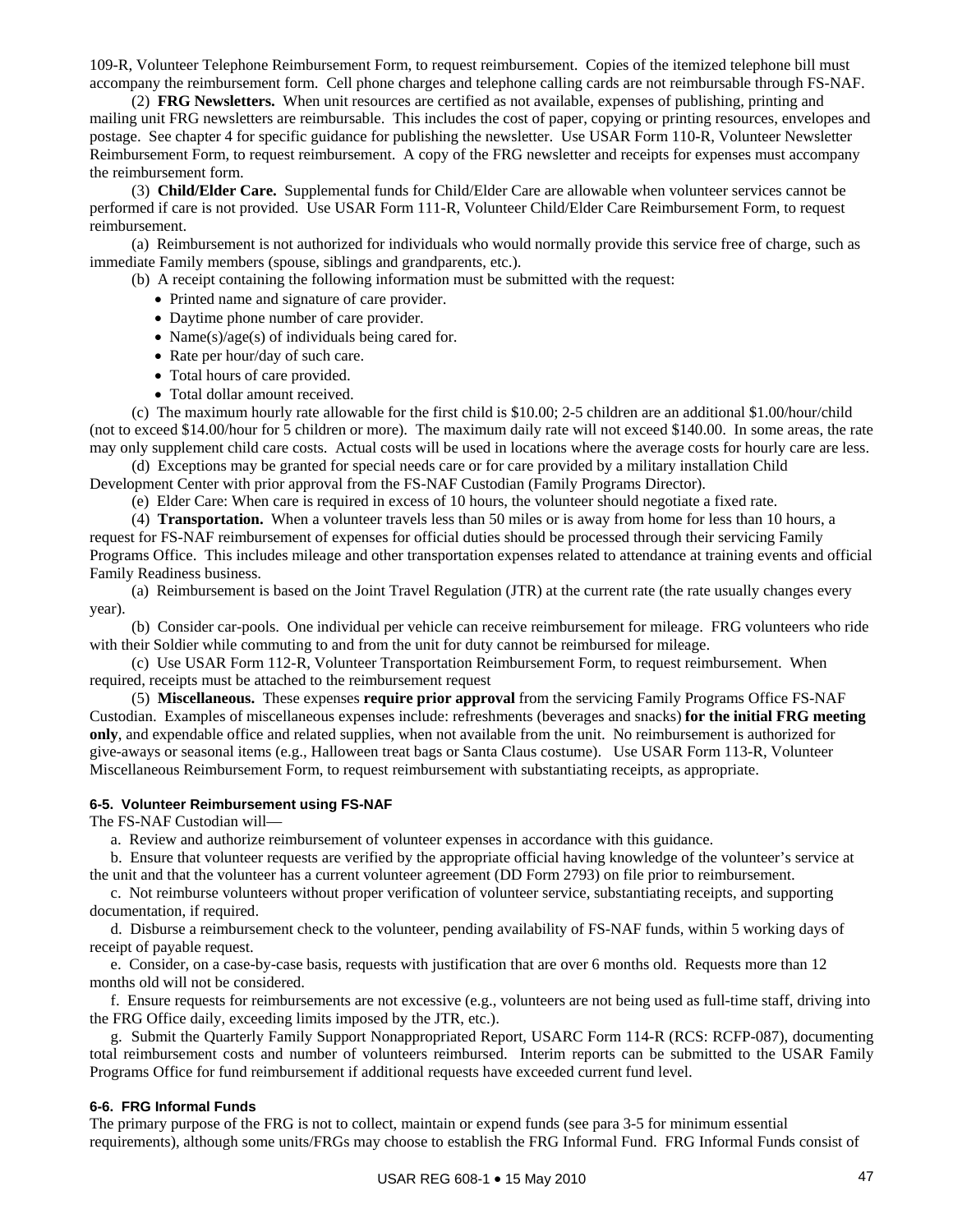money derived from fund-raising activities or donations to the FRG. The FRG Informal Funds may be expended for any legitimate purpose as determined by a majority of the FRG to support the FRG's purpose and mission and for the benefit of all Families. The FRG-generated funds may be used to pay FRG expenses not funded by Appropriated or FS-NAF funds. **Solicitation of donations is prohibited**.

a. Before establishing the FRG Informal Fund, the FRG must meet the following criteria:

(1) The commander must sanction the FRG and authorize an Informal Fund.

 (2) The FRG must develop an Informal Fund Financial Plan. A financial plan must be developed that addresses projected FRG fund-raising activities, donations and contributions. This plan must include a list of proposed fund-raising events, expected profits, and anticipated FRG expenses, as well as the specific activities and estimated expenditures to benefit all Soldiers and Families associated with the unit.

 (3) The FRG must submit a written request to the unit commander for permission to conduct each fund-raising activity. There will be a purpose for all FRG fundraising and a plan to expend funds raised in support of unit, Soldiers, their Families and friends. The commander is the final approving authority. See chapter 4 for specific guidance on FRG fund-raising activities.

 (4) A volunteer must be appointed as the FRG Treasurer and will be responsible for the accountability of the FRG Informal Fund. **The Treasurer cannot be a Soldier or a full-time unit support (FTUS) individual.** The Treasurer is responsible for writing checks, balancing accounts and reporting requirements. The Treasurer must submit a financial statement at least annually and upon request from the unit commander. It is not recommended that the commander's spouse or significant other be the Treasurer.

(5) The commander must ensure the FRG Informal Fund is audited annually. The unit commander should request an annual audit of the FRG Informal Fund Account to be conducted by a disinterested officer such as the Inspector General (IG) or Internal Review (IR). The unit must send the results of this audit to the servicing Family Programs Office. Figure 6-1, at the end of this chapter, is an example of the documentation format for this audit. Recommend the fund also be audited when there is a change of commander or Treasurer — not later than 30 days after the change.

(6) Have an Employer Identification Number (EIN). See para 6-7 for more information.

(7) With the EIN, open a checking account.

 (8) FRGs may maintain Informal Funds although they will not exceed \$10,000 (on account including assets). The commander can authorize a fundraising event to establish an Informal Fund account.

 (a) A fundraising event will have a detailed budget identifying potential costs, the projected goal amount, and the specific date for completion of fundraising.

 (b) Receipts to show expenditures of funds for an event or purchase and the balance of the FRG Informal Fund account are required to be maintained in the FRG file maintained at the unit.

 b. **The FRG collectively determines the uses for its funds** and can establish dollar limits for expenditures without membership approval. The guidelines are:

(1) Consider the needs of the entire unit.

(2) Identify money to be spent and identify limits.

(3) Determine who is authorized to expend funds.

 (4) Funds may not be used to assist an individual; e.g. a Soldier or Family with a financial hardship. In this case, it is appropriate to hold an event or collect funds to be passed directly to that individual. No money collected for individual hardships should pass through the FRG Informal Fund account.

 c. **FRG Property.** The FRG is allowed to purchase items it determines are needed. These assets could be a coffee maker, TV, ice chests, or DVDs. A concern for commanders is accountability to prevent loss of the FRG property during peacetime or deployment. These items are considered assets for the FRG and should be included on the Informal Fund audit sheets as part of the total holdings (cash and assets).

 d. **Accounting.** The Treasurer and the commander should determine the method to account for the FRG funds. The FRG Informal Fund Monthly Treasurer's Report can be found at figure 6-2.

### **6-7. FRG informal fund checking account**

a. To open a checking account for the Informal Fund, the FRG must—:

 (1) Maintain FRG Informal Funds in a non-interest bearing (since interest earned on this account is reportable to the Internal Revenue Service (IRS) and may also be liable for state and local taxes) checking account at a local financial institution or credit union. FRG funds will NOT be kept in the unit safe.

 (2) Obtain the EIN using the SS-4 (Refer to figure 6-3). A blank form can be ordered by calling 1-800-TAX-FORM (1-800-829-3676) or downloaded from the IRS website at [www.irs.gov.](http://www.irs.gov/) Call 1-800-829-1040 to check on a mailed application's status or if the regional number changes.

 (3) Open an account in the name of the FRG using an IRS Employer Identification Number (EIN). An account will not be opened using an individual's name and personal social security number, even on a temporary basis. The EIN will be used for the purposes of the FRG only. Attempt to use a bank or federal credit union that will waive service charges.

 (4) Ensure signature cards from the financial institution have a minimum of two individuals. The FRG Leader and Treasurer could be the primary signers, although both signatures may not be required on checks.

b. FRG Informal Fund Accounts will **NOT**: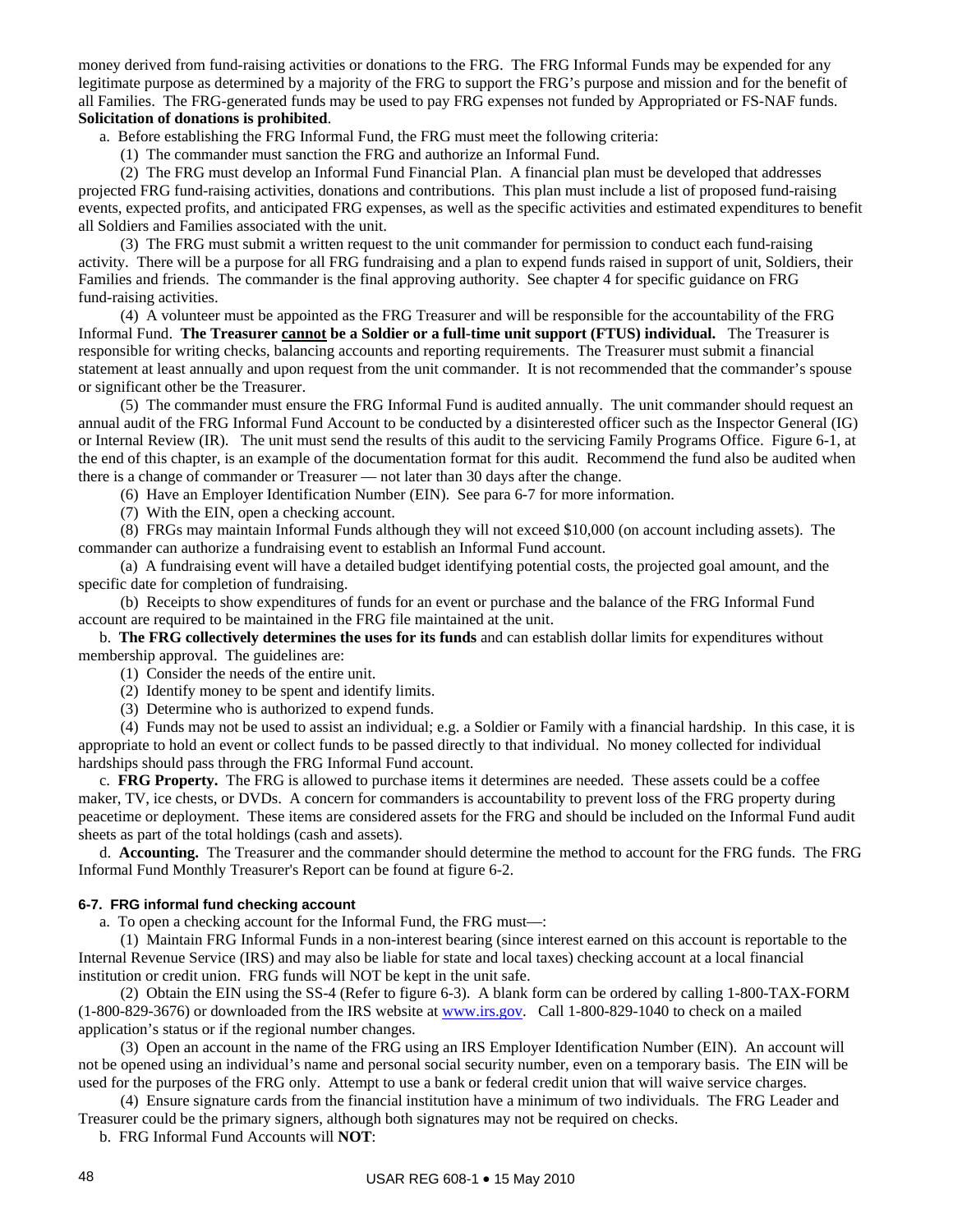(1) Apply for Private or Non-Profit Organizational status since the **FRG is NOT a tax-exempt organization** as determined by the Internal Revenue Service. A non-profit organization such as The American Red Cross falls under IRS Code 501c (3) and requires extensive recordkeeping.

 (2) Allow any Soldier or full-time unit support (FTUS) personnel to handle FRG Informal Funds either by counting money, temporarily storing, or using the FRG Informal Fund checking account.

(3) Use a **bank debit card** for the FRG Informal Fund, as this is **not authorized**.

### **6-8. Receipt of gifts from non-federal sources**

Family Readiness Groups, on behalf of all members of the unit, may accept unconditional gifts, which are processed as follows:

 a. When consistent with intent of the donor, unconditional gifts of money or tangible personal property may be given directly to the FRG. These gifts will be treated as gifts to the unit FRG and not as gifts to the U.S. Government.

b. Gifts to non-appropriated fund activities will be processed in accordance with AR 230-3 and AR 215-1.

 c. Questions about offers of gifts that do not readily fit the above category, should be referred to the local Staff Judge Advocate.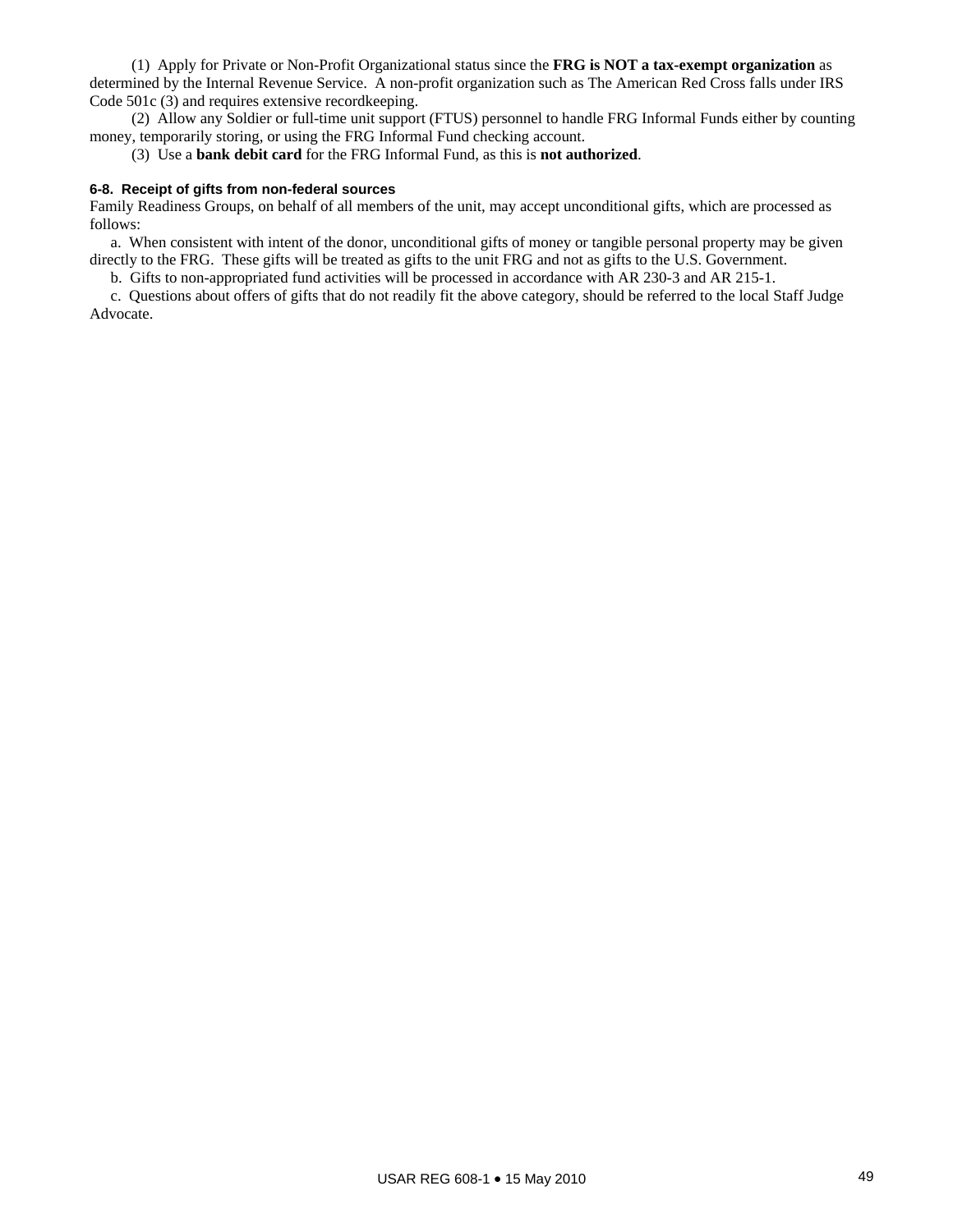(Date)

Commander ATTN: \_\_\_\_\_\_\_\_ (Family Programs Office) Servicing command address

We have reviewed the financial statements of the Family Readiness Group's Informal Fund at (Unit) , Location , State

\_\_\_\_\_\_\_\_\_\_\_\_\_\_\_\_\_\_\_\_\_\_ \_\_\_\_\_\_\_\_\_\_\_\_\_\_\_\_\_\_\_\_\_\_\_\_\_\_\_\_



Signature and Printed Name Commander's Signature and Printed Name

(The commander and a disinterested officer (IG/IR auditor may assist in completing this audit.)

**Figure 6-1. Sample annual FRG informal fund audit statement**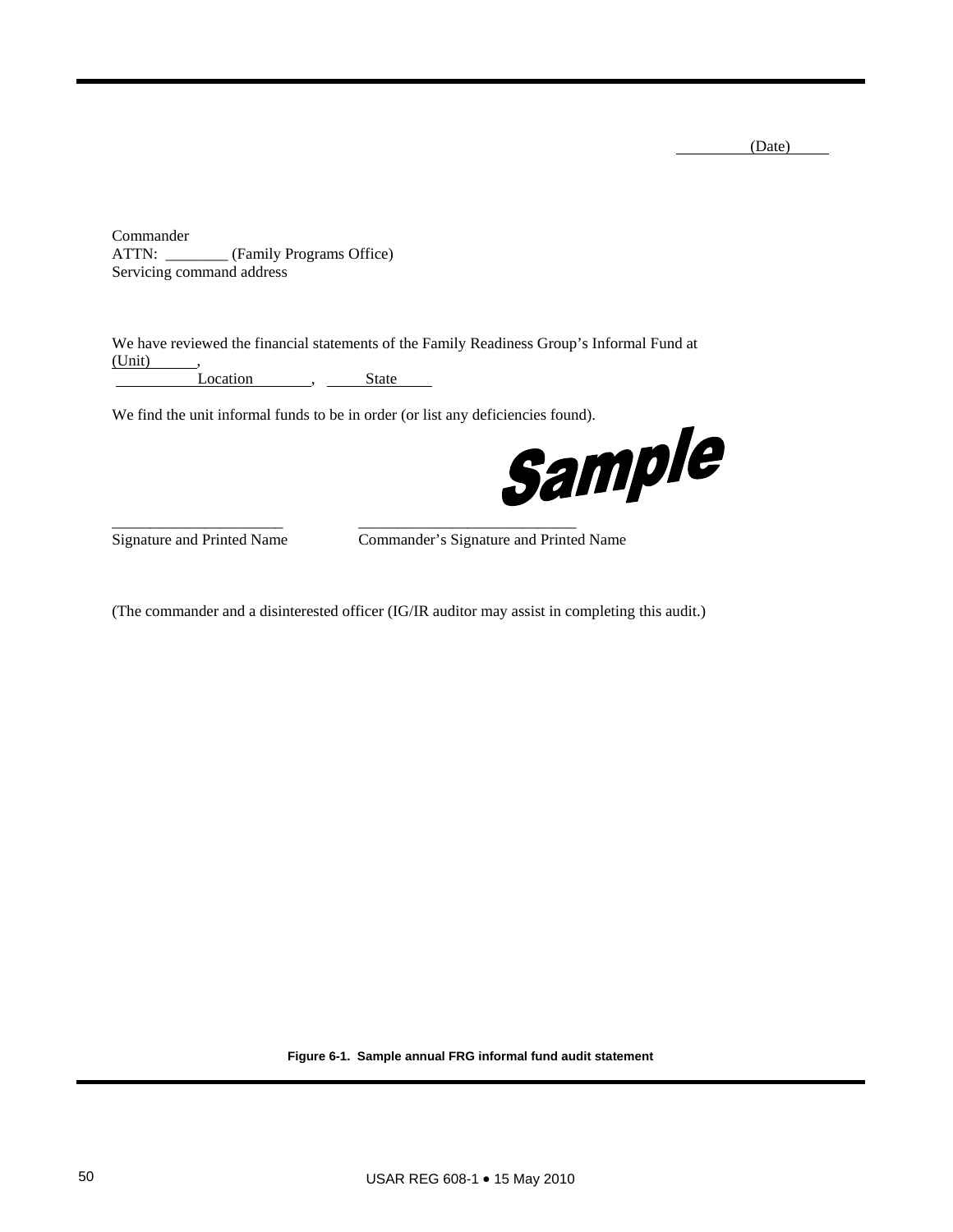| Beginning Balance in FRG Informal Fund Accounts: |        |
|--------------------------------------------------|--------|
| Checking Account Balance                         |        |
|                                                  | Sample |
|                                                  |        |

**FRG INFORMAL FUND MONTHLY TREASURER'S REPORT**

Unit: \_\_\_\_\_\_\_\_\_\_\_\_\_\_\_\_\_\_\_\_\_\_\_\_\_\_\_ Month/Year: \_\_\_\_\_ / \_\_\_\_\_

**Section I - FRG Assets** 

Fundraising Income \_\_\_\_\_\_\_\_\_\_\_\_\_\_\_\_\_\_\_\_\_\_\_\_

Total Assets: \_\_\_\_\_\_\_\_\_\_\_\_\_\_\_\_\_\_\_\_\_\_\_\_\_\_\_

**Section II - FRG Liabilities** 

| Listing of Expenses: |                                 |            |        |
|----------------------|---------------------------------|------------|--------|
| Name                 | Purpose                         | Cash/Check | Amount |
|                      |                                 |            |        |
|                      |                                 |            |        |
|                      |                                 |            |        |
|                      |                                 |            |        |
|                      |                                 |            |        |
|                      |                                 |            |        |
|                      | <b>Section III - Accounting</b> |            |        |
|                      | FRG Assets:                     |            |        |
|                      | Minus - FRG Liabilities:        |            |        |
|                      |                                 |            |        |
|                      |                                 |            |        |
|                      |                                 |            |        |
|                      |                                 |            |        |
|                      | FRG Treasurer Signature         |            | Date   |

**Figure 6-2. Sample FRG Informal Fund Monthly Treasurer's Report**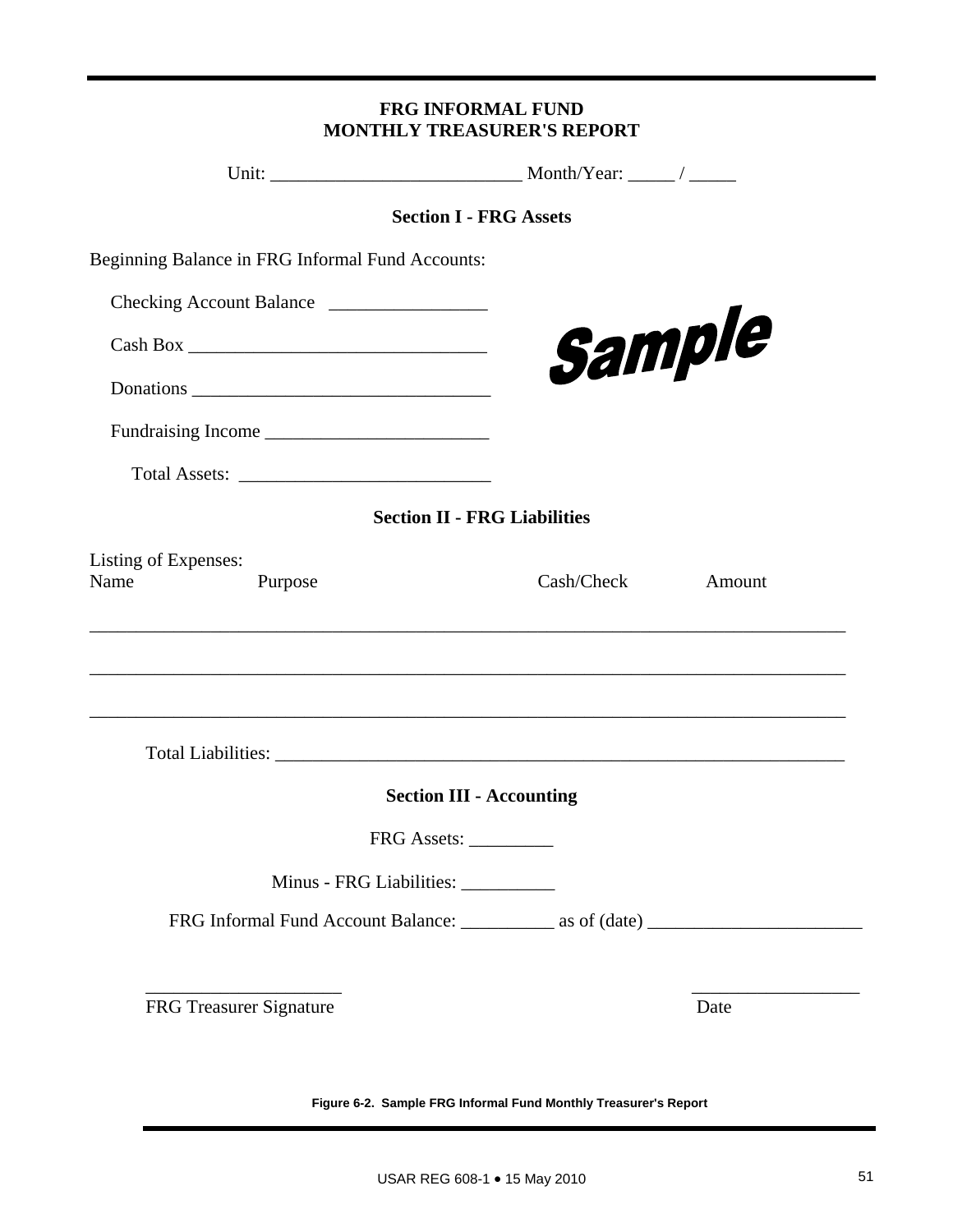|                | (Rev. January 2000)<br>Department of the Truesury                                                                                                                                                        |                                                                                                                            |                                                       | (For use by employers, corporations, partnerships, trusts, estates, churches,<br>government agencies, Indian tribal entities, certain individuals, and others.)       |  |                     |       |                |              |                                                 |                                                                                                  |                                           | EIN             |  |                                                                                                                                                                        |    |
|----------------|----------------------------------------------------------------------------------------------------------------------------------------------------------------------------------------------------------|----------------------------------------------------------------------------------------------------------------------------|-------------------------------------------------------|-----------------------------------------------------------------------------------------------------------------------------------------------------------------------|--|---------------------|-------|----------------|--------------|-------------------------------------------------|--------------------------------------------------------------------------------------------------|-------------------------------------------|-----------------|--|------------------------------------------------------------------------------------------------------------------------------------------------------------------------|----|
|                | Intamal Revenue Sarvice                                                                                                                                                                                  |                                                                                                                            |                                                       | See separate instructions for each line.                                                                                                                              |  |                     |       |                |              |                                                 | > Keep a copy for your records.                                                                  |                                           |                 |  |                                                                                                                                                                        |    |
|                | 1                                                                                                                                                                                                        |                                                                                                                            |                                                       | Legal name of entity (or individual) for whom the EIN is being requested                                                                                              |  |                     |       |                |              |                                                 |                                                                                                  |                                           |                 |  |                                                                                                                                                                        |    |
|                | $\overline{2}$                                                                                                                                                                                           |                                                                                                                            |                                                       | Trade name of business if different from name on line 1)                                                                                                              |  |                     |       | з              |              |                                                 | Executor, administrator, trustee, "care of" name                                                 |                                           |                 |  |                                                                                                                                                                        |    |
|                |                                                                                                                                                                                                          |                                                                                                                            |                                                       |                                                                                                                                                                       |  |                     |       |                |              |                                                 |                                                                                                  |                                           |                 |  |                                                                                                                                                                        |    |
| print clearly  | Malling address (room, apt., suite no. and street, or P.O. box)<br>48<br>Бa                                                                                                                              |                                                                                                                            |                                                       |                                                                                                                                                                       |  |                     |       |                |              |                                                 | Street address (if different) (Do not enter a P.O. box.)                                         |                                           |                 |  |                                                                                                                                                                        |    |
|                | 4b                                                                                                                                                                                                       | City, state, and ZIP code (if foreign, see instructions)<br>City, state, and ZIP code (if foreign, see Instructions)<br>5b |                                                       |                                                                                                                                                                       |  |                     |       |                |              |                                                 |                                                                                                  |                                           |                 |  |                                                                                                                                                                        |    |
| Type or        | 6                                                                                                                                                                                                        |                                                                                                                            |                                                       | County and state where principal business is located                                                                                                                  |  |                     |       |                |              |                                                 |                                                                                                  |                                           |                 |  |                                                                                                                                                                        |    |
|                | 7a                                                                                                                                                                                                       |                                                                                                                            |                                                       | Name of principal officer, general partner, grantor, owner, or trustor                                                                                                |  |                     |       |                | 76           |                                                 | SSN, ITIN, or EIN                                                                                |                                           |                 |  | Sample                                                                                                                                                                 |    |
| 88             |                                                                                                                                                                                                          | a foreign equivaient)?                                                                                                     |                                                       | Is this application for a limited liability company (LLC) (or                                                                                                         |  |                     | Yes   | N <sub>0</sub> | 80           |                                                 | if 8a is "Yes," enter the number of<br>LLC members                                               |                                           |                 |  |                                                                                                                                                                        |    |
| 8c             |                                                                                                                                                                                                          |                                                                                                                            |                                                       | If Ba Is "Yes," was the LLC organized in the United States?                                                                                                           |  |                     |       |                |              |                                                 |                                                                                                  |                                           |                 |  | Yes                                                                                                                                                                    | No |
| 98             |                                                                                                                                                                                                          |                                                                                                                            |                                                       | Type of entity (check only one box). Caution. If 8a is "Yes," see the instructions for the correct box to check.                                                      |  |                     |       |                |              |                                                 |                                                                                                  |                                           |                 |  |                                                                                                                                                                        |    |
|                | Partnership                                                                                                                                                                                              |                                                                                                                            | Sole proprietor (SSN)<br>Personal service corporation | Corporation (enter form number to be filed)<br>Church or church-controlled organization<br>Other nonprofit organization (specify) >                                   |  |                     |       |                | u<br>o.<br>⊓ | REMIC                                           | Estate (SSN of decedent)<br>Plan administrator (TIN)<br>Trust (TIN of grantor)<br>National Guard |                                           |                 |  | State/local government<br>Farmers' cooperative Federal government/military<br>Indian tribal governments/enterprises                                                    |    |
| 9 <sub>b</sub> |                                                                                                                                                                                                          | Other (specify) >                                                                                                          | (If applicable) where incorporated                    | If a corporation, name the state or foreign country                                                                                                                   |  |                     | State |                |              |                                                 | Group Exemption Number (GEN) If any                                                              |                                           | Foreign country |  |                                                                                                                                                                        |    |
| 10             | Reason for applying (check only one box)<br>ш                                                                                                                                                            |                                                                                                                            |                                                       |                                                                                                                                                                       |  |                     |       |                |              |                                                 |                                                                                                  |                                           |                 |  |                                                                                                                                                                        |    |
|                | Banking purpose (specify purpose) ▶.<br>Started new business (specify type) ><br>Changed type of organization (specify new type) ▶.                                                                      |                                                                                                                            |                                                       |                                                                                                                                                                       |  |                     |       |                |              |                                                 |                                                                                                  |                                           |                 |  |                                                                                                                                                                        |    |
|                | ⊔<br>Purchased going business                                                                                                                                                                            |                                                                                                                            |                                                       |                                                                                                                                                                       |  |                     |       |                |              |                                                 |                                                                                                  |                                           |                 |  |                                                                                                                                                                        |    |
|                | Hired employees (Check the box and see line 13.)<br>ப<br>Created a trust (specify type)<br>Compilarice with IRS withholding regulations.<br>Created a pension plan (specify type) ><br>Other (specify) > |                                                                                                                            |                                                       |                                                                                                                                                                       |  |                     |       |                |              |                                                 |                                                                                                  |                                           |                 |  |                                                                                                                                                                        |    |
| 11             |                                                                                                                                                                                                          |                                                                                                                            |                                                       | Date business started or acquired (month, day, year). See instructions.                                                                                               |  |                     |       |                |              | 12                                              | Closing month of accounting year                                                                 |                                           |                 |  |                                                                                                                                                                        |    |
| 13             |                                                                                                                                                                                                          | Agricultural                                                                                                               |                                                       | Highest number of employees expected in the next 12 months (enter -0- if none).<br>Household                                                                          |  |                     | Other |                |              | 14                                              | calendar year, you can mark "Yes.")                                                              |                                           |                 |  | Do you expect your employment tax liability to be \$1,000<br>or less in a full calendar year? Ves No (If you<br>expect to pay \$4,000 or less in total wages in a full |    |
| 15             |                                                                                                                                                                                                          |                                                                                                                            |                                                       | nonresident allen (month, day, year) .                                                                                                                                |  |                     |       |                |              |                                                 |                                                                                                  |                                           |                 |  | First date wages or annulties were paid (month, day, year). Note. If applicant is a withholding agent, enter date income will first be paid to                         |    |
| 16             |                                                                                                                                                                                                          |                                                                                                                            |                                                       | Check one box that best describes the principal activity of your business.<br>Construction Rental & leasing Transportation & warehousing<br>Real estate Manufacturing |  | Finance & Insurance |       |                | L.           |                                                 | Health care & social assistance<br>Other (specify)                                               |                                           |                 |  | Wholesale-agent/broker<br>Accommodation & food service Wholesale-other Retail                                                                                          |    |
| 17             |                                                                                                                                                                                                          |                                                                                                                            |                                                       | Indicate principal line of merchandise sold, specific construction work done, products produced, or services provided.                                                |  |                     |       |                |              |                                                 |                                                                                                  |                                           |                 |  |                                                                                                                                                                        |    |
| 18             |                                                                                                                                                                                                          |                                                                                                                            |                                                       | Has the applicant entity shown on line 1 ever applied for and received an EIN? TWY<br>If "Yes," write previous EIN here >                                             |  |                     |       |                |              |                                                 |                                                                                                  | N <sub>O</sub>                            |                 |  |                                                                                                                                                                        |    |
|                |                                                                                                                                                                                                          |                                                                                                                            |                                                       | Complete this tection only if you want to authorize the named individual to receive the entity's EIN and answer questions about the completion of this form.          |  |                     |       |                |              |                                                 |                                                                                                  |                                           |                 |  |                                                                                                                                                                        |    |
|                | Third<br>Party                                                                                                                                                                                           | Designee's name                                                                                                            |                                                       |                                                                                                                                                                       |  |                     |       |                |              | Designac's talephone number (include area code) |                                                                                                  |                                           |                 |  |                                                                                                                                                                        |    |
|                | Designee                                                                                                                                                                                                 | Address and ZIP code                                                                                                       |                                                       |                                                                                                                                                                       |  |                     |       |                |              |                                                 |                                                                                                  | Designee's fax number (include area code) |                 |  |                                                                                                                                                                        |    |
|                |                                                                                                                                                                                                          |                                                                                                                            |                                                       | Usder penalties of perjury, I declare that I have examined this application, and to the best of my letowledge and belief. it is true, correct, and complete.          |  |                     |       |                |              |                                                 |                                                                                                  |                                           |                 |  | Applicant's tolophono number (include area toda)                                                                                                                       |    |
|                | Name and fitte (type or print clearly)                                                                                                                                                                   |                                                                                                                            |                                                       |                                                                                                                                                                       |  |                     |       |                |              |                                                 |                                                                                                  |                                           |                 |  |                                                                                                                                                                        |    |
|                |                                                                                                                                                                                                          |                                                                                                                            |                                                       |                                                                                                                                                                       |  |                     |       |                |              |                                                 |                                                                                                  |                                           |                 |  |                                                                                                                                                                        |    |

**Figure 6-3. Application for employer identification number (Form SS-4)**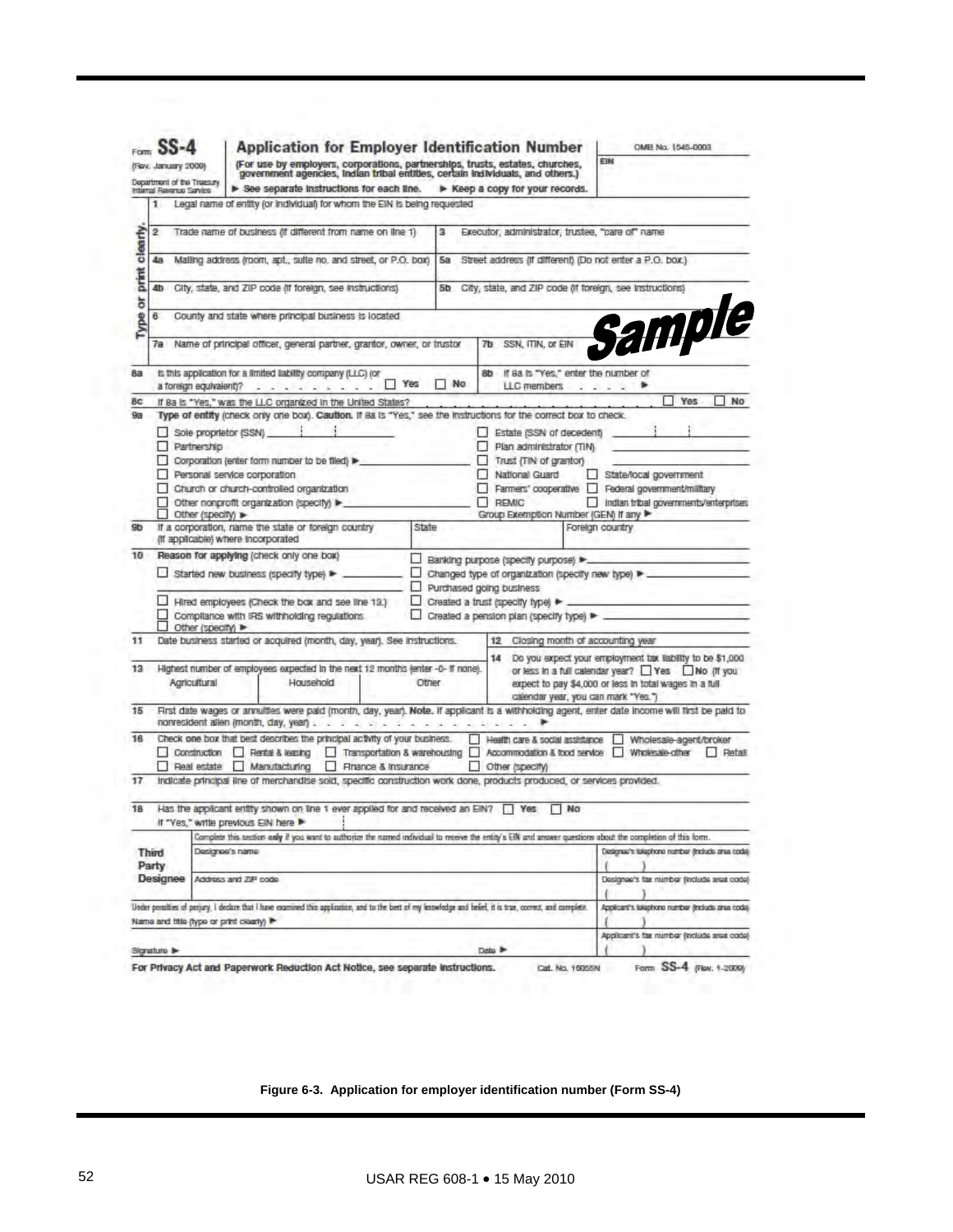*"Education is not filling a vessel, but lighting a fire."*  *Carl Jung*

### **7-1. Training and Development**

There are varied opportunities for training and development of Army personnel, military and civilian paid staff, volunteers, and Family members involved in the Family Readiness Programs as listed in the paragraphs that follow. A signed Volunteer Agreement (DD Form 2793) must be on file with the FRSA and at the servicing Family Programs Office before an Invitational Travel Order (ITO) can be provided for a volunteer to attend training.

### **7-2. Army Family Team Building (AFTB)**

Army Family Team Building (AFTB) is a readiness training program available on-line at [www.myarmyonesource.com](http://www.myarmyonesource.com/) under "Family Programs and Services, eLearning Center" or as on-site training offered through the Family Programs Office. This training program assists the Army community in developing skills and encouraging behaviors that strengthen self-reliance, promote retention, and enhance readiness.

a. This DA initiative has three primary purposes:

 (1) To improve overall readiness of the force by teaching and promoting **personal** and family readiness through standardized, progressive, and sequential education.

 (2) To assist Army Families in adapting to a changing world (transition, reduced resources, rapid and multiple deployments, accepting changes and challenges, and developing life skills for personal and professional growth).

 (3) To respond to Family issues through lessons learned (standardized programs, false expectations, etc.) from recent deployments.

 b. Students include Active Army, National Guard, Army Reserve, DA Civilians, Retirees and their Family members, and are taught by Family member volunteers.

 c. The online system includes a web-based version of the AFTB Level I, II, and III courses. Anyone can use this website but users must register and obtain a password through the site. For volunteers who are unfamiliar with the Army or with any of the course titles listed, AFTB can be a valuable additional resource.

### **7-3. Army Reserve Family Programs training**

Army Reserve Family Programs has developed specific training programs to address the needs of various audiences as follows:

 a. **Army Reserve Family Readiness Education for Deployment (AR FRED).** AR FRED is training for personnel who have regular and direct contact with Families of mobilized Soldiers and address deployment-related concerns. AR FRED "contacts" are trained to **offer assistance, answer questions and provide accurate, timely referrals to military and community resources**. Training is conducted in a large group session for audiences of up to 100 individuals with topics addressed by subject-matter experts over a 12-hour period, usually over a weekend.

 b. **Chain of Command Orientation.** Chain of Command orientation is conducted in small groups of 40 per session, **to increase unit leadership's awareness of Army Reserve Family Programs** and encourages command support of unit-level FRGs. Designed for unit command teams -- consisting of the commander, FRL, senior enlisted, full-time staff and the active FRG volunteer Leader – the outcome is an action plan consisting of the Family Readiness Plan, FRG sanction memorandum, and a draft training schedule that includes Family Readiness activities.

 c. **Family Program Academy (FPA).** FPA training is available to unit personnel and volunteers on Family Readiness Programs and other related resources available to **establish and maintain viable Family Readiness Groups (FRG**). Classes are available on-line at [www.arfp.org](http://www.arfp.org/) and training is periodically hosted in a classroom environment that provides a forum for exchanging information and learning from others. Students are personnel associated with the Army Reserve Family Readiness Programs and may consist of unit leadership (commanders, CSMs and 1SGs), duty-appointed Family Readiness Liaisons (FRLs), FRG Volunteers, Unit Administrators/Full-Time Unit Support (FTUS), and Chaplains. Classes are conducted and presentation of subject matter is followed by a facilitated discussion. Students are encouraged to share their ideas, experiences, and knowledge with other FRG members within their unit to facilitate a functional FRG. Current FPA Courses are provided at three levels, Fundamental, Developmental and Resource.

 d. **Operation READY** (Resources for Educating About Deployment and You). Operation READY is designed for Soldiers and Families of the Active Army, the Army National Guard, and the Army Reserve. These materials are available through the servicing Family Programs Office, or on-line at

[http://www.myarmyonesource.com/FamilyProgramsandServices/FamilyPrograms/MobilizationandDeploymentReadiness/Op](http://www.myarmyonesource.com/FamilyProgramsandServices/FamilyPrograms/MobilizationandDeploymentReadiness/OperationREADY/default.aspx) [erationREADY/default.aspx](http://www.myarmyonesource.com/FamilyProgramsandServices/FamilyPrograms/MobilizationandDeploymentReadiness/OperationREADY/default.aspx). Operation READY is a training and information resource that was developed after the Persian Gulf War from lessons learned during deployment. Operation READY materials include videos, desk references, handbooks, Standard Operating Procedures (SOPs), checklists and brochures.

# e. **Supplementary Training for Soldiers and Family Members.**

 (1) **Financial Readiness** training provides financial management readiness and consumer affairs to Soldiers and Family members at a variety of times throughout the year. Facilitated by subject matter experts (SMEs) or Certified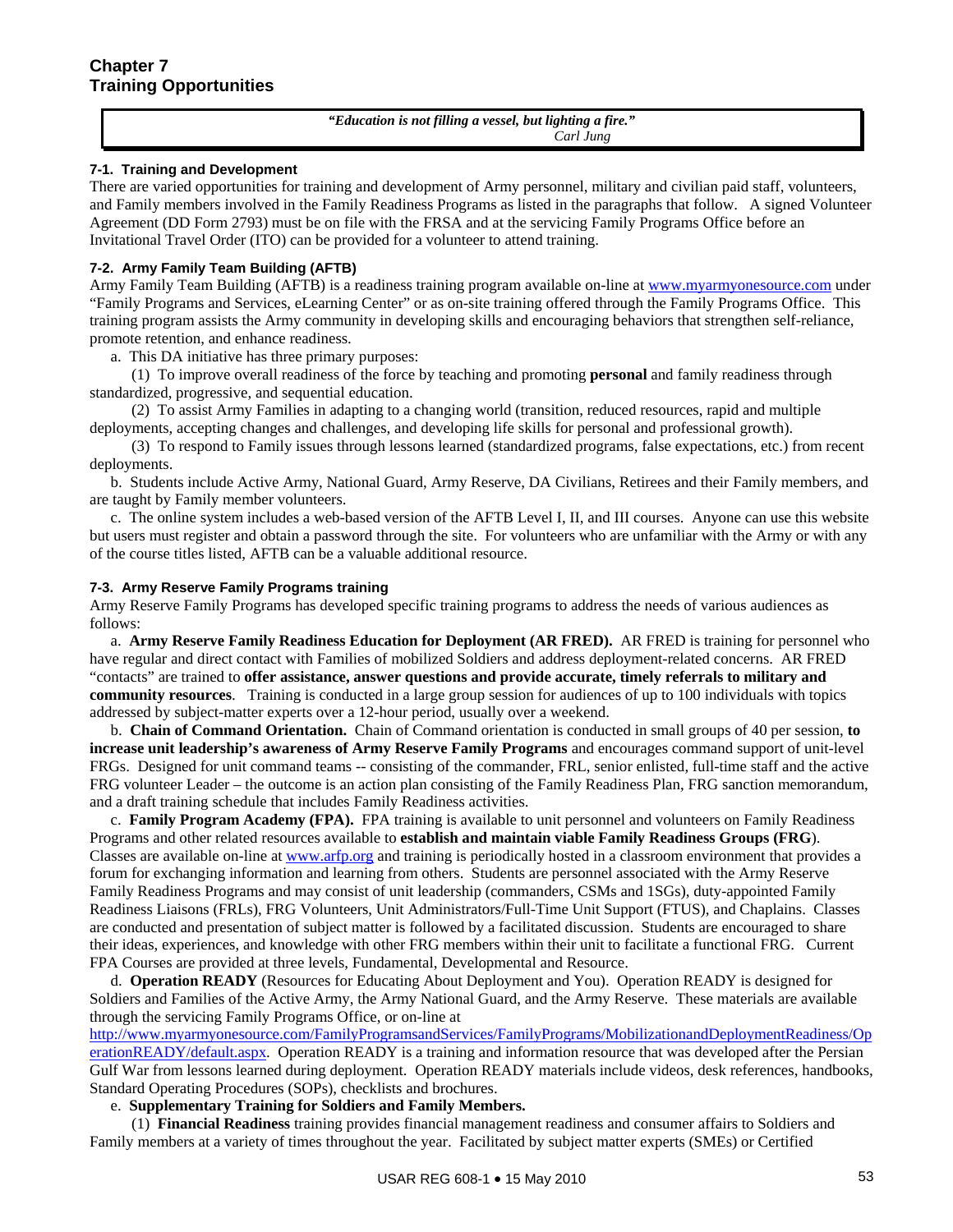Financial Counselors (CFCs), subjects covered include budget development and recordkeeping, debt liquidation to become financially solvent, credit use, consumer rights and obligations, as well as insurance and personal financial readiness.

 (2) **Employment Readiness** provides support to individuals to acquire skills, network, and identify resources to participate in the work force. Army Spouse Employment Partnership (ASEP) provides spouses the opportunity to achieve employment goals through career mobility and enhanced employment options.

 (3) **Youth Leadership Education and Development (YLEAD)** summits are held regionally for youth. Teens form cooperative workgroups through team building activities designed to enhance leadership and social skills. The workshop also focuses on effective communication and diversity training. The summit limits group size to 30-35 teens, ages 13-17.

(4) **Strong Bonds** is a Chaplain-led program that helps Soldiers and their Families build strong relationships.

 (a) The program's mission is to build Soldier readiness by providing skills the Soldier can use to strengthen his or her marriage and other relationships. Each Strong Bonds program is targeted to meet Soldiers where they are in their relationship cycle and is administered through a training process that culminates in an off-site retreat.

 (b) Strong Bonds Single Soldier focuses on the skills of finding the right partner and building a great relationship. About 50% of our Soldiers are single and most will marry while on active-duty. Given these statistics, coupled with high divorce rates in general, the Army is committed to taking a proactive stance, providing Soldiers with decision-making and relationship building skills prior to marriage.

# **Chapter 8 Other Family Programs**

*"Army Reserve Soldiers and Families dispersed across the country and around the world deserve nothing less."*  *Sonia Wriglesworth*

### **8-1. Other Army Reserve Family Programs**

Family Programs has developed many partnerships to better serve Army Reserve Soldiers and their Families by connecting them to the right services at the right time. This chapter describes programs that have recently been added to existing programs and services:

### **8-2. Army Strong Community Center (ASCC)**

The ASCC is an information and referral office dedicated to assisting and supporting Service Members, Retirees, Veterans, and their Family members that are distant from services available on a military installation. The ACSS serves all branches of the military, active and reserve.

 a. Examples of functions include, but are not limited to: issues related to mobilization; Tricare and other health care options; dental care; family services such as addiction or abuse; employment assistance; emergency financial assistance for food, shelter, transportation; financial readiness counseling; veterans' benefits and services; casualty assistance; legal services; child care and youth services; military resources for recreation and military discounts; religious resources; suicide awareness; educational opportunities; and translation services.

b. Referrals to the appropriate care providers are made to the local area, as available.

 c. The ASCC offers resources, such as a lending library, internet enabled computers, children's toys, materials and resources, brochures, pamphlets and other items.

 d. ASCC partners with military and community resources that include: American Red Cross; Army One Source; Employer Support of the Guard and Reserve (ESGR); Blue Star Mothers; Tricare; Head Start; Military OneSource; Vet Center; Veterans Outreach Center; and VA Medical Centers.

 e. In addition to providing information to community organizations, the ASCC participates in public venues, such as local fairs, ceremonies, military functions, etc. Examples include Armed Forces Day and activities for Military Children. They also work with the local Interservice Family Assistance Councils (ISFAC) and other community venues.

### **8-3. Army Reserve Outreach and Support Center**

The Army Reserve Outreach and Support Center is available 24 hours per day, 7 days per week, and 365 days per year. It telephonically provides specialized outreach and assistance services addressing the unique challenges of Family members of Army Reserve Soldiers. Proactive telephonic outreach to AR Family members helps ensure that Families have the necessary tools for successful military life.

a. Areas of O&S focus are:

- (1) Specialized support to Family members of Army Reserve Soldiers.
- (2) Efficient and effective means for supporting Family Programs directed initiatives from commands.
- (3) Availability of knowledgeable support 24 hours per day and 7 days per week.
- (4) Provide disaster relief assistance to Family members of Army Reserve Soldier during natural disasters.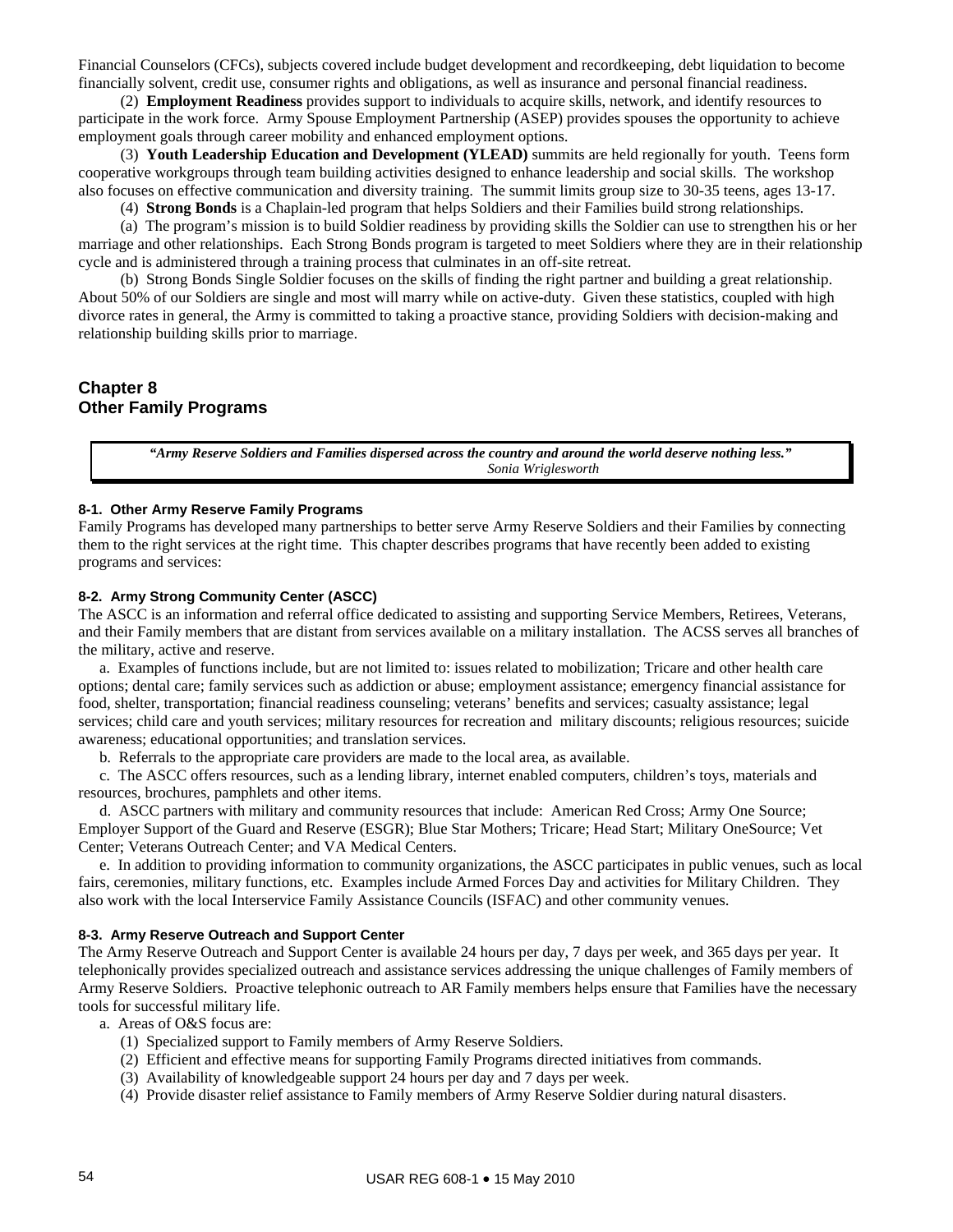b. The majority of the contacts are non-issues requesting information. Urgent issues requiring specialized assistance are escalated and serviced by the Outreach and Support Specialist and the appropriate service provider, and are coordinated with the servicing command and Family Programs Director.

 c. Issues are identified, thoroughly addressed and documented in the Army Reserve Family Program web portal for review and access by other staff. Assistance is provided using a joint approach between the local and command staff and other military, community and local resources. The issues are worked until the case is closed by all parties involved.

 d. Contact is also made directly with Family members when needed. Outbound calls are conducted after collaboration with various Army Reserve Family Programs divisions to communicate critical messages in a timely manner.

 e. Outreach and Support staff supports disaster relief to identify Family members of Army Reserve Soldiers affected by natural disasters. A 24/7 hotline is provided to Soldiers and their Family members as a method of accountability, as well as offering assistance and guidance to Family members on how to sustain themselves temporarily until a more permanent solution is available. Staff offers information on how to access military entitlements and provide information on various types of disaster assistance including, but not limited to, the American Red Cross, Federal Emergency Management Agency (FEMA), the United Way, and other faith and community-based organizations.

 f. Outreach specialists participate in Individual Ready Reserve (IRR) musters in conjunction with Human Resources Command (HRC) and the United States Army Reserve Command (USARC) to plan and conduct actions in support of the IRR Transformation Plan.

#### **8-4. Child Youth and School Services (CYSS)**

The CYSS provides direct support to Army Reserve Families and Youth by providing information, referral, guidance and assistance regarding community based child care, youth development and student support services.

#### **8-5. Community-based child care**

The CYSS facilitates access to community-based child care for children of geographically dispersed Army Reserve Families residing in local communities.

 a. CYSS staff work in conjunction with the National Association of Child Care Resource & Referral Agencies (NACCRRA) and Child Care Resource and Referral (CCR&R) agencies to help those who serve in the military find affordable, quality child care that suits their unique needs.

b. Community based child care programs for deployment support includes:

 (1) **Operation: Military Child Care (OMCC).** Services to eligible children of mobilized and deployed Army Reserve Soldiers are available at reduced fees during the deployment period and up to 60 days after return of the military parent. Options for care for children from 6 weeks – 12 years old include full day, part day, respite, and reunion care. OMCC allocations are available in local communities and must be in licensed care settings with fees discounted off local rates, based on Total Family Income, location and DOD/Service fee policies.

 (2) **Military Child Care In Your Neighborhood (MCCYN).** MCCYN is available for Army Reserve Soldiers on active duty status who are geographically dispersed and live beyond a reasonable commuting distance of a military installation. MCCYN child care options supplement, but do not replace military-operated on-post mission child care. Child care spaces are located in local communities and must be in nationally accredited child care settings. Care options for children 6 weeks -12 years may include full day, after school, weekend and evening duty hours. Discounted fees are comparable to those paid on-post.

 (3) **Respite Child Care.** The Respite Child Care program, offered to Army Reserve Soldiers and their Families through their local YMCA, also provides health and wellness programs. The Respite Child Care program provides up to 16 hours of child care for Families of deployed Guard and Reserve personnel. Respite care is meant to be a short break for the parent or guardian responsible for the child's care and not a substitute for full-time or daily care.

### **8-6. Youth programs**

CYSS strives to meet the developmental needs of all Army Reserve youth through accessible, well-rounded programs to support the parent/caregiver during deployment and provide peace of mind to the Soldiers while separated from their loved ones.

 a. **Army Reserve Teen Panel (ARTP).** The ARTP was modeled after the Active Army Teen Panel (ATP). They are the voice of the Army Reserve Youth. Panel members are chosen through a selection process to represent Army Reserve youth world wide. There are 27 Teen Panel Members and three Junior Advisors who live in Europe, Puerto Rico, and the Pacific Islands, as well as throughout the United States.

 b. **Youth Leadership, Education, and Development (YLEAD).** The objective of the YLEAD regional summit is to enhance the life skills of Army Reserve youth to promote their leadership and personal development. YLEADs, scheduled regionally and conducted annually, bring youth together to share experiences about coping with deployment.

 c. **Tween Leadership, Education, and Development (TLEAD) Weekend Camp.** The TLEAD weekend camp is an initiative created to enhance the life skills of Army Reserve Youth between the ages of 10 and 13 years to promote their leadership and personal development.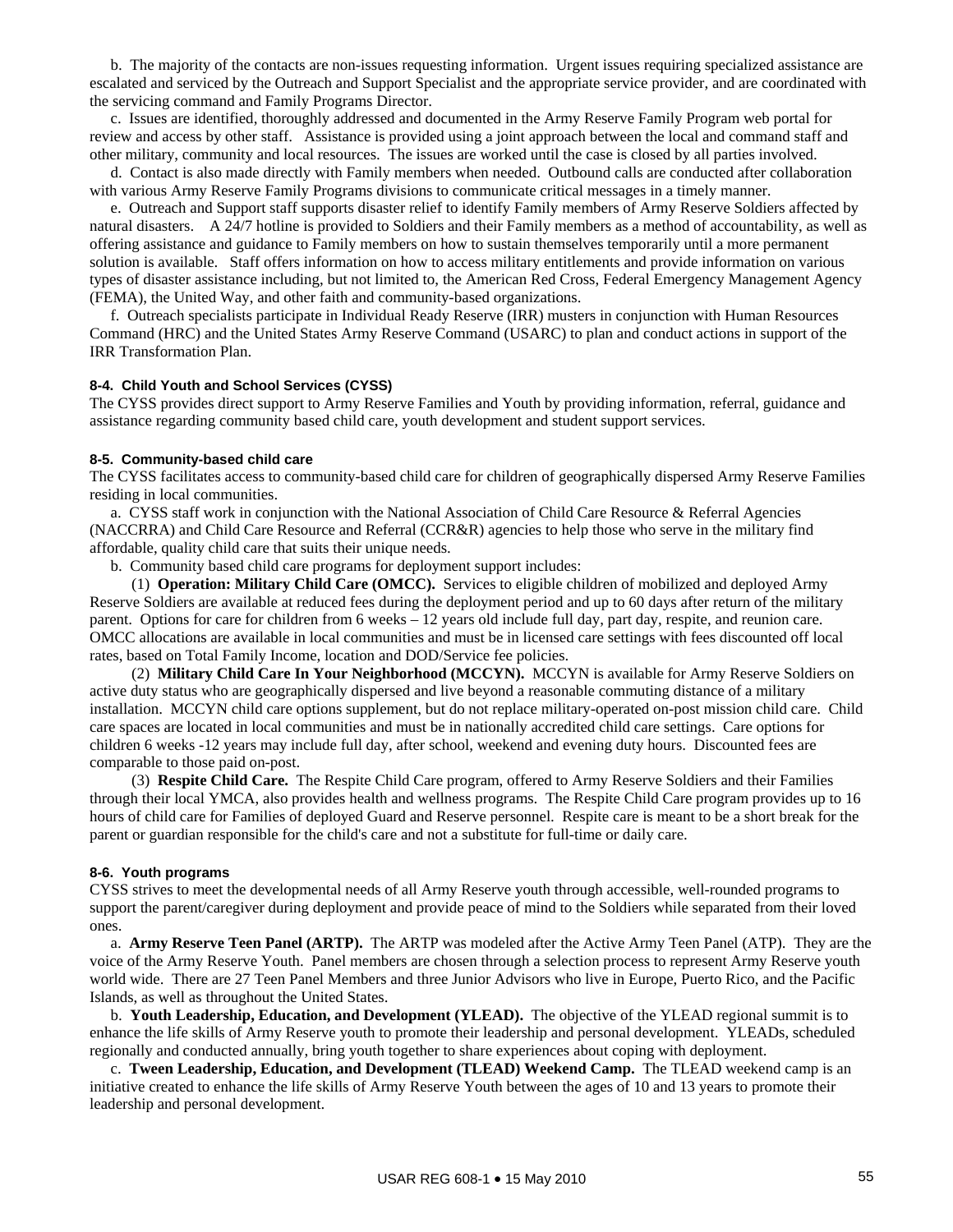d. **Army Reserve Enrichment Camp (AREC).** In collaboration with community partners (including 4-H, Boys and Girls Clubs of America and YMCA), CYSS provides a week-long residential camp for Army Reserve youth. The camp focuses on building resiliency in youth, connecting them to each other and caring professionals in their communities.

 e. **Teen Deployment Classes.** CYSS coordinators offer monthly on-line teen deployment classes for youth 12 years and older. The purpose of the class is to familiarize teens with what deployment is and what it means to their Families. This class is accessed online at our website, conducted telephonically, or delivered in person during unit activities. Educating teens about deployment helps prepare them to cope with separation from their loved ones.

 f. **Academic Support**. Academic support connects students and Families to resources for scholarships, completing exams such as the SAT/ACT, as well as tools to increase homework and study skills.

### **8-7. Student Support**

CYSS Regional Coordinators serve as subject matter experts for education/school topics by assisting parents with school transition challenges, coordinating support services and developing partnerships with local schools. Student support is available in collaboration with the Military Child Education Coalition (MCEC), who designed training for educators and school administrators. The nationwide training focuses on the issues that Army Reserve youth face when a parent is mobilized and deployed. Once an attendee receives the training, he or she is expected to go back to their local district and "train the trainers" on the special needs and requirements of Army Reserve children.

> *Our Fallen Warriors have paid the ultimate sacrifice. The Army has a commitment to their Families.*

### **8-8. Survivor Outreach Services (SOS)**

SOS is a holistic, multi-agency approach which enhances the current Long-Term Family Case Management Program by decentralizing services to installations and communities closest to where Families reside. SOS provides substantial support to the Casualty Assistance Officer (CAO) and surviving Families, to ensure Families receive the most current information on benefits and entitlements and have access to long-term financial and emotional support. SOS provides services to eligible surviving Family members (defined as spouses, children, parents, persons in loco parentis and siblings) identified as the primary and secondary next of kin.

 a. The purpose of Survivor Outreach Services is to deliver standardized programs and services, across all components and for all Survivors, to connect Families to resources and support services nearest their home.

b. The objectives of the SOS program are to—

 (1) Execute a phased strategy to centralize casualty operations and decentralize sustained support as an integrated approach, in accordance with the National Defense Authorization Act of 2006.

 (2) Delineate roles and responsibilities with adequate resources, improve responsiveness, streamline assistance, and decrease benefit-related queries.

- (3) Improve personal preparation via standardized training and enable the CAO to tailor support to surviving Families.
- (4) Connect and link Families to the Army for as long as they desire.
- (5) Enable access to all entitled benefits for Families.
- (6) Leverage non-profit organizations to support Survivors.
- c. SOS Support Services will consist of—
	- (1) Assistance with benefits and entitlements.
	- (2) Life skills education and supportive counseling.
	- (3) Information and referral services.

# **8-9. Army Reserve Family Programs - Contact Us**

As mentioned throughout this regulation, Army Reserve Family Programs staff is available and can be contacted through our website at [www.arfp.org](http://www.arfp.org/) or by calling the Outreach and Support Center at 1-866-345-8248.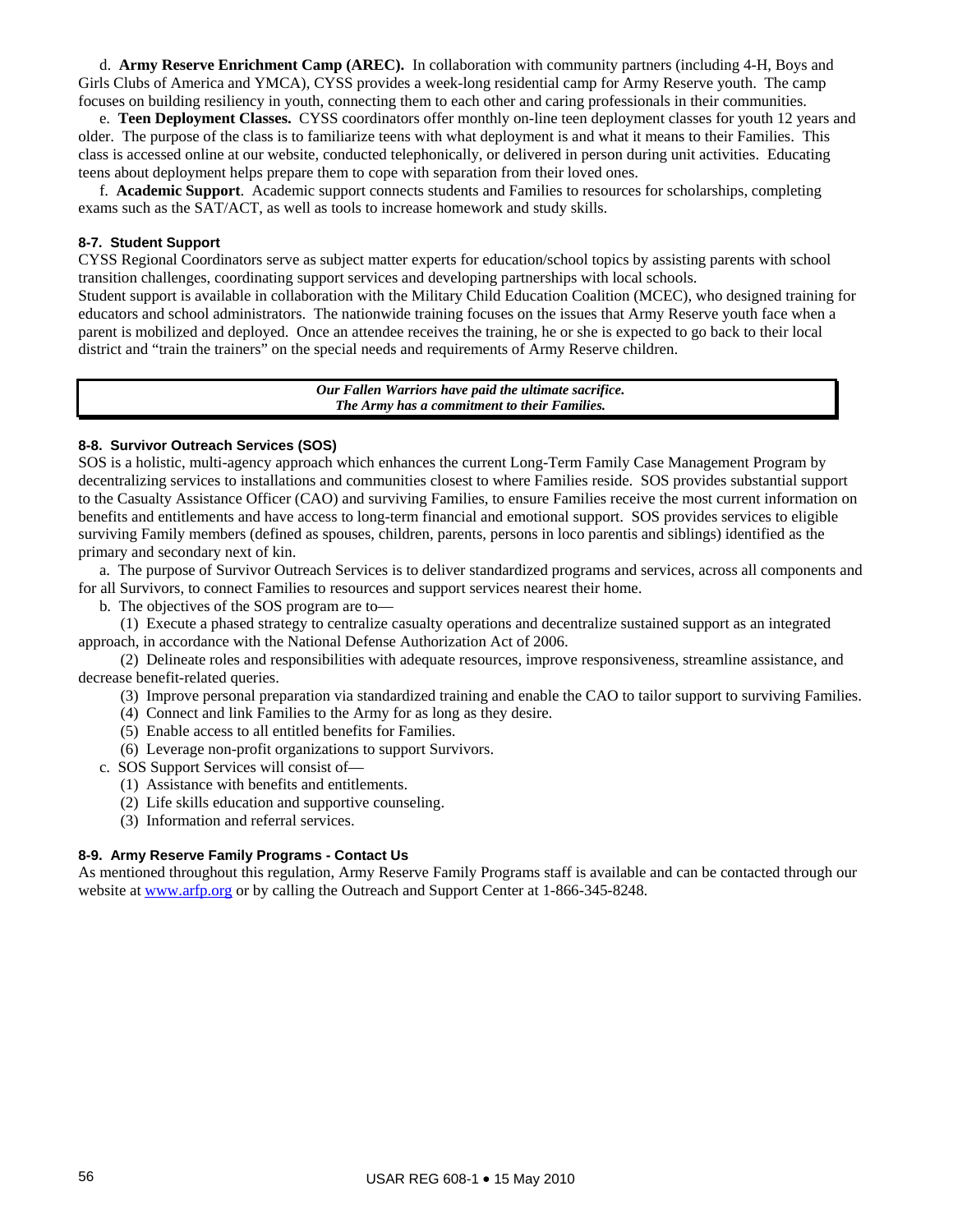# **Appendix A References**

# **Section I Required Publications**

# **AR 11-2**

Managers' Internal Control Program. (Cited on title page and para 2-5.)

# **AR 25-400-2**

The Army Records Information Management System (ARIMS). (Cited in para 5-9.)

# **AR 140-1**

Mission, Organization and Training. (Cited in paras 2-12c and 4-4d.)

# **AR 140-483**

Army Reserve Land and Facilities Management. (Cited in para 4-17.)

# **AR 215-1**

Military Morale, Welfare, and Recreation Programs and Nonappropriated Fund Instrumentalities. (Cited in paras 4-9 and 6-8b.)

# **AR 230-3**

Department of the Army Welfare Fund. (Cited in para 6-8b.)

### **AR 600-8-8**

The Total Army Sponsorship Program. (Cited in paras 2-12n and 4-4e.)

### **AR 600-8-14**

Identification Cards for Members of the Uniformed Services, their Eligible Family Members and Other Eligible Personnel. (Cited in para 2-12o.)

### **AR 600-20**

Army Command Policy. (Cited in para 2-12g and fig 2-2.)

### **AR 608-1**

Army Community Service Center. (Cited in paras 2-18 and 3-8e, and figs 2-2 and 3-2.)

### **AR 672-16**

Zachary and Elizabeth Fisher Distinguished Civilian Humanitarian Award. (Cited in para 5-15b.)

# **Department of Defense Directive 5400.11-R**

DOD Privacy Program. (Cited in para 3-6c.)

# **National Defense Authorization Act for Fiscal Year 2006**

Public Law 109-163. (Cited in para 8-8b(1). Available at <http://www.dod.gov/dodgc/olc/docs/PL109-163.pdf>.)

#### **Section II Related Publications**

A related publication is a source of additional information. The user does not have to read it to understand this publication. Unless otherwise indicated, DA publications are available at [www.apd.army.mil](http://www.apd.army.mil/); DOD publications are available at [www.dtic.mil/whs/directives/](http://www.dtic.mil/whs/directives/) and USAR/USARC publications are available on the USAR Intranet website at <https://usarcintra/>and the Army Reserve Component portion of the Army Knowledge Online (AKO) website ([http://www.us.army.mil/\)](http://www.us.army.mil/).

# **AR 600-29**

Fund-raising within the Department of the Army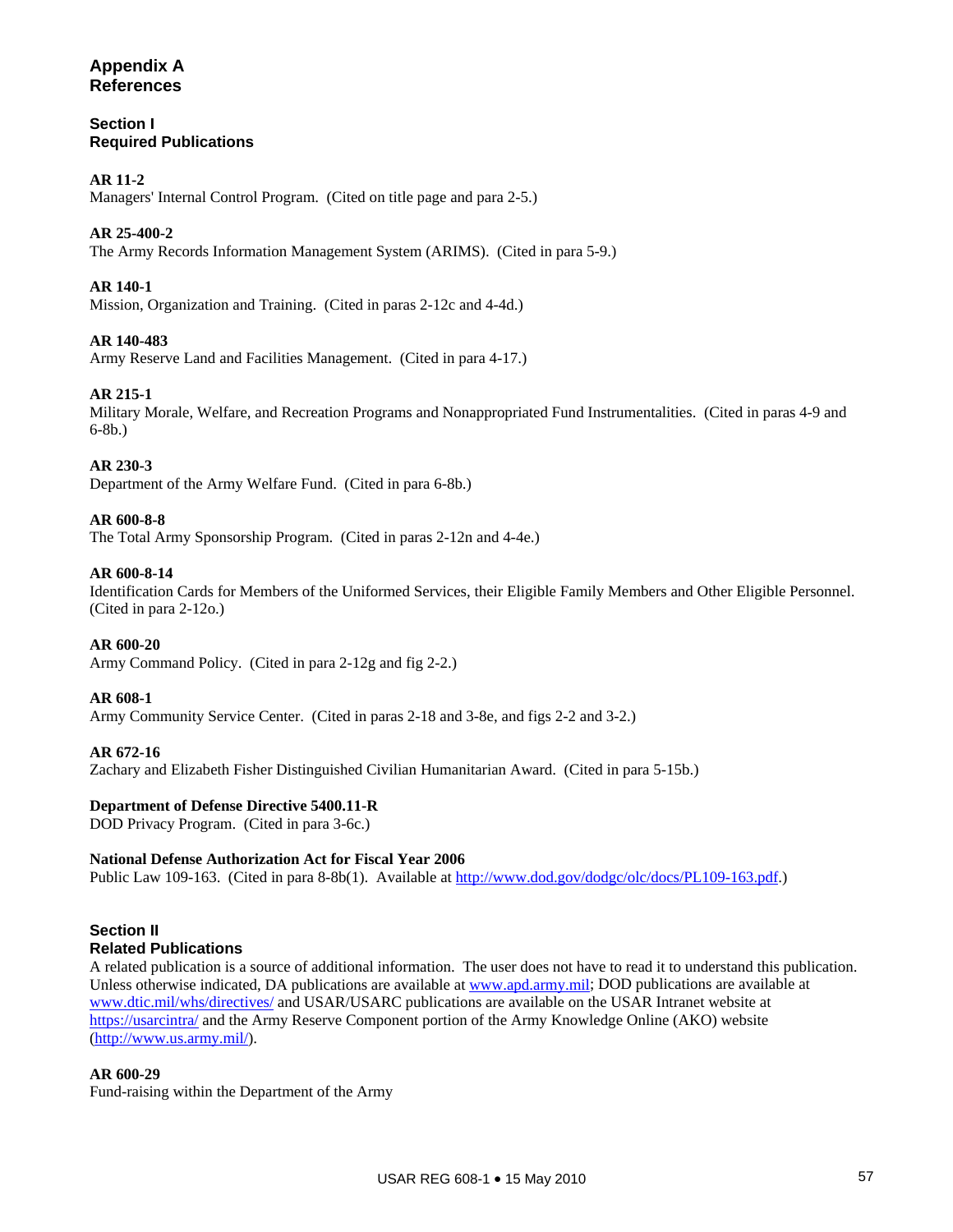**AR 608-47**  Army Family Action Plan (AFAP) Program

# **AR 608-48**

Army Family Team Building (AFTB) Program

**AR 672-20**  Incentive Awards

**Army Directive 2007-01**  Policy for Travel by Department of the Army Officials

### **Department of Defense Instruction 1342.23**

Family Readiness in the National Guard and Reserve Components

# **Department of Defense Manual 4525.8-M**

DOD Official Mail Manual

# **JOINT FEDERAL TRAVEL REGULATION (JFTR)**

Volume 1 Uniformed Service Personnel Volume 2 DOD Civilian Personnel. (Available at<http://www.defensetravel.dod.mil/perdiem/trvlregs.html> .)

### **Section III Prescribed Forms**

The following forms are available on the USAR Intranet website at <https://usarcintra/>and the Army Reserve Component portion of the Army Knowledge Online (AKO) website (<http://www.us.army.mil/>), as well as the AR Family Programs website at [www.arfp.org.](http://www.arfp.org/)

# **USAR Form 107-R**

Family Information Data Worksheet. (Prescribed in paras 2-7b(2), 2-13f, 2-14f,3-1e, 4-2, 4-4a, 4-5a, 4-9f(7), and figs 2-3, 2-4, 4-4, and 4-5.)

# **USAR Form 108-R**

Army Reserve Family Programs Annual Award Nomination Form. (Prescribed in para 5-14.)

# **USAR Form 109-R**

Volunteer Telephone Reimbursement Form. (Prescribed in para 6-4c(1).)

# **USAR Form 110-R**

Volunteer Newsletter Reimbursement Form. (Prescribed in para 6-4c(2).)

# **USAR Form 111-R**

Volunteer Child/Elder Care Reimbursement Form. (Prescribed in para 6-4c(3).)

# **USAR Form 112-R**

Volunteer Transportation Reimbursement Form. (Prescribed in para 6-4c(4)(c).)

# **USAR Form 113-R**

Volunteer Miscellaneous Reimbursement Form. (Prescribed in para 6-4c(5).)

# **USAR Form 114-R**

Quarterly Family Support-Nonappropriated Fund Report. (Prescribed in para 6-5g.)

# **USAR Form 153-R**

Army Family Action Plan (AFAP) Issue Submission Form. (Prescribed in para 2-16a.)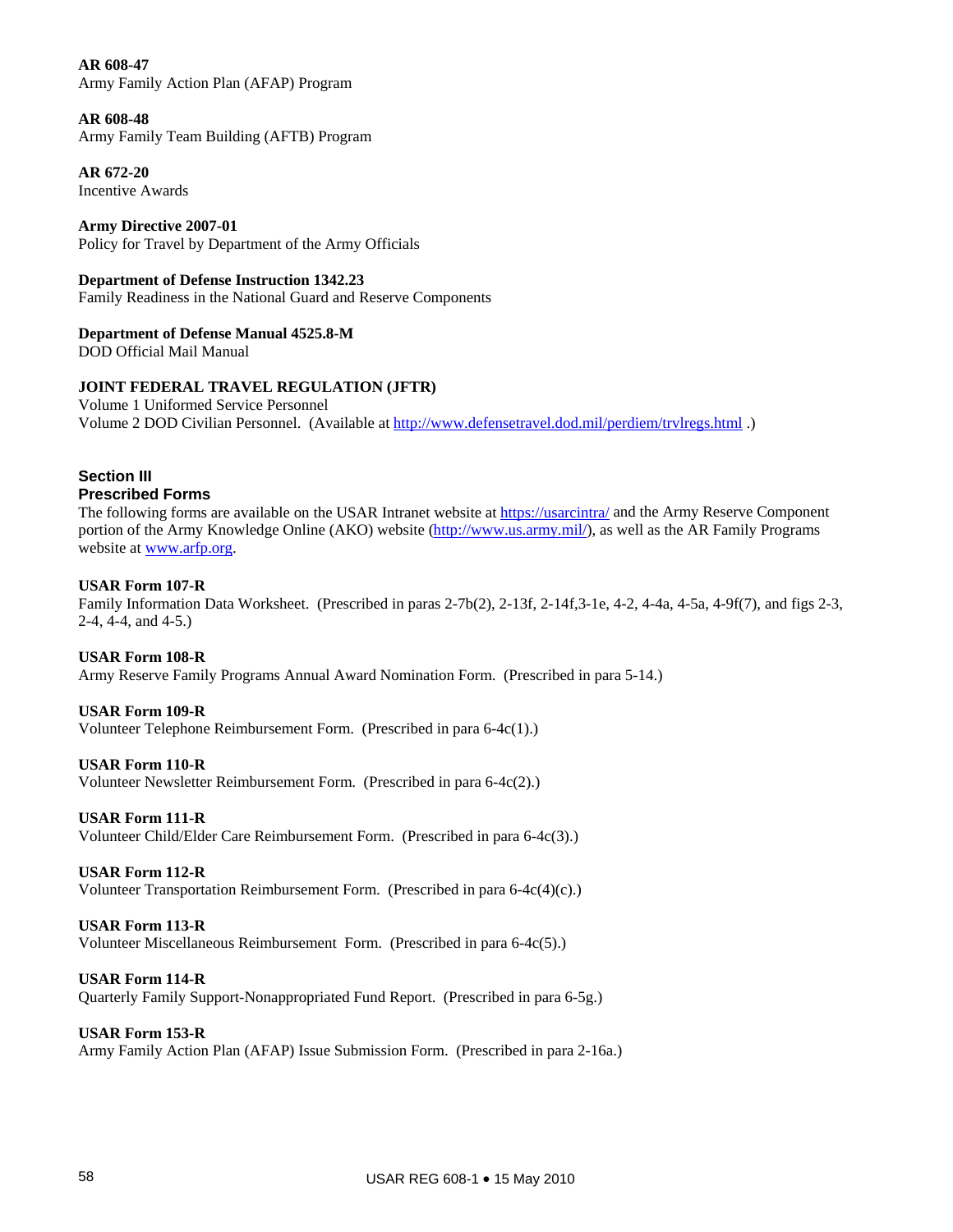# **Section IV Referenced Forms**

Unless otherwise indicated, the following DA forms are available on the AKO and APD websites, <http://www.us.army.mil/> and [http://www.apd.army.mil,](http://www.apd.army.mil/) respectively and the DD forms are available at [http://www.dtic.mil/whs/directives/infomgt/forms/formsprogram.htm.](http://www.dtic.mil/whs/directives/infomgt/forms/formsprogram.htm)

**DA Form 1256**  Incentive Award Nomination and Approval

**DA Form 4162**  Volunteer Service Record

**DA Form 4713**  Volunteer Daily Time Record Worksheet

**DA Form 5305-R**  Family Care Plan

**DA Form 5671**  Parental Permission

**DA Label 87**  For Official Use Only (cover sheet)

**DD Form 1351-2**  Travel Voucher or Subvoucher

**DD Form 2793**  Volunteer Agreement for Appropriated Fund Activities

**SS-4**  Application for Employee Identification Number (EIN). (Available at [www.irs.gov](http://www.irs.gov/).)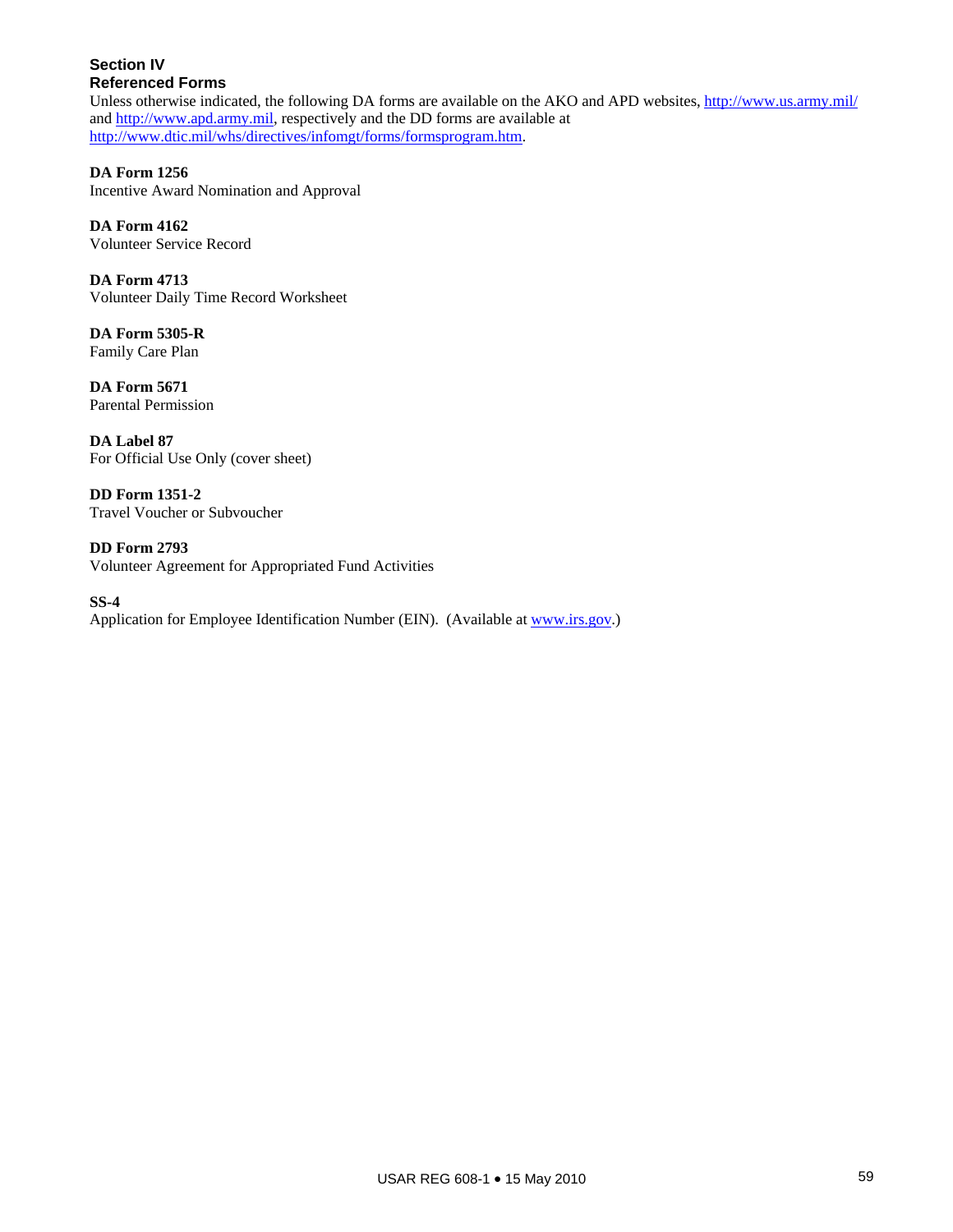# **Glossary Abbreviations**

**Section I Abbreviations** 

**1SG**  first sergeant

**AAFES**  Army and Air Force Exchange Service

**AC**  active component

**ACS**  Army Community Service

**AFAP**  Army Family Action Plan

**AFTB**  Army family team building

**AGR**  Active Guard Reserve

**AKO**  Army Knowledge On-line

**AR**  Army Regulation

**ARIMS**  Army Record and Information Management System

**ASAP**  Army Substance Abuse Program

**AT**  annual training

**ATP**  Army Teen Panel

**BX**  Base Exchange

**CAO**  casualty assistance officer

**CAR**  Chief, Army Reserve

**CDR**  commander

**CF**  copy furnished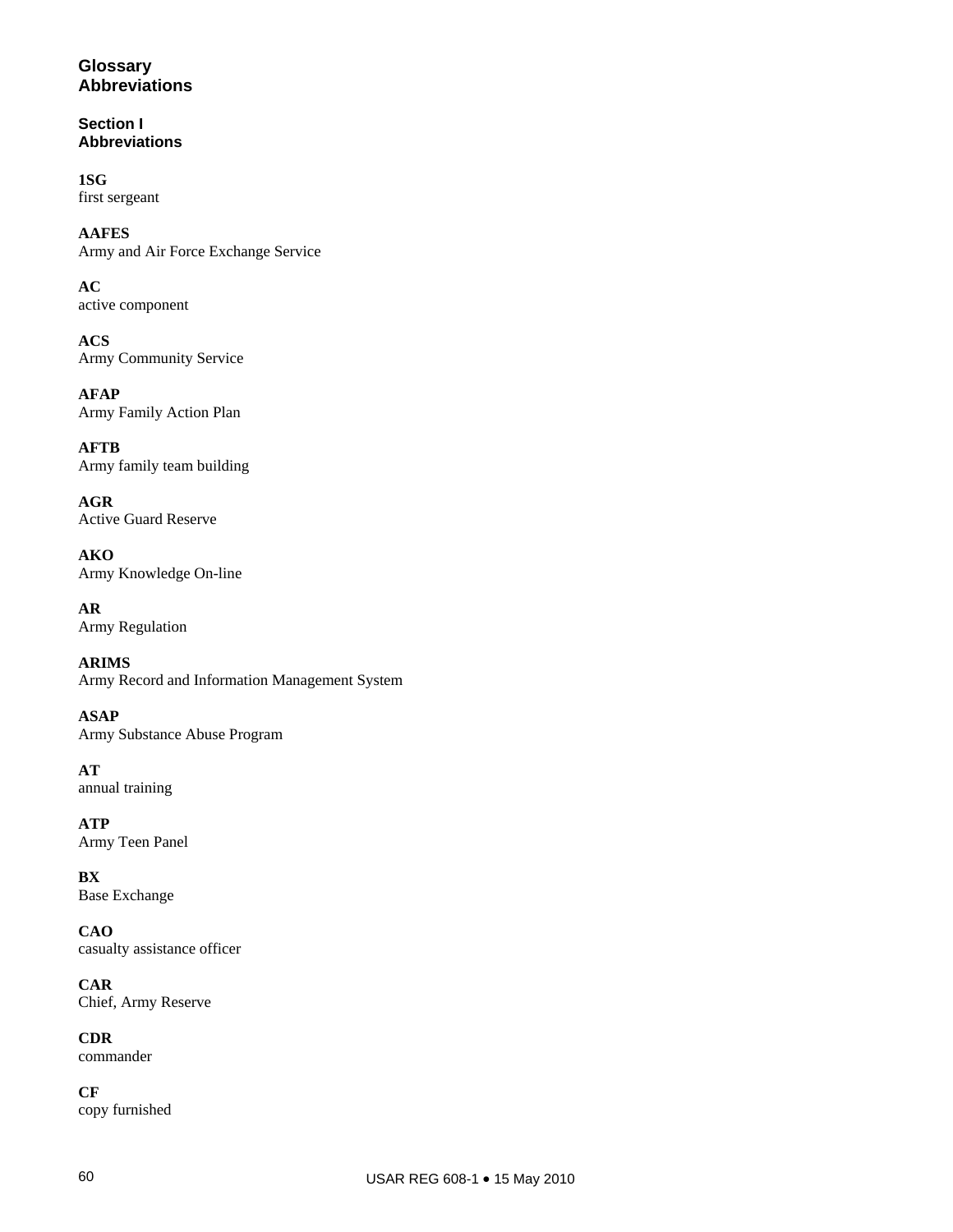**COB**  command operating budget

**CSM**  command sergeant major

**DA**  Department of the Army

**DD**  Department of Defense

**DEERS**  Defense Enrollment Eligibility Reporting System

**DKO**  Defense Knowledge On-line

**DOD**  Department of Defense

**DRC**  direct reporting command

**DRU**  direct reporting unit

**EIN**  employer identification number

**ESGR**  Employer Support of the Guard and Reserve

**FEMA**  Federal Emergency Management Agency

**FPC**  Family Programs Coordinator

**FRG**  Family Readiness Group

**FTUS**  full time unit support

**HRC**  Human Resources Command

**IAW**  in accordance with

**IG**  Inspector General

**IMA**  Individual Mobilization Augmentee

**IR**  Internal Review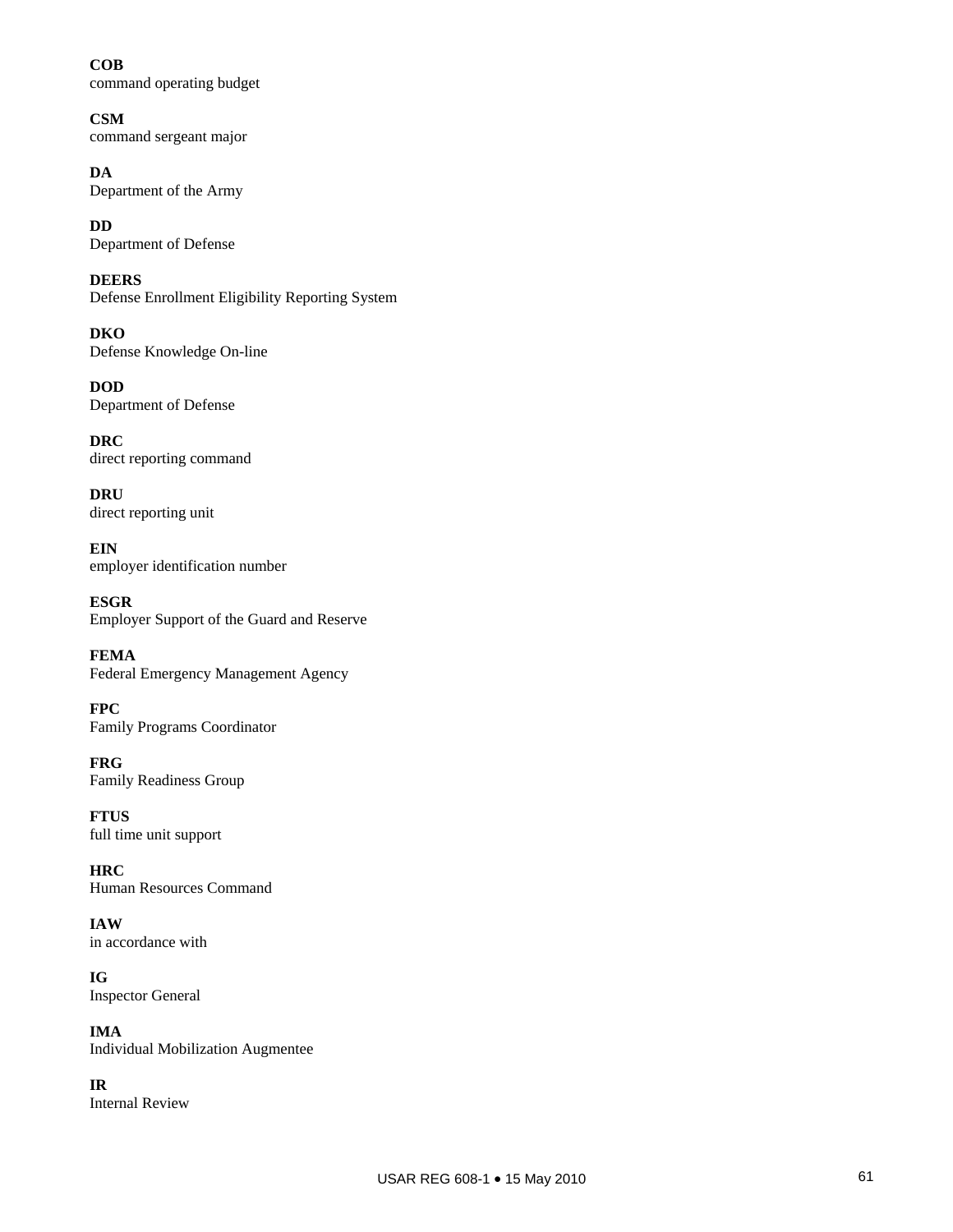**IRR**  individual ready reserve

**IRS**  Internal Revenue Service

**ITO**  invitational travel order

**JTR**  Joint Travel Regulation

**LAN**  local area network

**LES**  leave and earning statement

**MSC**  major subordinate command

**NACCRRA**  National Association of Child Care Resource & Referral Agencies

**NCO**  noncommissioned officer

**NDAA**  National Defense Authorization Act

**NEX**  Navy Exchange

**OMAR**  Operation and Maintenance, Army Reserve

**PA**  Privacy Act

**PAO**  Public Affairs Office

**POA**  power of attorney

**POV**  privately owned vehicle

**PX**  Post Exchange

**RPA**  Reserve Personnel, Army

**RSC**  regional support command

**SGLI**  Servicemember's Group Life Insurance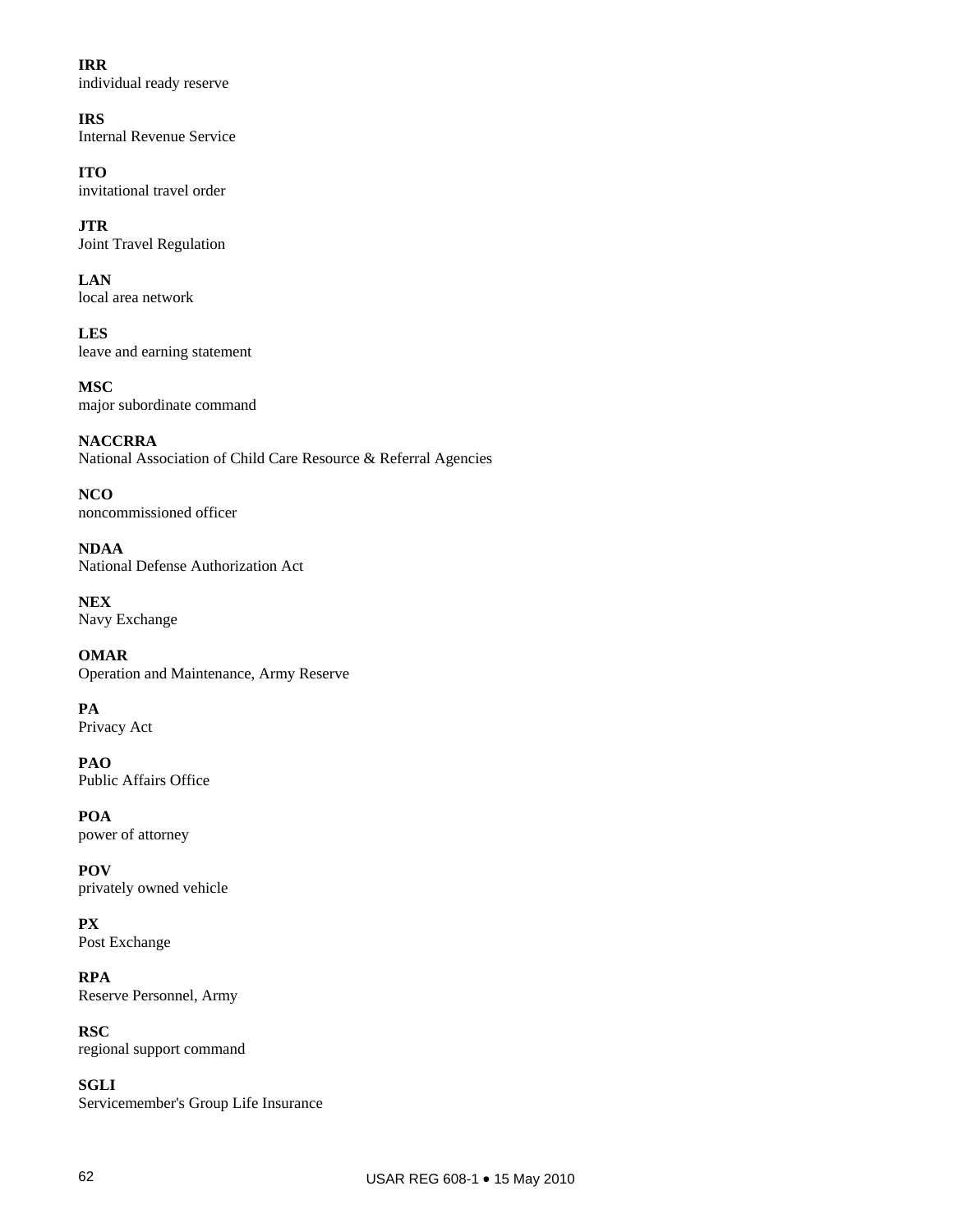**SJA**  Staff Judge Advocate

**SME**  subject matter expert

**SRP**  Soldier readiness processing

**TPU**  Troop Program Unit

**TRICARE**  tri-service medical care

**USARC**  United States Army Reserve Command

**VA**  Veterans Affairs

**WTU**  Warrior transition unit

**Section II Terms**  This section contains no entries.

**Section III Special Abbreviations and Terms** 

**AREC**  Army Reserve Enrichment Camp

**ARFP**  Army Reserve Family Programs

# **AR FRED**

Army Reserve Family Readiness Education for Deployment

**ARTP**  Army Reserve Teen Panel

**ASCC**  Army Strong Community Center

**ASEP**  Army Spouse Employment Partnership

**CCR&R**  Child Care Resource and Referral

**CFC**  Certified Financial Counselor

**CYSS**  Child, Youth & School Services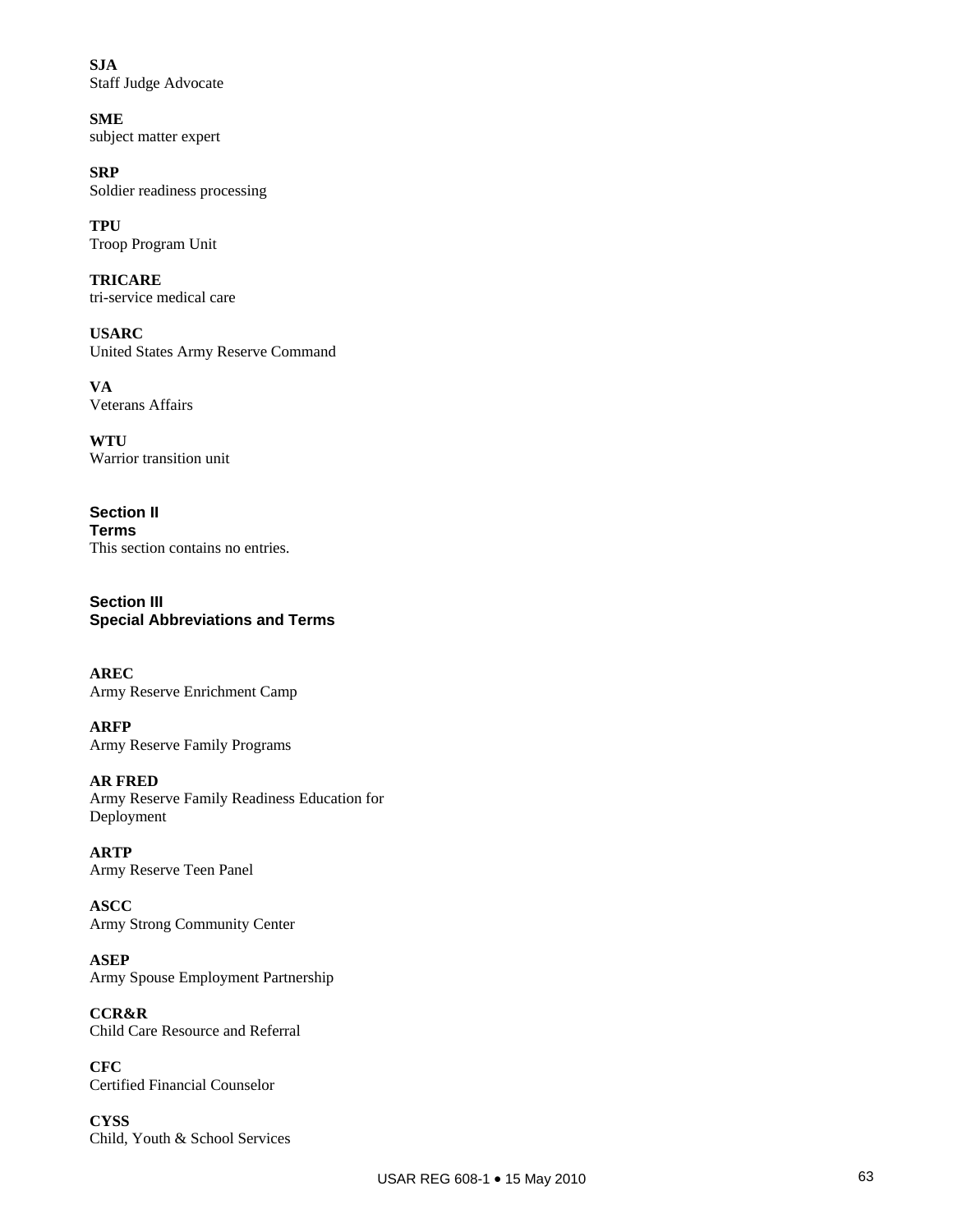**FPA**  Family Program Academy

**FPD**  Family Programs Director

**FPM**  Family Programs Manager

**FRL**  Family Readiness Liaison

**FRP**  Family Readiness Plan

**FRSA**  Family Readiness Support Assistant

**FS-NAF**  Family Support Non-appropriated Fund

**ISFAC**  Interservice Family Assistance Council

**MCCYN** Military Child Care In Your Neighborhood

**MCEC**  Military Child Education Coalition

**MOS**  Military One Source

**O & F Command**  Operational and Functional Command

**O&S**  outreach and support

**OMCC**  Operation: Military Child Care

**Operation READY**  Operation Resources for Educating About Deployment and You

**RCC**  Recovery Care Coordinator

**SCRA**  Servicemember's Civil Relief Act

**SOS**  Survivor Outreach Services

**TLEAD**  Tween Leadership, Education and Development

**VCCUS**  Volunteer Child Care in Unit Setting